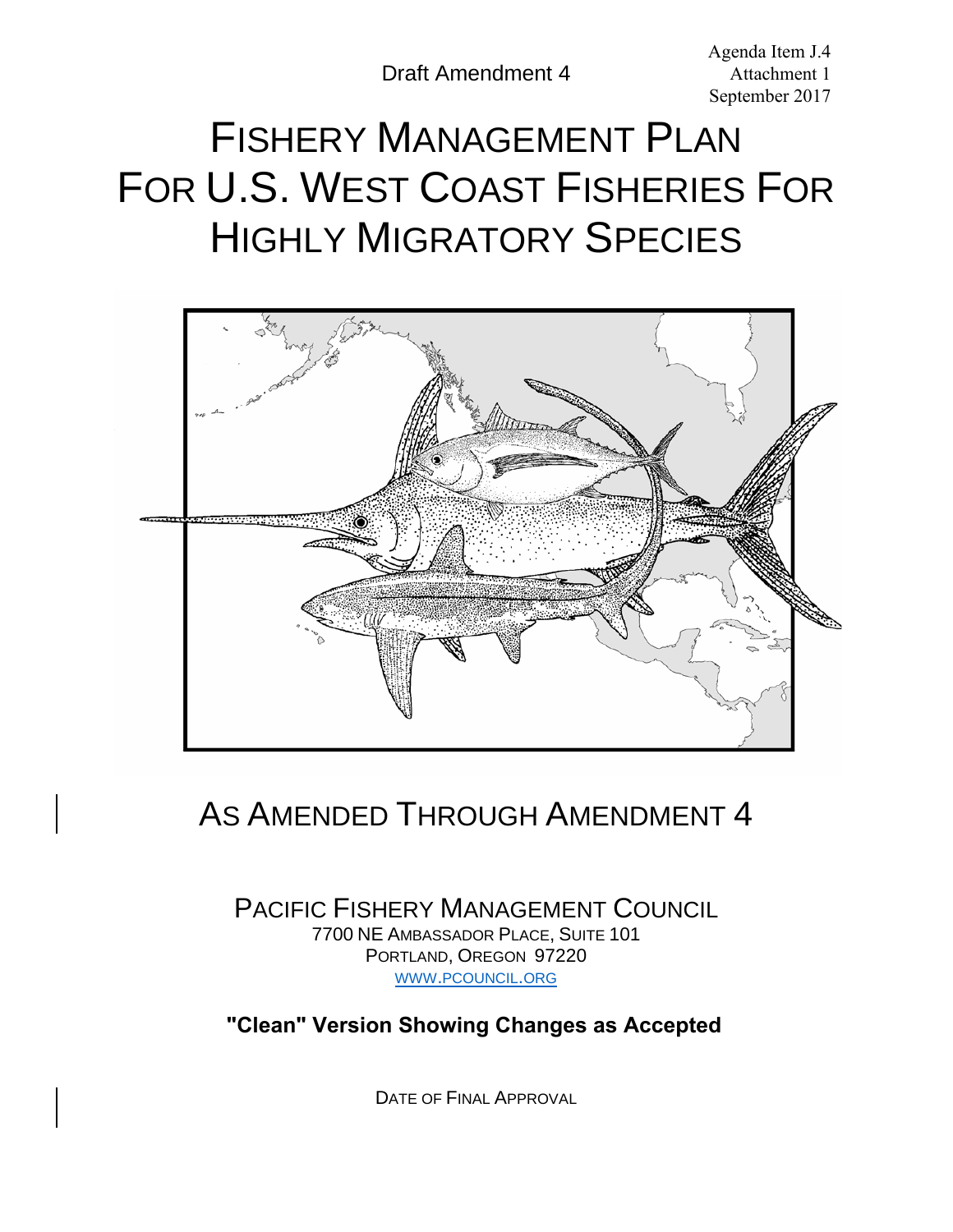Cover illustration by Roy Allen, Southwest Fisheries Science Center, National Marine Fisheries Service, La Jolla, California.

Printed: August 15, 2017 Filename: HMS FMP Mar16.docx



This document is published by the Pacific Fishery Management Council; current r National Oceanic and Atmospheric Administration award number NA05NMF441008.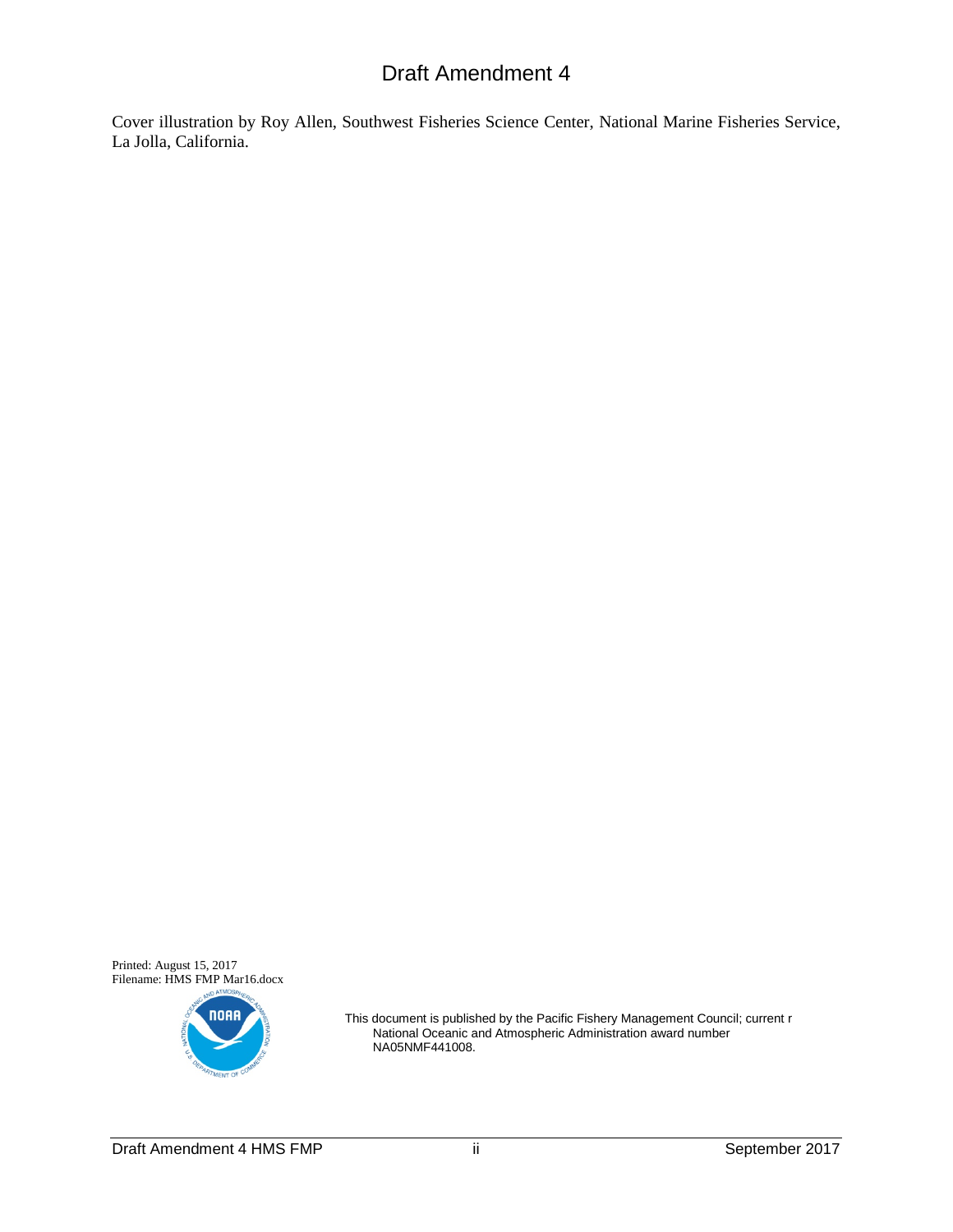# **Preface Reorganization of the FMP under Amendment 1**

<span id="page-2-0"></span>*The Fishery Management Plan for U.S. West Coast Fisheries for Highly Migratory Species* (HMS FMP) was originally published as a combined document with the Final Environmental Impact Statement (FEIS), required by the National Environmental Policy Act in August 2003. That document contains detailed descriptions of the biological and socioeconomic environment affected by implementation of the Plan and an analysis of alternatives for implementing different components of the Plan, along with discussion of critical issues, such as stock status, protected species interactions, bycatch, and the management regime in place prior to FMP implementation.

Amendment 1 made substantive changes to the FMP to address bigeye tuna overfishing and also reorganized the FMP to excerpt elements specific to the FMP, as adopted and approved, from the combined FMP/FEIS. Descriptive material in the original FMP/FEIS has been moved to a series of appendices.

The original FMP/FEIS remains a publicly available document. The information and analysis contained therein are a valuable resource to support future management actions and amendments to this FMP.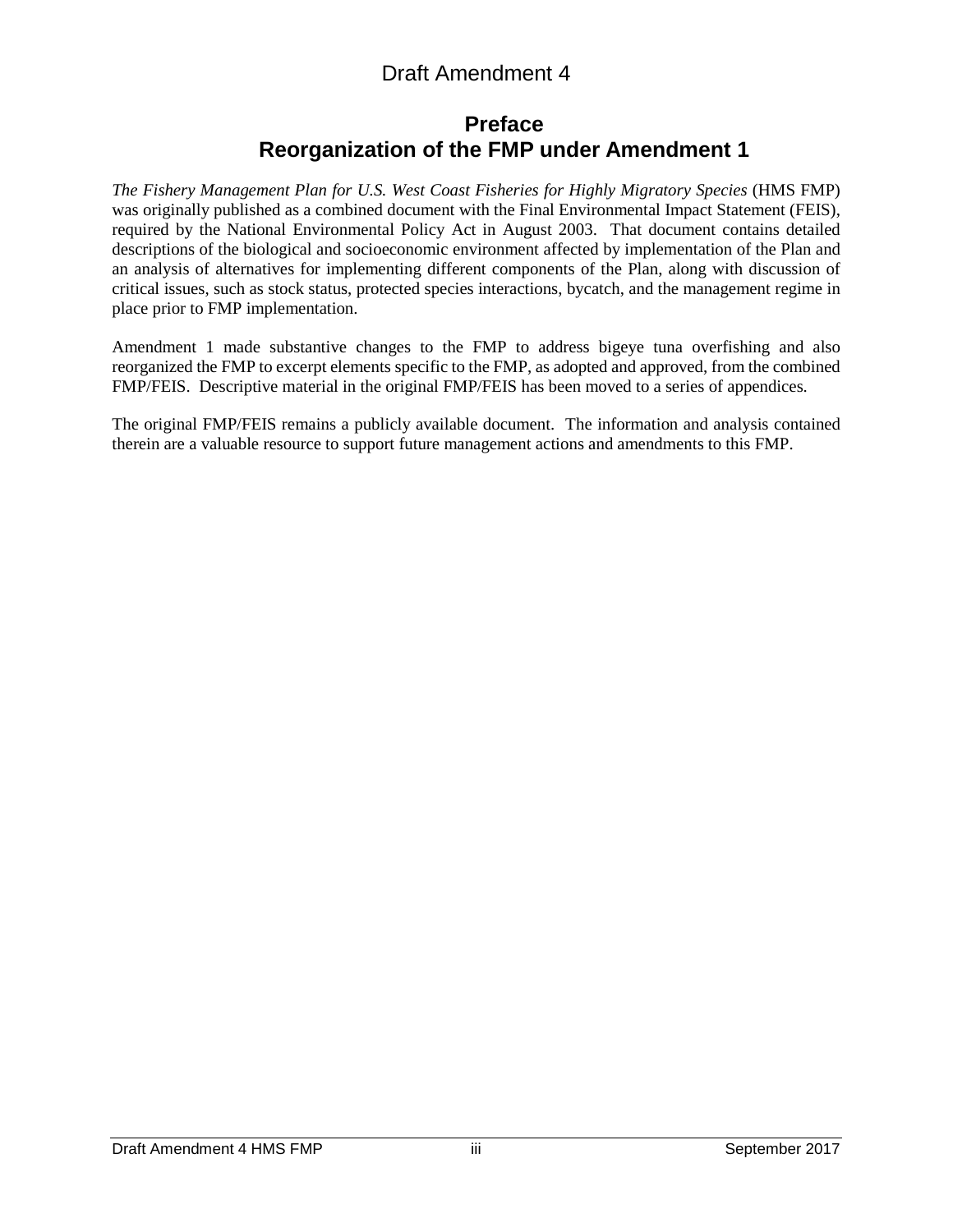# Table of Contents

| 1.0   |                                                                                 |  |
|-------|---------------------------------------------------------------------------------|--|
| 1.1   |                                                                                 |  |
| 1.2   |                                                                                 |  |
| 1.3   |                                                                                 |  |
| 1.4   |                                                                                 |  |
| 1.5   |                                                                                 |  |
| 1.6   |                                                                                 |  |
| 1.6.1 |                                                                                 |  |
| 1.6.2 |                                                                                 |  |
| 1.6.3 |                                                                                 |  |
|       |                                                                                 |  |
| 1.6.5 |                                                                                 |  |
| 2.0   |                                                                                 |  |
| 2.1   |                                                                                 |  |
| 2.2   |                                                                                 |  |
| 2.3   | Unilateral Management, Harvest Guidelines and Quotas, and Overfishing 13        |  |
| 2.3.1 |                                                                                 |  |
| 2.3.2 |                                                                                 |  |
| 2.2.3 |                                                                                 |  |
| 2.4   |                                                                                 |  |
| 3.0   |                                                                                 |  |
| 3.1   |                                                                                 |  |
|       |                                                                                 |  |
| 3.1.2 |                                                                                 |  |
| 3.2   |                                                                                 |  |
| 3.3   |                                                                                 |  |
| 3.4   |                                                                                 |  |
| 4.0   |                                                                                 |  |
| 4.1   | Reference Points Including Maximum Sustainable Yield, Optimum Yield, and Status |  |
| 4.1.1 |                                                                                 |  |
| 4.1.2 |                                                                                 |  |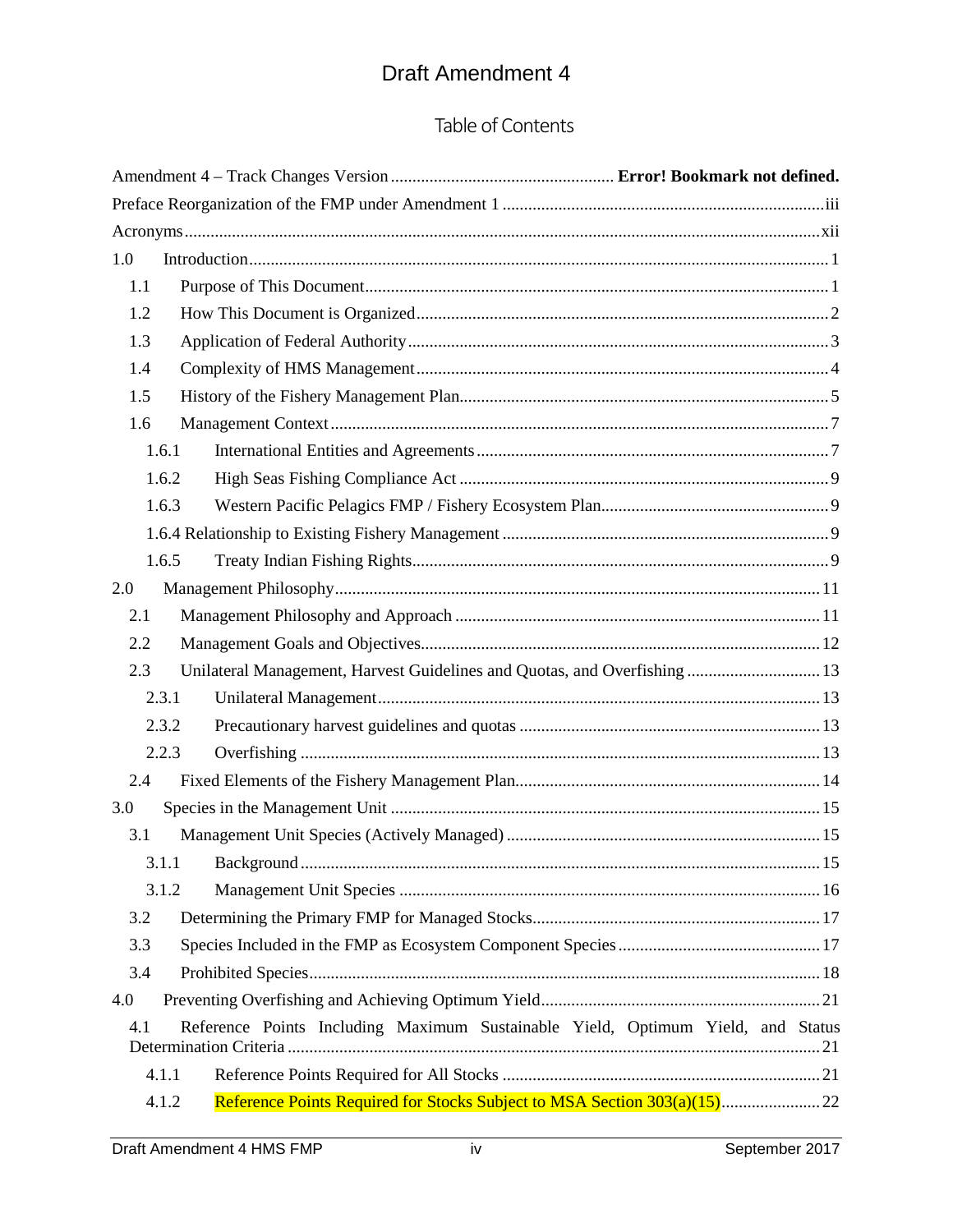| 4.2   |                                                                                           |
|-------|-------------------------------------------------------------------------------------------|
| 4.3   |                                                                                           |
| 4.4   |                                                                                           |
| 4.4.1 |                                                                                           |
| 4.4.2 |                                                                                           |
| 4.5   | Management of Stocks Subject to MSA Section 303(a)(15) Because They Are not Subject to an |
|       |                                                                                           |
| 4.5.1 |                                                                                           |
| 4.5.2 | Precautionary Management for Stocks above the MSST but below BMSY or its Proxy  28        |
| 4.6   |                                                                                           |
| 5.0   | BIENNIAL PROCESS FOR SPECIFYING MANAGEMENT REFERENCE POINTS AND                           |
| 5.1   |                                                                                           |
| 5.2   |                                                                                           |
| 6.0   |                                                                                           |
| 6.1   |                                                                                           |
| 6.2   |                                                                                           |
| 6.2.1 |                                                                                           |
| 6.2.2 |                                                                                           |
| 6.2.3 |                                                                                           |
| 6.3   |                                                                                           |
| 6.3.1 |                                                                                           |
| 6.3.2 |                                                                                           |
| 6.3.3 |                                                                                           |
| 6.3.4 |                                                                                           |
| 6.4   |                                                                                           |
| 6.4.1 |                                                                                           |
| 6.4.2 |                                                                                           |
| 6.4.3 |                                                                                           |
| 6.4.4 |                                                                                           |
| 6.5   |                                                                                           |
| 6.5.1 |                                                                                           |
| 6.5.2 |                                                                                           |
| 6.5.3 |                                                                                           |
| 6.5.4 |                                                                                           |
| 6.5.5 |                                                                                           |
| 6.5.6 | Domestic Annual Harvest, Total Allowable Level of Foreign Fishing, and Domestic Annual    |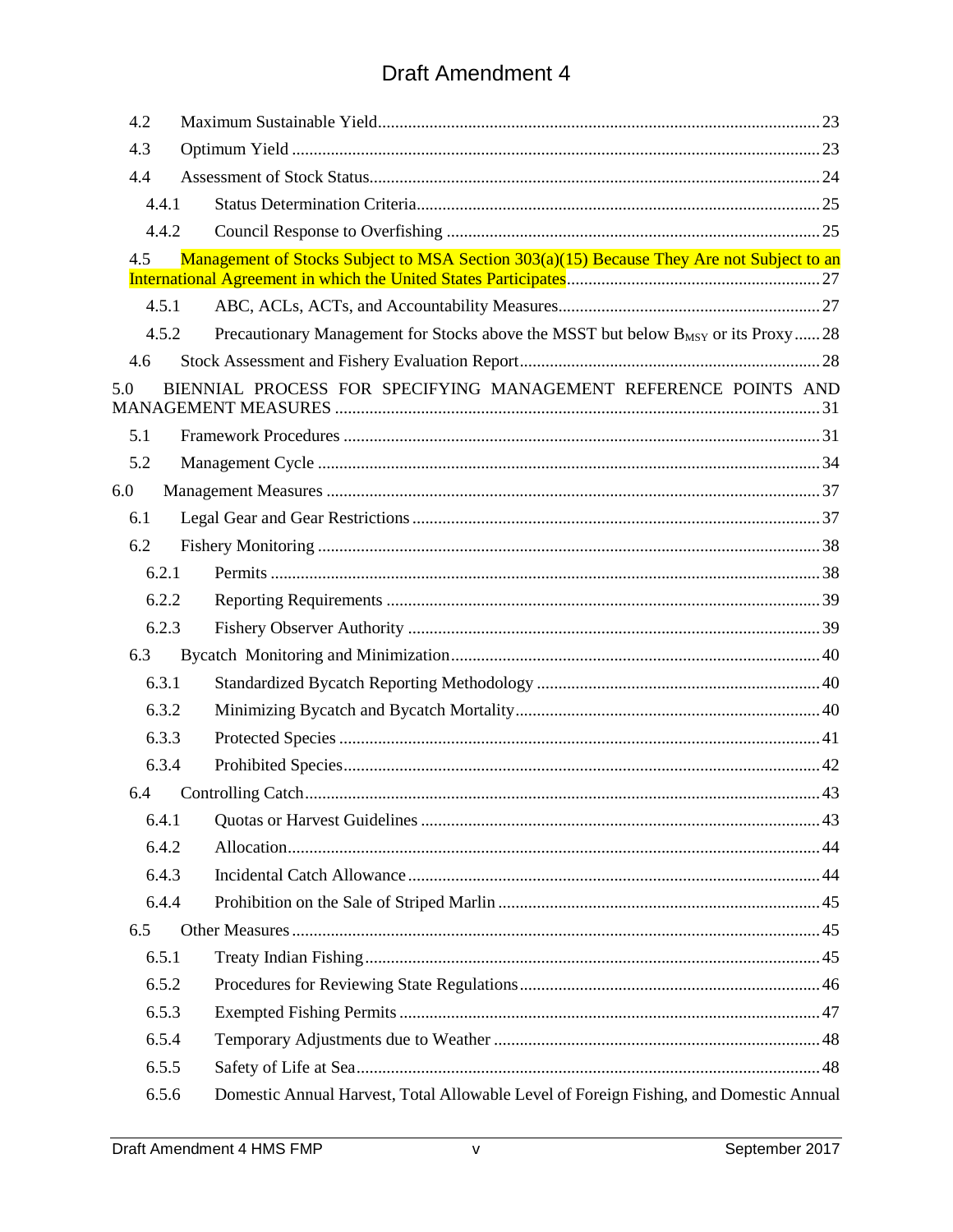| 6.6    |                                                                                                       |  |
|--------|-------------------------------------------------------------------------------------------------------|--|
| 6.6.1  |                                                                                                       |  |
| 6.6.2  |                                                                                                       |  |
| 6.6.3  |                                                                                                       |  |
| 7.0    |                                                                                                       |  |
| 7.1    |                                                                                                       |  |
| 7.2    |                                                                                                       |  |
| 7.2.1  |                                                                                                       |  |
| 7.2.2  |                                                                                                       |  |
| 7.2.3  |                                                                                                       |  |
| 7.2.4  |                                                                                                       |  |
| 7.2.5  |                                                                                                       |  |
| 7.2.6  |                                                                                                       |  |
| 7.2.7  |                                                                                                       |  |
| 7.2.8  |                                                                                                       |  |
| 7.2.9  |                                                                                                       |  |
| 7.2.10 |                                                                                                       |  |
| 7.2.11 |                                                                                                       |  |
| 7.3    |                                                                                                       |  |
| 7.4    |                                                                                                       |  |
| 7.4.1  |                                                                                                       |  |
| 7.4.2  |                                                                                                       |  |
| 7.4.3  |                                                                                                       |  |
| 7.5    |                                                                                                       |  |
|        |                                                                                                       |  |
| 7.5.2  |                                                                                                       |  |
| 7.5.3  |                                                                                                       |  |
| 7.6    |                                                                                                       |  |
| 7.7    |                                                                                                       |  |
|        |                                                                                                       |  |
|        | Appendix A: Description of the Fisheries                                                              |  |
|        | Appendix B: Status of the Management Unit Stocks at the Time of FMP Adoption                          |  |
|        | Appendix C: Bycatch in HMS Fisheries                                                                  |  |
|        | Appendix D: Interactions of HMS Fishing Gears with Protected Species                                  |  |
|        | Appendix E: Management Regime at the Time of FMP Adoption                                             |  |
|        | Appendix F: U.S. West Coast Highly Migratory Species Life History Accounts and Essential Fish Habitat |  |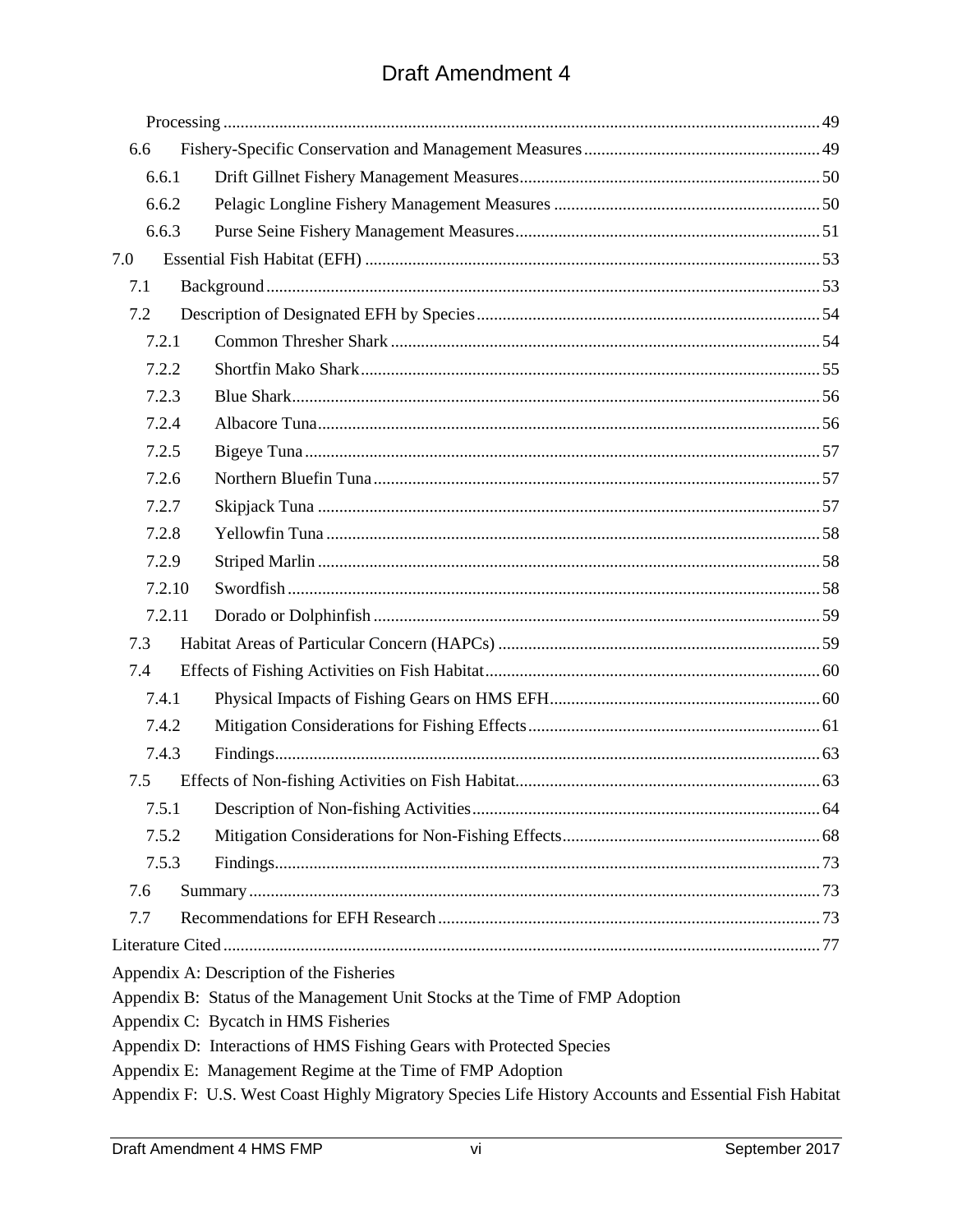Appendix G: Status of Affected Species and Critical Habitat in the Area of HMS Fisheries Appendix H: Costs Involved in Managing Highly Migratory Species Appendix I: Draft Proposed Regulations Appendix J: Rebuilding Plan for Bigeye Tuna

### Tables

| Table 7-1. Adverse non-fishing activities, impacts and conservation/enhancement measures for HMS EFH. |
|-------------------------------------------------------------------------------------------------------|
|                                                                                                       |

### Frequently-Used Terms in Highly Migratory Species Management

#### Biomass

The estimated amount, by weight, of a HMS population. The term biomass means total biomass (age one and above) unless stated otherwise.

#### Bycatch

Fish that are harvested in a fishery, but are not sold or kept for personal use and includes economic discards and regulatory discards. Such term does not include fish released alive under a recreational catch-and-release fishery management program.

#### Commercial fishing

Fishing in which the fish harvested, either in whole or in part, are intended to enter commerce through sale, barter, or trade.

#### Council

The Pacific Fishery Management Council, including its HMSMT, HMSAS, SSC, and any other committee established by the Council.

#### Epipelagic

The vertical habitat within the upper water column from the surface to depths generally not exceeding approximately 200 m (0-109 fm), i.e. above the mesopelagic zone.

### Essential fish habitat

Those waters and substrate necessary to fish for spawning, breeding, feeding, or growth to maturity.

#### Exclusive economic zone

The zone established by Presidential Proclamation 5030, 3 CFR part 22, dated March 10, 1983, and is that area adjacent to the United States which, except where modified to accommodate international boundaries, encompasses all waters from the seaward boundary of each of the coastal states to a line on which each point is 200 nautical miles (370.40 km) from the baseline from which the territorial sea of the United States is measured. Off the West Coast states, the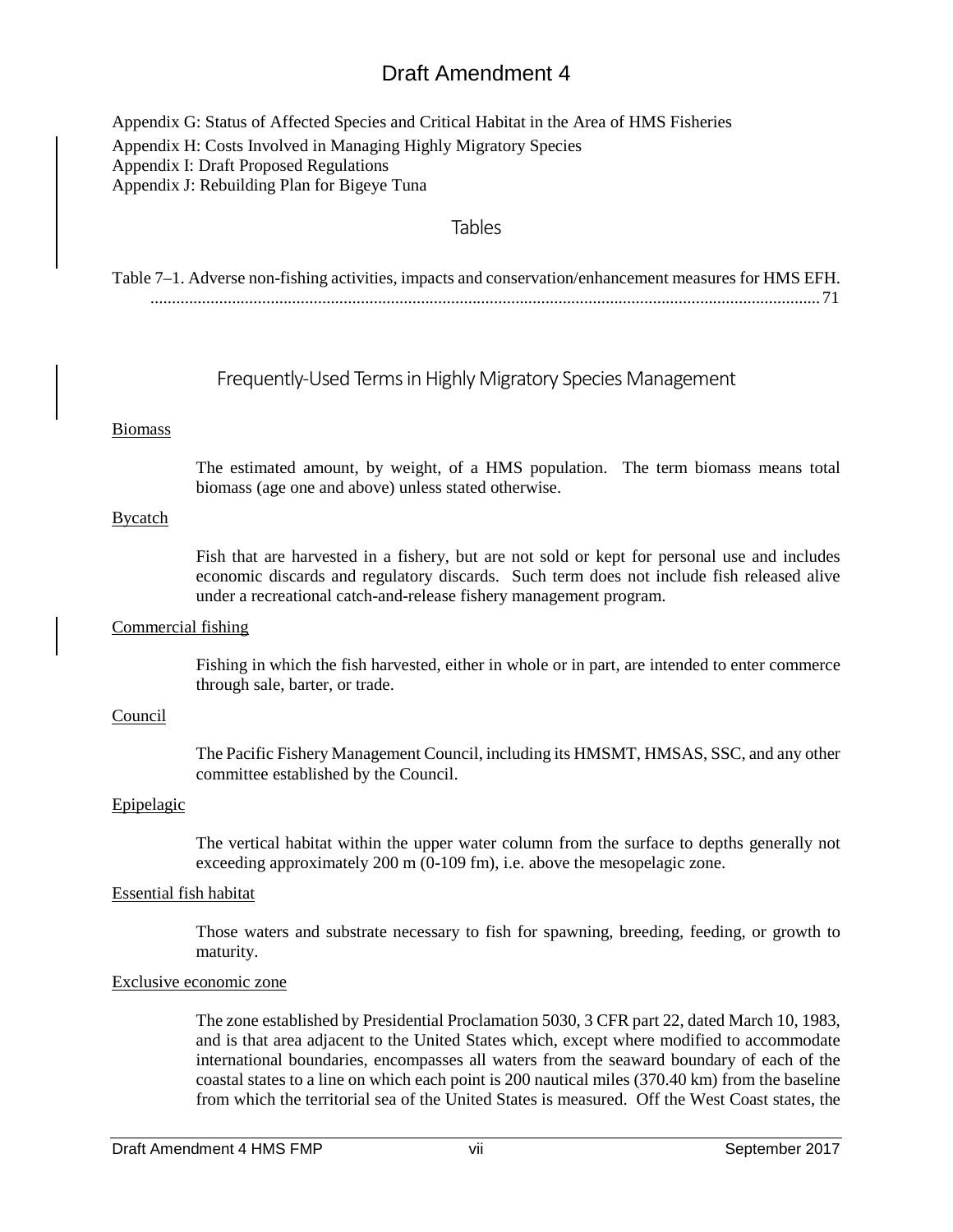EEZ is the area between 3 and 200 miles offshore.

#### Far offshore

All waters beyond the EEZ of the United States and beyond any foreign nation's EEZ, to the extent that such EEZ is recognized by the United States.

#### Fishery Management Area

The EEZ off the coasts of Washington, Oregon, and California between three and 200 nautical miles offshore, bounded in the north by the Provisional International Boundary between the United States and Canada, and bounded in the south by the International Boundary between the United States and Mexico.

#### Fishing:

(1) the catching, taking, or harvesting of fish;

(2) the attempted catching, taking, or harvesting of fish;

(3) any other activity which can reasonably be expected to result in the catching, taking, or harvesting of fish; or

(4) any operations at sea in support of, or in preparation for, any activity described above.

This term does not include any activity by a vessel conducting authorized scientific research.

#### Gear conflict

Any incident at sea involving one or more fishing vessels: (1) In which on fishing vessel or its gear comes into contact with another vessel or the gear of another vessel; and (2) That results in the loss of, or damage to a fishing vessel, fishing gear or catch.

#### Harvest guideline

A numerical harvest level or range of levels that is a general objective and is not a quota. Attainment of a harvest guideline does not require a management response, but it does prompt review of the fishery.

#### Harvesting vessel

A vessel involved in the attempt or actual catching, taking or harvesting of fish, or any activity that can reasonably be expected to result in the catching, taking or harvesting of fish.

#### Highly Migratory Species

Species managed under the HMS FMP, specifically:

Tunas: North Pacific Albacore (*Thunnus alalunga*) Yellowfin tuna (*Thunnus albacares*) Bigeye tuna (*Thunnus obesus*) Skipjack tuna (*Katsuwonus pelamis*) Northern bluefin tuna (*Thunnus thynnus*)

Sharks: Common thresher shark (*Alopias vulpinus*)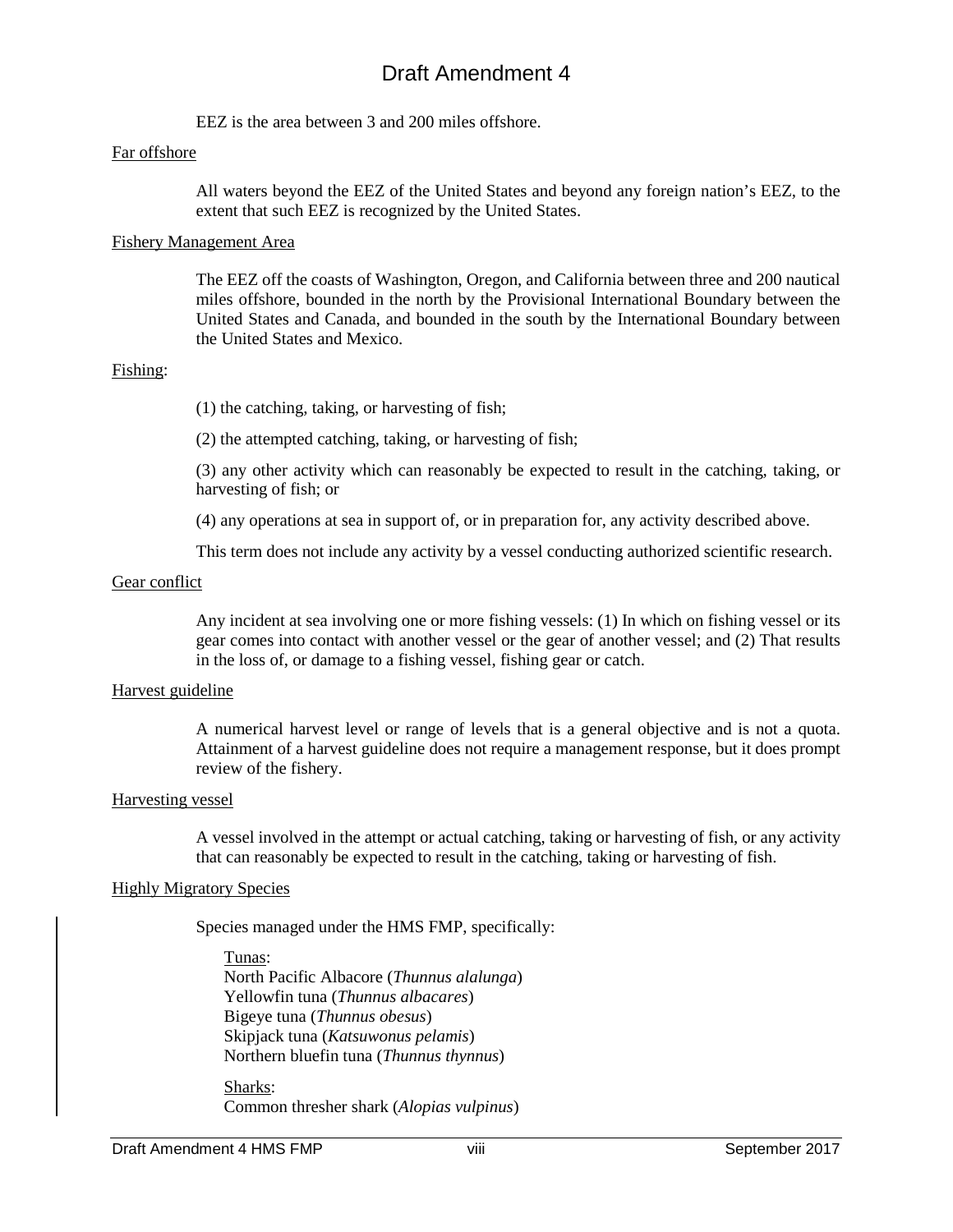Shortfin mako shark (*Isurus oxyrinchus*) Blue shark (*Prionace glauca*)

Billfish/Swordfish: Striped marlin (*Tetrapturus audax*) Swordfish (*Xiphias gladius*)

Other: Dorado or Dolphinfish (*Coryphaena hippurus*)

#### Highly Migratory Species Advisory Subpanel (HMSAS)

The HMSAS is comprised of members of the fishing industry and public appointed by the Council to review proposed actions for managing the highly migratory species fisheries.

#### Highly Migratory Species Fishery Management Plan (HMS FMP)

The Fishery Management Plan for the Washington, Oregon, and California Highly Migratory Fisheries developed by the Pacific Fishery Management Council and approved by the Secretary of Commerce, and as it may be subsequently amended.

#### Highly Migratory Species Management Team (HMSMT)

The individuals appointed by the Council to review, analyze, and develop management measures for the HMS fishery.

#### High seas

All waters beyond the EEZ of the United States and beyond any foreign nation's EEZ, to the extent that such EEZ is recognized by the United States (Note, this differs from the definition in the Magnuson-Stevens Act which defines high seas as waters beyond the territorial sea).

#### Incidental catch or incidental species

Species caught and retained while fishing for the primary purpose of catching a different species (Note, this differs from bycatch which are discarded at sea).

#### Incidental take

The take of marine mammals, sea turtles, or sea birds during fishing operations.

#### Local depletion

Occurs when localized catches are in excess of replacement from local and external sources of production (via net immigration). Local depletion can occur independently of the status of the overall stock. The local depletion of abundance can be greater than stock-wide decreases.

#### Maximum sustainable yield

The largest long-term average catch or yield that can be taken from a stock or stock complex under prevailing ecological and environmental conditions.

#### Mesopelagic

The vertical habitat within the mid-depth ocean water column, from depths between 200 and 1000 m (109-547 fm) i.e., below the epipelagic zone.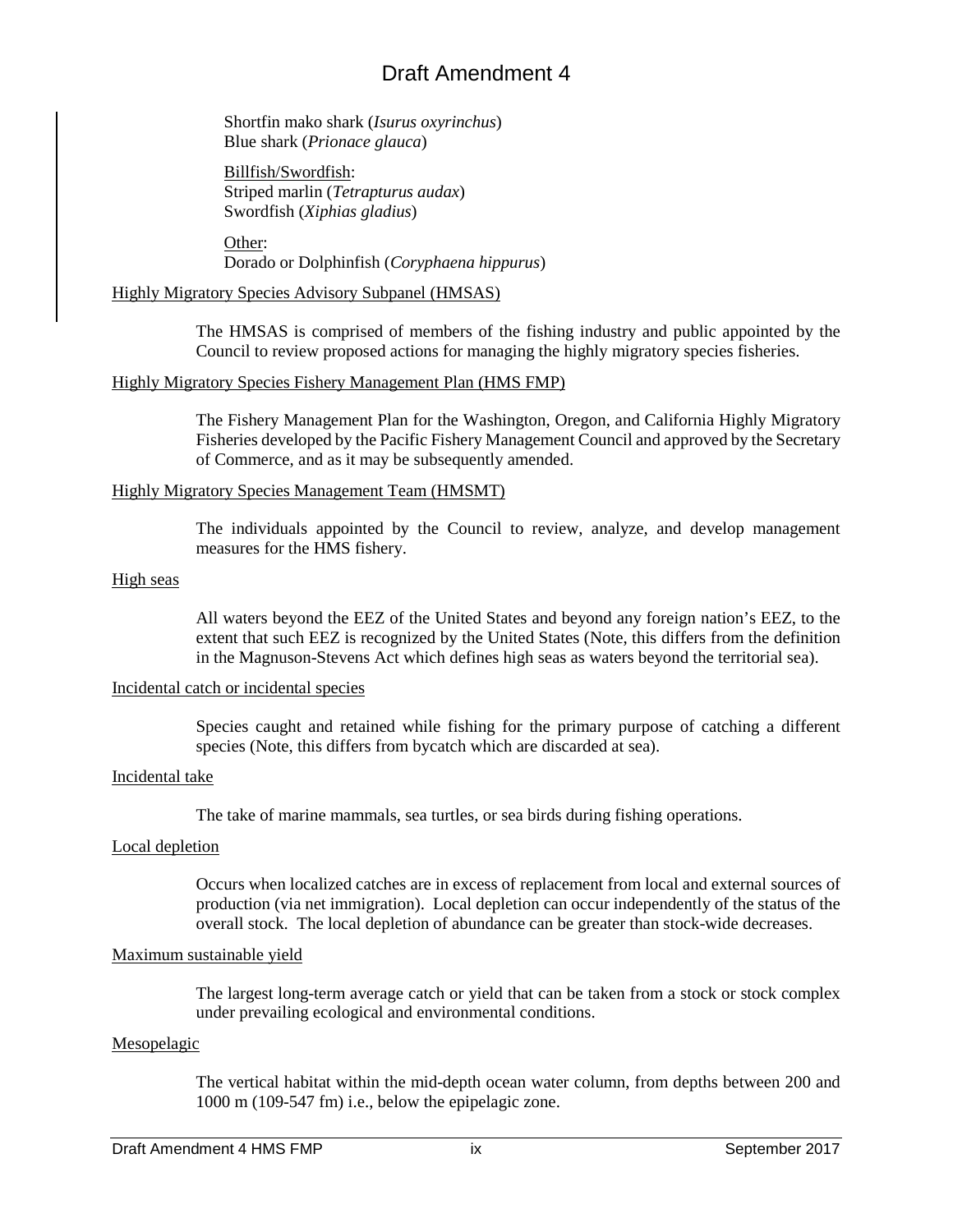#### Neritic

Inhabiting coastal waters primarily over he continental shelf; generally over bottom depths equal to or less than 183 m (100 fm) deep.

#### **Oceanic**

Inhabiting the open sea, ranging beyond continental and insular shelves, beyond the neritic zone.

#### Optimum yield (OY)

The amount of fish that will provide the greatest overall benefit to the Nation, particularly with respect to food production and recreational opportunities, and, taking into account the protection of marine ecosystems; that is prescribed on the basis of the MSY from the fishery, as reduced by any relevant economic, social, or ecological factor; and, in the case of an overfished fishery, provides for rebuilding to a level consistent with producing the MSY in such fishery.

#### Overfished

Stock or stock complex whose size is sufficiently small that a change in management practices is required in order to achieve an appropriate level and rate of rebuilding.

#### **Overfishing**

To fish at a rate or level that jeopardizes the capacity of a stock or stock complex to produce MSY on a continuing basis.

#### Owner of a vessel or vessel owner

A person identified as the current owner in the Certificate of Documentation (CG-1270) issued by the U.S. Coast Guard for a documented vessel, or in a registration certificate issued by a state or the U.S. Coast Guard for an undocumented vessel.

#### Pan-Pacific

Throughout the entire Pacific region.

#### Pelagic

Inhabiting the water column as opposed to being associated with the sea floor; generally occurring anywhere from the surface to 1000 meters (547 fm). (See also epipelagic and mesopelagic)

#### Person

Any individual, corporation, partnership, association or other entity (whether or not organized or existing under the laws of any state), and any federal, state, or local government, or any entity of any such government that is eligible to own a documented vessel under the terms of 46 U.S.C. 12102(a).

#### Processing or to process

The preparation or packaging of HMS to render the fish suitable for human consumption, pet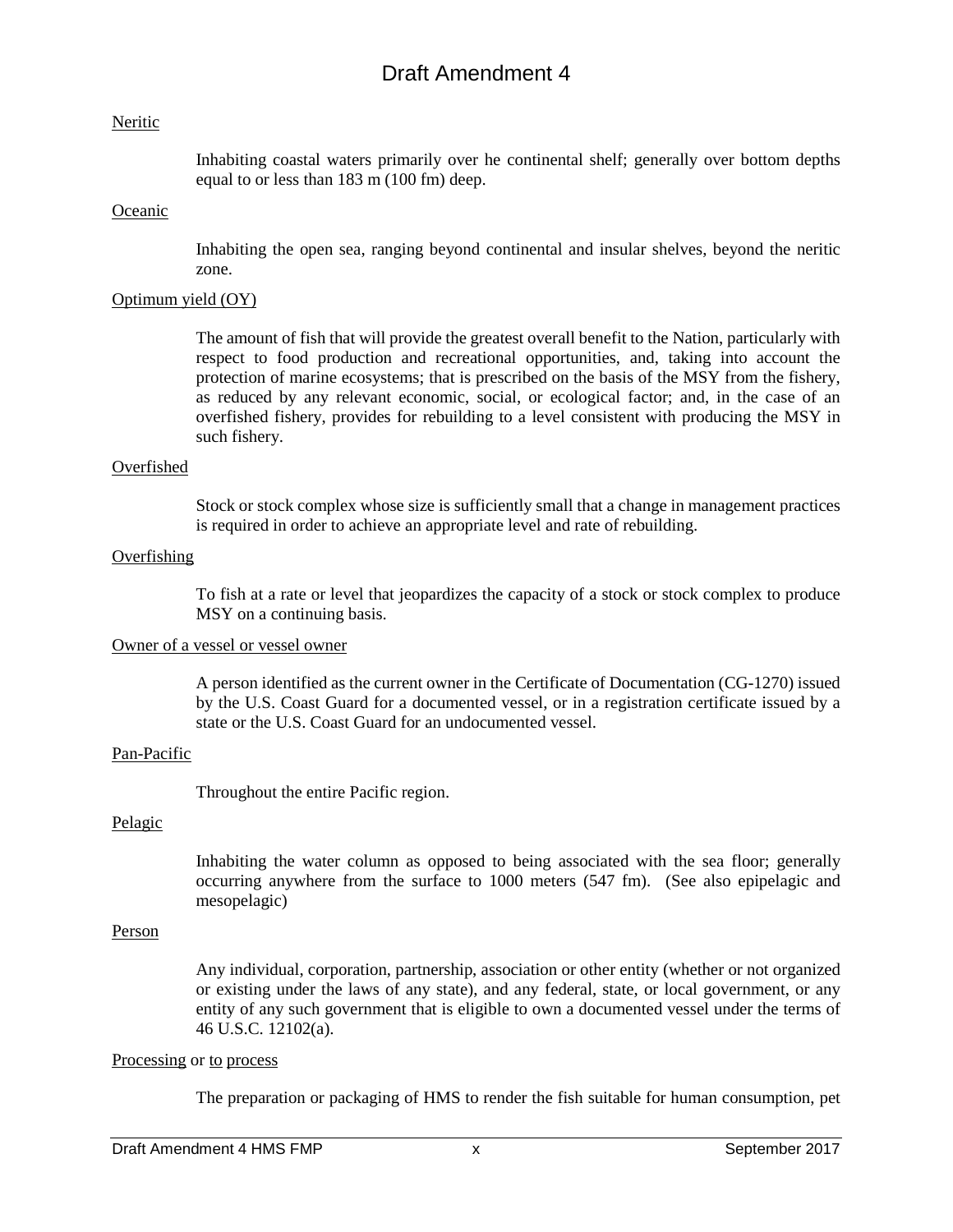food, industrial uses or long-term storage, but does not mean heading and gutting unless there is additional preparation.

#### Prohibited species

Those species and species groups whose retention is prohibited unless authorized by other applicable law (for example, to allow for examination by an authorized observer or to return tagged fish as specified by the tagging agency).

#### **Quota**

A specified numerical harvest objective for a single species of HMS, the attainment (or expected attainment) of which causes the complete closure of the fishery for that species.

#### Recreational fishing

Fishing with authorized recreational fishing gear for personal use only, and not for sale.

#### Regional Administrator

The Administrator, Southwest Region, NMFS, or designee.

#### Southern California Bight

The region of concave coastline off southern California between the headland at Point Conception and the U.S. Mexican border, and encompassing various islands, shallow banks, basins and troughs extending from the coast roughly 200 km offshore.

#### Sustainable Fisheries Division (SFD)

The Assistant Regional Administrator for Sustainable Fisheries, Southwest Region, NMFS, or a designee.

#### Take

The term is used with respect to protected species (marine mammals, sea turtles, and seabirds), is defined by the applicable statute (Marine Mammal Protection Act, Endangered Species Act, or the Migratory Bird Treaty Act ), and its implementing regulations.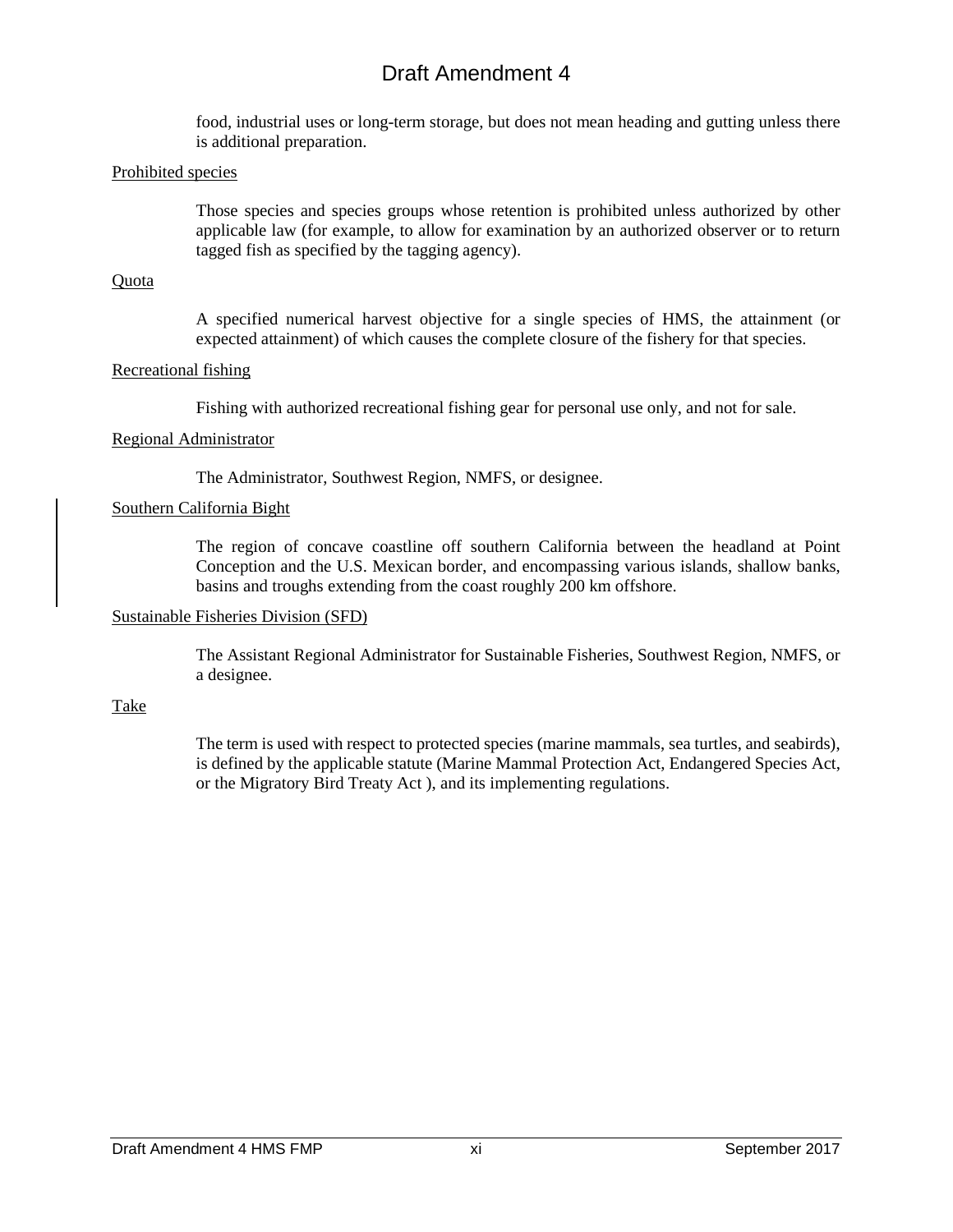# **Acronyms**

<span id="page-11-0"></span>

| <b>ABC</b>     | allowable biological catch                                                       |
|----------------|----------------------------------------------------------------------------------|
| <b>AIDCP</b>   | Agreement on the International Dolphin Conservation Program                      |
| <b>CFR</b>     | Code of Federal Regulations                                                      |
| Council        | Pacific Fishery Management Council                                               |
| <b>CPFV</b>    | commercial passenger fishing vessel                                              |
| <b>CPUE</b>    | catch per unit of effort                                                         |
| <b>DAH</b>     | domestic annual harvest                                                          |
| <b>DAP</b>     | domestic annual processing                                                       |
| EA             | environmental assessment                                                         |
| EEZ            | exclusive economic zone                                                          |
| <b>EFH</b>     | essential fish habitat                                                           |
| EFL            | eye-to-fork length                                                               |
| EFP            | exempted fishing permit                                                          |
| <b>ESA</b>     | <b>Endangered Species Act</b>                                                    |
| <b>FAO</b>     | Food and Agriculture Organization of the United Nations                          |
| FL             | fork length                                                                      |
| <b>FMP</b>     | fishery management plan                                                          |
| <b>GIS</b>     | geographic information system                                                    |
| <b>HAPC</b>    | habitat area of particular concern                                               |
| <b>HMS</b>     | highly migratory species                                                         |
| <b>HMSAS</b>   | Highly Migratory Species Advisory Subpanel                                       |
| <b>HMS FMP</b> | Highly Migratory Species Fishery Management Plan                                 |
| <b>HMSMT</b>   | Highly Migratory Species Management Team                                         |
| <b>HSFCA</b>   | High Seas Fishing Compliance Act                                                 |
| <b>IATTC</b>   | Inter-American Tropical Tuna Commission                                          |
| <b>IDCPA</b>   | <b>International Dolphin Conservation Program Act</b>                            |
| <b>IPOA</b>    | International Plan of Action                                                     |
| <b>ISC</b>     | Interim Scientific Committee for Tuna and Tuna-like Species in the North Pacific |
| <b>IUCN</b>    | World Conservation Union                                                         |
| <b>JFL</b>     | jaw-to-fork length                                                               |
| <b>LOS</b>     | Law of the Sea                                                                   |
| <b>MSA</b>     | Magnuson-Stevens Fishery Conservation and Management Act                         |
| <b>MBTA</b>    | <b>Migratory Bird Treaty Act</b>                                                 |
| <b>MFMT</b>    | maximum fishing mortality threshold                                              |
| <b>MHLC</b>    | Multi-Lateral High Level Conference for Conservation and Management of           |
|                | Highly Migratory Species of the Central and Western Pacific                      |
| <b>MMPA</b>    | <b>Marine Mammal Protection Act</b>                                              |
| <b>MSST</b>    | maximum stock size threshold                                                     |
| <b>MSY</b>     | maximum sustainable yield                                                        |
| <b>MUS</b>     | management unit species                                                          |
| <b>NEPA</b>    | National Environmental Policy Act                                                |
| <b>NMFS</b>    | <b>National Marine Fisheries Service</b>                                         |
| <b>NOAA</b>    | National Oceanic and Atmospheric Administration                                  |
| <b>NPDES</b>   | national pollutant discharge elimination system                                  |
| <b>NPFMC</b>   | North Pacific Fishery Management Council                                         |
| <b>NPOA</b>    | National Plan of Action                                                          |
| <b>NS</b>      | National Standards (of the Magnuson-Stevens Act)                                 |
| OY             | optimum yield                                                                    |
| <b>PFMC</b>    | Pacific Fishery Management Council                                               |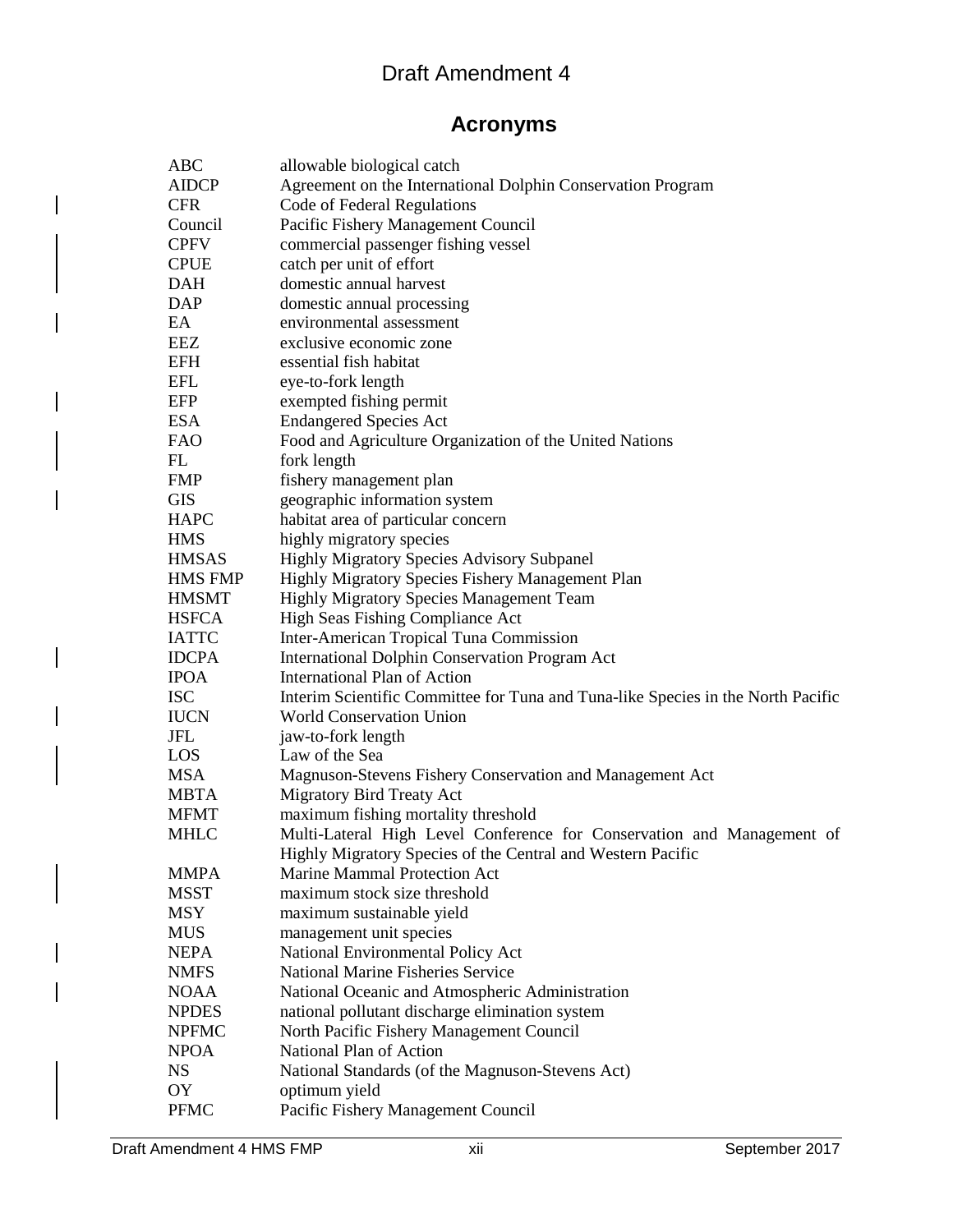| <b>POCTRT</b> | Pacific Offshore Cetacean Take Reduction Team                            |
|---------------|--------------------------------------------------------------------------|
| <b>PSMFC</b>  | Pacific States Marine Fisheries Commission                               |
| <b>SAFE</b>   | stock assessment and fishery evaluation                                  |
| <b>SDC</b>    | status determination criteria                                            |
| <b>SPC</b>    | Secretariat of the Pacific Community                                     |
| <b>SSC</b>    | Scientific and Statistical Committee                                     |
| <b>SST</b>    | sea surface temperature                                                  |
| <b>SWFSC</b>  | Southwest Fisheries Science Center (NMFS)                                |
| <b>TALFF</b>  | total allowable level of foreign fishing                                 |
| <b>UNIA</b>   | United Nations Implementing Agreement on the Conservation and Management |
|               | of Straddling Fish Stocks and Highly Migratory Fish Stocks               |
| <b>USCG</b>   | U.S. Coast Guard                                                         |
| <b>VMS</b>    | vessel monitoring system                                                 |
| <b>WPFMC</b>  | Western Pacific Fishery Management Council                               |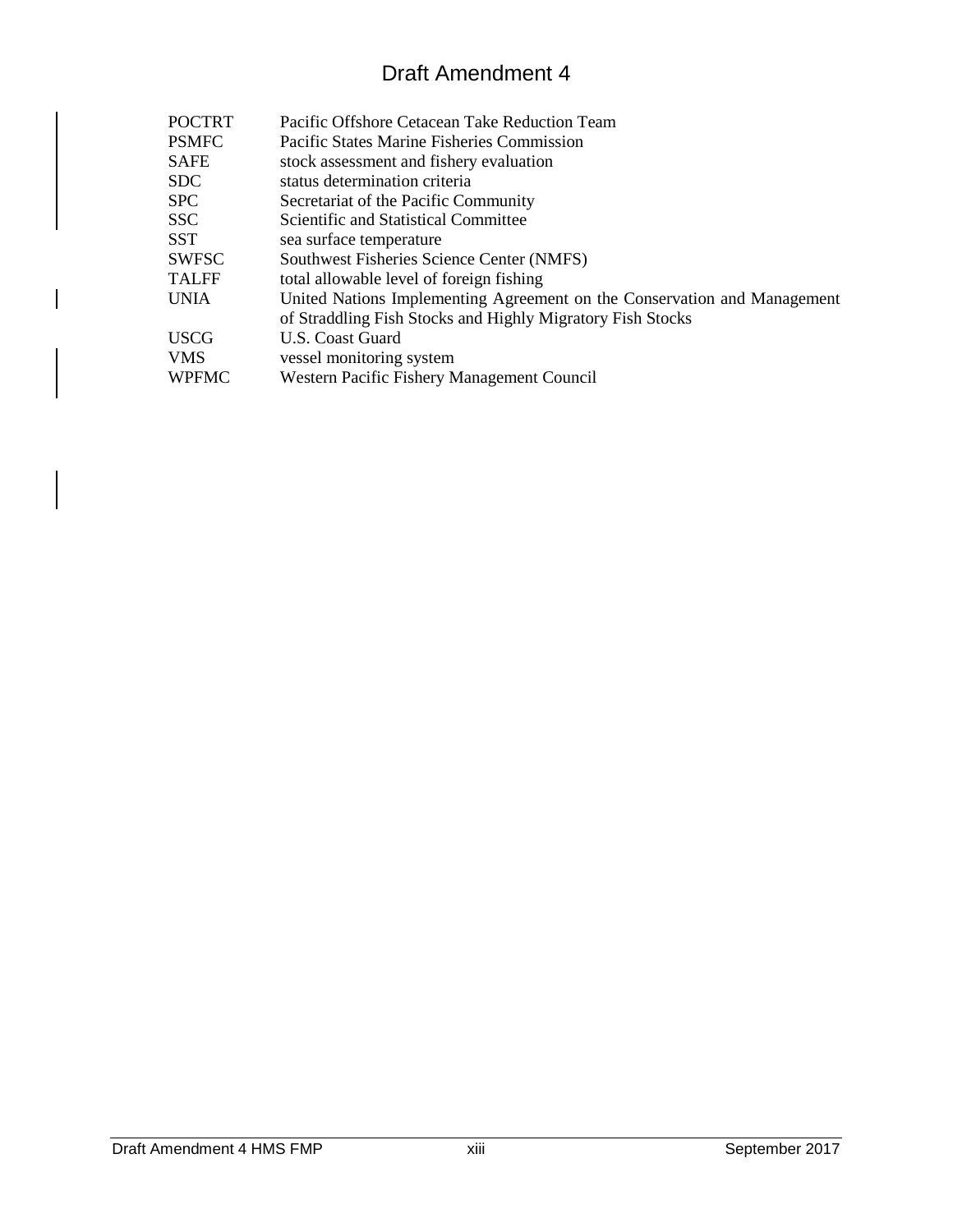# <span id="page-13-0"></span>1.0 Introduction

# <span id="page-13-1"></span>1.1 Purpose of This Document

This Fishery Management Plan (FMP) includes important species of tunas, billfish and sharks which are harvested by West Coast highly migratory species (HMS) fisheries. A complete list of species in the management unit is provided in Chapter 3. The FMP is intended to ensure conservation and promote the achievement of optimum yield of HMS throughout their ranges, both within and beyond the U.S. Exclusive Economic Zone (EEZ), to the extent practicable. Effective conservation and management in most cases will require concerted U.S. and international action. The FMP may serve as a vehicle for fulfilling the West Coast portion of U.S. obligations under international conservation agreements, if domestic U.S. implementing legislation authorizes its use.

Currently stocks covered under the HMS FMP fall under the National Standard 1 Guidelines  $(50CFR600.310(h)(1)(ii))$  as internationally managed and therefore are exempt from MSA 303(a)(15), which requires specification of acceptable biological (ABC), annual catch limits (ACLs), annual catch targets (ACTs), and accountability measures (AMs) (see Chapter 4 for more information). The Council has a long-standing practice of advising the US delegations to regional fishery management organizations (RFMOs) and implementing the recommendations and resolutions of the RFMOs. The Council will not normally set ABCs and ACLs for HMS MUS stocks the Council has determined meet this criterion. However, application of this exception does not preclude the Council from setting an ACL (and identifying an associated ABC to facilitate setting the ACL) if circumstances warrant.

The FMP has been amended four times. Amendment 1, approved in 2007, addresses overfishing of bigeye tuna, a management unit species. Amendment 1 also reorganized the FMP, which in its prior form was combined with the Final Environmental Impact Statement evaluating the effects of its implementation. The reorganized FMP is a more concise document containing those elements required by the Magnuson-Stevens Fishery Conservation and Management Act (MSA) describing the management program. Amendment 2, approved in 2011, made FMP provisions (principally in Chapters 3-5) consistent with the revised National Standard 1 Guidelines (50 CFR 600.310) adopted pursuant to the Magnuson- Stevens Fishery Conservation and Management Reauthorization Act of 2006. Amendment 3, adopted in 2015, added a suite of lower trophic level species to the FMP's list of ecosystem component (EC) species. Consistent with the objectives of the Council's FMPs and its Fishery Ecosystem Plan, Amendment 3 prohibits future development of directed commercial fisheries for the suite of EC species shared between all four FMPs ("Shared EC Species") until and unless the Council has had an adequate opportunity to both assess the scientific information relating to any proposed directed fishery and consider potential impacts to existing fisheries, fishing communities, and the greater marine ecosystem*.* Amendment 4, adopted in 2017, updated and streamlined portions of the FMP.

This FMP is a "framework" plan, which includes some fixed elements and a process for implementing or changing regulations without amending the plan (flexible measures). Ongoing management of highly migratory species, and the need to address new issues that arise, make it impossible to foresee and address all regulatory issues in the initial plan. Some framework adjustments can be implemented more quickly than plan amendments, allowing for more timely management response. Changes to any of the fixed elements in the plan require a plan amendment. The framework procedures are described in Chapter 5.

This document also specifies the initial management measures, which are implemented through Federal regulations affecting one or more fisheries for highly migratory species. They may be modified in the future, or new regulations may be implemented, using the framework adjustment procedures in the plan.

This FMP provides the vehicle to address issues of regional, national and international concern. The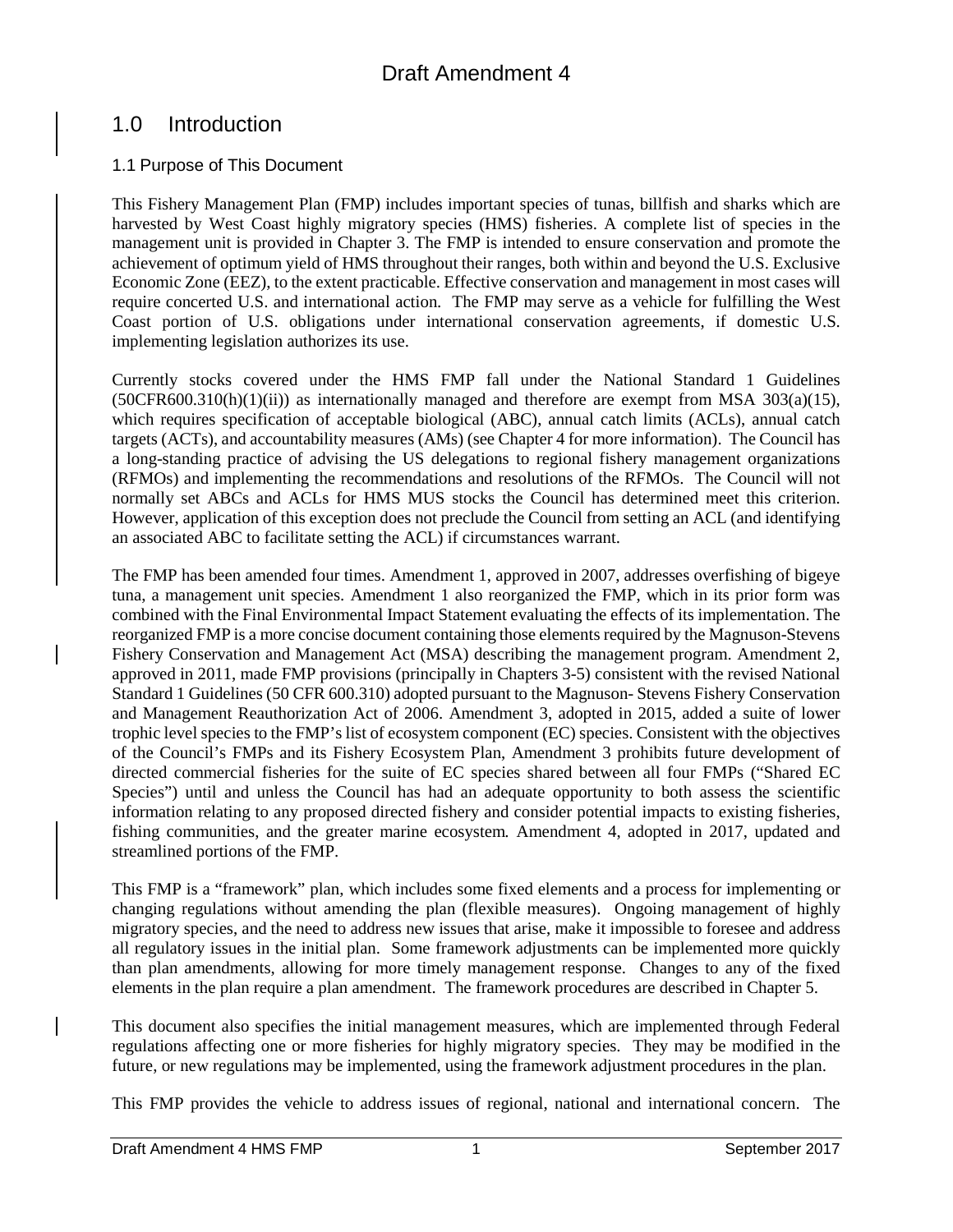conservation community has raised concerns about the status of HMS, essential fish habitat, and bycatch of fish and capture of protected species in HMS fisheries. International and U.S. policies reflect these concerns. The 1995 Agreement on Conservation and Management of Straddling Fish Stocks and Highly Migratory Fish Stocks provides that nations will cooperate in regional management bodies to establish and ensure compliance with conservation measures for HMS. The 1993 Agreement to Promote Compliance with International Conservation and Management Measures by Fishing Vessels on the High Seas, adopted by the Food and Agriculture Organization of the United Nations (FAO), requires nations to maintain a registry of authorized vessels fishing on the high seas and ensure that such vessels are marked for identification and that they report sufficient information on their fishing activities. The High Seas Fishing Compliance Act is the domestic legislation enacted in 1995 to implement the FAO Agreement. The FAO also was the forum for the negotiation of a non-binding "Code of Responsible Conduct of Fisheries" which establishes principles for national and international fishery management. The final text of this code was negotiated in September 1995 and National Marine Fisheries Service (NMFS) has completed an implementation plan for the U.S. In 1999, the FAO adopted an International Plan of Action for the Conservation and Management of Sharks, which encourages nations to assess the status of shark stocks within their EEZs and those fished on the high seas. The U.S. has developed a National Plan of Action for conservation and management, and an FMP can help by focusing research and data collection efforts to support the National Plan. Within the U.S., the Magnuson-Stevens Act requires councils to describe and identify essential fish habitat, minimize to the extent practicable adverse effects on habitat caused by fishing, and identify other actions to encourage conservation and enhancement of habitat. The Act requires that conservation and management measures, to the extent practicable, minimize bycatch and to the extent that bycatch cannot be avoided, minimize the mortality of such bycatch. Finally, the Marine Mammal Protection Act (MMPA), Endangered Species Act (ESA), and Migratory Bird Treaty Act (MBTA) provide protections for special resources. An FMP serves as a mechanism to address these critical issues in an open process and with the advice of all concerned.

This FMP provides a basis to increase investment in research, data collection and stock assessments for Pacific HMS. Knowledge of stock status is quite limited for many species. Increased funding is necessary to make sure that overfishing is prevented and that sustainable yields are provided for the long term. An FMP also can help to make sure that fishery data gaps and inconsistencies for HMS are addressed.

This FMP provides a mechanism for collaboration with the other Pacific area councils to achieve more consistent management of fisheries which harvest stocks in common. In particular, this FMP could facilitate coordinating management of Hawaii-permitted pelagic longline vessels that make landings on the West Coast and West Coast-based pelagic longliners. Also, the councils and the NMFS science centers in both regions could work together in the preparation of stock assessment and fishery evaluation (SAFE) reports on a regular basis. The councils should receive consistent scientific advice concerning the status of stocks which vessels from the different council areas harvest in common.

# <span id="page-14-0"></span>1.2 How This Document is Organized

This FMP is organized in seven chapters and several appendices:

- Chapter 1 (this chapter) describes the rationale for HMS management and provides background information on the management context.
- Chapter 2 describes the management philosophy, recognizing the international nature of HMS management, and lists the goals and objectives of the FMP.
- Chapter 3 describes the species in the management unit, including ecosystem component (EC) and prohibited species.
- Chapter 4 describes the framework for determining management thresholds, control rules for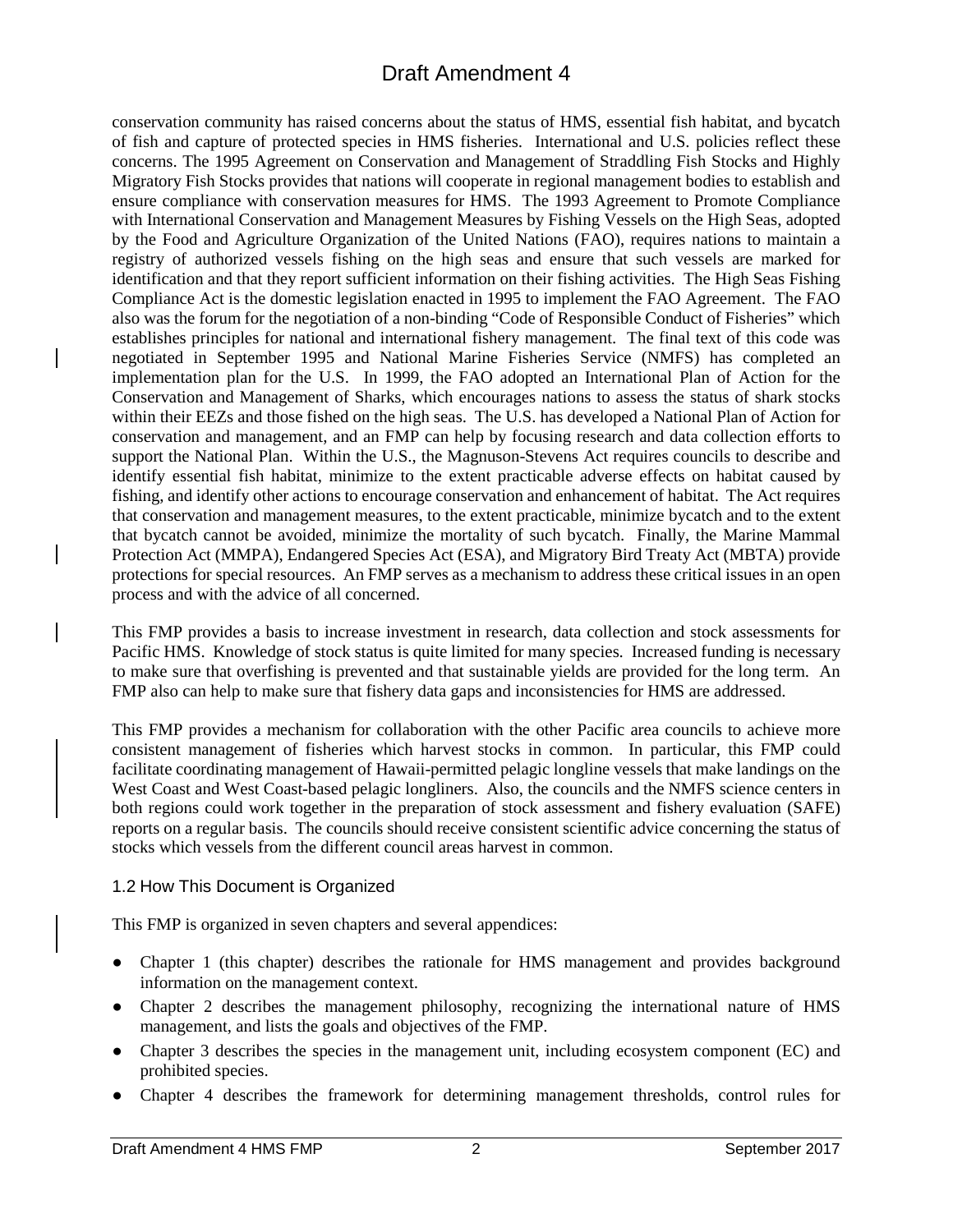management, measures to prevent overfishing and rebuild overfished stocks, and the contents of the SAFE document.

- Chapter 5 describes the process for periodically modifying applicable harvest specifications and management measures. This FMP is a framework plan, meaning that most management measures may be changed through regulatory action without a need to amend the FMP.
- Chapter 6 describes general management measures in that may be used to manage West Coast HMS fisheries. Many of these measures can be changed through the management framework described in Chapter 5, which allows management measures to be adopted and adjusted to address ongoing conservation concerns. This chapter also describes required specifications for any foreign fishing in the West Coast EEZ targeting HMS. Currently, HMS within the West Coast EEZ are considered fully utilized and no foreign fishing is permitted.
- Chapter 7 describes essential fish habitat (EFH) for HMS, fishing and non-fishing effects on this EFH and mitigation measures that may be applied.

Material from the original combined FMP and final environmental impact statement (FEIS), published in August 2003 as part of the FMP implementation process, is available on the Council's website. This material does not describe the management framework or Council HMS management policies and procedures and only supplements the required and discretionary provisions of the FMP described in §303 of the Magnuson-Stevens Act.

# <span id="page-15-0"></span>1.3 Application of Federal Authority

The management unit in this FMP consists of highly migratory species and their associated fisheries that occur within the West Coast EEZ and on the high seas with the catch being landed on the West Coast. This is consistent with National Standard three of the MSA, which requires that "To the extent practicable, an individual stock of fish shall be managed as a unit throughout its range, and interrelated stocks of fish shall be managed as a unit or in close coordination." It also is consistent with Section 102 of the Act which states that, "The United States shall cooperate directly or through appropriate international organizations with those nations involved in fisheries for highly migratory species with a view to ensuring conservation and shall promote the achievement of optimum yield of such species throughout their range, both within and beyond the exclusive economic zone."

This FMP applies to all U.S. vessels that fish for management unit species within the EEZ off California, Oregon, or Washington. This FMP also applies to U.S. vessels that fish for management unit species on the high seas (seaward of the EEZ) and land their fish in California, Oregon or Washington. However, pelagic longline vessels that are registered for use under a Western Pacific longline limited entry permit and fish on the high seas and land their fish in California, Oregon, and Washington are also subject to regulations promulgated pursuant to the Western Pacific Fishery Management Council's Pelagic Fishery Ecosystem Plan (50 CFR 665 Subpart F) whether they make landings on the West Coast or areas under the WPFMC's jurisdiction (Hawaii, American Samoa, Guam, Northern Mariana Islands).

The FMP does not apply to U.S. vessels that fish for management unit species on the high seas and land into a non-U.S. port. However, those vessels are subject to the requirements of the High Seas Fishing Compliance Act (HSFCA, 16 U.S.C. 5501 et seq.), including permit and reporting requirements.

U.S. vessels that fish for tuna and associated species in the eastern tropical Pacific Ocean also may be subject to management measures under the Tuna Conventions Act (16 U.S.C. 951 et seq.), which implemented the agreement that established the Inter-American Tropical Tuna Commission. There also is the potential for regulations to be promulgated in the future pursuant to other international arrangements such as the U.S.-Canada Albacore Treaty. Section 1.6 provides more information about the relationship of fishery management under this FMP with fishery management under international arrangements.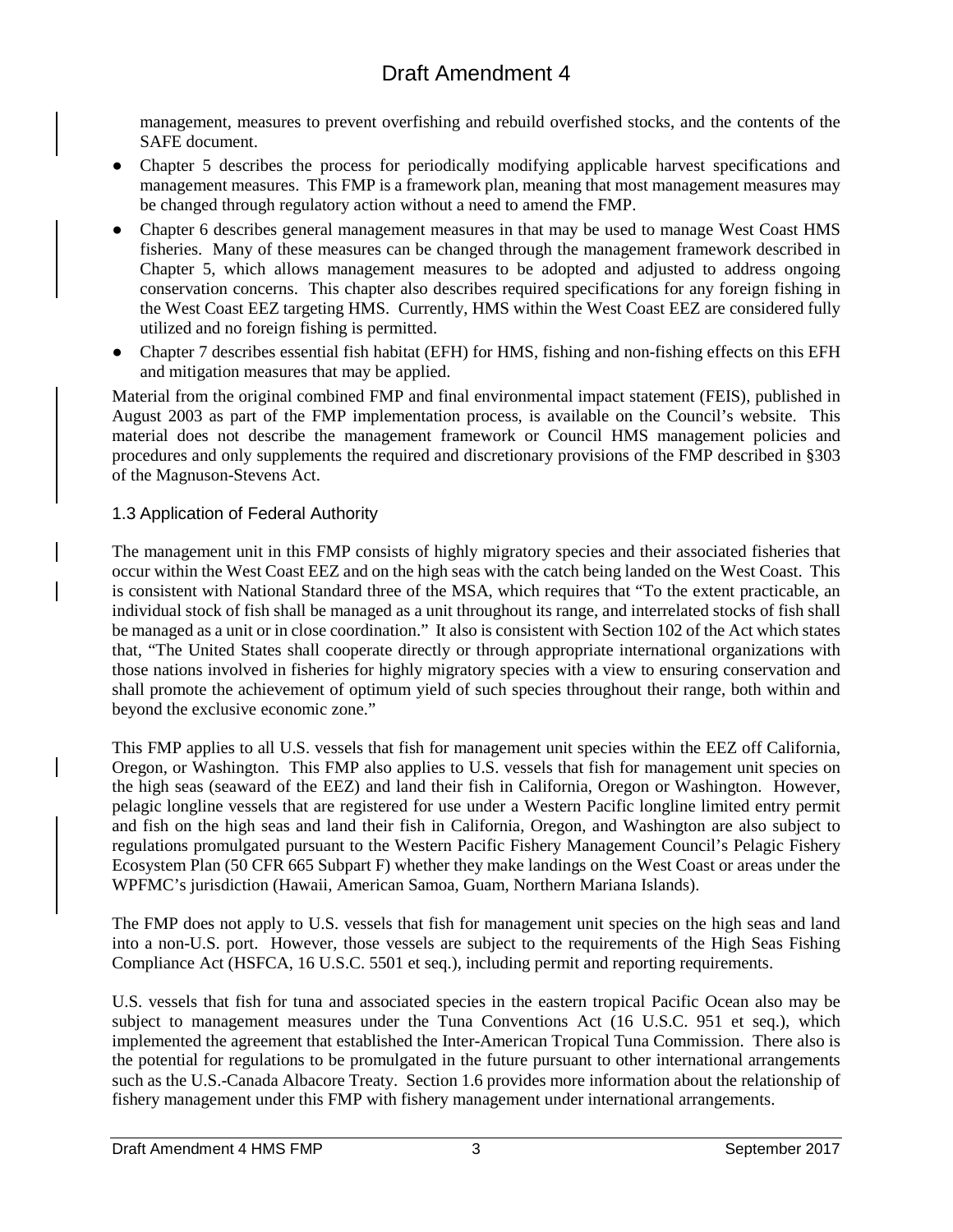The application of Federal authority as described above promotes the achievement of many of the objectives of the FMP (Section 2.2), including:

- Ensure or contribute to international cooperation in the long-term conservation and sustainable use of highly migratory fish stocks that are caught by West Coast-based fishers.
- Promote inter-regional collaboration in management of fisheries for species which occur in the Pacific Council's managed area and other Councils' areas.
- Promote effective monitoring and enforcement.
- Establish procedures to facilitate rapid implementation of future management actions, as necessary.
- Ensure that fisheries are in compliance with laws and regulations to conserve and restore species listed pursuant to the ESA, MMPA and MBTA.

This application of authority is appropriate for the following reasons:

- To ensure consistent application of conservation and management measures applying to U.S. fishers on the high seas under other FMPs (e.g., Hawaii longline restrictions);
- To implement measures adopted by international management organizations in which the U.S. participates; if authorized by domestic U.S. implementing legislation;
- To promote consistent and coordinated data collection and management throughout the range of HMS; and
- To promote cooperative and reinforcing management of U.S. HMS fisheries throughout the Pacific such that vessels cannot avoid conservation requirements simply by relocating their operations.

# <span id="page-16-0"></span>1.4 Complexity of HMS Management

HMS management presents formidable challenges, particularly in the Pacific area. There are numerous species of tuna, billfish, oceanic sharks, and other species that occur throughout vast areas of the Pacific Ocean. Knowledge of stock distribution and status is limited. There is a moderate amount of information for the commercially important tunas, lesser amounts for swordfish and other billfishes, and scant information for sharks and other highly migratory fishes. Regular and comprehensive stock assessments are needed for certain species. These species are harvested by numerous coastal and distant-water fishing nations throughout the Pacific. The FEIS for this FMP (PFMC 2003, Chapter 2 Section 2.6) documents 36 nations harvesting HMS in the Pacific. United States fisheries harvest HMS in the EEZ of the U.S., in the EEZs of other nations and on the high seas.

The two principal regional fishery management organizations (RFMOs) responsible for conservation in the Pacific are the Inter-American Tropical Tuna Commission (IATTC) and the Western and Central Pacific Fishery Commission (WCPFC). The treaties establishing these RFMOs give them wide scope to manage and conserve HMS and other organisms caught in HMS fisheries, but principally they manage fisheries for tropical tunas (yellowfin, skipjack, and bigeye), temperate tunas (Pacific bluefin and North Pacific albacore), and certain billfish (swordfish) in their convention areas. Increasingly, RFMOs are adopting measures dealing with non-target species including sharks, billfish, and various non-fish species (sea turtles, marine mammals, seabirds). Member nations, including the U.S., are obligated to implement these measures for their national fisheries.

In 1981, the United States and Canada signed the Treaty on Pacific Coast Albacore Tuna Vessels and Port Privileges, which permits fishing vessels of each nation to fish for albacore tuna in waters of the other nation beyond 12 miles. U.S. albacore fishermen became concerned about the increased effort by Canadian vessels in U.S. waters and the lack of information on the amount of albacore taken by Canadian vessels and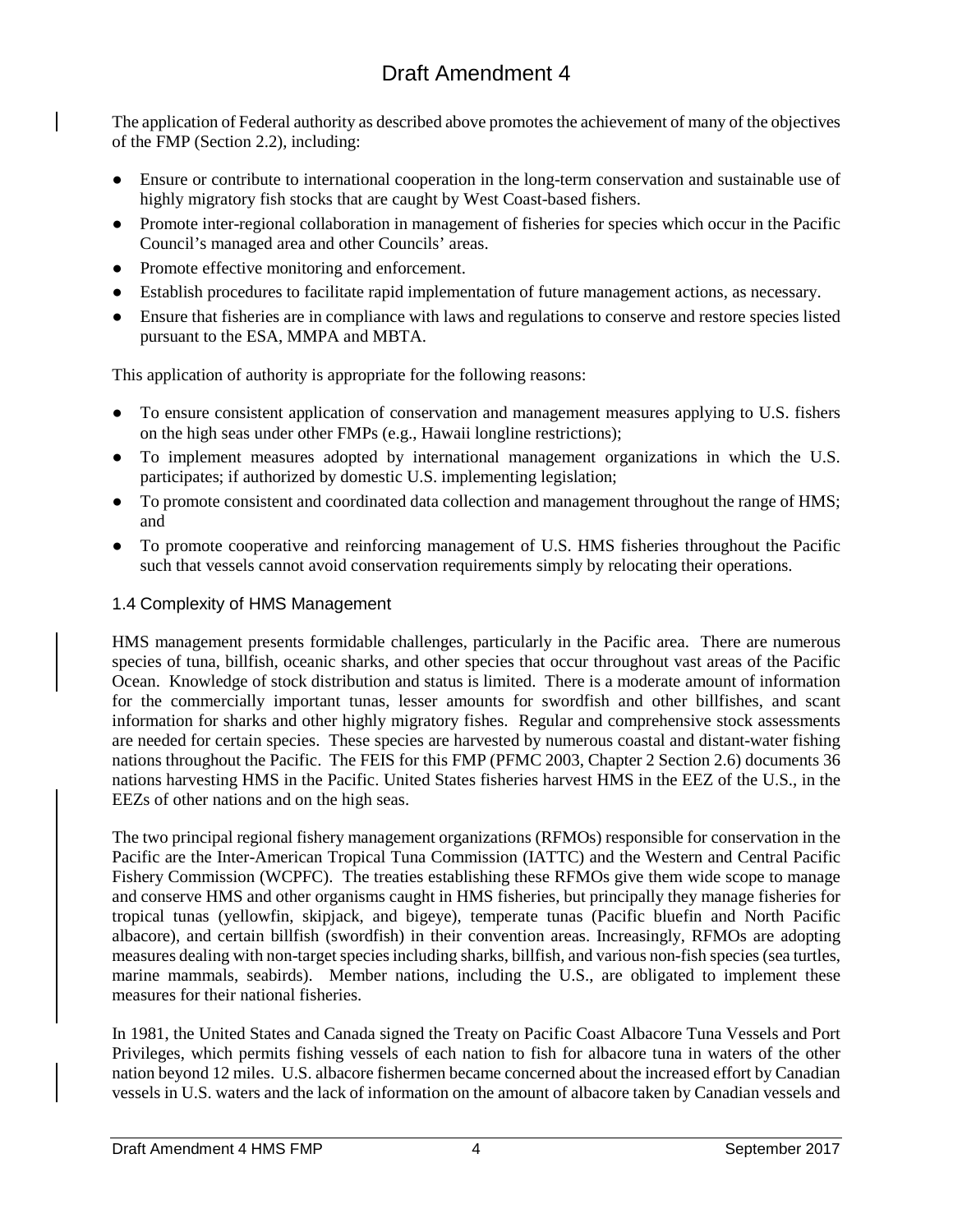in 2002 the U.S. and Canada have agreed to Treaty changes to resolve these issues. See section 1.6 for more information on this issue.

Within the U.S., HMS fishery management in the Pacific area is the responsibility of three regional fishery management councils, the WPFMC, North Pacific Fishery Management Council (NPFMC), and the Pacific Fishery Management Council (PFMC), and the adjacent states. Coordination among councils is desirable, because fishers from the different council areas are harvesting the same stocks of HMS, and in some cases are fishing in the same areas, but landing in different locations. Prior to implementation of the FMP, West Coast-based fisheries for HMS were mainly managed by the states of Washington, Oregon and California, in concert with relevant Federal laws. These Federal statutes include the High Seas Fishing Compliance Act, Tuna Conventions Act, MMPA, MBTA, and ESA. The lack of a single FMP covering all U.S. vessels in the Pacific created a situation where U.S. vessels fishing on the high seas could be subject to different regulations, depending on where they started their trip or where they landed. This created inequities and frustrated achievement of management goals. In addition, foreign vessels and U.S. vessels were often subject to different regulations.

At the time of FMP implementation, HMS were harvested by five major West Coast-based commercial fisheries and various recreational fisheries. Commercial fisheries include surface hook–and–line, pelagic drift gillnet, pelagic longline, purse seine, and harpoon. These fisheries operate in the West Coast EEZ, in state waters, and on the high seas. Anglers pursue HMS from commercial passenger fishing vessels as well as private boats. There are sport fisheries targeting albacore, mixed tunas and dorado, billfish, and sharks. At the time of FMP adoption, there were no quotas or allocations among gear groups. User conflicts occurred, particularly in California, where state regulations prohibited longlining within 200 miles and controlled time and area for the drift gillnet fishery.

The recreational community, particularly in Southern California, has been concerned about the status and availability of tunas, billfish, and sharks and the impacts of the commercial fisheries on the recreational fisheries for these species. Anglers have opposed a longline fishery in the EEZ off California targeting tunas and swordfish. They are concerned about increased fishing mortality and commercial effort in general and increased bycatch of striped marlin, sharks and other species.

In addition, a growing conservation community is concerned about the management of HMS, including sharks, which are particularly vulnerable to overexploitation. This community also is concerned about increasing bycatch and bycatch mortality of HMS, other fish, and protected species. Longline and drift gillnet gears targeting HMS also capture protected species such as marine mammals, seabirds, and turtles.

### <span id="page-17-0"></span>1.5 History of the Fishery Management Plan

The PFMC was created in 1976 pursuant to the Magnuson-Stevens Act, and began to develop FMPs for all of the major fisheries in its area of authority, including a draft FMP for billfish (including swordfish) and oceanic sharks (PFMC 1981). At that time, tunas were not included in the Magnuson-Stevens Act and thus could not be managed by councils. The draft billfish FMP and several others were not adopted by the Council, because it became clear that Federal management of all West Coast fisheries was not necessary nor cost-effective. With limited resources, the Council decided to concentrate its efforts on those which required Federal management, such as salmon and groundfish. In the case of billfish and oceanic sharks, the Council concluded that effective stock conservation required international management efforts and that there was little the Council could accomplish. The fishery management problems were primarily in California, and the State was addressing these problems.

In 1990, the Pacific States Marine Fisheries Commission (PSMFC) adopted an interjurisdictional fishery management plan for thresher shark (PSMFC 1990) pursuant to the Interjurisdictional Fisheries Act, 16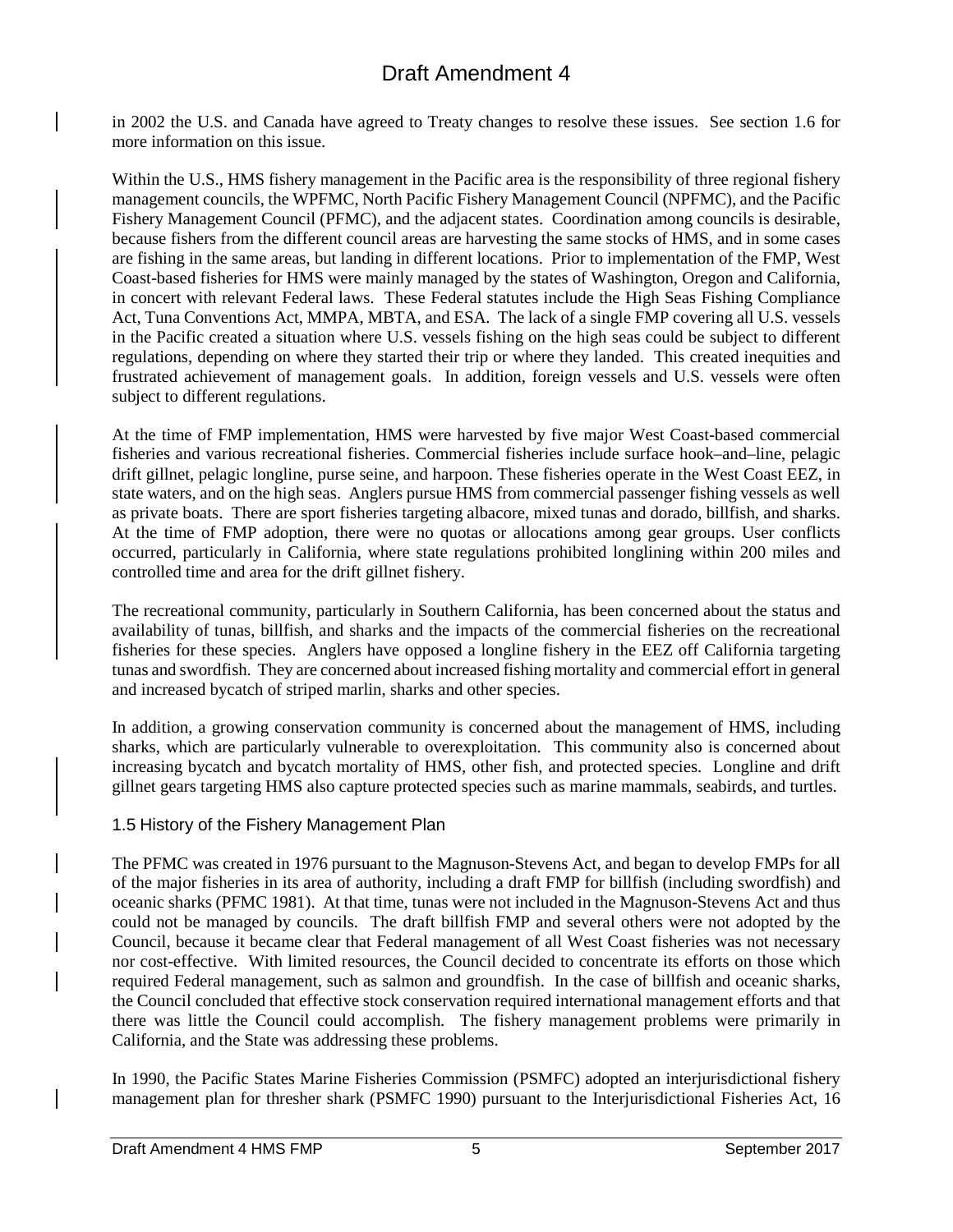<span id="page-18-0"></span>U.S.C. 4101 et seq. The fishery for thresher shark began off California in 1977. Thresher sharks are targeted by drift gillnets in California along with swordfish and mako sharks. Incidental catches of thresher shark also occur in set gillnet fisheries. Drift gillnet fisheries for thresher shark began off the coasts of Oregon and Washington in 1983 under experimental fishing permits. This permit fishery in Oregon and Washington continued through 1988, when it was terminated due to bycatch of marine mammals and leatherback turtles, declining interest in the fishery, and concerns about the abundance of thresher shark. The PSMFC plan established a management panel composed of one member each from the states of Washington, Oregon, and California, which made management recommendations to the state agencies. The plan proposed an annual coastwide thresher shark harvest guideline of 750,000 pounds (340 mt dressed weight) and discouraged catches of juvenile sharks. No quotas were established but the States did agree to this harvest guideline, which since 1991 has never been approached. No additional management actions were adopted subsequent to the PSMFC plan.

In July 1996, after receiving input from the affected councils and industry groups[,](#page-18-0) NMFS concluded that single council designation was not necessary at that time to achieve effective management under the MSA or to support the Department of State in carrying out U.S. obligations. At the September 1997 PFMC meeting, the Southwest Region of NMFS (now part of the West Coast Region) presented a paper outlining options for PFMC involvement in HMS management. Options included no action, the WPFMC proposal, Secretarial management, a joint FMP, and a separate West Coast FMP. The paper summarized numerous activities at the national and international levels affecting HMS fisheries based on the West Coast. NMFS argued that the regional councils should play an active role in planning U.S. participation in future internationally managed HMS fisheries, and that the PFMC has unique capabilities for reaching the diverse fishing industry of the West Coast and involving them in the development of management policy. At that meeting, the PFMC established an HMS Policy Committee to address HMS issues and coordinate with the other councils. At the November 1997 meeting, the Council appointed a representative to attend meetings of the IATTC and negotiations underway to establish the WCPFC (the MHLC process) and recommended establishment of an inter-council coordinating committee. In June 1998, the Council appointed members to a West Coast HMS Advisory Subpanel (HMSAS) composed of representatives of constituent groups.

In September 1998, representatives of the three Pacific area councils and NMFS met to discuss collaboration in HMS management. The NMFS Southwest Region (now the West Coast Region) presented a "straw man" approach for coordinated management, under which the existing WPFMC FMP would serve as the foundation for the comprehensive plan. The WPFMC did not support this collaborative approach. In June 1999, the Pacific Council voted to begin development of an FMP for HMS fisheries. The Council preferred that some form of comprehensive FMP be developed with all three councils involved and wrote the other two councils inviting their participation. While the Council recognized the difficulties associated with joint FMPs, it was optimistic that framework procedures and operational mechanisms could be developed to allow either independent or joint council actions as necessary and appropriate to achieve FMP objectives. While the NPFMC expressed support for a joint FMP, the WPFMC stated that it was not inclined to participate at that time. The PFMC decided to begin development of a separate FMP for West Coast-based HMS fisheries, holding open the alternative of a comprehensive FMP in the future should the WPFMC decide to participate.

In March 2001, NMFS wrote the Council to provide updated information on recent domestic HMS fishery management issues that had a bearing on the development of the FMP. As a result, the Council realized it needed to address immediate HMS fishery management regulation issues rather than to prepare only a framework plan.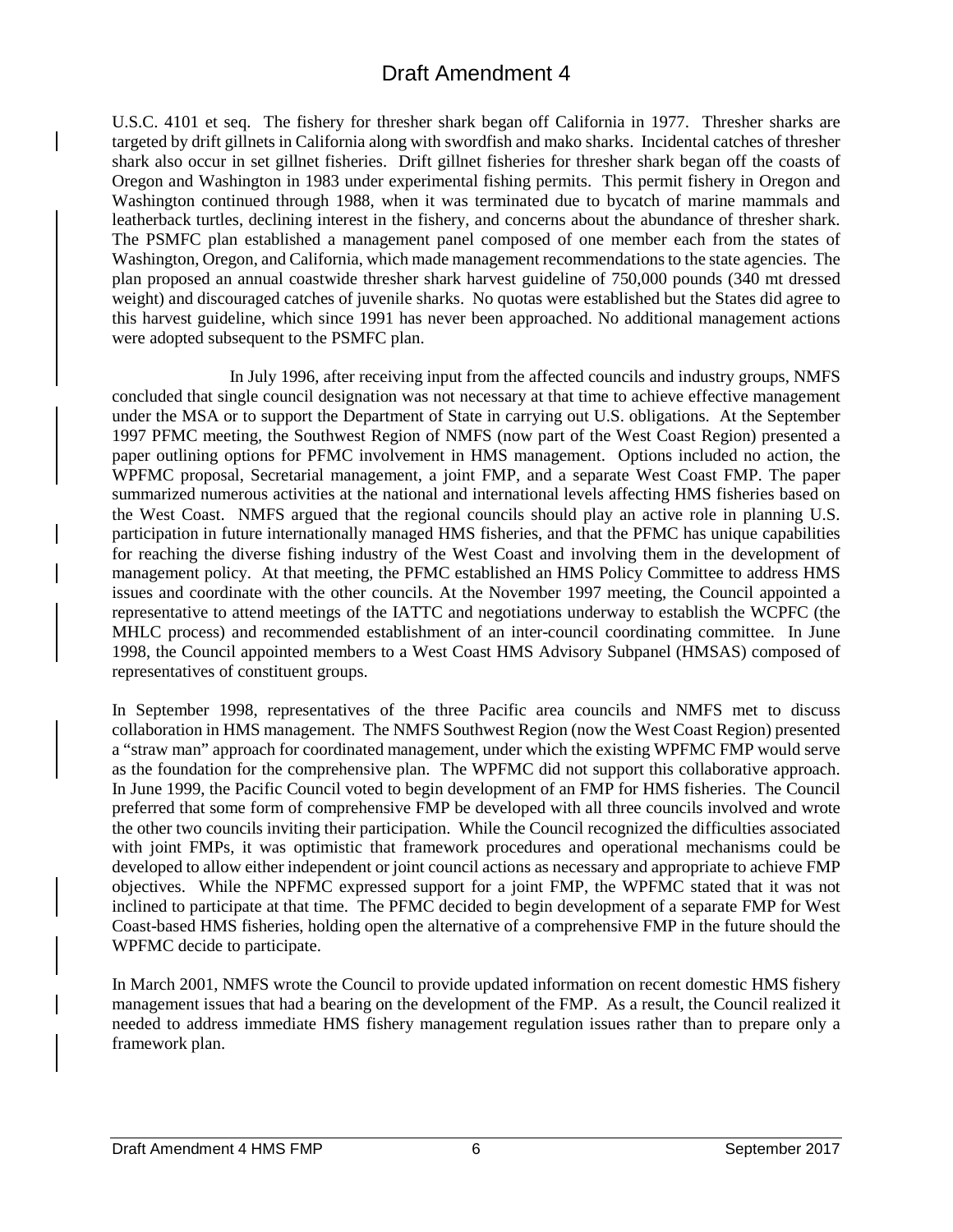# <span id="page-19-0"></span>1.6 Management Context

This FMP is intended to facilitate Council engagement with RFMOs, other international obligations that the U.S. is a party to, and domestic parties including the WPFMC and Indian Tribes.

### <span id="page-19-1"></span>*1.6.1 International Entities and Agreements*

The U.S. is a member of the IATTC, which was established in 1950. Pursuant to the Tuna Conventions Act of 1950, as amended, NMFS promulgates regulations to carry out IATTC recommendations that have been approved by the Department of State. In 2003, parties to the IATTC signed the Convention for the Strengthening of the Inter-American Tropical Tuna Commission Established by the 1949 Convention between the United States of America and the Republic of Costa Rica, commonly referred to "Antigua Convention." The Antigua Convention defines the Convention Area to consist of the waters bounded by the coast of the Americas, the 50° N and 50° S parallels, and the 150° W meridian. Historically, the species under IATTC purview included all HMS in the Convention Area and the IATTC focused almost exclusively on tropical tuna species (and especially yellowfin tuna) taken in purse seine, baitboat, and longline fisheries. However, the Antigua Convention promotes an ecosystem approach, which opens the possibility of considering other organisms that interact with HMS fisheries. Stock assessments by IATTC scientific staff are conducted regularly on tropical tunas.

The multi-lateral Agreement on the International Dolphin Conservation Program (AIDCP) was signed in 1998. The AIDCP succeeded the 1992 Agreement on the Conservation of Dolphins (La Jolla Agreement) which was later enhanced in 1995 by the Declaration of Panama. The IATTC provides the secretariat for the AIDCP. The objectives of the AIDCP are: 1) to progressively reduce incidental dolphin mortalities in the tuna purse-seine fisheries in the Agreement Area to levels approaching zero, through the setting of annual limits; 2) with the goal of eliminating dolphin mortality in this fishery, to seek ecologically sound means of capturing large yellowfin tunas not in association with dolphins; and 3) to ensure the long-term sustainability of the tuna stocks in the Agreement Area, as well as that of the marine resources related to this fishery, taking into consideration the interrelationship among species in the ecosystem, with special emphasis on, *inter alia*, avoiding, reducing and minimizing bycatch and discards of juvenile tunas and nontarget species. The International Dolphin Conservation Program Act (IDCPA), among other things, amended the MMPA to implement the Declaration of Panama, including the objectives of the International Dolphin Conservation Program, into US law.

The Western and Central Pacific Fisheries Commission was established by the Convention on the Conservation and Management of Highly Migratory Fish Stocks in the Western and Central Pacific Ocean, which entered into force on April 19, 2004. While West Coast interests are only peripherally involved in management of major tuna fisheries in the WCPO, the WCPFC's Northern Committee makes recommendations for management of North Pacific swordfish, albacore, and bluefin, all of which are of interest to West Coast fisheries.

The International Scientific Committee for Tuna and Tuna-Like Species in the North Pacific Ocean (ISC) The ISC evolved through a series of consultations between the U.S. and Japan with a twofold purpose: 1) To enhance scientific research and cooperation for conservation and rational utilization of the species of tuna and tuna-like fishes that inhabit the North Pacific Ocean during a part or all of their life cycle; and 2) To establish the scientific groundwork, if at some point in the future, it is decided to create a multilateral regime for the conservation and rational utilization of these species in this region.

Current ISC membership can include coastal states/economies of the region and states/economies with vessels fishing for these species in the region. Observer participants include relevant intergovernmental fishery organizations, relevant intergovernmental marine science organizations, and other entities with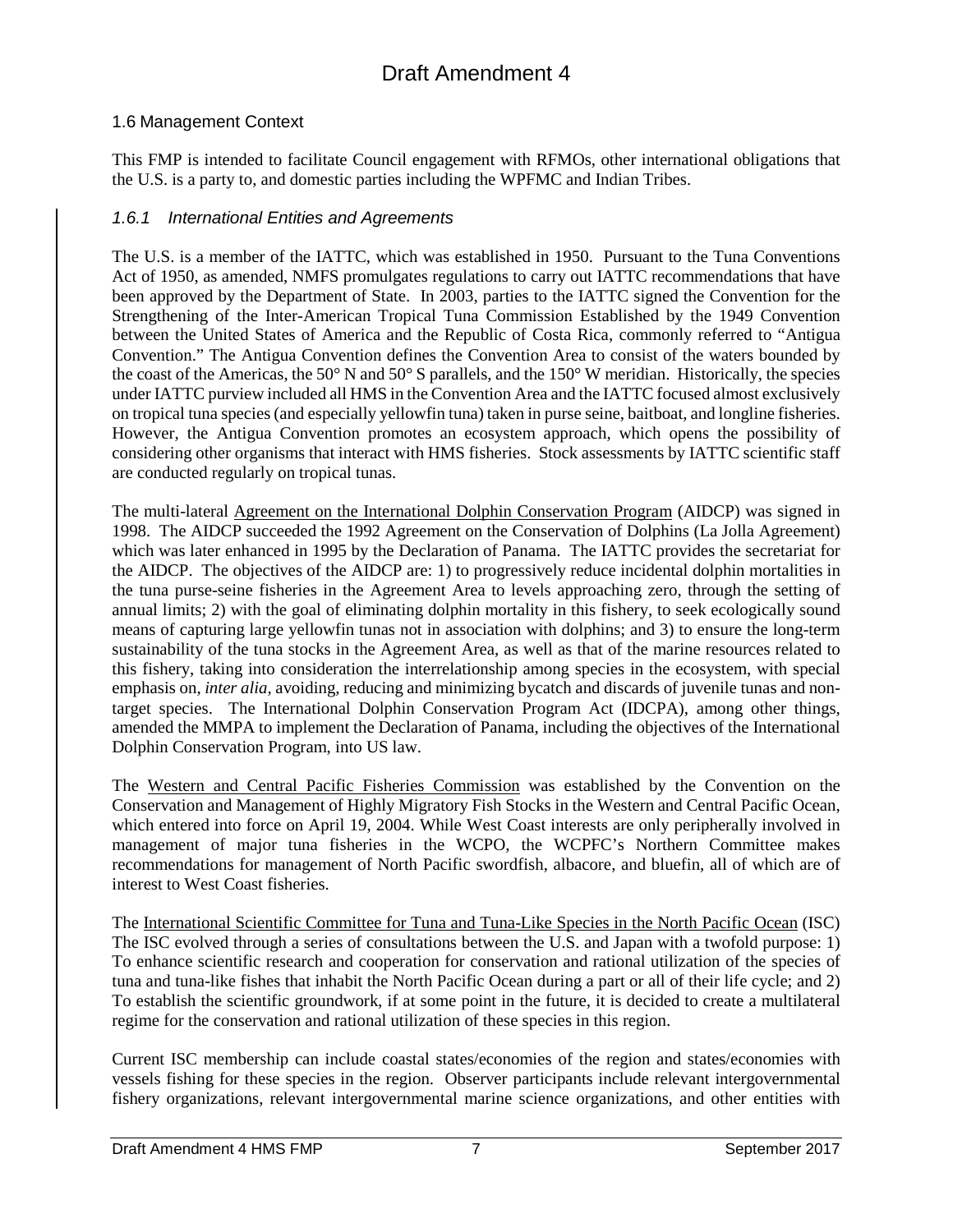vessels fishing for these species in the region. This membership includes Canada, Chinese-Taipei, Japan, Republic of Korea, Mexico, People's Republic of China, and the U.S. are members. Non-voting membership include the FAO, North Pacific Marine Science Organization (PICES), Pacific Community (SPC), and WCPFC; and cooperating non-membership includes the IATTC. Nongovernment organizations participate at ISC meetings as observers. The ISC is the science provider for the WCPFC Northern Committee through a Memorandum of Understanding.

The ISC regularly assesses and analyzes fishery and other relevant information concerning northern stocks. It meets annually in a plenary session and develops conservation recommendations for northern stocks. It also formulates research proposals and coordinates research on northern stocks. Through a memorandum of understanding, the ISC is the science provider for the WCPFC Northern Committee.

The ISC operates through working groups composed of scientific experts from organizations affiliated with both member and non-member nations. This includes Albacore, Billfish, Pacific bluefin tuna, Shark, and Statistics working groups who meet periodically.

In 1981, the United States and Canada entered into the U.S.-Canada Albacore Treaty regarding fishing for albacore tuna in the eastern Pacific. Under the treaty, U.S. albacore vessels are authorized to fish for albacore in waters under the jurisdiction of Canada and more than 12 miles from the baseline from which the territorial sea is measured and to use certain port facilities in Canada. Albacore may be landed in that port for sale, export, or transshipment back to the U.S. Similarly, Canadian vessels are authorized to fish in waters under U.S. jurisdiction more than 12 miles from the baseline from which the territorial sea is measured and to use certain U.S. ports to obtain supplies and other services. Albacore may be landed in those ports for sale, export, or transshipment back to Canada. The parties annually exchange lists of vessels that may fish in the other nation's zone, though these lists are not binding (that is, a vessel on a list is not obliged to fish in the other nation's waters). Logbooks of catch and effort are to be maintained, and the nations are to exchange data on the fisheries. The agreement was amended in 2002 and codified by law in April 2004.

United Nations Agreements: The United Nations Agreement on the Conservation and Management of Straddling Fish Stocks and Highly Migratory Fish Stocks (known as the UNIA or Fish Stocks Agreement) under the Law of the Sea Treaty interprets the duty of nations to cooperate in conservation and management of fishery resources. Measures adopted in the EEZ of a coastal state and by any international arrangement for HMS in the region should be compatible. The Agreement was adopted in 1995 by the United Nations Conference on Straddling Fish Stocks and Highly Migratory Fish Stocks and the requirements for the entry into force of the Agreement were met on 11 November 2001. A coastal state should not adopt measures that would undermine the effectiveness of regional measures to achieve conservation of the stocks. In the case of the Pacific Council, for example, while the UNIA does not dictate how management of HMS fisheries in the U.S. EEZ should be carried out, the UNIA requires that EEZ management be compatible with management under any international arrangement (such as the IATTC, for species that are under IATTC conservation measures).

The U.S. also has participated in deliberations and decisions of the FAO that have implications for HMS management under the FMP. The Committee on Fisheries of FAO has agreed to international plans of action dealing on a variety of conservation issues. The international plans of action (IPOAs) are voluntary instruments elaborated within the framework of the Code of Conduct for Responsible Fisheries. They apply to all States and entities and to all fishers. Four IPOAs have been developed to date: International Plan of Action for Reducing Incidental Catch of Seabirds in Longline Fisheries (IPOA-Seabirds), for the Conservation and Management of Sharks (IPOA-Sharks) to Prevent, Deter, and Eliminate Illegal, Unreported and Unregulated Fishing (IPOA-IUU), and for the Management of Fishing Capacity (IPOA-Capacity). In turn, the United States has developed national plans of action (NPOAs) to carry out the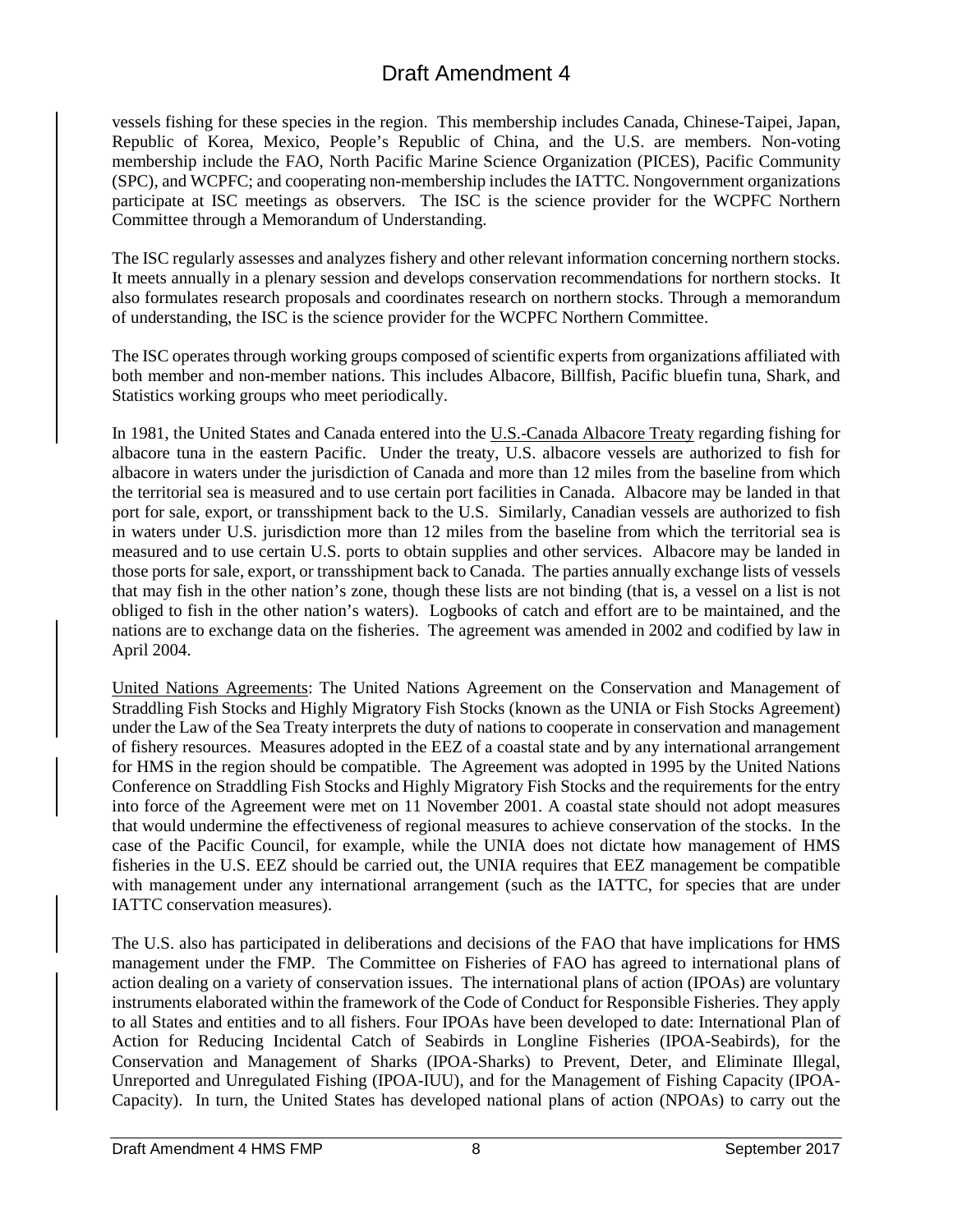objectives of the international plans of action. The FMP can provide a mechanism for considering and implementing specific actions that support these national plans of action. In fact, the seabird avoidance measures implemented through this FMP are consistent with the seabird NPOA.

# <span id="page-21-0"></span>*1.6.2 High Seas Fishing Compliance Act*

The International Conservation and Management Measures by Fishing Vessels on the High Seas was adopted by the FAO in November 1993. It establishes the responsibility of each nation for the actions of vessels fishing under that nation's flag on the high seas. The agreement requires that vessels have specific authorization from their flag nation to participate in high seas fishing. Further, nations must maintain a registry of authorized vessels, ensure that those vessels are marked for identification according to international standards, and ensure that they report sufficient information on their fishing activities. The High Seas Fishing Compliance Act (HSFCA) is the domestic legislation enacted in 1995 to provide authority to the Secretary of Commerce to implement this FAO Agreement.

# <span id="page-21-1"></span>*1.6.3 Western Pacific Pelagics FMP / Fishery Ecosystem Plan*

The initial Western Pacific FMP was adopted in 1987 and included initial estimates of MSY for the stocks and set OY for these fisheries in the EEZ. The regulations applied to domestic and foreign fishing for billfishes, wahoo, mahimahi, and oceanic sharks. Among the original regulations were a prohibition on drift gillnet fishing within the region's EEZ and provisions for experimental fishing permits. The FMP prohibited foreign longline vessels from fishing within certain areas of the EEZ. Additional areas up to 150 nm from Guam and the main Hawaiian Islands and up to 100 nm from the Northwestern Hawaiian Islands may be closed to foreign longline vessels if their fishing activity is causing adverse impacts on domestic fishery performance, excessive waste of catch, excessive enforcement costs, or adverse effects on stocks. No legal foreign longline fishing has occurred under the FMP. The WPFMC substantially reorganized its existing FMPs to create regional fishery ecosystem plans. One of these, which replaced the Pelagics FMP, is the Pelagic Fishery Ecosystem Plan, implemented in 2009.

# <span id="page-21-2"></span>*1.6.4 Relationship to Existing Fishery Management*

An aspiration of the Council in adopting this FMP is to provide a basis for harmonizing management of fisheries by U.S. vessels that fish in both the Western and Eastern Pacific through engagement with the international entities and agreements described in Section 1.6.1. The FMP also can be a mechanism for coordinating HMS management responsibilities stemming from state laws and regulations, the MMPA, and the ESA. Such coordination could also provide an open and continuing process for considering the possible need for changes in those regulations as conditions change or new information becomes available.

# <span id="page-21-3"></span>*1.6.5 Treaty Indian Fishing Rights*

# **Legal Considerations**

Treaties between the United States and numerous Pacific Northwest Indian tribes reserve to these tribes the right of taking fish at usual and accustomed grounds and stations ("u&a grounds") in common with all citizens of the United States. See U.S. v. Washington, 384 F. Supp. 312, 349-350 (W.D. Wash. 1974).

The National Marine Fisheries Service recognizes four tribes as having  $\alpha \& a$  grounds in the marine areas managed by this FMP: the Makah, Hoh, and Quileute tribes, and the Quinault Indian Nation. The Makah Tribe is a party to the Treaty of Neah Bay, Jan. 31, 1855, 12 Stat. 939. See 384 F. Supp. at 349, 363. The Hoh and Quileute tribes and the Quinault Indian Nation are successors in interest to tribes that signed the Treaty with the Quinault, et al. (Treaty of Olympia), July 1, 1855, 12 Stat. 971. See 384 F. Supp. at 349,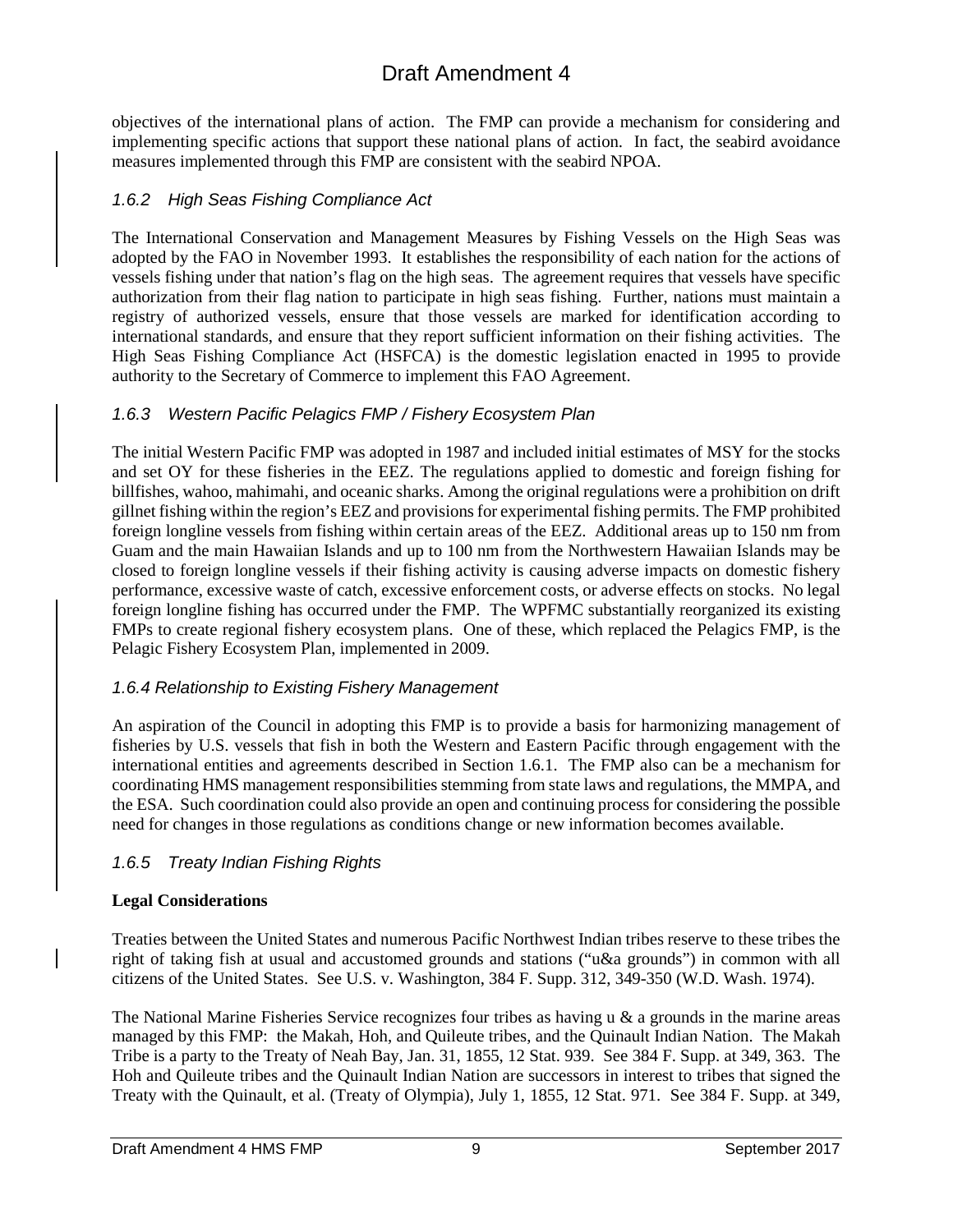359 (Hoh), 371 (Quileute), 374 (Quinault). The tribes' u&a grounds do not vary by species of fish. U.S. v. Washington, 157 F. 3d 630, 645 (9th Cir. 1998).

The treaty fishing right is generally described as the opportunity to take a fair share of the fish, which is interpreted as up to 50 percent of the harvestable surplus of all species of fish and shellfish that pass through the tribes' u&a grounds. Washington v. Washington State Commercial Passenger Fishing Vessel Association, 443 U.S. 658, 685-687 (1979) (salmon); U.S. v. Washington, 459 F. Supp. 1020, 1065 (1978) (herring); Makah v. Brown, No. C85-160R, and U.S. v. Washington, Civil No. 9213 - Phase I, Subproceeding No. 92-1 (W.D. Wash., Order on Five Motions Relating to Treaty Halibut Fishing, at 6, Dec. 29, 1993) (halibut); U.S. v. Washington, 873 F. Supp. 1422, 1445 and n. 30 (W.D. Wash. 1994), aff'd in part and rev'd in part, 157 F. 3d 630, 651-652 (9th Cir. 1998), cert. denied, 119 S.Ct. 1376 (1999) (shellfish); U.S. v. Washington, Subproceeding 96-2 (Order Granting Makah's Motion for Summary Judgment, etc. at 4, November 5, 1996) (Pacific whiting). The court applied the conservation necessity principle to Federal determinations of harvestable surplus in Makah v. Brown, No. C85-160R/ United States v. Washington, Civil No. 9213 - Phase I, Subproceeding No. 92-1, Order on Five Motions Relating to Treaty Halibut Fishing, at 6-7, (W.D. Wash. Dec. 29, 1993); Midwater Trawlers Co-op. v. Department of Commerce, 282 F.3d 710, 718-719 (9th Cir. 2002). U.S. v. Washington, 873 F.Supp. 1422, 1430, aff'd 157 F. 3d 630, 644-645 (9th Cir. 1998), cert. denied, 119 S.Ct. 1376; Midwater Trawlers Co-op. v. Department of Commerce, 282 F.3d 710, 717 (9th Cir. 2002)

### **U.S. v. Washington, 384 F.Supp. 312, 364-365 (W.D. Wash. 1974).**

NMFS recognizes the areas set forth in the regulations cited below as marine u&a grounds of the four Washington coastal tribes. The Makah u&a grounds were adjudicated in U.S. v. Washington, 626 F.Supp. 1405, 1466 (W.D. Wash. 1985), aff'd 730 F.2d 1314 (9th Cir. 1984); see also Makah Indian Tribe v. Verity, 910 F.2d 555, 556 (9th Cir. 1990); Midwater Trawlers Co-op. v. Department of Commerce, 282 F.3d 710, 718 (9th Cir. 2002). The u&a grounds of the Quileute and Quinault tribes were adjudicated in United States v. Washington, 2:09-sp-00001-RSM, (W.D. Wash. Sept. 3, 2015). The u&a grounds of the Hoh tribe have been recognized administratively by NMFS. See, e.g., 67 Fed. Reg. 30616, 30624 (May 7, 2002) (u&a grounds for salmon); 50 C.F.R. 660.324(c) (u&a grounds for groundfish); 50 C.F.R. 300.64(i) (u&a grounds for halibut). The u&a grounds recognized by NMFS may be revised as ordered by a Federal court.

The legal principles described above support the conclusion that treaty Indian fishing rights apply to highly migratory species that pass through the coastal tribes' ocean u&a grounds. The quantity of this right has not yet been determined or adjudicated, although it is possible that specific treaty Indian allocations may be necessary in the future. To anticipate this eventuality, and to establish an orderly process for implementing treaty fisheries, this FMP authorizes adoption of procedures to accommodate treaty fishing rights in the implementing regulations.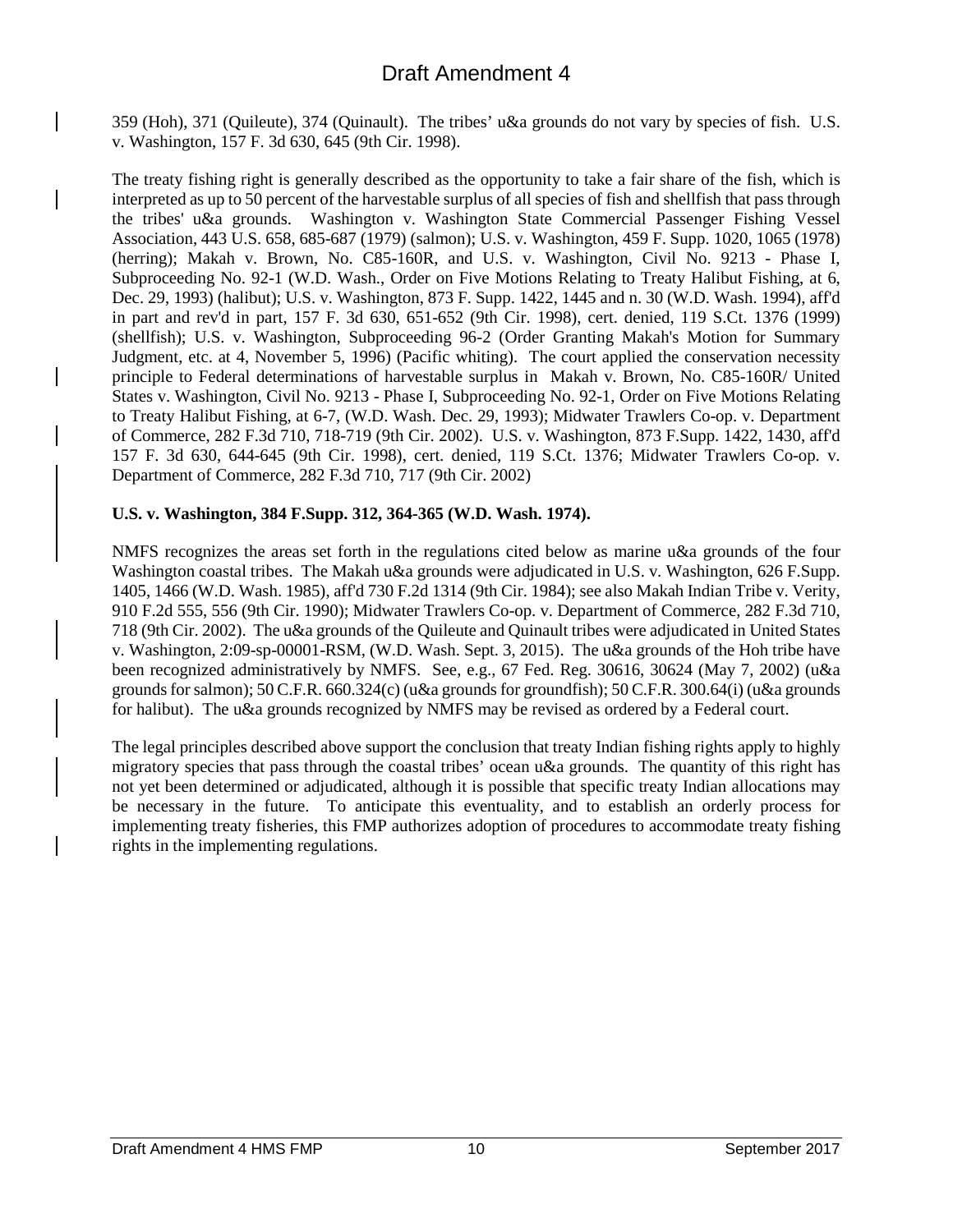# 2.0 Management Philosophy

### <span id="page-23-0"></span>2.1 Management Philosophy and Approach

Highly migratory species are wide-ranging, likely to be fished by multi-national fleets beyond U.S. waters, have productivity potentials ranging from very low to very high, and can seldom be directly surveyed for abundance. Their management usually requires international cooperation, for which there must be active U.S. participation at international forums. The management should be precautionary and multidimensional in approach.

*Precautionary management* should be the guiding theme in managing HMS species. It is called for by National Standard 1 of the Magnuson-Stevens Act, FAO's Code of Conduct for Responsible Fisheries, the United Nations' "UNIA" or "Highly Migratory Species and Straddling Stocks" Agreement, and regional agreements, such as MHLC. Precautionary management is proactive, i.e., it seeks to minimize the likelihood of attaining the overfished condition by accounting for uncertainties and by establishing preventive procedures. Other aspects of this concept are discussed in Sections 4.1–4.5. Precautionary management of HMS species should include:

- 1. Consideration of the biological limitations of species. Due to different and unique life histories, HMS species have differing vulnerabilities to exploitation that require differing management. For example, most tunas are wide-ranging and productive while many sharks, with delayed sexual maturity and low fecundity, are not. Precautionary quotas may be more appropriate for vulnerable species, as maintenance of healthy levels of their reproductive potential is more the concern than is maximization of yields.
- 2. Control of the growth rate of fisheries. Rapidly expanding fisheries are likely to overshoot management goals, both biological and economic. Uncontrolled growth can produce excess fishing capacity that is difficult to withdraw. The lower the productivity of a species, the greater the need for this control.

*Multidimensional management*, within the context of the above two precautionary concepts, refers to methods that are complementary and which are often applied in combination in actual management. There are at least four methods:

- 1. Management by Catch and Effort Limits. The limits for this traditional approach should be determined with express consideration of species' life histories and productivity potentials and applied within the context of control rules (Section 4.1.2). These limitations should also extend to controlling the rate of fishery expansions (#2 above).
- 2. Management by protecting reproductive potential. Season and/or area closures should be considered for times and places occupied by significant portions of populations that are reproducing females, especially for low-productivity species.
- 3. Management by Limiting Access. To prevent rapid increase in fishing effort, excess fishing capacity, and boom-bust exploitation, and to promote stable and long-term fishing investment and thereby incentives for resource conservation, limited entry systems should be considered.
- 4. Management by Limiting Bycatch. Under the Magnuson-Stevens Act, bycatch must be minimized and avoided to the extent practicable. Increased utilization to reduce bycatch discards can be promoted, but with the productivity potentials of the species involved considered. Incentives should be provided to promote gears with low bycatch.

Whatever the method or approach, specific management actions in this plan are to be in accordance with a control rule (Sections 4.1.2), which focuses on biomass relative to that for MSY (the  $B/B<sub>MSY</sub>$  ratio) and on biomass relative to MSST (the B/B<sub>MSST</sub> ratio - for the overfished condition). Thus in managing to maintain MSY, specific corrective action is not mandatory unless biomass giving  $B_{MST}$ , or the overfished ratio, is reached. If MSY is exceeded, managers must bear in mind that MSY and other reference points refer to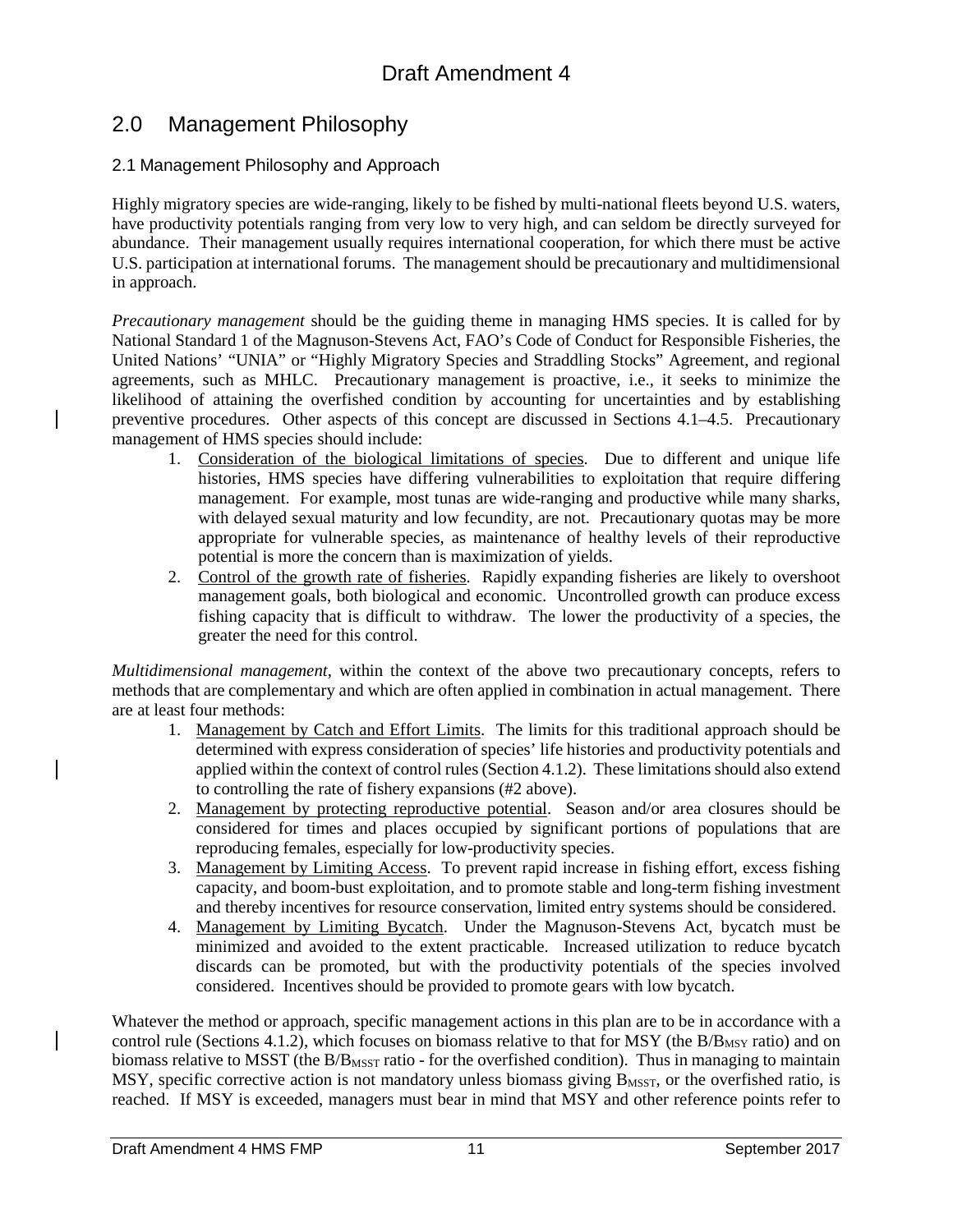the equilibrium or long- term average stock condition, and that any year's catch can be above or below the target level depending on variations in stock availability or stock size as affected by recruitment. It is for this reason that the overfished state is specified as biomass reduced to  $B_{MST}$  (not  $B_{MST}$ ), and not simply catch being greater than MSY. Moreover, when MSY is a proxy estimate, managers need to recognize its interim nature. There will be uncertainty in all cases, so quotas or harvest guidelines must be developed with care.

### <span id="page-24-0"></span>2.2 Management Goals and Objectives

The preceding approaches for managing the management unit species of this plan are to be implemented by specific management actions that are described in Chapter 6. The general goals and objectives of this FMP are listed below to provide context for these actions . They are not listed in order of priority:

- 1. Promote and actively contribute to international efforts for the long-term conservation and sustainable use of highly migratory species fisheries that are utilized by West Coast-based fishers, while recognizing these fishery resources contribute to the food supply, economy, and health of the nation.
- 2. Provide a long-term, stable supply of high-quality, locally caught fish to the public.
- 3. Minimize economic waste and adverse impacts on fishing communities to the extent practicable when adopting conservation and management measures.
- 4. Provide viable and diverse commercial fisheries and recreational fishing opportunity for highly migratory species based in ports in the area of the Pacific Council's jurisdiction, and give due consideration for traditional participants in the fisheries.
- 5. Implement harvest strategies which achieve optimum yield for long-term sustainable harvest levels.
- 6. Provide foundation to support the State Department in cooperative international management of highly migratory species fisheries.
- 7. Promote inter-regional collaboration in management of fisheries for species which occur in the Pacific Council's managed area and other Councils' areas.
- 8. Minimize inconsistencies among federal and state regulations for highly migratory species fisheries.
- 9. Minimize bycatch and avoid discard and implement measures to adequately account for total bycatch and discard mortalities.
- 10. Prevent overfishing and rebuild overfished stocks, working with international organizations as necessary.
- 11. Acquire biological information and develop a long-term research program.
- 12. Promote effective monitoring and enforcement.
- 13. Minimize gear conflicts.
- 14. Maintain, restore, or enhance the current quantity and productive capacity of habitats to increase fishery productivity for the benefit of the resource and commercial and recreational fisheries for highly migratory species.
- 15. Establish procedures to facilitate rapid implementation of future management actions, as necessary.
- 16. Promote outreach and education efforts to inform the general public about how West Coast HMS fisheries are managed and the importance of these fisheries to fishers, local fishing communities, and consumers.
- 17. Manage the fisheries to prevent adverse effects on any protected species covered by MMPA and MBTA and promote the recovery of any species listed under the ESA to the extent practicable.
- 18. Allocate harvest fairly and equitably among commercial, recreational and charter fisheries for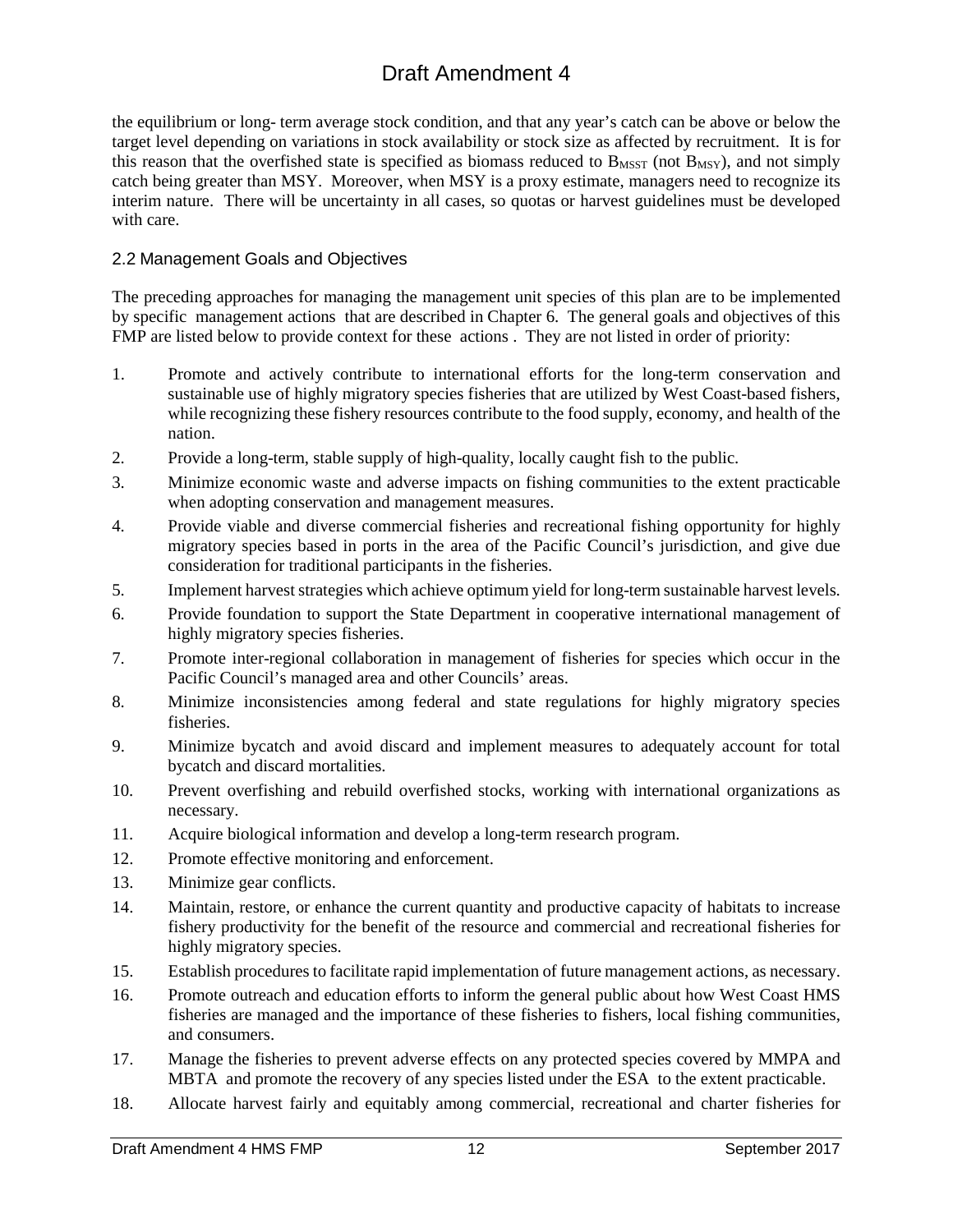### HMS, if allocation becomes necessary.

# <span id="page-25-0"></span>2.3 Unilateral Management, Harvest Guidelines and Quotas, and Overfishing

# <span id="page-25-1"></span>*2.3.1 Unilateral Management*

For most MUS in this FMP, U.S. harvest by West Coast-based vessels represents only a small fraction of total fishing mortality out of the overall range of the species, and any unilateral action, such as a reduction in the U.S. West Coast harvest or effort, would not likely have a significant biological effect on the stock. However, as discussed in the section on overfishing (see Section 4.4), the MSA requires unilateral action when the Secretary of Commerce (Secretary) determines a stock is subject to overfishing or overfished, and the Secretary has not determined that these conditions are due to excessive international fishing pressure. Furthermore, unilateral management of U.S. vessels may also be appropriate under some circumstances apart from overfishing. This is particularly true for vulnerable stocks, defined, in part, as stocks that will require more than ten years to recover from depletion (see Section 4.3). Circumstances where unilateral management may be appropriate, not necessarily because a stock is overfished, include, but are not limited to, the following situations:

- 1. Where a stock is regionally distributed, and a significant portion of the regional distribution is subject to harvest by U.S. West Coast fisheries;
- 2. Where the ESA, the MMPA, or the MBTA mandate that a species be protected in both United States' and international waters; or
- 3. Where unilateral action is needed to address domestic issues such as local depletion, protection for essential fish habitat in United States' waters, bycatch reduction, catch allocations, or conflicts among user groups.

# <span id="page-25-2"></span>*2.3.2 Precautionary harvest guidelines and quotas*

A quota is a specified numerical harvest objective, the attainment (or expected attainment) of which causes closure of the fishery for that species or species group. A harvest guideline is a specified numerical harvest objective that is not a quota. Attainment of a harvest guideline does not require closure of a fishery.

No U.S. harvest quotas were recommended at the time of FMP adoption. A U.S. harvest guideline (to replace the current PSMFC guideline) is initially recommended for the common thresher shark, since thresher shark is regionally distributed, its population occupies a significant portion of the EEZ every year, and it is harvested by West Coast-based U.S. fishing vessels. A harvest guideline is also recommended for the shortfin mako shark because of the stock's vulnerability, and the possible importance of the U.S. West Coast EEZ as nursery habitat. The recommended harvest guidelines for these sharks are: 340 mt (round weight) for common thresher shark and 150 mt (round weight) for shortfin mako shark.

# <span id="page-25-3"></span>*2.2.3 Overfishing*

Sections 304(e) and 304(i) of the Magnuson-Stevens Act, 16 U.S.C. §1854(e) and (i), govern the response to overfishing and rebuilding of overfished stocks. At any time, if the Secretary determines that a fishery is overfished or approaching a condition of being overfished, the Secretary must immediately notify the Council and request that actions be taken to end overfishing and rebuild the affected stock(s). For those fisheries managed under an FMP or an international agreement, the status is determined using the criteria for overfishing specified in the FMP or the agreement. If the Secretary determines that overfishing is due to excessive international fishing pressure the requirements of MSA Section 304(i) apply; otherwise, the requirements of Section 304(e) apply. Once an HMS stock is determined to be overfished and subject to the requirements of Section 304(e), the Council must prepare, within two years, an FMP amendment or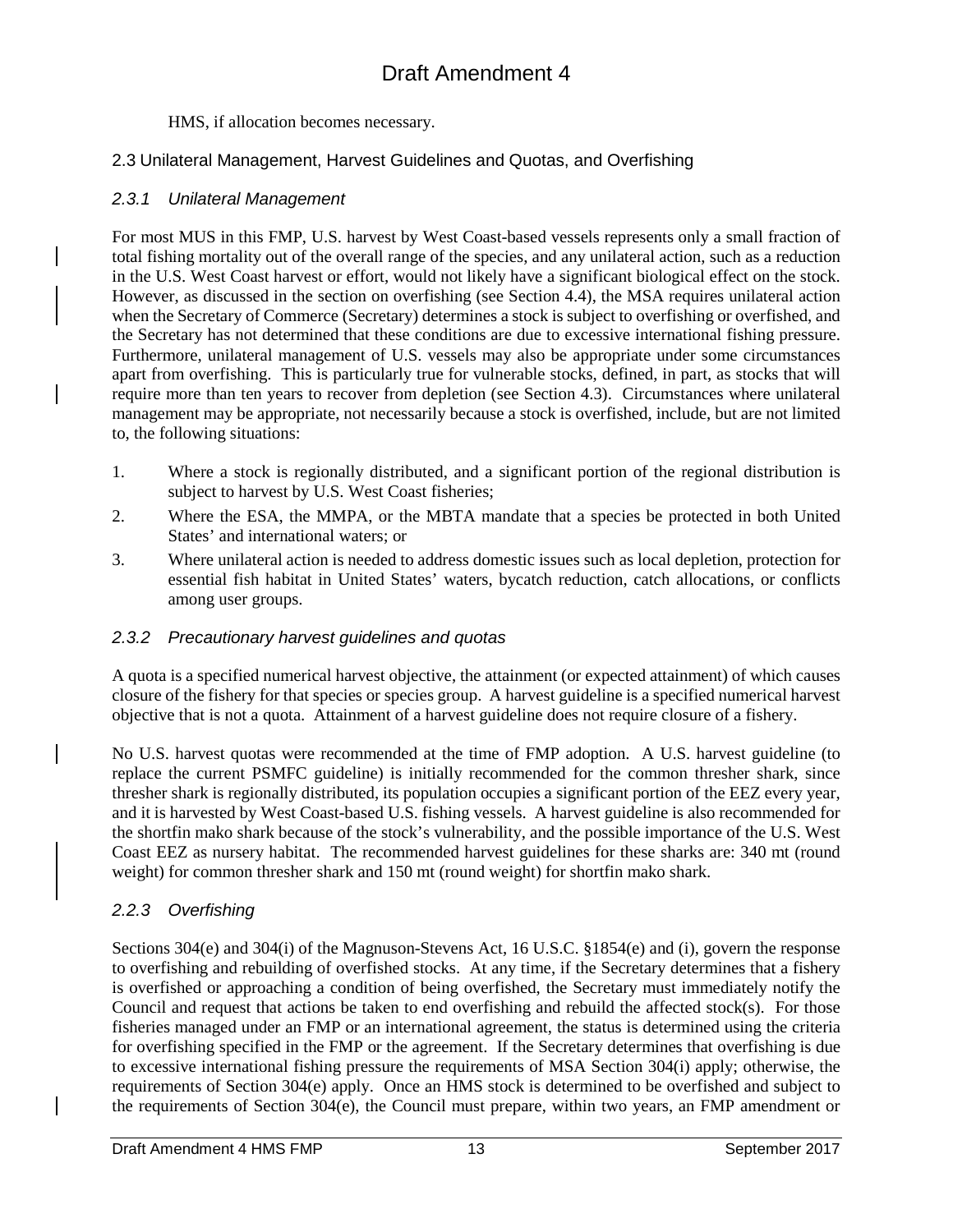proposed regulations to end overfishing and rebuild the affected stock (see Section 4.4). The Council's rebuilding plan will reflect traditional participation in the fishery, relative to other nations, by fishers of the United States, consistent with Section  $304(e)(4)(C)$  of the Magnuson-Stevens Act, 16 U.S.C.  $§1854(e)(4)(C)$ .

Because of the widespread distribution of HMS stocks outside the U.S. EEZ, it is recognized that unilateral action by the U.S. will likely provide little or no biological benefit to most of the stock(s) managed under this FMP, and that concerted international efforts will be required in order to achieve rebuilding. Therefore, the Secretary may invoke the provisions of MSA Section 304(i) (also 50 CFR 600.310(k)) in cases where a fishery is overfished or approaching a condition of being overfished due to excessive international fishing pressure. Under Section 304(i) within one year after the Secretary's determination, the Council shall develop recommendations for domestic regulations to address the relative impact of U.S. fishing vessels and provide to Congress and the Secretary of State recommendations for international actions that will end overfishing and rebuild affected stocks It is expected that the Department of State and U.S. delegation, in coordination with NMFS, will consider the Council's recommendation in developing U.S. positions for presentation to the international body, and will keep the Council informed of actions by the international body to end or prevent overfishing. These actions may be taken into account by the Council when developing its recommendation to NMFS for any additional U.S. regulations necessary to address the relative impact of U.S. fishing vessels on HMS stocks subject to the provisions of Section 304(i).

### <span id="page-26-0"></span>2.4 Fixed Elements of the Fishery Management Plan

Fixed elements are the long-standing elements of a fishery management program that direct how it is applied and for what purpose. FMP amendments are required when fixed elements of the FMP are changed, as well as for major or controversial actions outside the scope of the original FMP.

Examples of fixed element actions that would require an FMP amendment include:

- changes to management objectives;
- changes to the species in the management unit (actively managed species);
- changes to the methods for determining MSY, OY and SDC;<sup>[2](#page-26-1)</sup>
- amendments to any procedures required by the FMP;
- implementation of limited entry programs. This FMP does not propose a federal limited entry program for any HMS fishery at this time. The Council adopted a control date of March 9, 2000 for commercial and party/charter fisheries for HMS, in anticipation that a limited access program may be needed in the near future. Meanwhile, existing state limited entry programs for HMS fisheries will remain in effect when the FMP is implemented; and
- allowing a longline fishery in the EEZ (other than through approved activities under an EFP).

<span id="page-26-1"></span><sup>&</sup>lt;sup>2</sup> Numerical estimates of these reference points may be periodically revised, based on the best scientific information, without requiring an FMP amendment. Any such revised determinations, after approval by NMFS, will be published in the annual SAFE report (see Section 4.3).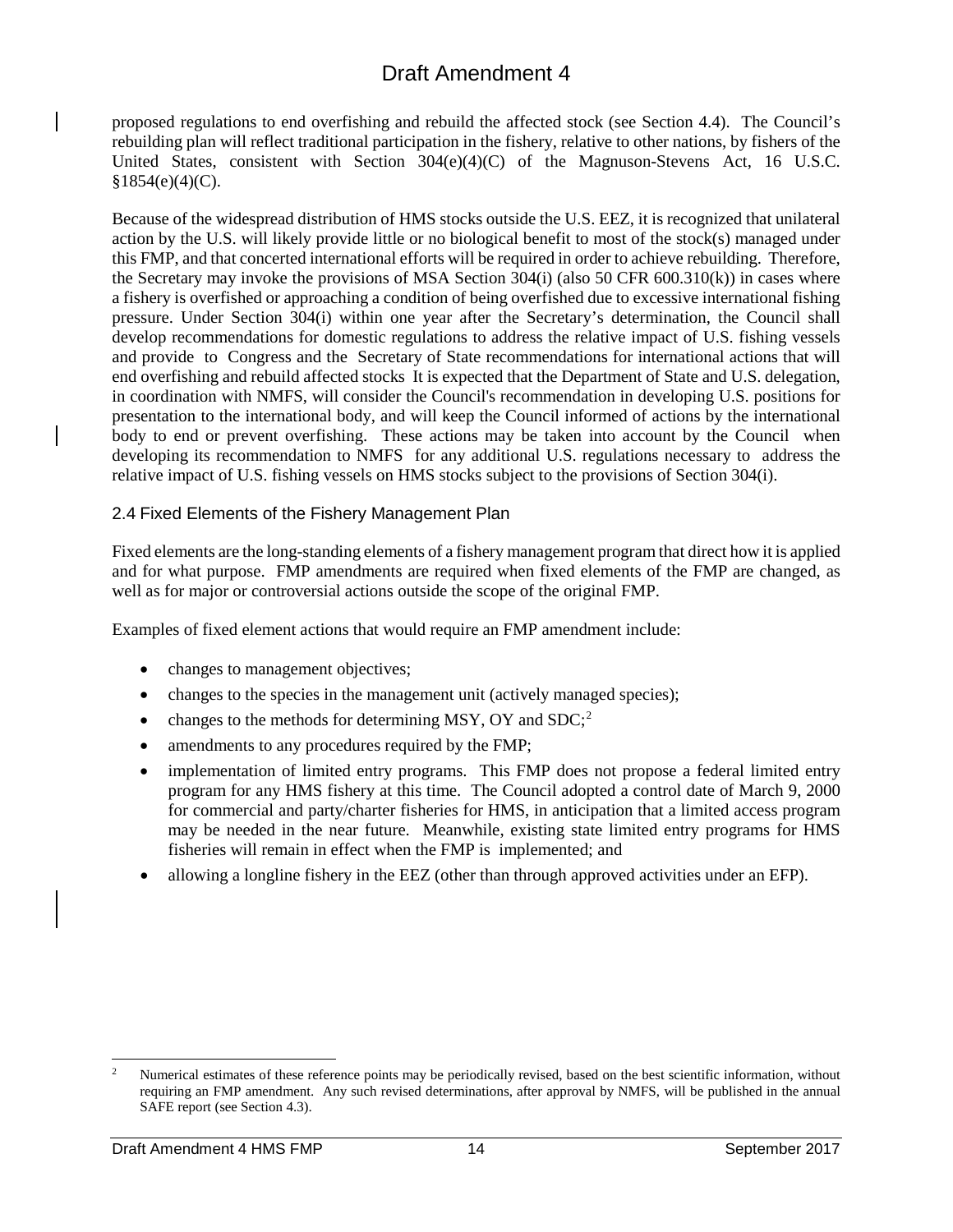# <span id="page-27-0"></span>3.0 Species in the Management Unit

Numerous species are caught in HMS fisheries. Those to be actively managed are the Management Unit Species (MUS) listed in Section 3.1. Other species, caught incidentally to targeted species, were originally classified in the FMP as monitored; under revised National Standard 1 Guidelines, some of those species have been reclassified as ecosystem component (EC) species.

HMS fishing gears catch an assortment of tunas, billfish, sharks and other fishes, and some protected species as well. Important species, which meet certain criteria described below, are designated as management unit species, that is, they are subject to active management by the FMP. The management unit species are addressed in Section 3.1.

In addition to management unit species, the incidental catch of at least fifty other fish species has been recorded. It is recommended that data be collected for these and any others caught by HMS gears to assess the amount and type of bycatch as required by the Magnuson-Stevens Act.

EC species are discussed in Section 3.3. Any of these species could be added to the management unit through a plan amendment, if warranted by changes in west coast HMS fisheries.

Species designated by this FMP as prohibited because of their status are addressed in Section 3.4. These species, if intercepted, must be released immediately, unless there are other provisions for their disposition, or unless permits are held for their capture.

Protected species caught incidentally to HMS fisheries include various species of seabirds, sea turtles and marine mammals. Protected species are addressed in Appendix D by HMS fishery type, and in Section 6.3.3.

### <span id="page-27-1"></span>3.1 Management Unit Species (Actively Managed)

# <span id="page-27-2"></span>*3.1.1 Background*

The Plan Development Team and the Council examined a number of different criteria and alternatives for species to be included in the management unit. Public testimony covered a wide range of alternatives, from a relatively short list of target species in West Coast HMS fisheries, to a long list of species harvested by HMS fisheries. The Council assumed that species placed in the management unit would be candidates for active management, i.e., the fisheries for these species may need to be managed through the Council process resulting in Federal regulations to implement adopted management measures. The Council also understood that maximum sustainable or optimum yield (bio-analytically-based or proxy) is the basis of management and would have to be specified for each species in the management unit, and that a definition of overfishing is required. The Council considered various combinations of the following criteria for including species in the management unit, with the stipulation that any species that met the first three criteria would be strongly considered for inclusion:

- 1. the species occurs in the Pacific Council management area
- 2. the species occurs in west coast HMS fisheries
- 3. the species is defined as highly migratory in the Magnuson-Stevens Act or the Law of the Sea Convention
- 4. the species is important (moderate to high value) in the landings or to the fishery
- 5. the species is managed by the Western Pacific Fishery Management Council
- 6. sufficient data exists to calculate a bio-analytically based MSY, including a reasonable MSY proxy that is based, e.g., on catches and yields that are stable over time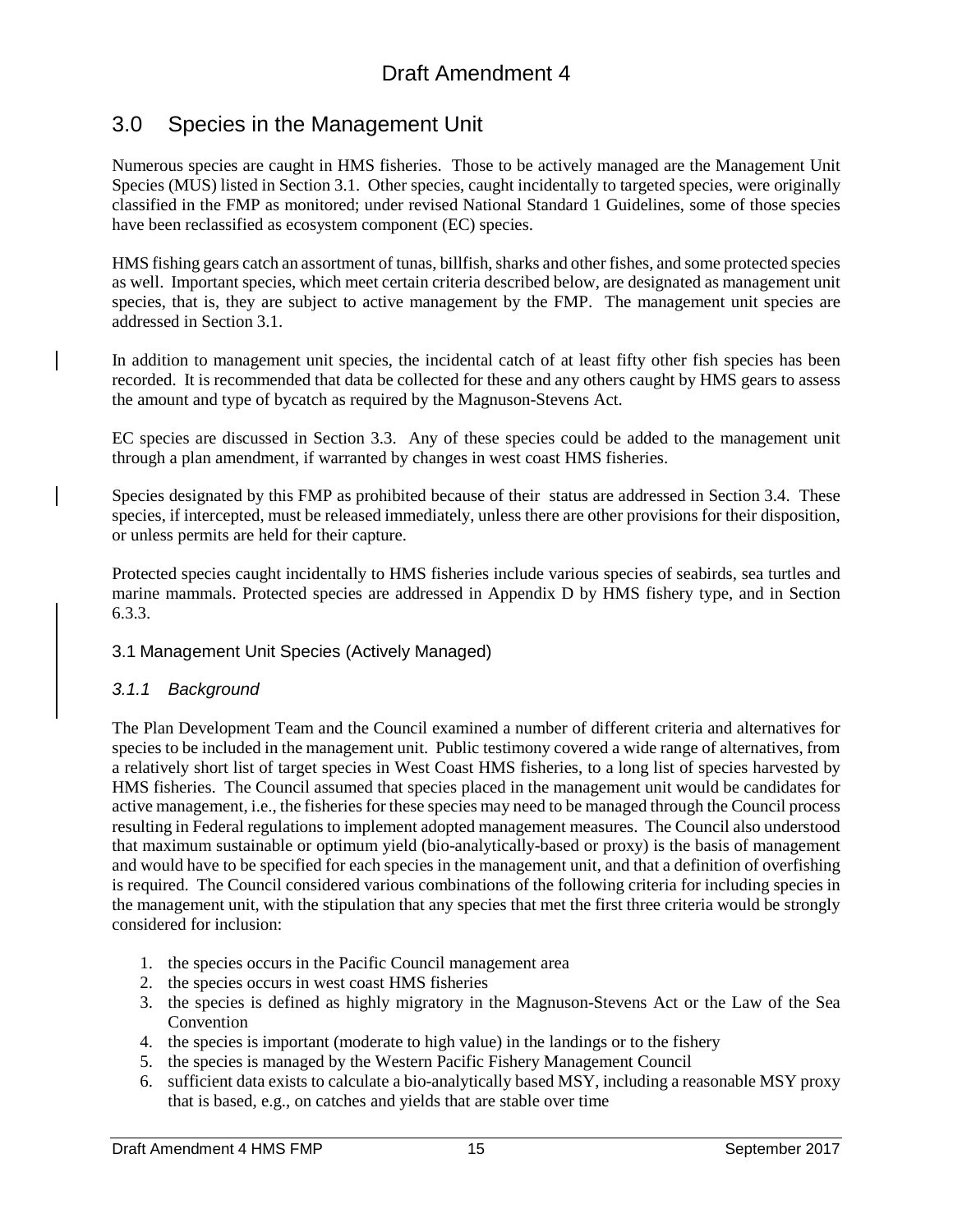7. the species occurs in fisheries which the Pacific Council wants to actively manage

8. the species possesses special biological characteristics (e.g., low productivity)

The Magnuson-Stevens Act defines highly migratory species as tuna species, marlin (*Tetrapturus* spp. and *Makaira* spp.), oceanic sharks, sailfishes (*Istiophorus* spp.) and swordfish (*Xiphias gladius*). The term "tuna species" includes albacore tuna (*Thunnus alalunga*), bigeye tuna (*T. obesus*), bluefin tuna (*T. thynnus* and *T. orientalis*), skipjack tuna (*Katsuwonus pelamis*), and yellowfin tuna (*T. albacares*). The inclusion of these definitions establishes the authority of the Secretary of Commerce to manage directly the above species in the Atlantic Ocean and Gulf of Mexico, without the need for a regional fishery management council FMP.

The United Nations Convention on the Law of the Sea, Annex I, defines "highly migratory species" to include: albacore tuna, bluefin tuna, bigeye tuna, skipjack tuna, yellowfin tuna, blackfin tuna (*Thunnus atlanticus*), little tuna (*Euthynnus alletteratus; E. affinis*), southern bluefin tuna (*T. maccoyii*), frigate mackerel (*Auxis thazard; A. rochei*), pomfrets (family Bramidae), marlins (*Tetrapturus angustirostris; T. belone; T. pfluegeri; T. albidus; T. audax; T. georgei; Makaira mazara; M. indica; M. nigricans*), sailfishes (*Istiophorus platypterus; I. albicans*), swordfish, sauries *(Scomberesox saurus; S. saurus scombroides; Cololabis saira; C. adocetus*), dorado (*Coryphaena hippurus; C. equiselis*), oceanic sharks (*Hexanchus griseus; Cetorhinus maximus; Rhincodon typus*; family Alopiidae; family Carcharhinidae; family Sphyrnidae; family Lamnidae), cetaceans (family Physeteridae; family Balaenopteridae; family Balaenidae; family Eschrichtiidae; family Monodontidae; family Ziphiidae; family Delphinidae).

Species in the management unit of the Pelagic Fisheries FEP adopted by the WPFMC are mahimahi/dolphinfish (*Coryphaena spp*.); marlin and spearfish (*Makaira spp.*, Tetrapturus spp.); oceanic sharks (family Alopiidae, family Carcharhinidae, family Lamnidae, family Sphyrnidae); sailfish (*Istiophorus spp.*); swordfish (*Xiphias sp.*); tuna and related spp. (*Allothunnus sp.*, *Auxis spp*., *Euthynnus spp., Gymnosarda sp., Katsuwonus sp., Scomber spp., Thunnus spp.*); wahoo (*Acanthocybium sp.*); moonfish/opah (*Lampris sp.*); pomfret (family Bramidae); oilfish/walu (family Gempylidae).

# <span id="page-28-0"></span>*3.1.2 Management Unit Species*

The HMS FMP management unit includes:

# Tunas:

North Pacific albacore (*Thunnus alalunga*) yellowfin tuna (*Thunnus albacares*) bigeye tuna (*Thunnus obesus*) skipjack tuna (*Katsuwonus pelamis*) northern bluefin tuna (*Thunnus orientalis*)

# Sharks:

common thresher shark (*Alopias vulpinus*) shortfin mako or bonito shark (*Isurus oxyrinchus*) blue shark (*Prionace glauca*)

# Billfish/Swordfish:

striped marlin (*Tetrapturus audax*) swordfish (*Xiphias gladius*)

# Other: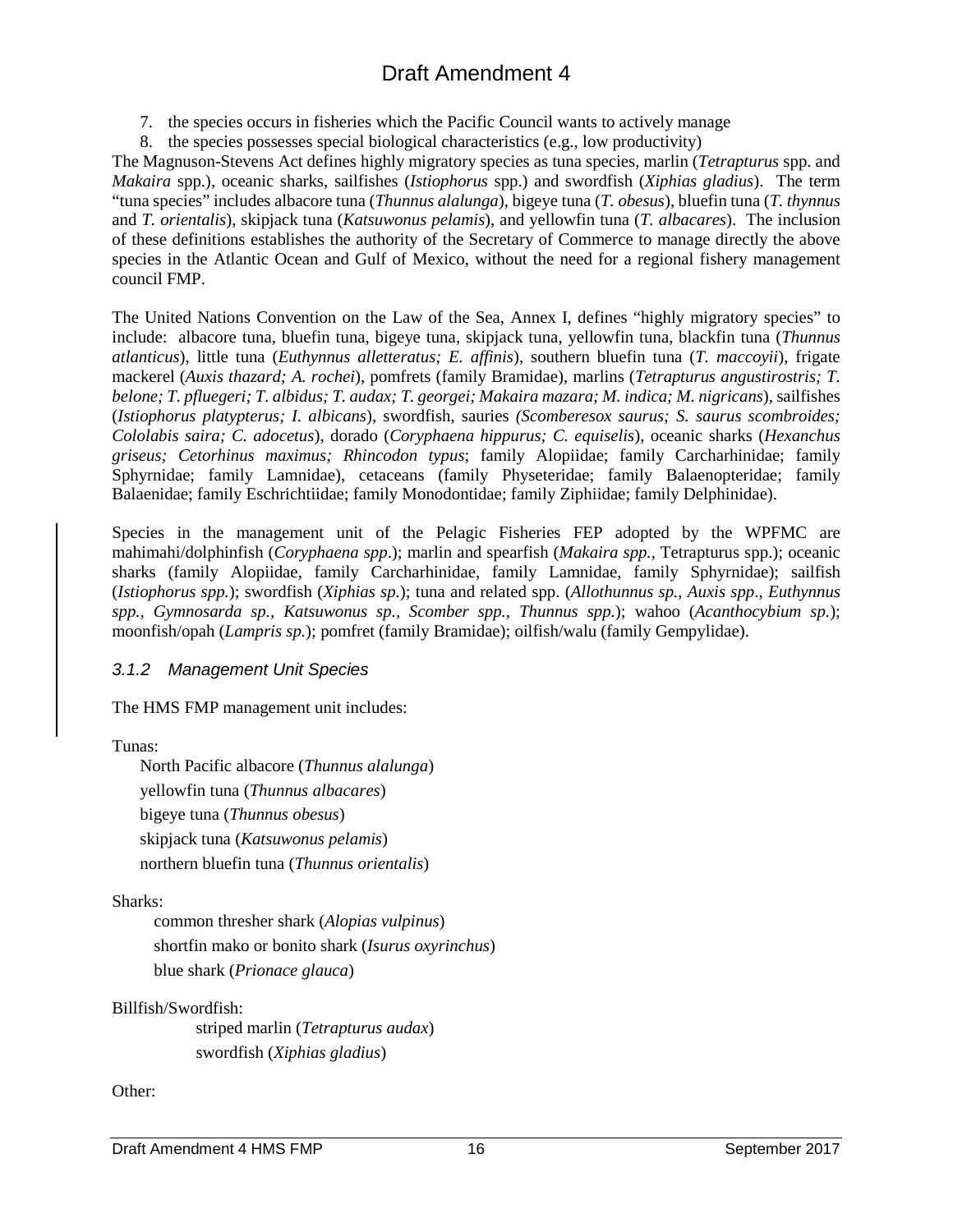### dorado or dolphinfish (*Coryphaena hippurus*)

The management unit includes all five species of tuna which are important to commercial and recreational fisheries in the north Pacific (albacore, bluefin) and eastern tropical Pacific (yellowfin, bigeye, skipjack). Striped marlin is included because of its importance to the recreational fishery in California. Swordfish is a major target in commercial drift gillnet, harpoon and longline fisheries, and is pursued by anglers. Blue shark is an abundant bycatch species in drift gillnet and longline fisheries. It has been the target of some directed shark fisheries in the past, and currently is caught by anglers. Common thresher shark and shortfin mako shark are important species in the drift gillnet fishery and also are targeted by recreational fishers. Dorado is an important component of the suite of species targeted by recreational fishers, especially in southern California.

The species are to be managed aiming for consistency in both regional and international management. Since the MUS tunas and billfishes are fished ocean-wide and are already assessed or reviewed regularly at international forums, the Council's main task would be to ensure that their local management is neither inconsistent with, nor is abrogated by, international management. The more regionally distributed sharks not currently under international management require more direct, regional or local assessments of stock status and possibly regional management (common thresher and shortfin mako sharks). Where production potentials cannot be estimated accurately (e.g., because only small fractions of the stocks are taken), the species, as MUS, will still be regularly reviewed under Council guidance (e.g., dorado).

### <span id="page-29-0"></span>3.2 Determining the Primary FMP for Managed Stocks

National Standard 1 Guidelines state if a stock is identified in more than one fishery, Councils should choose which FMP will be the primary FMP in which management objectives and reference points (see Chapter 4) will be established. Conservation measures in the FMP that is not the primary FMP should be consistent, to the extent practicable, with those established in the primary FMP. Since, as discussed above, a criterion for choosing the managed species in this FMP is their management by the WPFMC, the PFMC and WPFMC will coordinate to identify the primary FMP for Pacific stocks of the managed species. Generally, the WPFMC's FMPs will be primary for stocks occurring in the Western and Central Pacific Ocean and this FMP will be the primary FMP for stocks occurring in the Eastern Pacific Ocean (with the jurisdictional boundaries of the WCPFC and IATTC serving to define these regions). Another important criterion in considering the primary FMP is the relative importance of the stock to fisheries managed under the respective FMPs. This consideration is especially important for stocks where stock structure is poorly understood or the stock is considered a single stock across the North Pacific. Identification of the primary FMP does not preclude either Council from developing recommendations and participating in international forums related to the management in the Pacific Ocean of the species herein.

### <span id="page-29-1"></span>3.3 Species Included in the FMP as Ecosystem Component Species

One of the reasons given for including EC species in an FMP is for data collection purposes. EC species are not considered "in the fishery" but Councils should consider measures to mitigate and minimize bycatch of these species, to the extent practicable, consistent with National Standard 9. MSY, OY, and other reference points (see Chapter 4) do not need to be specified for EC species. Identification of EC species will help the Council to track these species over time, periodically evaluate their status, and assess whether any management is needed under the FMP, in which case an EC species could be reclassified as a managed species. Identification of EC species also allows the Council to consider measures to minimize bycatch and bycatch mortality of EC species and to protect their associated role in the ecosystem.

EC species and prohibited species (see below and Section 6.3.4) are: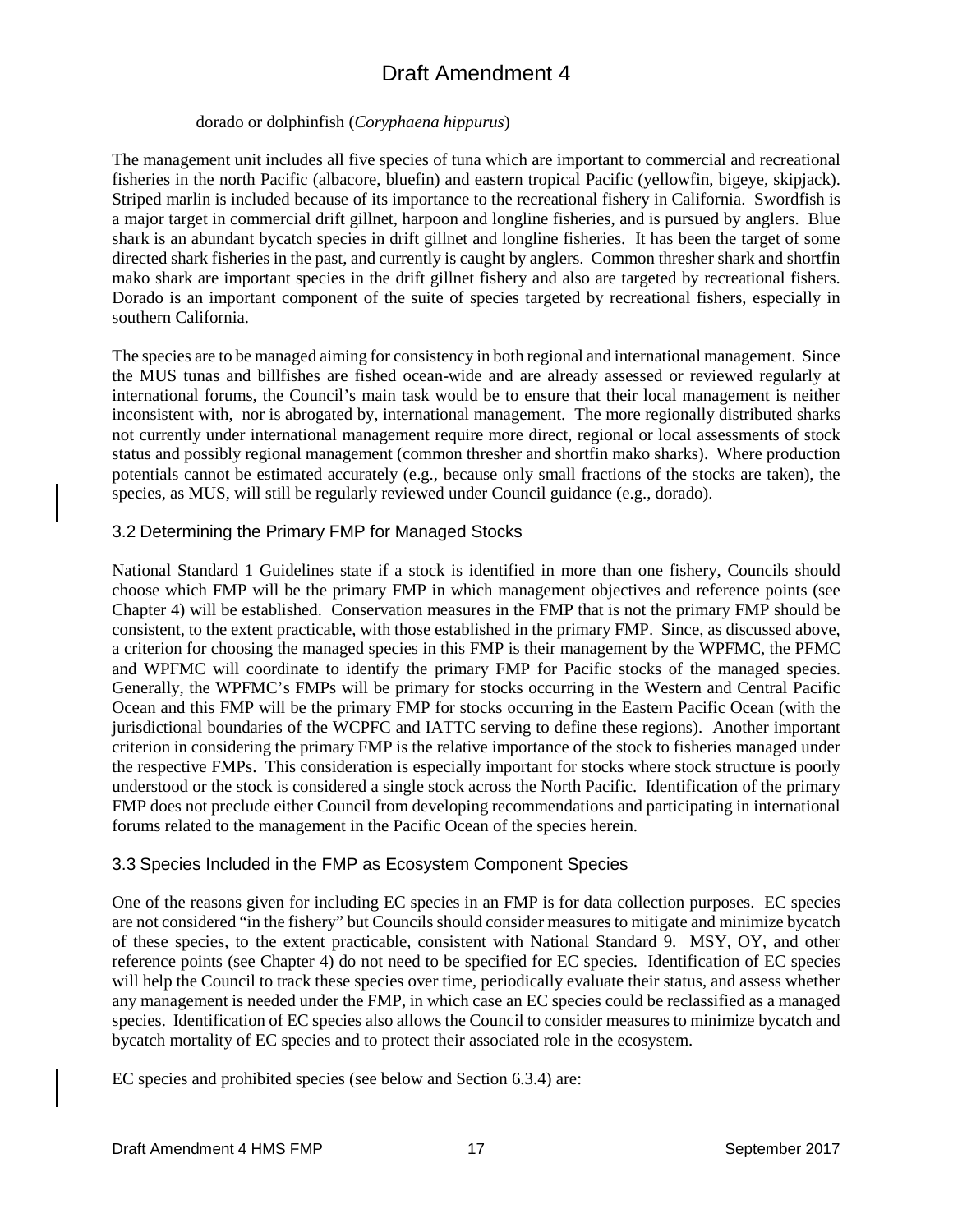Bigeye thresher shark *(Alopias superciliosus*) Common mola, *Mola mola* Escolar, *Lepidocybium flavobrunneum* Lancetfishes, Alepisauridae Louvar, *Luvarus imperialis* Pelagic sting ray, *Dasyetis violacea* Pelagic thresher shark (*Alopias pelagicus*) Wahoo, *Acathocybium solandri*

Bigeye and pelagic thresher sharks are landed by the drift gillnet fishery but in small amounts compared to common thresher and mako sharks. Originally included in the FMP as managed species, largely because of concern that they have poor resilience to fishing, they were re-designated EC species under FMP Amendment 2, because of the low number caught in west coast commercial and recreational fisheries.

EC species shared between all four Council FMPs, including the HMS FMP are:

Round herring, *Etrumeus teres* Thread herring, *Opisthonema libertate, O. medirastre* Mesopelagic fishes of the families *Myctophidae*, *Bathylagidae*, *Paralepididae*, and *Gonostomatidae* Pacific sand lance, *Ammodytes hexapterus* Pacific saury, *Cololabis saira* Silversides, *Atherinopsidae* Smelts of the family *Osmeridae* Pelagic squids (families: *Cranchiidae, Gonatidae, Histioteuthidae, Octopoteuthidae, Ommastrephidae* except Humboldt squid (*Dosidicus gigas*), *Onychoteuthidae*, and *Thysanoteuthidae*)

No directed commercial fisheries may begin for any Shared EC Species until and unless the Council has had an adequate opportunity to both assess the scientific information relating to any proposed directed fishery and consider potential impacts to existing fisheries, fishing communities, and the greater marine ecosystem.

As outlined in Section 4.6 of this FMP, each year the HMS Management Team (HMSMT)will deliver one combined SAFE report for all species in this FMP to the Council. The SAFE report will follow the guidelines specified in National Standard 2 and will be used by the Council and NMFS to develop and evaluate regulatory adjustments, if necessary, under the framework procedure or the FMP amendment process. The SAFE will track and report on significant trends or changes in EC species over time, and assess the relative success of existing state and federal fishery management programs. The SAFE report will also make recommendations to the Council concerning conservation and management of bycatch and incidental catch.

# <span id="page-30-0"></span>3.4 Prohibited Species

A few species are considered for inclusion under the category Prohibited Species in this Plan. In general, prohibited species must be released immediately if caught, unless other provisions for their disposition are established, including for scientific study. Striped marlin, now allowed for sport-only and not commercial fishing by California, is prohibited by specific allocation and is discussed separately in Section 6.2.4. Pacific halibut and salmon are managed separately from this FMP, but are important in some HMS fisheries and so are provided for here with respect to how they can be caught. Prohibited species in HMS fisheries are:

Great white shark (*Carcharodon carcharias*) Basking shark (*Cetorhinus maximus*) mega mouth shark (*Megachasma pelagio*)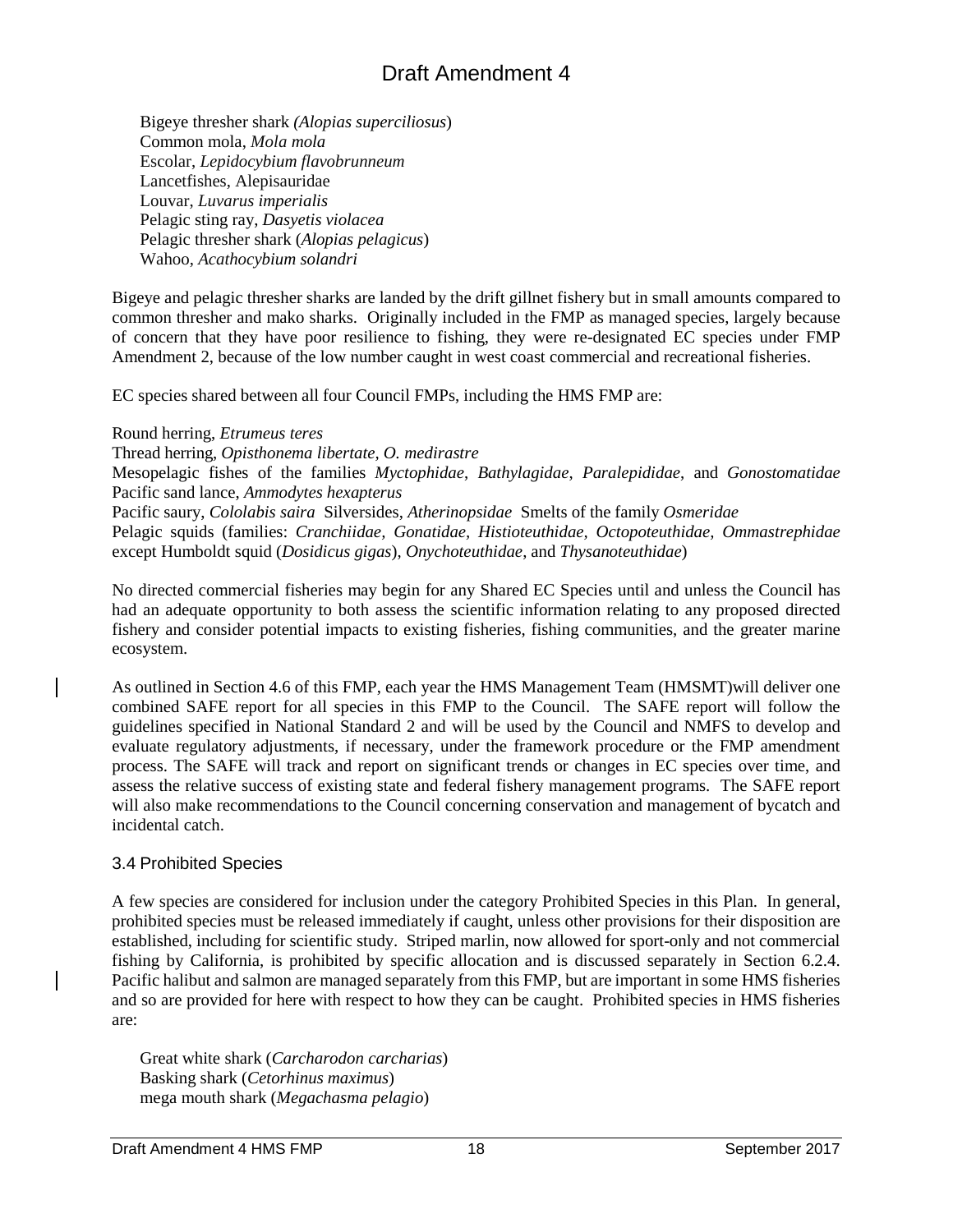Pacific halibut (*Hippoglossus stenolepis*) Pink salmon (*Onchorhynchus gorbuscha*) Chinook salmon (*O. tshawytscha*) Chum salmon (*O. keta*) Sockeye salmon (*O. nerka*) Coho salmon (*O. kisutch*)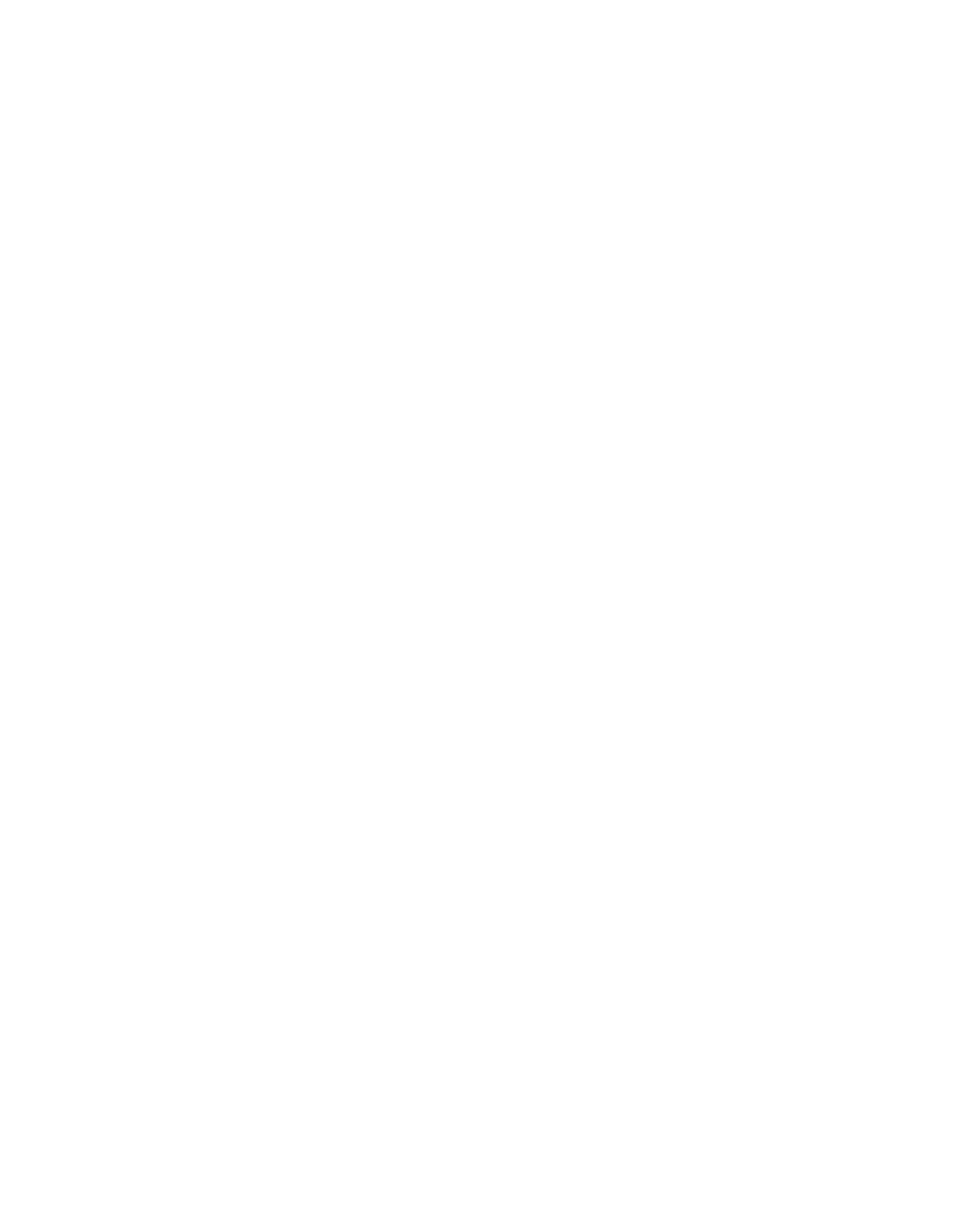# <span id="page-33-0"></span>4.0 Preventing Overfishing and Achieving Optimum Yield

This chapter describes the framework for controlling catch from HMS fisheries to achieve the overall objective of optimum yield. As discussed throughout, domestic catches are often only a small fraction of the stock-wide harvest. (The HMS SAFE document periodically reports the fraction of stock-wide catch represented by West Coast fisheries). Most HMS MUS support large and widespread international fisheries that are best managed cooperatively with other nations through the two Pacific tuna RFMOs.

Some HMS MUS, such as sharks, possess life histories characterized by low productivity. Not only are they more easily overfished, but recovery takes longer, i.e., the species are less resilient to overfishing. Some of these species have a localized distribution and life stage needs, concentrated within the U.S. West Coast EEZ, thus supporting smaller fisheries that tend to be more regional than international. Their management should be more conservative, and may require more proactive and targeted regional leadership for species with localized distributions.

Managing conservatively means being precautionary, especially when there are large uncertainties in how a stock is being affected by fishing. Besides lowering the threshold for taking remedial action, it could mean preventing rapid growth of fisheries to prevent overshooting of management goals, or taking steps to protect the reproductive potential of stocks.

The goal of the MSA, as amended by the Sustainable Fisheries Act of 1996 and Magnuson-Stevens Conservation and Management Reauthorization Act of 2006, is to ensure the long-term sustainability of fisheries and fish stocks by halting or preventing overfishing and by rebuilding overfished stocks. The Act requires developing fishery management plans for exploited species of U.S. seas including shelf, anadromous, and highly migratory species whose ranges extend beyond the EEZ. By its National Standard 1, optimum yield is the ultimate goal for each fishery.

National Standard 1 Guidelines, as required by the Magnuson-Stevens Act and published in the Code of Federal Regulations (50 CFR 600.310) were developed to assist in implementing the Act.

# <span id="page-33-1"></span>4.1 Reference Points Including Maximum Sustainable Yield, Optimum Yield, and Status Determination Criteria

Reference points are guideposts for managing exploited stocks based on stock biomass and the amount of catch (and thus fishing mortality) that is occurring. They are used to determine if overfishing is occurring or a stock is overfished. In either case control rules or other predetermined procedures are triggered to reduce fishing mortality. However, for most HMS MUS stock rebuilding will be ineffective without international cooperation. For such species, domestic regulations must be predicated on the relative impact of West Coast fisheries.

# <span id="page-33-2"></span>*4.1.1 Reference Points Required for All Stocks*

Section 303(a)(15) of the MSA applies "unless otherwise provided for under an international agreement in which the United States participates" (P.L. 109-479 104(b)(1)). This exception applies to stocks or stock complexes subject to management under an international agreement, which is defined as "any bilateral or multilateral treaty, convention, or agreement which relates to fishing and to which the United States is a party" (see Magnuson-Stevens Act section 3(24)). Maximum sustainable yield, optimum yield, and status determination criteria would still need to be specified for stocks subject to this exception.

Maximum sustainable yield (MSY): MSY is the largest long-term average catch or yield that can be taken from a stock or stock complex under prevailing ecological, environmental conditions and fishery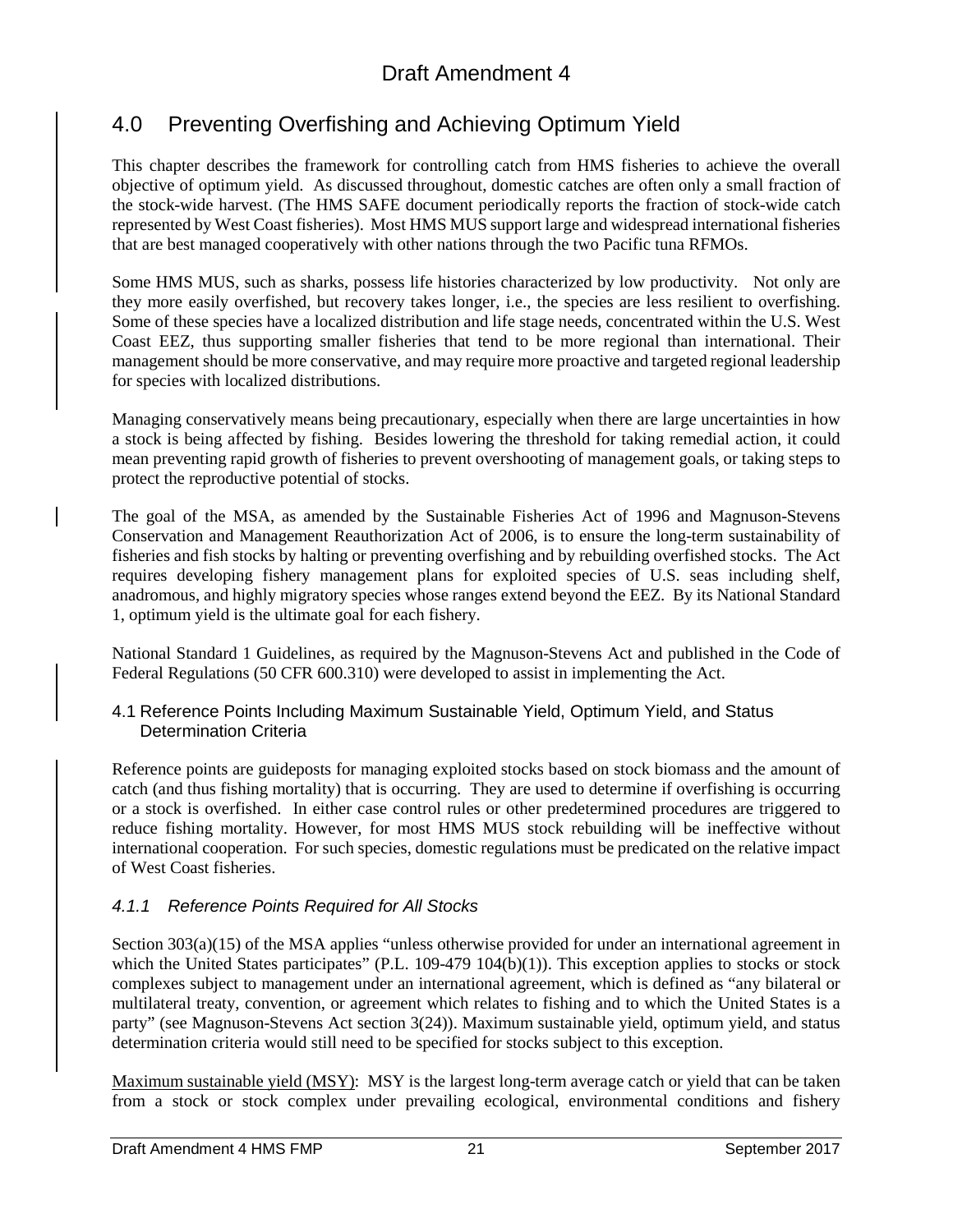technological characteristics (e.g., gear selectivity), and the distribution of catch among fleets. For management purposes MSY is usually expressed in terms of the following reference points:

 $MSY$  fishing mortality rate ( $F_{MSY}$ ): The fishing mortality rate that, if applied over the long term, would result in MSY.

 $MSY$  stock size  $(B_{MSY})$ : The long-term average size of the stock or stock complex, measured in terms of spawning biomass or other appropriate measure of the stock's reproductive potential that would be achieved by fishing at  $F_{MSY}$ .

Status determination criteria (SDC) are quantifiable thresholds (or their proxies) that are used to determine if overfishing has occurred, or if the stock or stock complex is overfished. "Overfished" relates to biomass of a stock or stock complex, and "overfishing" pertains to a rate or level of removal of fish from a stock or stock complex. SDC are:

Maximum fishing mortality threshold (MFMT): The level of fishing mortality (F), on an annual basis, above which overfishing is occurring. The MFMT or reasonable proxy may be expressed either as a single number (a fishing mortality rate or F value), or as a function of spawning biomass or other measure of reproductive potential.

Overfishing limit (OFL): The annual amount of catch that corresponds to the estimate of MFMT applied to a stock or stock complex's abundance and is expressed in terms of numbers or weight of fish. The OFL is an estimate of the catch level above which overfishing is occurring.

Minimum stock size threshold (MSST): The level of biomass below which the stock or stock complex is considered to be overfished.

Optimum yield (OY): The amount of fish that will provide the greatest overall benefit to the Nation, particularly with respect to food production and recreational opportunities and taking into account the protection of marine ecosystems.

# <span id="page-34-0"></span>*4.1.2 Reference Points Required for Stocks Subject to MSA Section 303(a)(15)*

Acceptable biological catch (ABC): A level of a stock or stock complex's annual catch that accounts for the scientific uncertainty in the estimate of OFL and any other scientific uncertainty, and should be specified based on the ABC control rule.

Annual catch limit (ACL): The level of annual catch of a stock or stock complex that serves as the basis for invoking accountability measures (AMs). The ACL cannot exceed the ABC, but may be divided into sectorspecific ACLs.

For domestically managed stocks an ABC control rule must be established. This control rule is a specified approach to setting the ABC for a stock or stock complex as a function of the scientific uncertainty in the estimate of OFL and any other scientific uncertainty.

National Standard 1 Guidelines provide an exception to the requirement to establish ABCs, ACLs, and AMs for stocks or stock complexes subject to management under an international agreement. By inference, the above reference points would need to be established for stocks not subject to this international exception and are wholly managed domestically.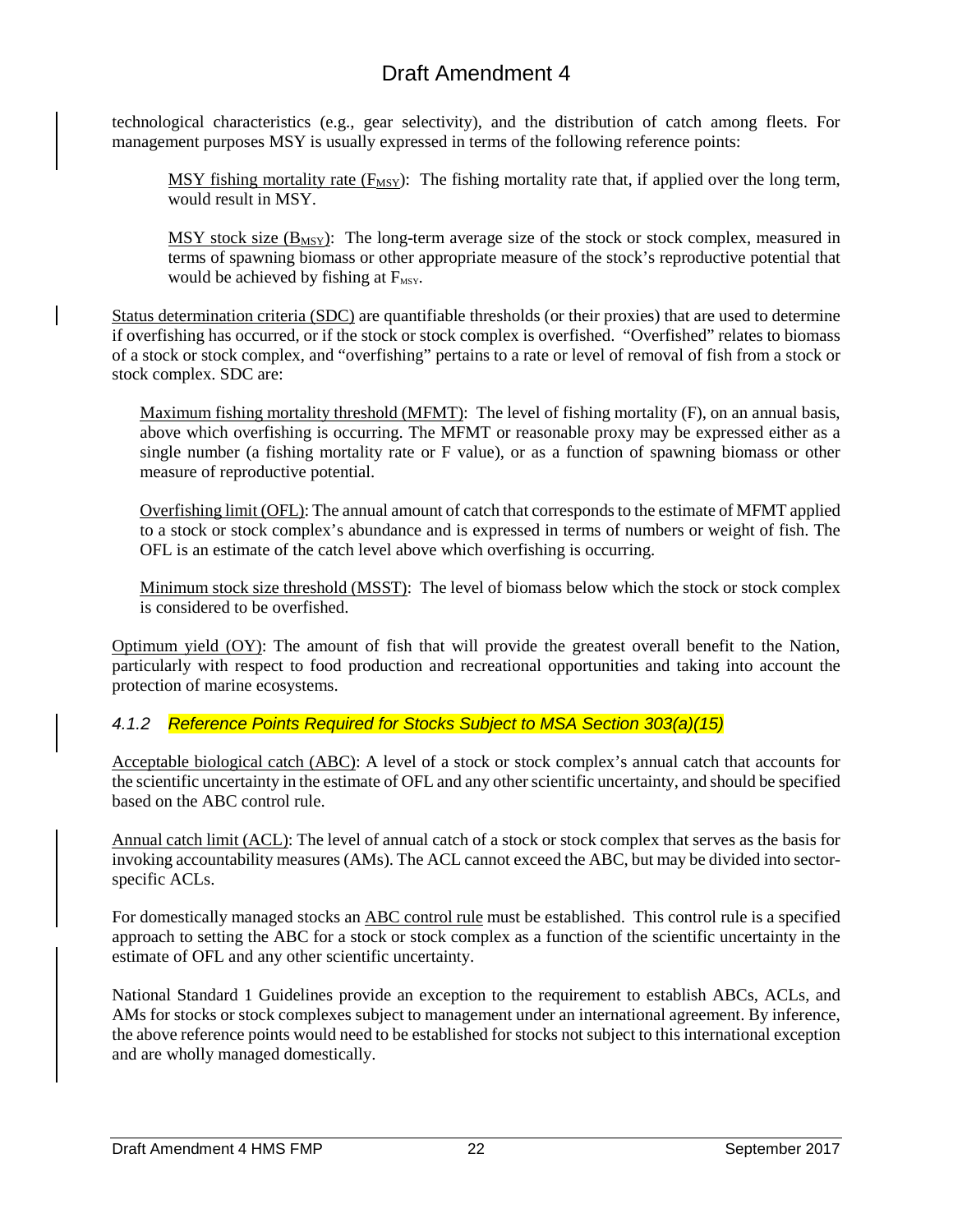### <span id="page-35-0"></span>4.2 Maximum Sustainable Yield

Because MSY is a long-term average, it need not be estimated annually, but it must be based on the best scientific information available, and should be re-estimated as required by changes in long-term environmental or ecological conditions, fishery technological characteristics, or new scientific information.

As part of the biennial process (see Chapter 5) the HMSMT will review recent stock assessments or other information as described below and submit a draft SAFE document for review at the June Council meeting containing MSY estimates, noting if they are a change from the current value. The SSC will review these estimates and make a recommendation to the Council on their suitability for management. Based on this advice the Council may recommend a revision to a current MSY estimate to NMFS.

MSY is estimated based on the amount of information available about the stock. The following categories show the relationship between available information and the estimation of MSY:

Category 1, regularly assessed stocks: A plausible estimate of MSY (and other MSY-based reference points) may be determined from the assessment. In the event that the Council determines, based on advice from the SSC, that MSY estimates derived from an assessment are not suitable for management, the Council may recommend changes in the way that MSY is estimated in the assessment. Because HMS assessments are generally conducted by working groups outside of the Council process, such recommendations would be forwarded to the RFMO conducting or sponsoring the stock assessment through the U.S. delegation for consideration when conducting future assessments. In that event the Council could recommend to retain any current MSY estimate in the FMP or regulations, or propose an alternate estimate.

Category 2, unassessed stocks with catch history and additional information on relative abundance or stock productivity: The HMSMT compiles the best available stockwide catch data, or if not available, regional catch data and all additional information on a stock's productivity including relative abundance or catch/effort data if available. MSY or proxy estimates will be developed based on the catch time series and additional information. The relative impact of U.S. west coast fisheries may help to inform decisions on selecting appropriate reference points.

Category 3, unassessed stocks with catch history but lacking further information on relative stock abundance or productivity: The HMSMT compiles the best available stockwide catch data, or if not available, regional catch data. A catch-based method such as the Depletion Corrected Average Catch (DCAC), Depletion Based Stock Reduction Analysis (DB-SRA), or in the case of a relatively stable catch history without indications of stock depletion, an average of selected catch levels may be chosen to represent a proxy MSY.

MSY is specified as an absolute quantity, either in weight or number of fish. For management purposes the estimate of MSY by itself is less relevant than the reference points, F<sub>MSY</sub> and B<sub>MSY</sub>, that may be derived from it. However, for many HMS, a deterministic estimate of MSY may not be possible. In these cases proxy values for MSY-based reference points may be used. These MSY related reference points may be specified in various ways such as referenced to a stock depletion level (biomass relative to unfished biomass) or spawning potential ratio (the spawning potential per recruit referenced to the unfished level).

# <span id="page-35-1"></span>4.3 Optimum Yield

OY is defined as MSY reduced by relevant socioeconomic factors, ecological considerations, and fisherybiological constraints so as to provide the greatest long-term benefits to the Nation. Therefore, OY cannot be set greater than MSY, and must take into account the need to prevent overfishing and rebuild overfished HMS stocks. To the extent possible, the relevant social, economic, and ecological factors used to establish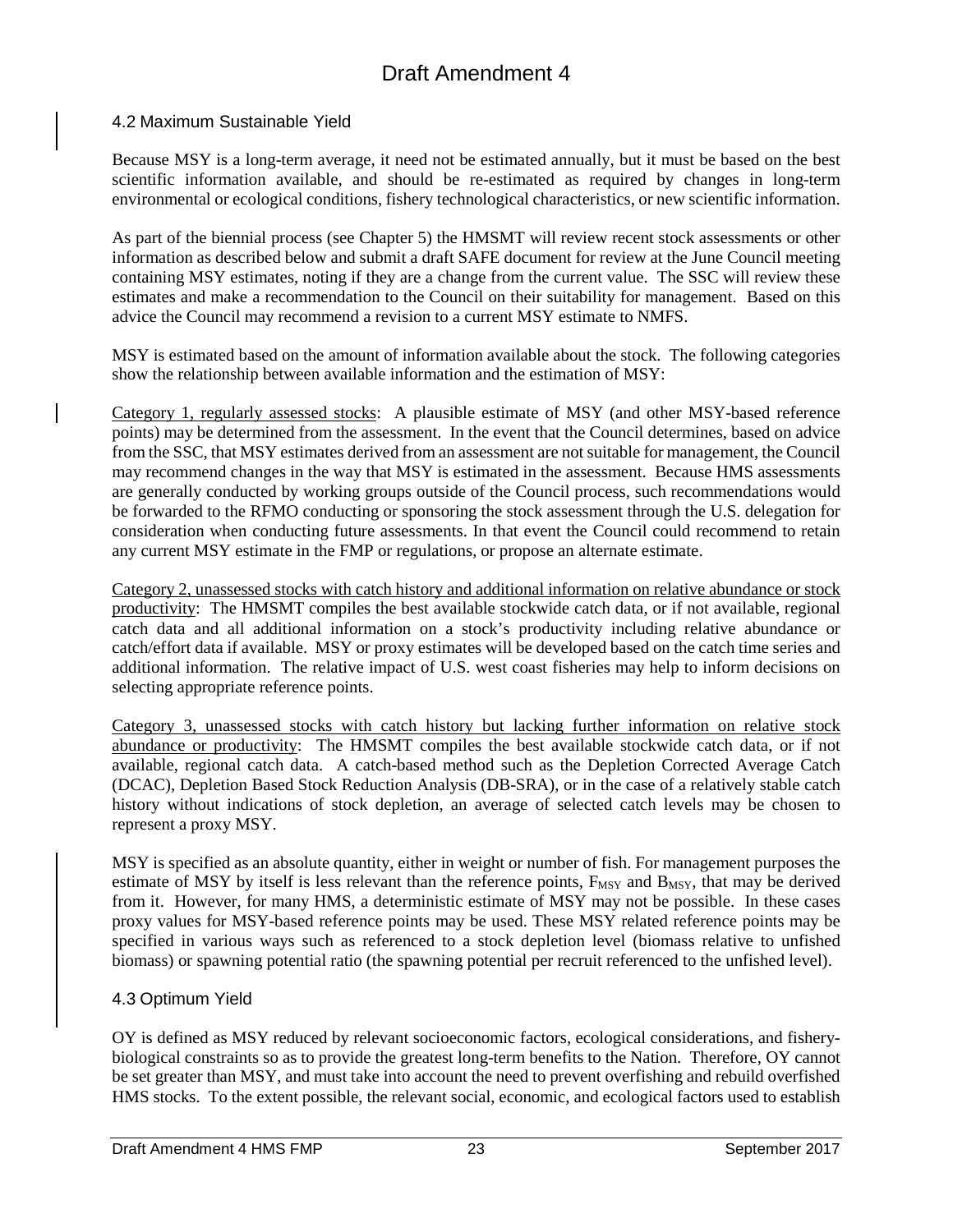OY for an HMS stock or fishery should be quantified and reviewed in historical, short-term, and long-term contexts. National Standard 1 Guidelines includes examples of factors that may be considered when determining OY. Normally, OY should not be greater than the ABC or ACL, if identified (see below). However, since OY is a long-term average and ABCs and ACLs are set annually there may be instances where the ABC or ACL could exceed the OY on a short-term basis. The OYs specified when this FMP was approved shall remain in effect until changed by recommendation of the Council, after considering recommendations of the Scientific and Statistical Committee (SSC), and approval by NMFS. If the Council incorporates a new management unit species into the FMP the OY shall be determined preferably concurrently or as soon as possible thereafter by recommendation of the Council, after considering input by the SSC, HMSMT, HMSMT, and approval by NMFS. OY specifications will be reported in the HMS SAFE.

Although required, specifying OY for internationally managed stocks is problematic, because achieving OY is intended to produce the greatest benefit to the Nation and prevent overfishing. For most of the HMS FMP MUS stocks, fisheries managed under this FMP catch a very small proportion (in some cases less than one percent) of stock-wide catch. Therefore, for internationally-managed stocks, the Council may consider fishing levels that are agreed upon by the U.S. at the international level when specifying OY.

A stock's vulnerability should be a key consideration in specifying OY. Vulnerability is a combination of a stock's productivity, which depends upon its life history characteristics, and its susceptibility to the fishery. Productivity refers to the capacity of the stock to produce MSY and to recover if the population is depleted, and susceptibility is the potential for the stock to be impacted by the fishery.

When specifying OY the Council may consider a reduction from the estimate of MSY based on stock vulnerability along with the other factors discussed above. A 25% reduction could be considered as a starting point for specifying OY based on vulnerability. For stocks subject to MSA Section 303(a)(15), because they are not subject to an international agreement in which the United States participates, the procedures for specifying the ABC and ACL should be taken into account so that on average the ABC does not exceed OY.

### 4.4 Assessment of Stock Status

National Standard 2 requires using the best scientific information in managing MUS. This requires periodic updating of stock status for comparing against status determination criteria. Stock status will be reported in Stock Assessment and Fishery Evaluation (SAFE) reports (Section 4.6). In the case of species under international management, the Council should recommend adopted SDCs as limit reference points to be considered by the appropriate RFMO (see also Section 2.1).

The methods for determining SDCs (described below) imply an ability to determine the level of biomass relative to its unfished level  $(B_0)$  and (at least conceptually) relative to  $B_{MSY}$ , and to determine the level of mortality (F) relative to some target level like F<sub>MSY</sub>. This may be possible only for Category I stocks. For Category II stocks relative biomass level could be estimated by the decline in catch rate (CPUE) or, with sufficient information on stock and recruitment, by percent spawning potential ratio (SPR), or proxies based on SPR, e.g., B50% or F50%. For Category III stocks MSY or OY estimates based on catch history alone may be the only information available for management, and the  $F/F_{MSY}$  and  $B/B_{MSY}$  ratios must be derived from those estimates. In these cases, it may be necessary to use proxy values based on average stock-wide catch over an appropriate time period.  $F_{MSY}$  and  $B_{MSY}$  proxies can be scaled as fractions of  $B_0$  or multiples of M, respectively, e.g.,  $B_{MSY} = 0.5B_0$  or  $F_{MSY} = 1.0M$ .

Both MSY and OY refer to a species' sustainable catch, stock-wide. For some species there is no stockwide catch information, and some (e.g., mako shark, dorado) occur within the management area as the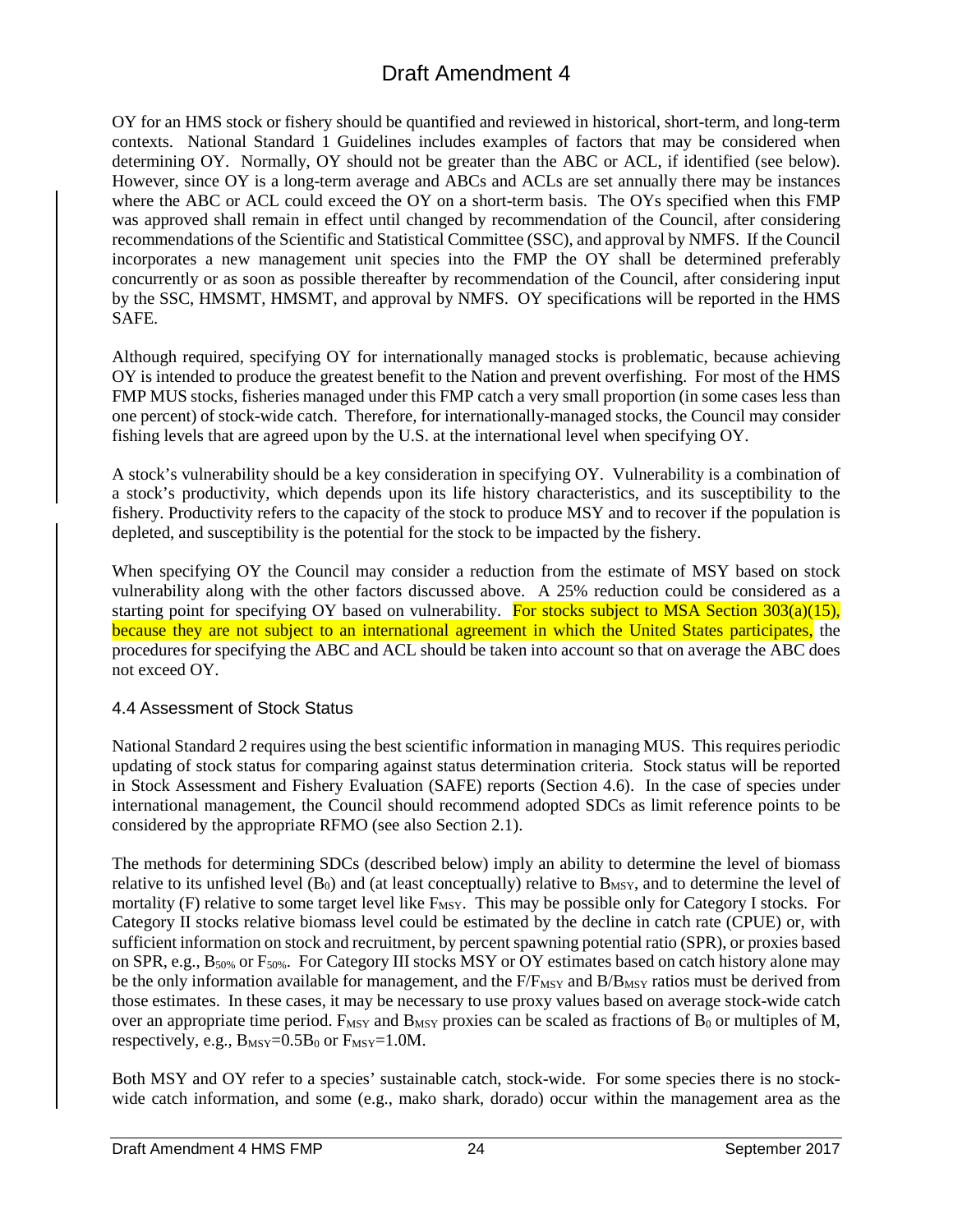edges of wider distributions, so even their maximum, regional catch levels are unlikely to reflect stock production. While stock-wide MSY is unknown for those species, the local catches can be used to estimate a local or regional MSY.

#### *4.4.1 Status Determination Criteria*

The Council will monitor each managed HMS stock against status determination criteria (MFMT and MSST). The Secretary will use the following status determination criteria to identify stocks subject to overfishing or that have become overfished as specified at MSA section 304(e).

**MFMT** equals F<sub>MSY</sub>. The **OFL** is the annual amount of catch that corresponds to the estimate of MFMT applied to a stock or stock complex's abundance and is expressed in terms of numbers or weight of fish. The OFL is an estimate of the catch level above which overfishing is occurring.

**MSST** is calculated as the greater of:

 $B_{MST} = (1-M)B_{MSY}$  when M (natural mortality)  $\leq 0.5$ , or  $B_{MST} = 0.5B_{MSY}$  when  $M > 0.5$ 

MSST or a reasonable proxy must be expressed in terms of spawning biomass or other reproductive potential. Should the estimated size of an HMS stock in a given year fall below this threshold, the stock is considered overfished.

**Over***fishing* occurs when fishing mortality F is greater than the MFMT mortality or catch exceeds OFL for one year or more. Similarly, a stock is **over***fished* when its size falls below the MSST stock biomass. MSA Section  $304(e)$  and  $304(i)$  describe required responses when a stock is subject to overfishing, approaching the overfished condition (i.e., if there is overfishing and the stock is expected to be overfished within two years) and when it is overfished. If Section 304(e) applies and overfishing is occurring, harvest rates in fisheries managed under this FMP must be reduced below the MFMT. This would be especially urgent when a stock is approaching an overfished condition. If the stock is overfished, a rebuilding plan must be prepared within one year to rebuild the stock. The rebuilding plan must bring the stock back to the level producing MSY within a specified time period.

### *4.4.2 Council Response to Overfishing*

The Secretary will immediately notify the Council when a stock or stock complex is subject to overfishing or overfished. The Council must then take appropriate remedial action in relation to the applicability of Sections 304(e) and 304(i).

#### 4.4.2.1 International Overfishing

If the Secretary determines that a stock is overfished or approaching the condition of being overfished due to excess international fishing pressure, and for which there are no measures (or no effective measures) to end overfishing under an international agreement to which the United states is a party, then the Council will respond according to the procedures described in Section 304(i) of the MSA. This section requires the Council make recommendations for domestic regulations to address the relative impact of U.S. vessels and recommendations for international actions to end overfishing and rebuild affected stocks.

Section 304(i)(2) states that the "appropriate council" shall develop recommendations for domestic measures and international actions to end overfishing. The Pacific Council may notify NMFS for which HMS stocks it considers itself the appropriate council. NMFS may use this information when deciding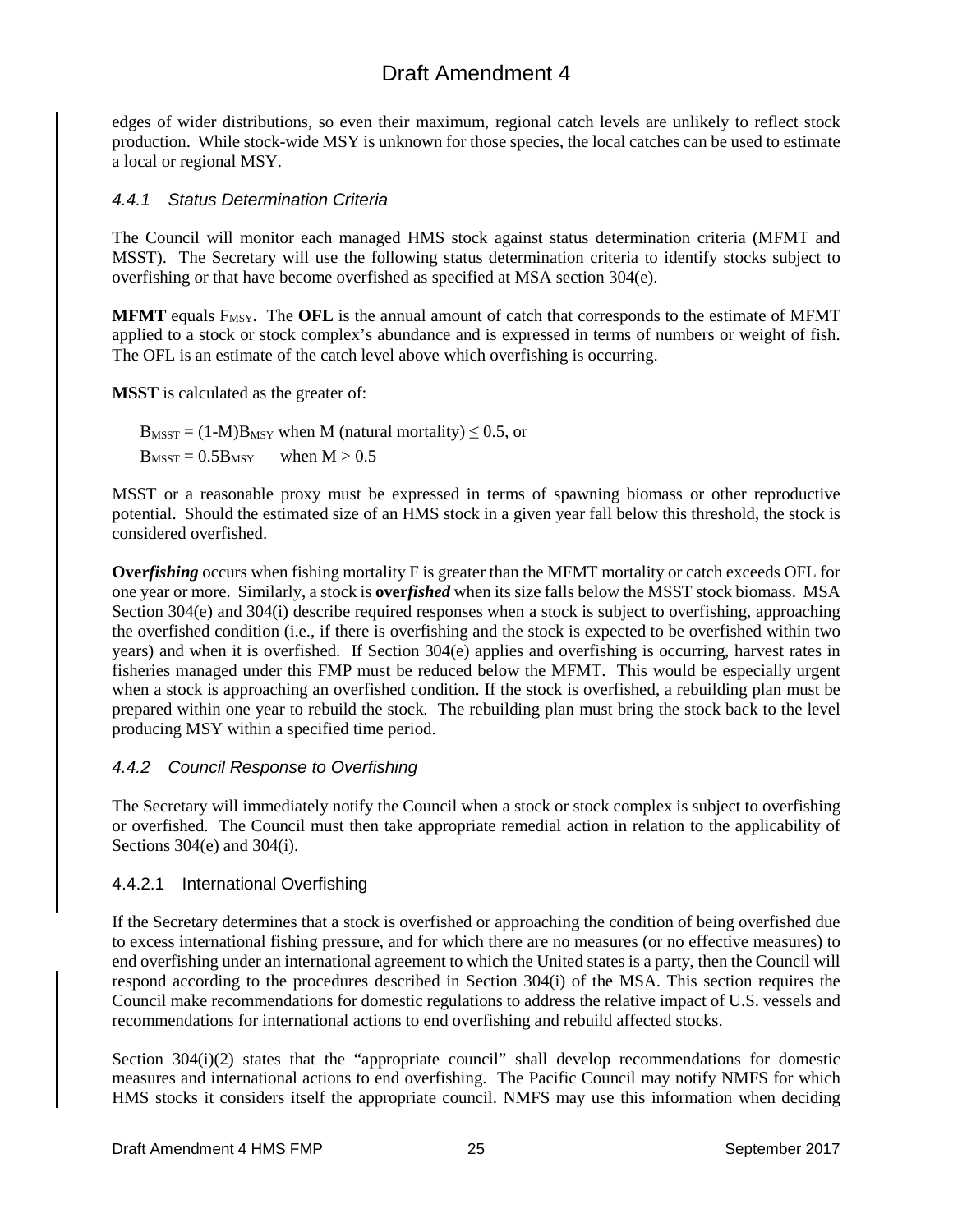whether the Pacific Council is obligated to develop recommendations pursuant to Section 304(i)(2). The Council also may use this assessment of appropriateness to prioritize the stocks for which it will identify management reference points. Any determination that this FMP is the primary FMP for any particular HMS MUS stock should also be taken into account (see Section 3.2). While catches by fisheries managed under this FMP would be the main factor in deciding whether it is the "appropriate council," the Council may wish to reserve the right to develop recommendations for international actions for stocks that such fisheries are only modestly engaged in (e.g., South Pacific albacore).

On December 15, 2004, NMFS notified the Council that overfishing was occurring Pacific-wide on bigeye tuna and requested the Council to take appropriate action. Because this notification occurred before the 2007 MSA reauthorization, when Section 304(i) was added, the Council incorporated rebuilding measures into this chapter of the FMP, pursuant to MSA Section 304I, by FMP Amendment 1. Given the subsequent implementation of the requirements in Section 304(i), this material was moved to Appendix J under Amendment 4.

### 4.4.2.2 When International Fishing Pressure is not the Cause

Rebuilding of overfished stocks is a unilateral requirement by the Magnuson-Stevens Act, but, as already noted, internationally fished stocks require cooperative catch reductions among the fishing nations for this rebuilding to be effective. U.S. responsibility for rebuilding is greater for stocks not subject to MSA Section 304(i) and the requirements at Section 304(e) apply.

When stock size (B or SSB) falls below its MSST level, fishing mortality must be reduced sufficiently to allow stock rebuilding at least back to  $B_{MSY}$  by a target rebuilding year, which is identified in a rebuilding plan adopted by the Council. ACLs are then set accordingly until the stock is rebuilt to  $B_{MSY}$ .

Under NMFS's National Standard Guidelines, a number of factors enter into the specification of the time period for rebuilding. The lower limit of the specified time period for rebuilding is determined by the status and biology of the stock or stock complex and its interactions with other components of the marine ecosystem, and is defined as the amount of time that would be required for rebuilding if fishing mortality were eliminated entirely. If the lower limit is less than 10 years, then the specified time period for rebuilding may be adjusted upward to the extent warranted by the needs of fishing communities and recommendations by international organizations in which the United States participates, except that no such upward adjustment can result in the specified time period exceeding 10 years, unless management measures under an international agreement in which the United States participates dictate otherwise. If the lower limit is 10 years or greater, then the specified time period for rebuilding may be adjusted upward to the extent warranted by the needs of fishing communities and recommendations by international organizations in which the United States participates, except that no such upward adjustment can exceed the rebuilding period calculated in the absence of fishing mortality plus one mean generation time or equivalent period based on the species' life-history characteristics. Overfishing restrictions and recovery benefits must also be fair and equitable among fishery sectors. Rebuilding of internationally managed fisheries must reflect traditional U.S. participation in those fisheries relative to that of other nations.

In general, rebuilding is to remedy stock depletion, but there can also be rebuilding to remedy **local depletion**. The latter rebuilding could be domestic and unilateral. Local depletion occurs when localized catches are in excess of replacement from local and external (via net immigration) sources of production. As such, it can occur independently of the status of the overall stock. The local depletion of abundance can be stronger than the concurrent stock-wide decrease (Squire and Au 1990). In all cases, the degree and extent of this depletion must be assessed relative to the health of the overall stock and the resiliency of the species.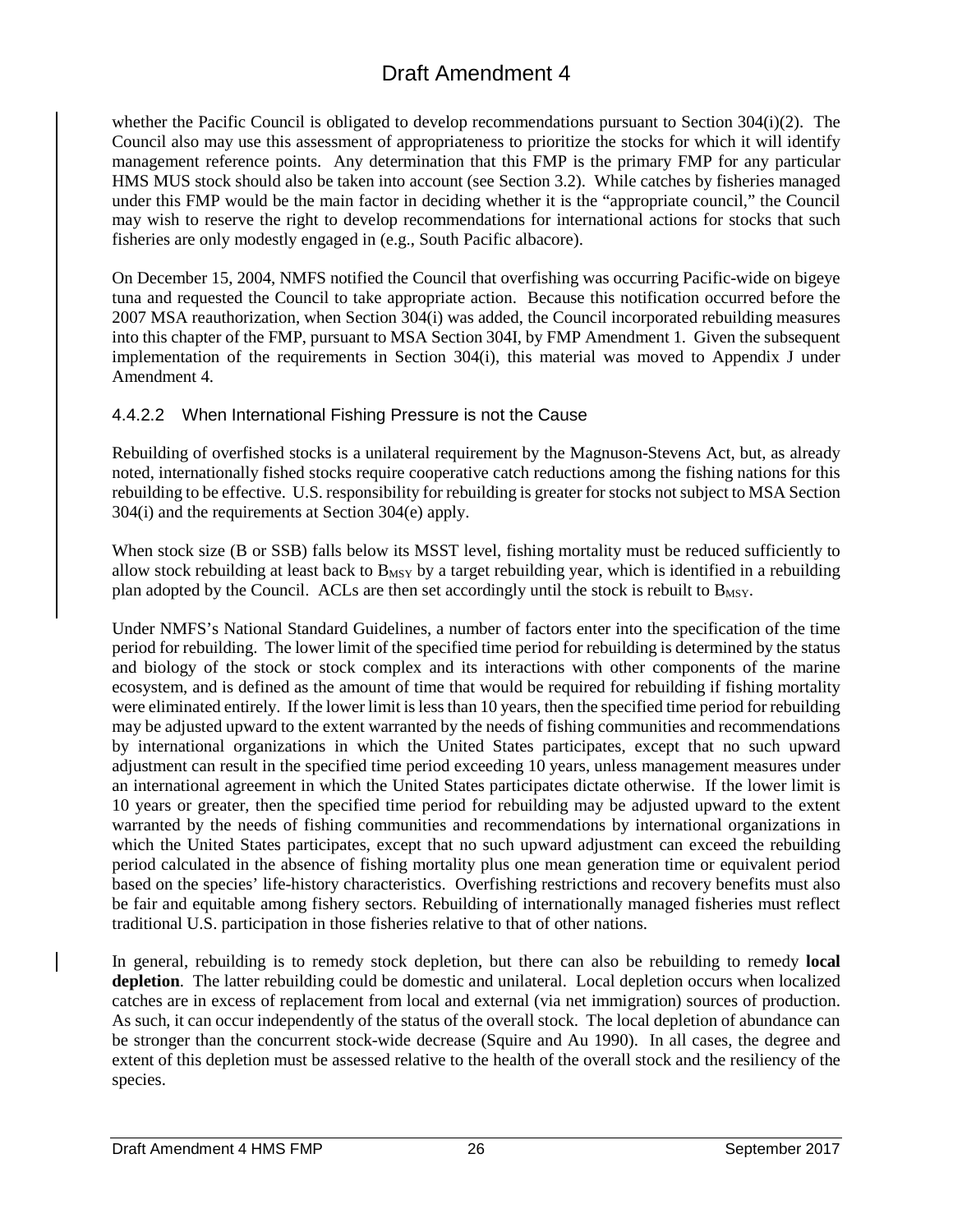#### 4.5 Management of Stocks Subject to MSA Section 303(a)(15) Because They Are not Subject to an International Agreement in which the United States Participates

Currently stocks covered under the HMS FMP fall under the National Standard 1 Guidelines  $(50CFR600.310(h)(1)(ii))$  as internationally managed and therefore are exempt from MSA 303(a)(15) which requires specification of ABC, ACLs, ACTs, and AMs. The Council has a long-standing practice of following the recommendations and resolutions of the RFMOs.

## *4.5.1 ABC, ACLs, ACTs, and Accountability Measures*

According to the National Standard 1 Guidelines an ABC and a related ACL must be set for stocks managed under an FMP. However, the Guidelines include an exception to this requirement for stocks subject to management under an international agreement, which is defined as "any bilateral or multilateral treaty, convention, or agreement which relates to fishing and to which the United States is a party." The Council will not normally set ABCs and ACLs for HMS MUS stocks the Council has determined meet this criterion. However, application of this exception does not preclude the Council from setting an ACL (and identifying an associated ABC to facilitate setting the ACL) if circumstances warrant.

The ABC is a level of a stock's annual catch that accounts for scientific uncertainty in the estimate of OFL and any other scientific uncertainty. The ABC may not exceed the OFL. The HMSMT will develop ABC control rules for those managed stocks for which they are required. The ABC control rule will be reviewed by the Council's SSC. Based on that review the Council will adopt the ABC control rule judged suitable by the SSC. Through this process the ABC control rule may be revised from time to time based on the best scientific information available. The ABC will be expressed in terms of catch, or landings if the ABC control rule incorporates an estimate of bycatch or other sources of fishing mortality.

The Council will establish ACLs for those managed stocks for which they are required.

The ACL may not exceed the ABC. ACLs will be established for each year in the biennial management cycle (see Chapter 5). ACLs are established, reviewed, and may be adjusted as part of this management cycle described. ACLs may be subdivided as part of the biennial management process. This includes establishing separate sector-ACLs and for stocks or stock complexes that have harvest in state waters, dividing the overall ACL between a Federal-ACL and a state-ACL.

The biennial management process will be used to implement AMs should they be required. AMs are management controls to prevent ACLs from being exceeded and to correct or mitigate overages of the ACL if they occur. AMs include ACTs and ACT control rules, which the Council also may establish if they would help ensure the ACL is not exceeded. An ACT is an amount of annual catch of a stock or stock complex that is the management target of the fishery, and accounts for management uncertainty in controlling the actual catch at or below the ACL. The ACT control rule is a specified approach to setting the ACT for a stock or stock complex such that the risk of exceeding the ACL due to management uncertainty is at an acceptably low level.

Annually, the HMSMT will gather the requisite information needed to determine whether an ACL has been exceeded as soon as possible after the end of the fishing year (March 31). If catch exceeds the ACL more than once in the last four years, the system of ACLs and AMs will be reevaluated and modified if necessary. For the purposes of this evaluation a 3-year moving average or other multi-year approach may be used, if there are insufficient data to conduct the evaluation based on a single year's catch.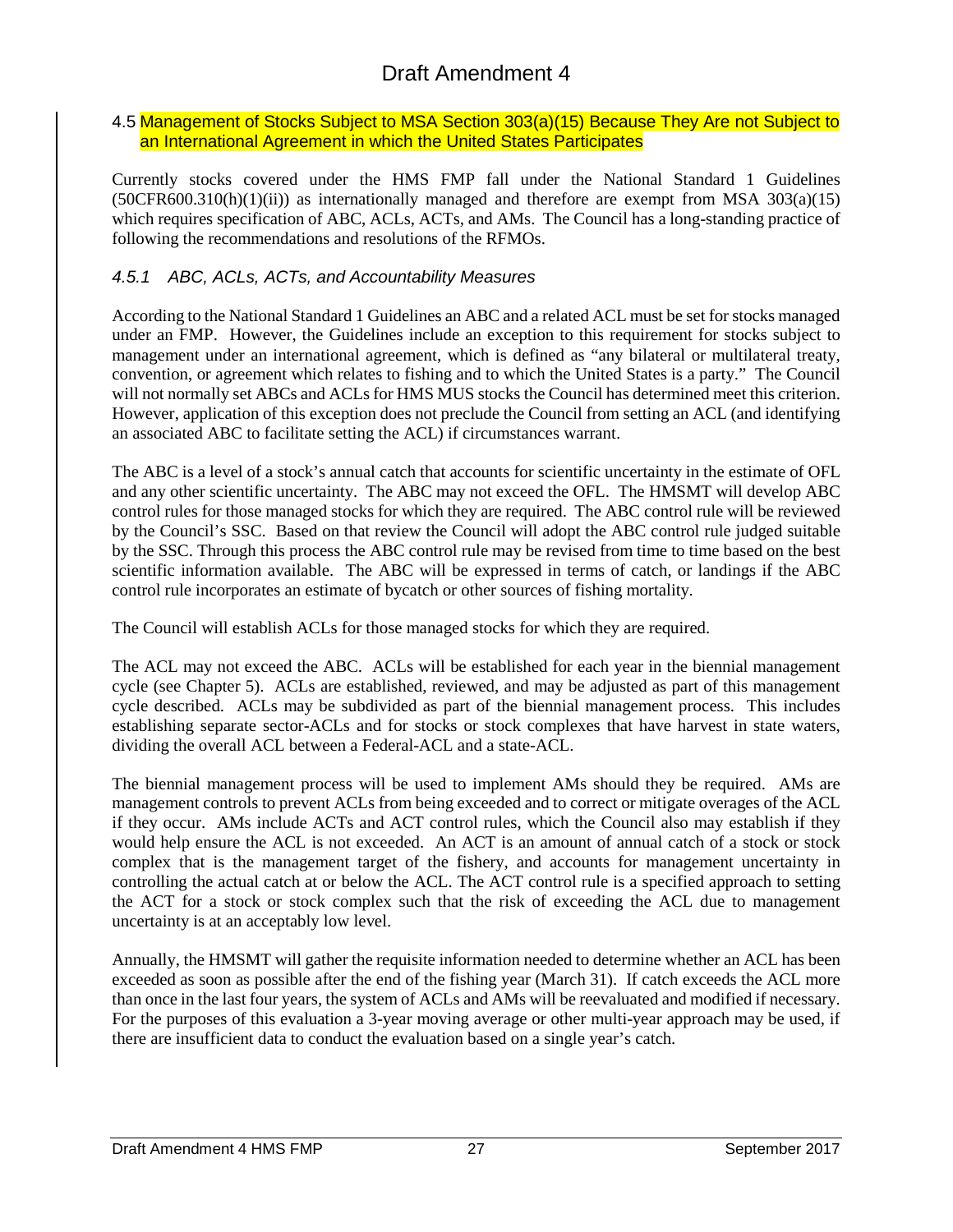#### 4.5.2 *Precautionary Management for Stocks above the MSST but below B<sub>MSY</sub> or its Proxy*

Fishery management councils have considerable latitude in how they rebuild stocks depleted below  $B_{MSY}$ but not overfished. To rebuild stock biomass to  $B_{MSY}$  a precautionary reduction from the ABC to the ACL should be considered. The reduction would be scaled to stock depletion in reference to the  $B_{MSY}$  target. This can take a linear form, so that the reduction from the ABC increases in proportion to the decline in biomass.<sup>[3](#page-40-0)</sup> Other forms can be considered such as a series of stepped constant ACLs for different ranges of B<sub>MSY</sub> values.

#### 4.6 Stock Assessment and Fishery Evaluation Report

The SAFE report is a document or set of documents that provides the Council with a summary of information concerning the most recent biological condition of stocks and the marine ecosystems in the management unit and the social and economic condition of recreational and commercial fishing interests, fishing communities, and the fish processing industries. It summarizes, on a periodic basis, the best available scientific information concerning the past, present, and possible future condition of the stocks, marine ecosystems, and fisheries being managed under Federal regulation.

The Secretary of Commerce has the responsibility to assure that a SAFE report or similar document is prepared, reviewed annually, and changed as necessary. The Secretary or Council may utilize any combination of talent from Council, state, Federal, university, or other sources to acquire and analyze data and produce the SAFE report.

The SAFE report provides information to the Council and NMFS West Coast Region for determining annual harvest levels from each stock; documenting significant trends or changes in the resource, marine ecosystems, and fishery over time; and assessing the relative success of existing state and Federal fishery management programs. Information on bycatch and safety for each fishery should also be summarized. In addition, the SAFE report may be used to update or expand previous environmental and regulatory impact documents, and ecosystem and habitat descriptions.

National Standard 2 of the Magnuson-Stevens Act requires that the best scientific information available be used in developing FMPs and implementing regulations. For HMS, except dorado and sharks, NMFS and the Pacific Council rely on analyses and assessments adopted by various international bodies (of which U.S. is an active participant), such as the IATTC, ISC, and WCPFC. For other species such as dorado and sharks, the HMSMT and NMFS develops stock and fishery assessments, provides peer reviews and presents the results to the Council. The guidelines for implementation of National Standard 2 require preparation of an annual SAFE report. The SAFE report will largely rely on international body assessments, NMFS directed assessments, and any new fishery information. Consistent with National Standard 2 guidelines for a SAFE report, adapted for this FMP, the contents of the HMS SAFE report are listed below.

#### Each SAFE report

- Must be scientifically based, and cite data sources and interpretations.
- Report any changes to numerical estimates of MSY and OY adopted by the Council as a recommendation to NMFS as part of the biennial process described in Chapter 5.
- Report estimates of the MFMT, OFL, and MSST for each stock or stock complex, along with information by which the Secretary may determine: Whether overfishing is occurring with respect

<span id="page-40-0"></span>As an example, the Council's Pacific Coast Groundfish FMP identifies a "40-10" precautionary reduction predicated on an MSY proxy for roundfish of B40%. The linear reduction is scaled so that F or catch would be zero when stock size reaches 10% of its unfished size. Practically, however, catches would be managed under a rebuilding plan when the stock biomass falls below the MSST, which for roundfish is B25%.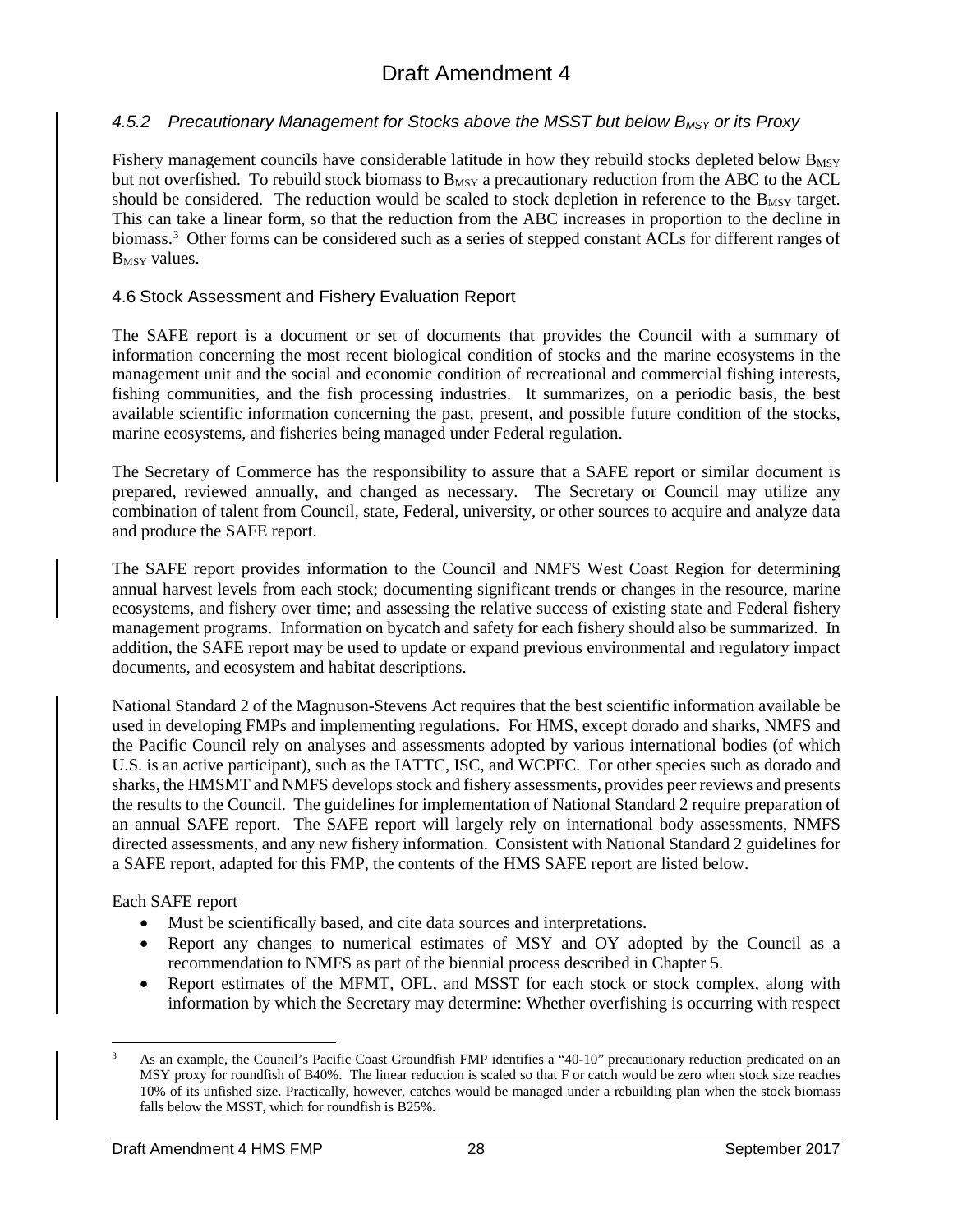to any stock or stock complex; if any stock or stock complex is overfished; if the rate or level of fishing mortality applied to any stock or stock complex is approaching the MFMT; and if the size of any stock or stock complex is approaching the MSST.

- Should contain information on which to base harvest specifications, including ABCs, ACLs, and ACTs, if appropriate.
- May contain recommendations to the Council on matters concerning bycatch and incidental catch.
- May describe those management measures necessary to rebuild an overfished stock or stock complex to a level consistent with producing the MSY in such fishery.
- May contain additional economic, social, community, essential fish habitat, and ecological information pertinent to the success of management or the achievement of objectives of this FMP.

Periodically, to align with the preparation of the Council's inventory of research and data needs prepared by the SSC, the SAFE will contain research and data need recommendations.

Each year, in September and November, the HMSMT will deliver one combined SAFE report for all species in this FMP to the Council. The SAFE report will follow the guidelines specified in National Standard 2 and will be used by the Council and NMFS to develop and evaluate regulatory adjustments under the framework procedure or the FMP amendment process. This information will provide the basis for determining annual harvest levels from each stock, documenting significant trends or changes in the resource, the bycatch, and the fishery over time, and assessing the relative success of existing state and Federal fishery management programs. In addition, the SAFE report can be used to update or expand previous environmental and regulatory impact documents, and ecosystem and habitat descriptions, including essential fish habitat (EFH).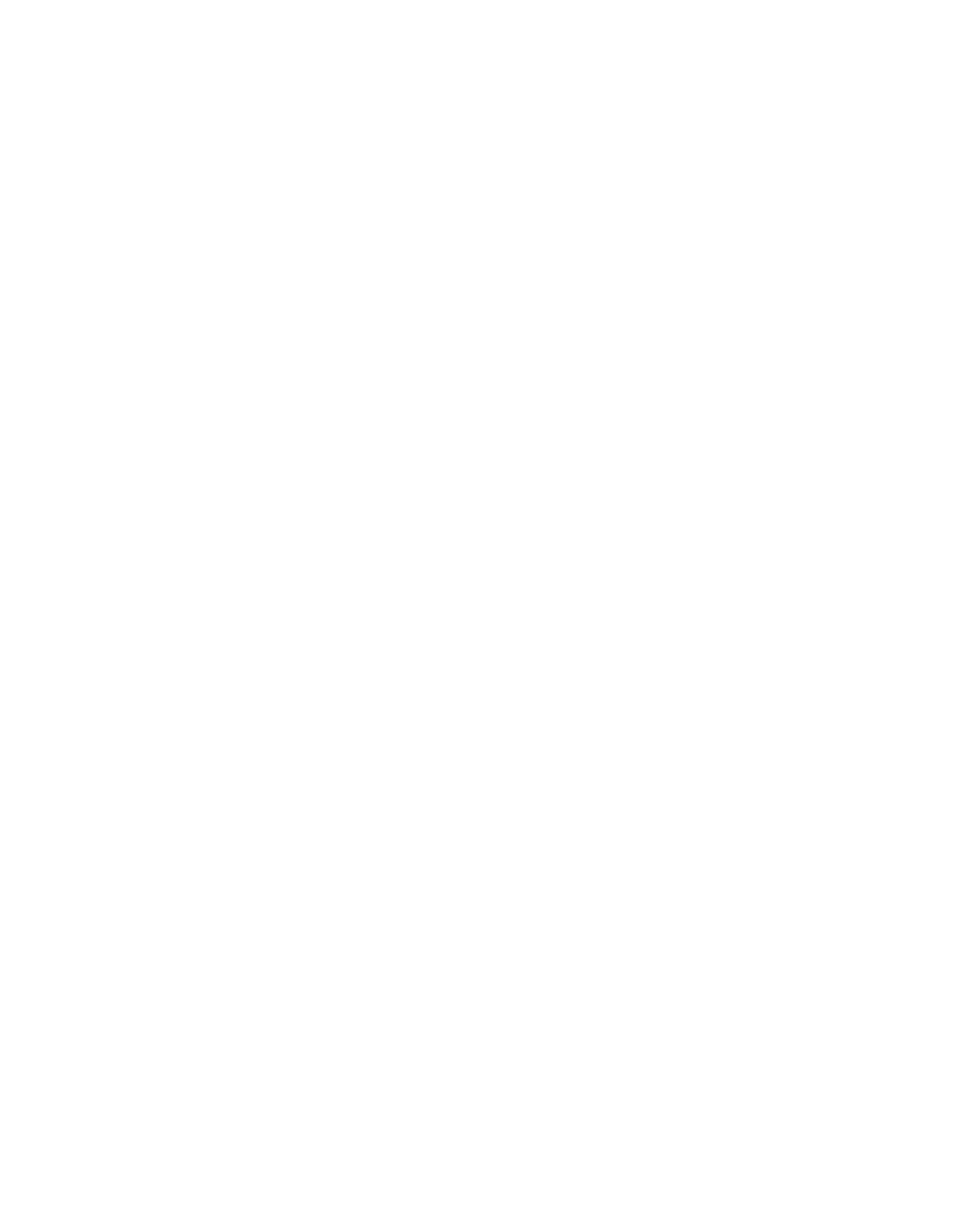## 5.0 Biennial Process for Specifying Management Reference Points and Management Measures

### 5.1 Framework Procedures

Many fishery management plans under the Magnuson-Stevens Act use framework procedures by which flexible management, within the scope and criteria established by the FMP and implementing regulations, can be implemented without amending the FMP. Framework actions can usually be implemented more quickly than FMP amendments, allowing for more timely management response.

Such flexible management measures may be imposed, adjusted, or removed at any time during the year, or according to an established management cycle. Management measures may be imposed for resource conservation, or social or economic reasons consistent with FMP procedures, goals and objectives.

This process also may be used to identify, adopt, and review revised estimates of MSY, OY, and any related SDC based on the best scientific information. Estimates of MSY, OY, and SDC, after NMFS review and approval, will be published in the next SAFE document and used for management, as appropriate.

Analyses of biological, ecological, social, and economic impacts will be considered when a particular change is proposed. As a result, the time required to take action will vary depending on the type of action, its impacts on the fisheries, resources, and environment, and the review of these impacts by interested parties. Satisfaction of legal requirements under other applicable laws (e.g., Administrative Procedure Act, National Environmental Policy Act, Regulatory Flexibility Act, Executive Order 12866, etc.) for actions taken under framework procedures generally requires analysis and public comment before the measures may be implemented by the Secretary of Commerce.

#### **Types of Framework Actions**

Under most framework procedures, management measures may be established, adjusted or removed using the following categories of actions:

- "Automatic" actions such as quota closures, which are nondiscretionary and must have already been analyzed in advance. Automatic actions may be made effective immediately in a single *Federal Register* notice, if there are adequate grounds for appropriate waivers of prior opportunity for public notice and comment, and the cooling-off period, as provided in the Administrative Procedure Act.
- "Notice" actions requiring at least one Council meeting and one *Federal Register* notice. These are management actions other than "automatic" actions that are either nondiscretionary or within the scope of a previous analysis. An example of a "notice" action might be a change in the incidental catch allowance per trip for non-HMS gears. Notice actions may be made effective immediately in a single *Federal Register* notice, if there are adequate grounds for appropriate waivers of prior opportunity for public notice and comment, and the cooling-off period, as provided in the Administrative Procedure Act.
- "Abbreviated Rulemaking" actions normally requiring at least two Council meetings and one *Federal Register* notice. Abbreviated rulemaking would be used only when time is insufficient to use the full rulemaking process. Abbreviated rulemaking actions may be made effective immediately in a single *Federal Register* notice, if there are adequate grounds for appropriate waivers of prior opportunity for public notice and comment, and the cooling-off period, as provided in the Administrative Procedure Act.
- "Full Rulemaking" (regulatory amendments or adjustments to change management rules) requiring at least two Council meetings and two *Federal Register* notices consisting of proposed and final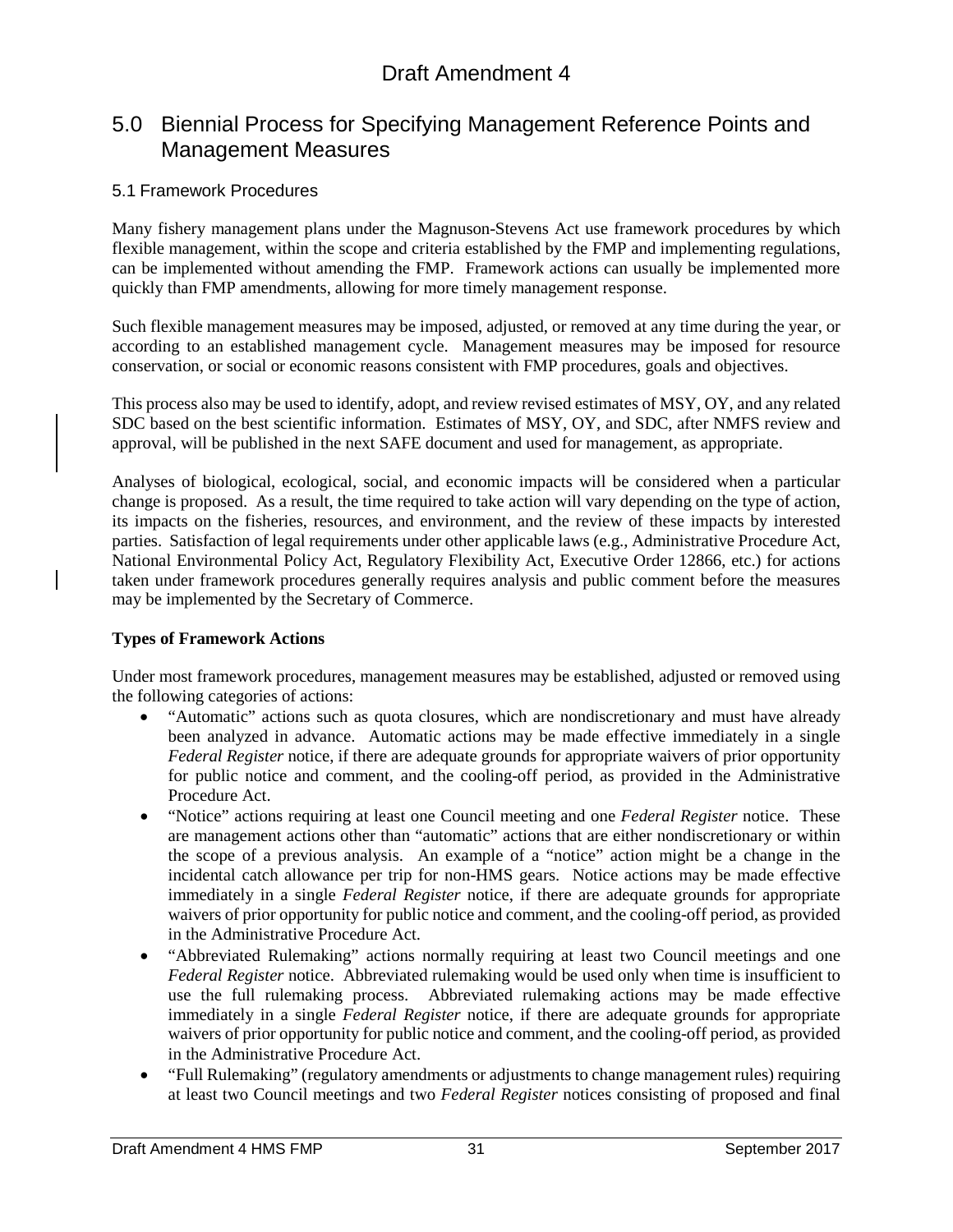rules. These include any proposed management measures not falling within the other categories, including measures that are highly controversial or that directly allocate a resource.

These procedures would not affect the authority of the Secretary of Commerce to take emergency regulatory action under Section 305(c) or (d) of the Magnuson-Stevens Act.

#### **Framework Process for Rulemaking Actions**

New measures or changes to measures may be implemented for one or more fisheries for HMS in the Pacific Council area through the framework procedures. The objective is efficiency in management.

Reasons for adopting these framework measures may include, but are not limited to, the following:

- to implement U.S. obligations under an international agreement;
- to achieve optimum yield and prevent overfishing;
- to respond to a determination that overfishing is occurring;
- to minimize adverse impacts of fishing on EFH;
- to minimize bycatch and bycatch mortality;
- to reduce adverse effects of fisheries on protected resources and promote the recovery of any species listed under ESA.
- to promote vessel safety;
- to reduce conflict and provide for orderly fisheries;
- to allocate among domestic HMS fisheries:
- to address social or economic issues:
- to facilitate management of the fisheries;
- to meet goals and objectives of the FMP;
- to respond to changes in management of HMS in other areas of the Pacific.

The following types of measures are authorized to be established, adjusted, or removed using this framework process, without amending the FMP:

- time/area restrictions;
- reporting requirements;
- permits or licenses (for commercial harvesters or vessels, for recreational harvesters or vessels, and for processors) and endorsements for individual fisheries;
- ABCs, ACLs, ACTs, quotas, or harvest guidelines;
- fish length limits;
- recreational daily catch (bag) limits;
- trip limits:
- gear restrictions;
- changes to definition of legal gear;
- allocations among U.S. West Coast fisheries;
- at-sea observers;
- vessel monitoring systems (VMS);
- adjustments to descriptions of EFH and designation of habitat areas of particular concern;
- measures to minimize bycatch or minimize mortality of bycatch;
- measures to minimize interactions with protected species, including, but not limited to, implementation of federal biological opinions and court rulings.

In addition, the Council may adopt changes to numerical estimates of reference points, including MSY, OY, and SDC including OFLs. Any adopted changes to estimates of MSY or OY will be forwarded to the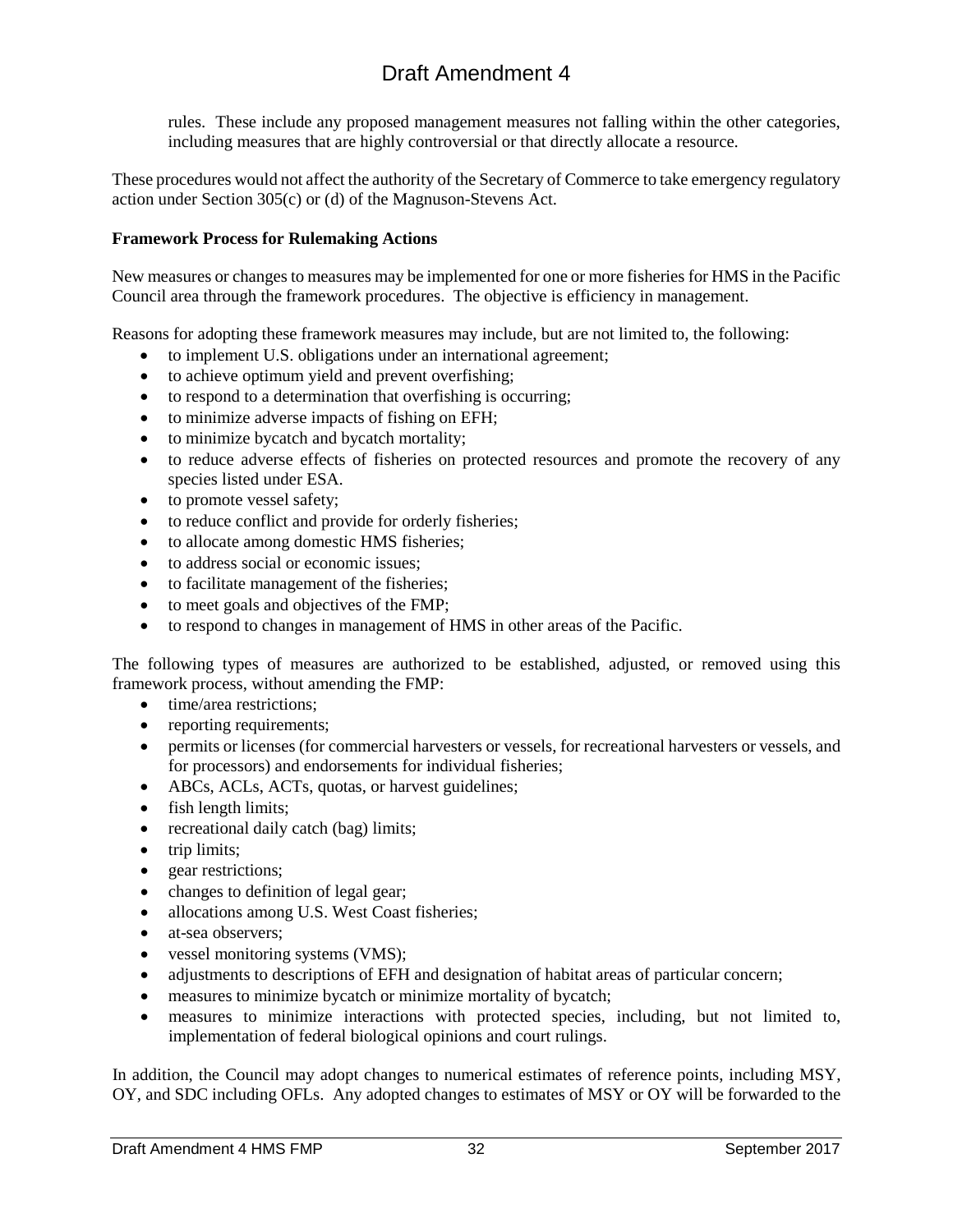Secretary as a recommendation, consistent with the appropriate framework action among those described above. If an organization, established pursuant to an international agreement to which the United States participates, identifies reference points for any stock managed under this FMP the Council would normally identify those reference points as appropriate for management. Any determination of the appropriateness of the use of such reference points for management would be based on the best scientific information available.

General Procedure. Following an established management cycle which includes production of an annual SAFE report, the HMSMT, HMSAS, or other Council advisory body, or a member of the public, may identify a problem and request regulatory action. If the Council agrees that regulations may be necessary, it will direct the HMS Management Team and/or staff to prepare a draft document which includes a description of the problem, proposed management actions and analysis. Any documentation must comply with the analytical requirements of NEPA, Executive Order 12866, the Regulatory Flexibility Act, the Magnuson-Stevens Act and other applicable law. Through internal scoping NMFS and the Council will determine the form and content of this analytical document.

Upon completion, the draft document will be made available to the interested public and will be addressed by the Council at a subsequent meeting. The issue will be placed on the subsequent meeting agenda, which will be distributed to the media and interested public and published in the *Federal Register*. The Council will seek to identify all interested persons and organizations and solicit their involvement in discussion and resolution of this problem through the Council process. If the action involves a fishery that extends beyond the EEZ, the Council shall invite comments from the Western Pacific and North Pacific Fishery Management Councils on the action that may affect those councils' fisheries. After receipt of comment from its advisory entities and the public, the Council will decide whether or not to adopt the draft document for public comment.

If the Council decides to proceed with the issue, it will revise the draft document as necessary and make it available for public comment. The issue will be placed on the agenda for a subsequent meeting, which will be distributed to the media and interested public and published in the *Federal Register*. At this meeting, after receipt of comment from its advisory entities and the public, the Council will adopt a measure or package of measures for submission to NMFS for approval. A final document including the Council action and rationale will be prepared and submitted to NMFS. The document will specifically indicate whether there will be any impacts on HMS fishery interests in areas of concern of other fishery management councils. If another council has commented on the proposed action, a copy of those comments will be included in the submission.

Point-of-Concern Framework Procedure. The point-of-concern procedure is an additional tool for the Council's use in exercising resource stewardship. The process is intended to foster continuous and vigilant review of Pacific HMS stocks and fisheries. Point-of-concern criteria are intended to assist the Council in determining when a focused review of a particular species is warranted and if management measures are required. The Council has the authority to act solely on a point-of-concern. The point-of-concern framework is intended to be complementary to the work by the HMS Management Team to monitor the fisheries throughout the year. A point-of-concern must be raised to the Chair of the Council in writing, including rationale, background and supporting data.

A point-of-concern occurs when one or more of the following is found or expected:

- Catch has exceeded an ACL based on annual or muli-year average data;
- Catch is projected to exceed, within two years, the current harvest guidelines or quotas based on current exploitation rates;
- Developments in a foreign fishery or actions required under an international management framework affect the likelihood of overfishing HMS domestically;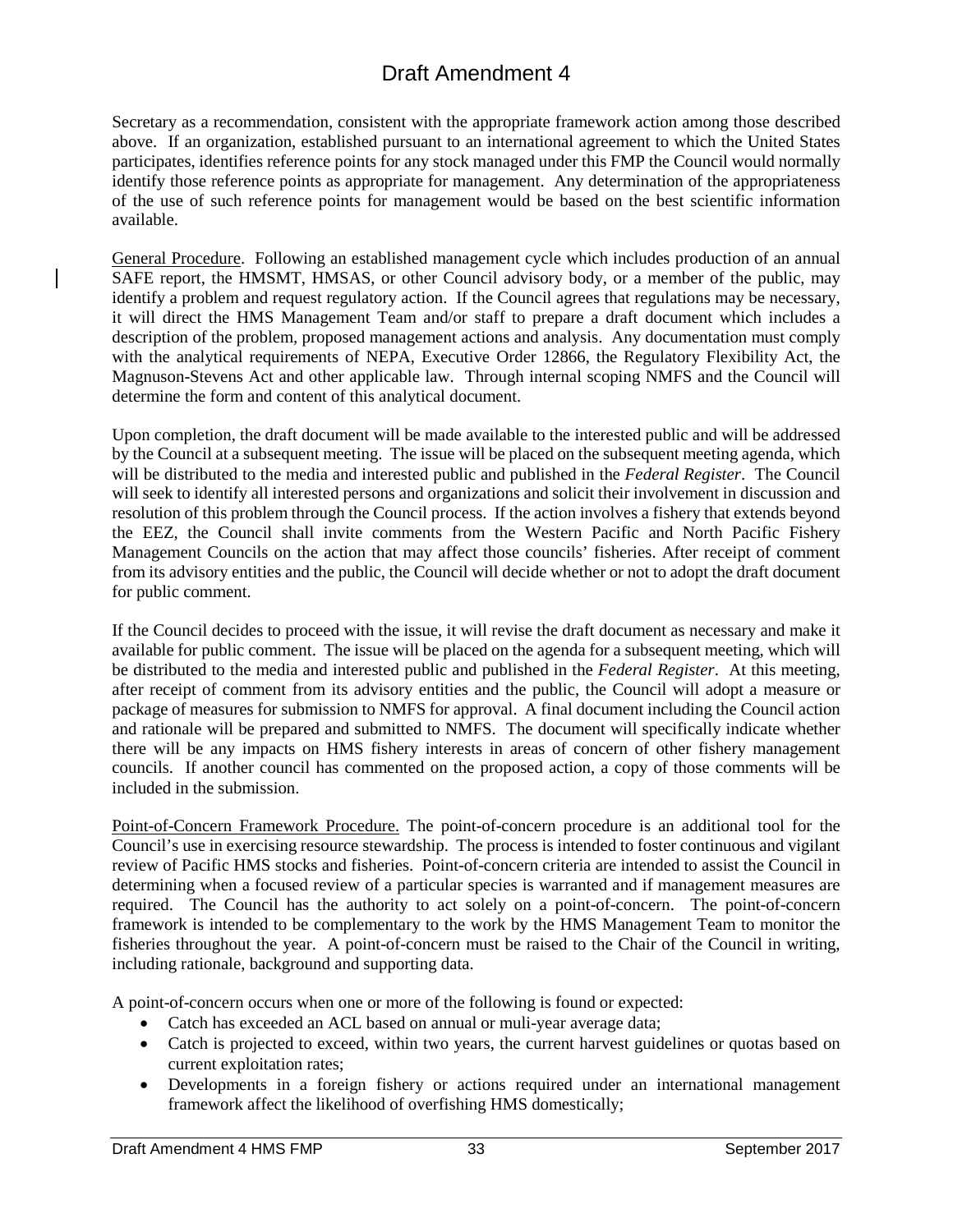- Estimated bycatch of a species or species group increases significantly above previous estimates, or there is information that abundance of a bycatch species has declined significantly;
- New information is discovered on the biological characteristics of one or more species, or on the characteristics of a stock, indicating that current management measures are inadequate;
- An error in data or stock assessment is detected that significantly changes the estimates of impacts of current management;
- MSY control rule parameters or approach require modification;
- Projected catches for a non-management unit HMS species increase substantially such that applying the default control rule to that species would show catches exceeding the ABC. This could require moving a species into the management unit;
- Changes in ecological relationships, such as significant shifts in predator-prey interactions or declines in forage species, indicate that an HMS population may be in decline.

If a point-of-concern is raised to Chair of the Council, the Council shall decide if the HMSMT should proceed to address the concern, and/or if any additional actions are warranted by the Council at that time. Notwithstanding, if an ACL is exceeded the Council must implement accountability measures as soon as possible to correct the operational issue that caused the ACL overage.

If so directed by the Council, the HMSMT will prepare a report including recommendations, rationale, and analysis for appropriate management measures to resolve the point-of-concern. After receiving the HMSMT report, the Council will hear public testimony and, if appropriate, recommend management measures to the NMFS Regional Administrator accompanied by supporting rationale and analysis of impacts. The Council analysis will include a description of (a) resource conservation or ecological issues consistent with FMP objectives; (b) likely impacts on other management measures, other fisheries, and bycatch; and c) socioeconomic impacts to commercial and recreational segments of the HMS fishery. The recommendation will also explain the urgency of the measure(s), if any.

The NMFS Regional Administrator will review the Council's recommendation and supporting information and will follow the appropriate implementation process. If the NMFS Regional Administrator does not concur with the Council's recommendation, the Council will be notified in writing of the reasons for the rejection.

The same framework procedures would be used during the management cycle for changing conservation and management measures, except there would be no point-of-concern criteria for raising conservation concerns to the Council.

#### 5.2 Management Cycle

The management cycle is a pre-determined regular schedule for council management actions with respect to HMS fisheries and review of status determination criteria. This cycle is intended to accommodate the schedule for fishery assessments prepared by regional fishery management organizations, the timeliness of available data and of management responses, and the degree to which fishers can participate in the management process.

Future developments in the fisheries do not ordinarily bring need for change in the management cycle schedule, and the management cycle is thus a fixed element of the FMP. However, should there be need to change the management schedule, e.g., because of marked changes in fishery practices, the Council can do so by vote and without a plan amendment, provided the Council does so at its March meeting in evennumbered years.

The FMP establishes a *biennial* management cycle with regulatory/statistical year *April 1 to March 31*.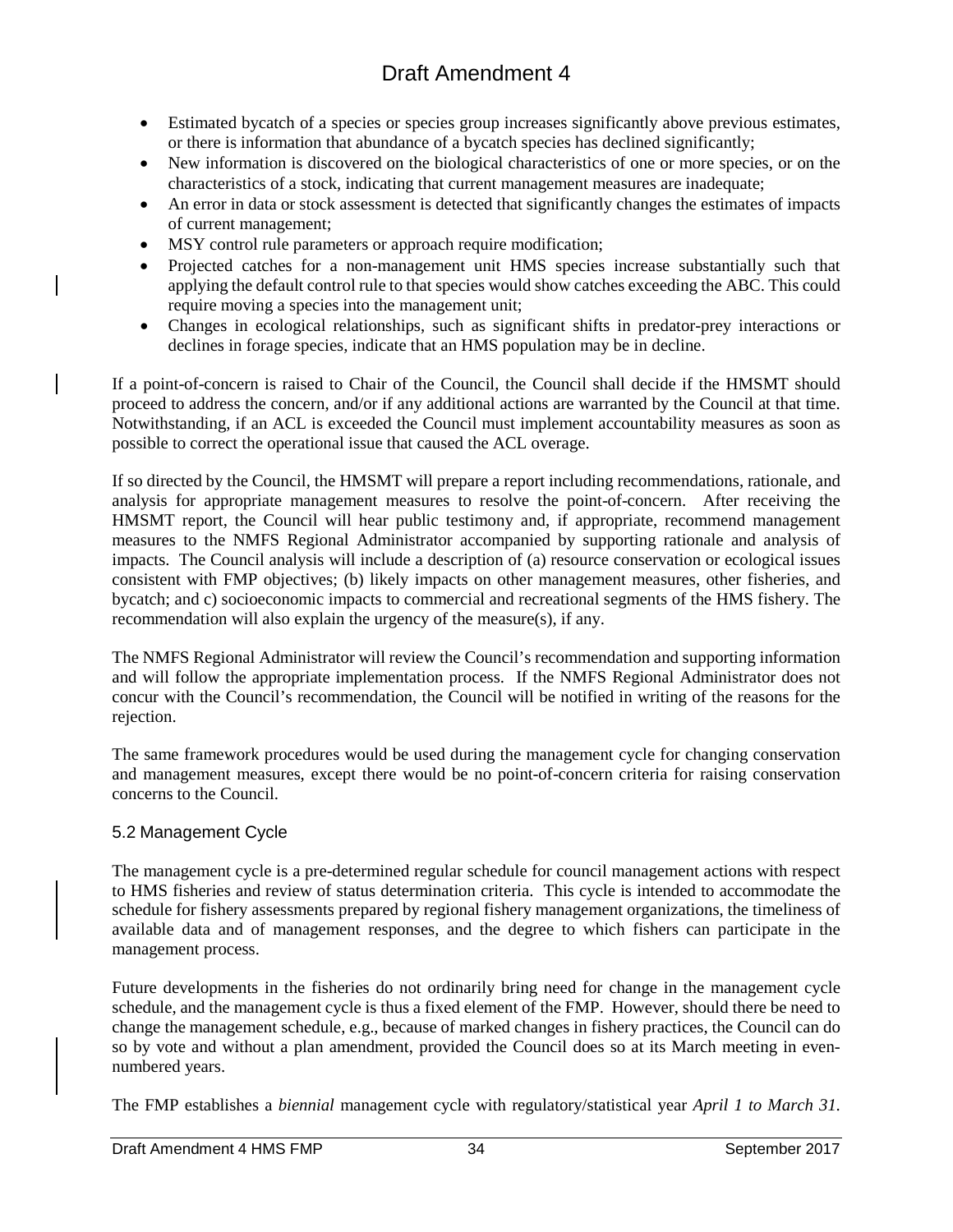The schedule would be as follows:

#### Even-Numbered Years

- September Provide update to the Council on status of the HMS fisheries and, as appropriate, proposed adjustments to the numerical estimates of MSY, OY, and SDC in a preliminary SAFE report. If necessary, Council directs HMSMT to prepare draft regulatory analysis to implement revised estimates of reference point values, ACLs or other harvest objectives and/or management measures.
- November Annual SAFE document presented to Council. If necessary, Council directs HMSMT to prepare a draft regulatory analysis to implement revised estimates of reference point values, ACLs or other harvest objectives, and/or management measures. Council adopts for public review proposed actions addressing concerns from current and previous SAFE reports.

#### Odd-Numbered Years

March Council adopts final recommendations to NMFS, Department of State, and Congress for international measures to end overfishing and/or rebuild stocks and proposed regulations necessary for domestic fishery management.

NMFS implements domestic fishery management regulations as soon as practicable after Council final action while fulfilling applicable statutory requirements related to rulemaking.

The SAFE document in even-numbered years, after NMFS review and approval, publishes any revised estimates of reference point values, including ACLs or other harvest objectives (e.g., a harvest guideline) previously adopted by the Council.

Under this biennial cycle (or any cycle), the HMSMT would still conduct ongoing reviews of the fisheries and status of stocks and prepare an annual SAFE document for the Council. The Council would still have to prepare a stock rebuilding plan within two years of notification by the Secretary of Commerce that a stock not subject to management under an international agreement to which the United States is party has been declared overfished, as called for under the Magnuson-Stevens Act (Section 2.3).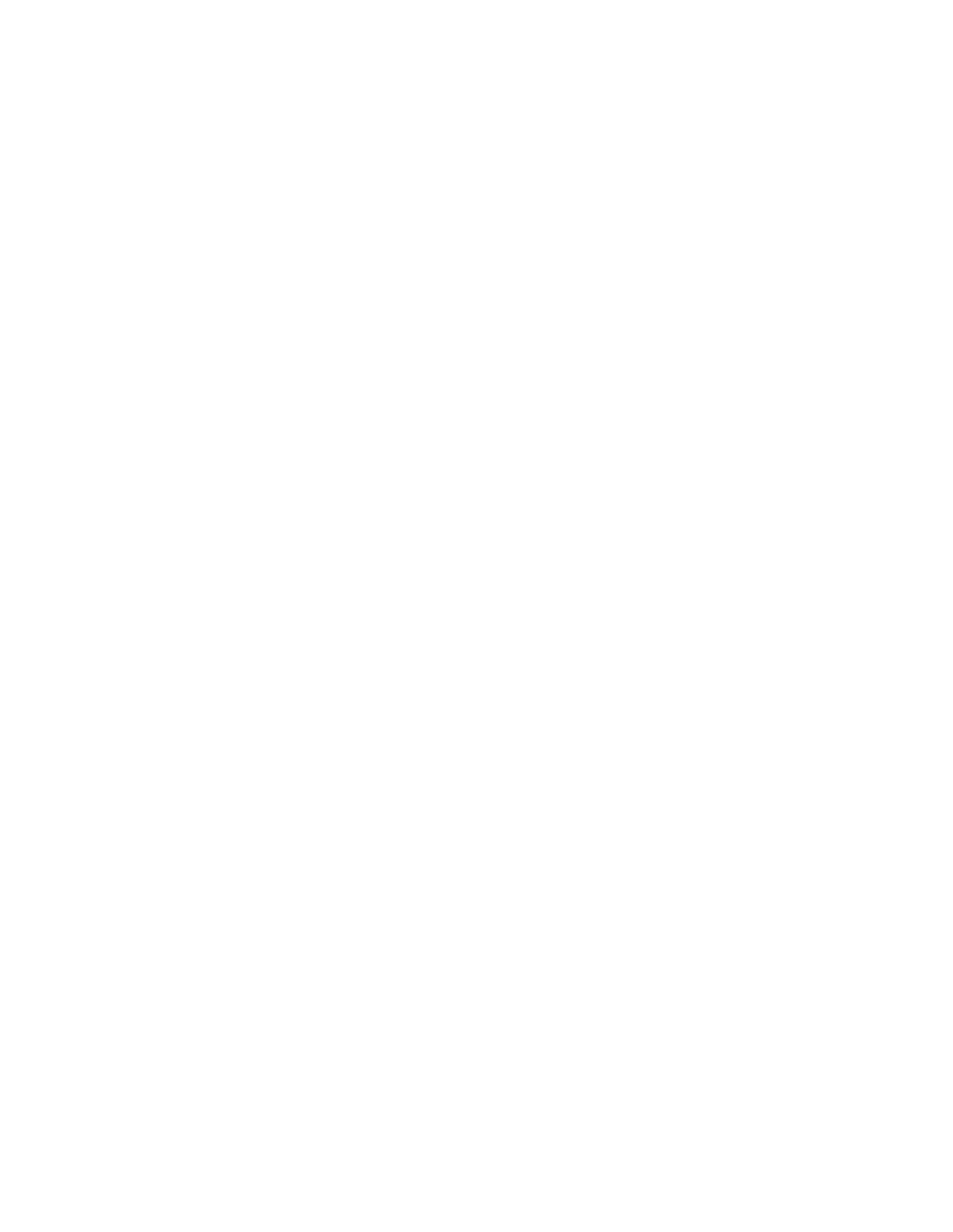## 6.0 Management Measures

Sections 6.1 through 6.5 describe the general elements of the FMP that affect HMS fisheries directly. Many of these elements address fundamental requirements of the Magnuson-Stevens Act and other applicable law. They can be modified through framework procedures if the Council so chooses. Section 6.6 describes fishery-specific management measures.

#### 6.1 Legal Gear and Gear Restrictions

Various state restrictions on gear exist in Washington, Oregon, and California. A listing of current state regulations in Washington, Oregon, and California at the time of plan adoption is in Appendix B to the HMS FMP FEIS (PFMC 2003).

Authorized fisheries under the authority of each regional fishery management council and all fishing gear used in each fishery in the EEZ are listed in Federal regulations (50 CFR 600.725). The use of any gear or participation in a fishery not on the list of authorized fisheries and gear is prohibited. Additional definitions and relevant regulations may appear elsewhere in Federal regulations, controlling the use of gear whether or not on the list at 50 CFR 600.725(v). An individual fisherman may notify the Council of the intent to use a gear or participate in a fishery not already on the list and the Council then has 90 days to regulate or prohibit the use of the gear.

Legal commercial HMS gear includes:

- Harpoon: Fishing gear consisting of a pointed dart or iron attached to the end of a line several hundred feet in length, the other end of which is attached to a flotation device. Harpoon gear is attached to a pole or stick that is propelled only by hand, and not by mechanical means.
- Surface Hook and Line: One or more hooks attached to one or more lines (includes troll, rod and reel, handline, albacore jig, live bait, and bait boat; excludes pelagic longline and mousetrap gear (Mousetrap gear means a free floating set of gear thrown from a vessel, composed of a length of line with a float on one end and one or more hooks or lures on the opposite end.).
- Large Mesh Drift Gillnet: A panel of netting, suspended vertically in the water by floats along the top and weights along the bottom, which is not stationary nor anchored to the bottom. Large-mesh drift gillnets (used to target HMS) must have a minimum stretched mesh size of 14 inches. This definition minimizes potential problems from additional bycatch, protected species interactions, and competition with other fishery sectors. Small-mesh gillnet may not be used to target HMS. This description is consistent with the historic use of large-mesh drift gillnet to target swordfish and sharks.
- Purse Seine: A floated and weighted encircling net that is closed by means of a purse line threaded through rings attached to the bottom of the net (includes encircling net, purse seine, ring net, drum purse seine, lampera net).
- Pelagic Longline: A main line that is suspended horizontally in the water column, which is not stationary nor anchored, and from which dropper lines with hooks (gangions) are attached.

Legal recreational gear includes:

- Rod-and-Reel (pole-and-line): A hand-held (including rod holder) fishing rod with a manually or electrically operated reel attached.
- Spear: A sharp, pointed, or barbed instrument on a shaft. Spears can be operated manually or shot from a gun or sling.
- Hook and Line: One or more hooks attached to one or more lines (excludes mousetrap gear).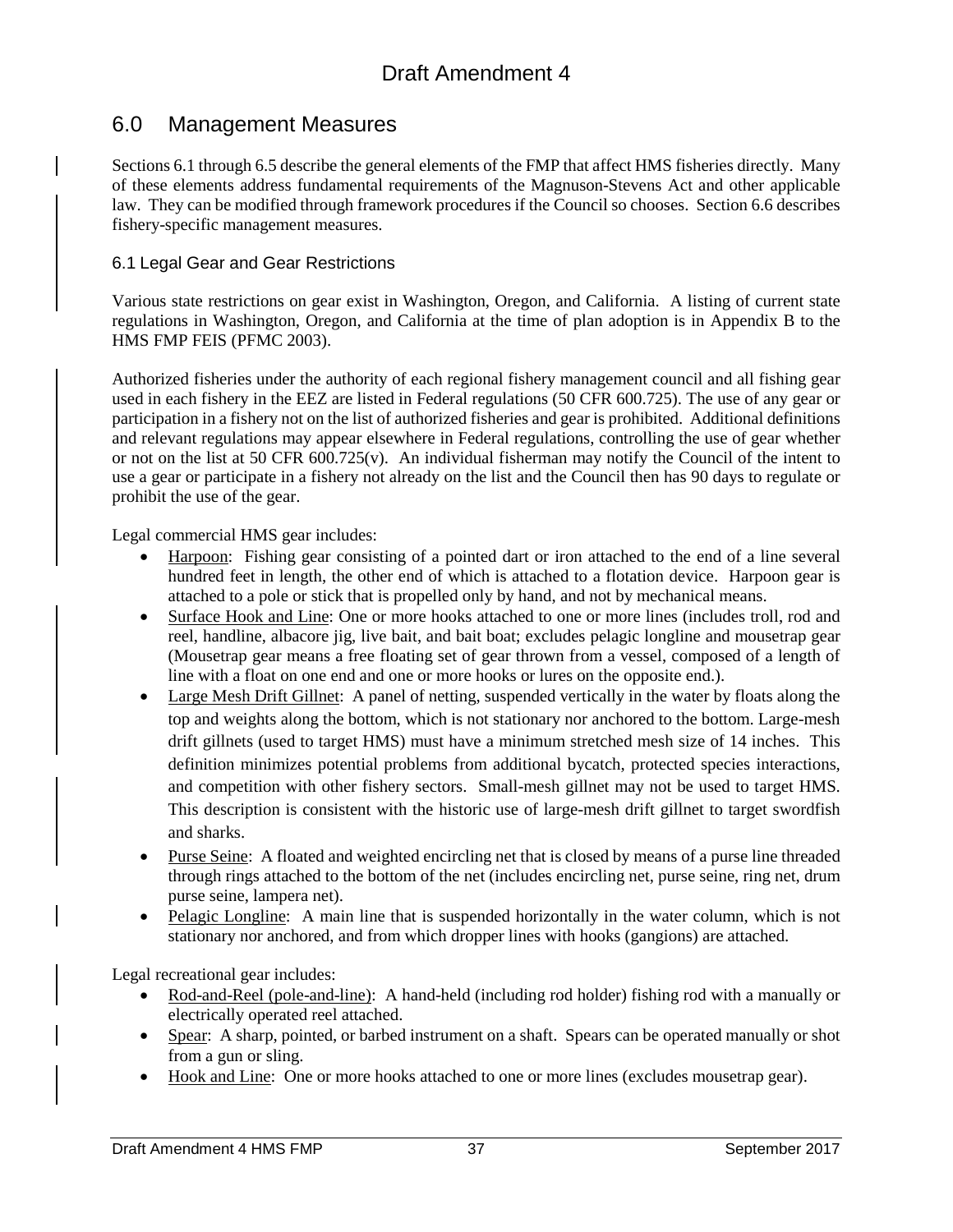These definitions of gear assure consistent and unambiguous coastwide management. However, the framework adjustment procedures (Chapter 5) may be used to modify the definitions of legal commercial or recreational fishing gears, authorize new gears, or prohibit use of existing legal gears. Therefore, the above list is not definitive.

Gear restrictions may specify the amount, dimensions, configuration or deployment of commercial, and recreational fishing gear, for example minimum mesh size or the number of hooks. Changes in gear regulations should minimize costs to the fisheries, insofar as this is consistent with achieving the goals of the change.

#### 6.2 Fishery Monitoring

#### *6.2.1 Permits*

Permits are a standard tool used in virtually all fishery management plans to support management by:

- Enhancing or facilitating collection of biological, economic or social data.
- Facilitating enforcement of laws and regulations.
- Identifying those who would be affected by actions to prevent or reduce excess capacity in the fishery.
- Providing information to meet international obligations.

A special kind of permit may be required for limited entry into a fishery. Implementation of a limited entry program would require an FMP amendment.

#### **Commercial Permits**

This FMP requires a Federal permit for all commercial HMS vessels that fish for HMS off of, or land HMS in, the States of California, Oregon, and Washington. This general HMS permit is endorsed with a specific endorsement for each gear type to be used. Initially, there are no qualification criteria, such as minimum amount of landings, to obtain specific gear endorsements. Any commercial fisher may obtain the required gear endorsements. The permit is issued to a vessel owner for each specific fishing vessel used in commercial HMS fishing. This action is a practical procedure for tracking and controlling, by permits, commercial HMS fishing activities and the effects of regulations on those activities.

Regulations implementing the FMP establish the permitting system and set the terms and conditions for issuing a permit. The permits and endorsements are subject to sanctions, including revocation, as provided by Section 308(g) of the Magnuson-Stevens Act. Permit requirements could be changed in the future under the framework procedures (Chapter 5). This permit program would not eliminate existing state permit or licensing requirements, or Federal permits under the HSFCA.

#### **Recreational Permits**

This FMP requires a Federal permit for all commercial passenger recreational fishing vessels (CPFV) that fish for HMS, but an existing State permit or license for recreational vessels can meet this requirement. The Council requests states to incorporate in their existing CPFV permit systems an allowance for a highly migratory species endorsement on the permits so that statistics can be gathered on that segment of the HMS fishery. This action is a practical procedure for tracking and controlling, by permits, recreational HMS fishing activities and the effects of regulations on those activities.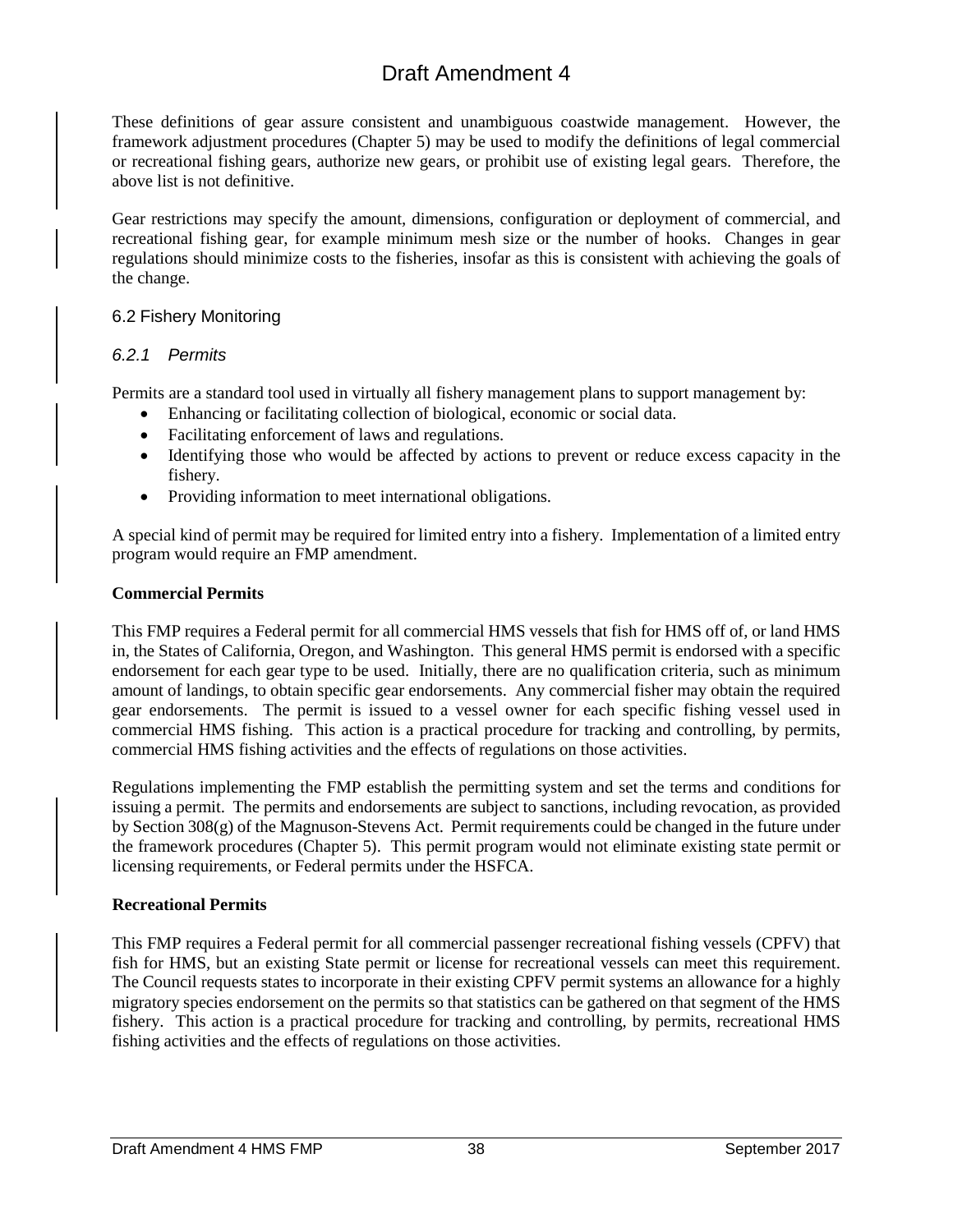#### *6.2.2 Reporting Requirements*

The MSA requires that FMPs specify the pertinent data that shall be submitted to the Secretary with respect to commercial, recreational, and charter fishing in the fishery, including, but not limited to, information regarding the type and quantity of fishing gear used, catch by species in numbers of fish or weight thereof, areas in which fishing was engaged in, time of fishing, number of hauls, and the estimated processing capacity of, and the actual processing capacity utilized by, United States fish processors (Section 303(a)(5)).

Catch, effort, and catch disposition data are critical for monitoring the fisheries, assessing the status of the stocks and fisheries, and evaluating the effectiveness of management. Historically, data necessary for management of HMS were not regularly or fully collected by State, Federal, or international organizations. HMS reporting requirements for basic catch-effort and bycatch are inconsistent among the states and may be insufficient for stock and fishery monitoring. Various overlapping reporting requirements may apply to vessels fishing for HMS from the West Coast. Permitting under the HSFCA, states, the IATTC, and the WCPFC all trigger reporting requirements that may vary across different fisheries. A uniform Federal requirement for vessels catching HMS in the West Coast EEZ facilitates consistent reporting.

All commercial and recreational party or charter/CPFV fishing vessels fishing for HMS must maintain and submit logbooks to NMFS. The original logbook form for each day of the fishing trip must be submitted to either NMFS or the appropriate state management agency. State or existing Federal logbooks can meet this requirement as long as essential data elements are present, and data are available to NMFS subject to a data exchange agreement.<sup>[5](#page-89-0)</sup> In any case, existing state reporting requirements, including those for landing receipts, would remain in effect. These reporting requirements may be adjusted under the framework process (Chapter 5). These requirements facilitate obtaining commercial (including CPFV) catch and effort data and allow for NMFS to develop a standardized database on West Coast fisheries.

### *6.2.3 Fishery Observer Authority*

Observer programs are important for obtaining accurate information on total catch, catch disposition and protected species interactions, and also for detailed biological data and samples that managers cannot expect fishers to collect. Catch disposition information importantly includes data on bycatch, for which observers are indispensable in most cases (Section 6.3). Observation also can be very useful to better understand how different gears are actually deployed and how practical and effective regulations actually are. Observer placement authority for NMFS facilitates obtaining more accurate and complete information about fisheries. However, observers may not be suitable for all vessels; smaller vessels may not have accommodations for observers and vessels that take extended trips are much more costly to observe. Therefore, it is incumbent on NMFS to develop an observer sampling plan that, in addition to the scientific objectives, also recognizes the different types of vessels and vessel capabilities in the various fisheries.

An observer program must include a sample design and cost analysis (including impacts on the vessels being sampled) for Council review and comment prior to implementing the program. The sampling design will include the sampling rate, which is a function of the required sample size for determining take rates or amounts with a given precision. When a take amount is the result of infrequent events, as in certain protected species interactions, very large sampling of a fleet is needed for its precise estimation, and cost will be the determining factor for sample size.

NMFS may require that vessels carry observers when directed to do so by the NMFS Regional Administrator. NMFS is to complete initial observer sampling plans within six months of FMP

<sup>&</sup>lt;sup>5</sup> Samples of logbook forms at the time the FMP was implemented can be found in the HMS FMP FEIS (PFMC 2003), Appendix D.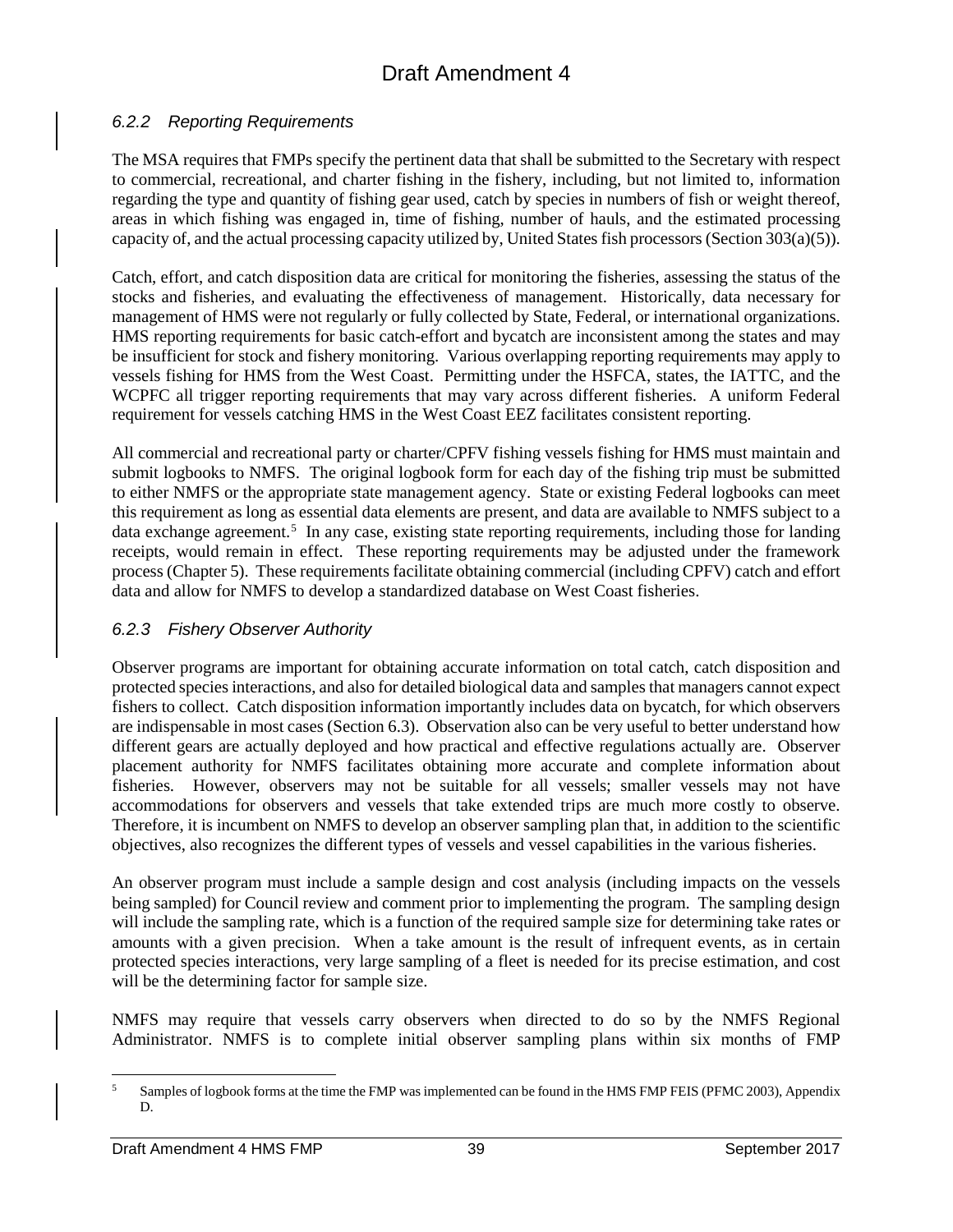implementation. NMFS will also develop initial observer sampling programs for the private recreational fisheries at a later date. This FMP focuses initially on the fisheries inadequately or not monitored under Federal authority (MMPA, ESA) in meeting the FMP goal of documenting and reviewing bycatch mortality and protected species interactions in HMS fisheries. Observer programs are initially mandated for the longline, surface hook-and-line, small purse seine, and commercial passenger fishing vessel (CPFV) fisheries.

Prior to implementation of this FMP, the large- and small-mesh drift gillnet fisheries already had MMPAmandated observer programs, and the pelagic longline fishery came under an ESA mandate for observers. These programs will be periodically reviewed by the HMSMT for adequacy in meeting the goals of this FMP (important if the sampling rates in the protected species programs are reduced).

#### 6.3 Bycatch Monitoring and Minimization

The MSA requires that bycatch in fisheries be assessed, and that the bycatch and bycatch mortality be reduced to the extent practicable. Specifically, National Standard 9 states that an FMP shall establish a standardized reporting methodology to assess the amount and type of bycatch occurring in the fishery, and include conservation and management measures that, to the extent practicable and in the following priority: 1) minimize bycatch; and 2) minimize the mortality of bycatch which cannot be avoided.

Bycatch has been identified as a concern in HMS drift gillnet and longline fisheries and large-vessel purse seine fisheries (see Appendix C). Anecdotal accounts indicate bycatch in the small-vessel HMS purse seine and albacore troll fishery is relatively low, but these fisheries have not had formal observer programs. The harpoon fishery is thought to have little if any bycatch due to the selective nature of the gear.

### *6.3.1 Standardized Bycatch Reporting Methodology*

The Council examined existing bycatch reporting methodologies, and found that current logbook requirements for the various fisheries (states, NMFS and IATTC), together with periodic recreational fishing surveys and port sampling, have provided an important source of information on catch and bycatch for all HMS fisheries (Appendix C, section 5). Nonetheless, certain additional measures were considered to provide improved standardization of logbook reporting and better ground-truthing of the logbook data through pilot observer programs for some of the presently unobserved fisheries. Observer programs are authorized consistent with observer sampling plans prepared by NMFS (Section 6.2.3). All commercial and recreational party or charter/CPFV fishing vessels must maintain and submit to NMFS logbook records containing catch and effort statistics, including bycatch. These measures, together with existing reporting requirements, should provide for a comprehensive standardized bycatch reporting system.

### *6.3.2 Minimizing Bycatch and Bycatch Mortality*

Additional actions that will have the effect of reducing bycatch and bycatch mortality are discussed in Appendix C and under the various fishery-specific actions in Sections 6.6.1 (drift gillnet fishery), and 6.6.2 (pelagic longline fishery).

The FMP provides for a fishery-by-fishery review of measures to reduce bycatch and bycatch mortality (see Appendix C); establishes a framework for implementing bycatch reduction, adopts measures to minimize bycatch in pelagic longline and drift gillnet fisheries (Section 6.6), and adopts a formal voluntary "catch-and-release" program for HMS recreational fisheries. This meets the goals of the MSA and of this FMP and the requirements for estimating bycatch and for establishing measures to reduce bycatch and bycatch mortality in HMS fisheries.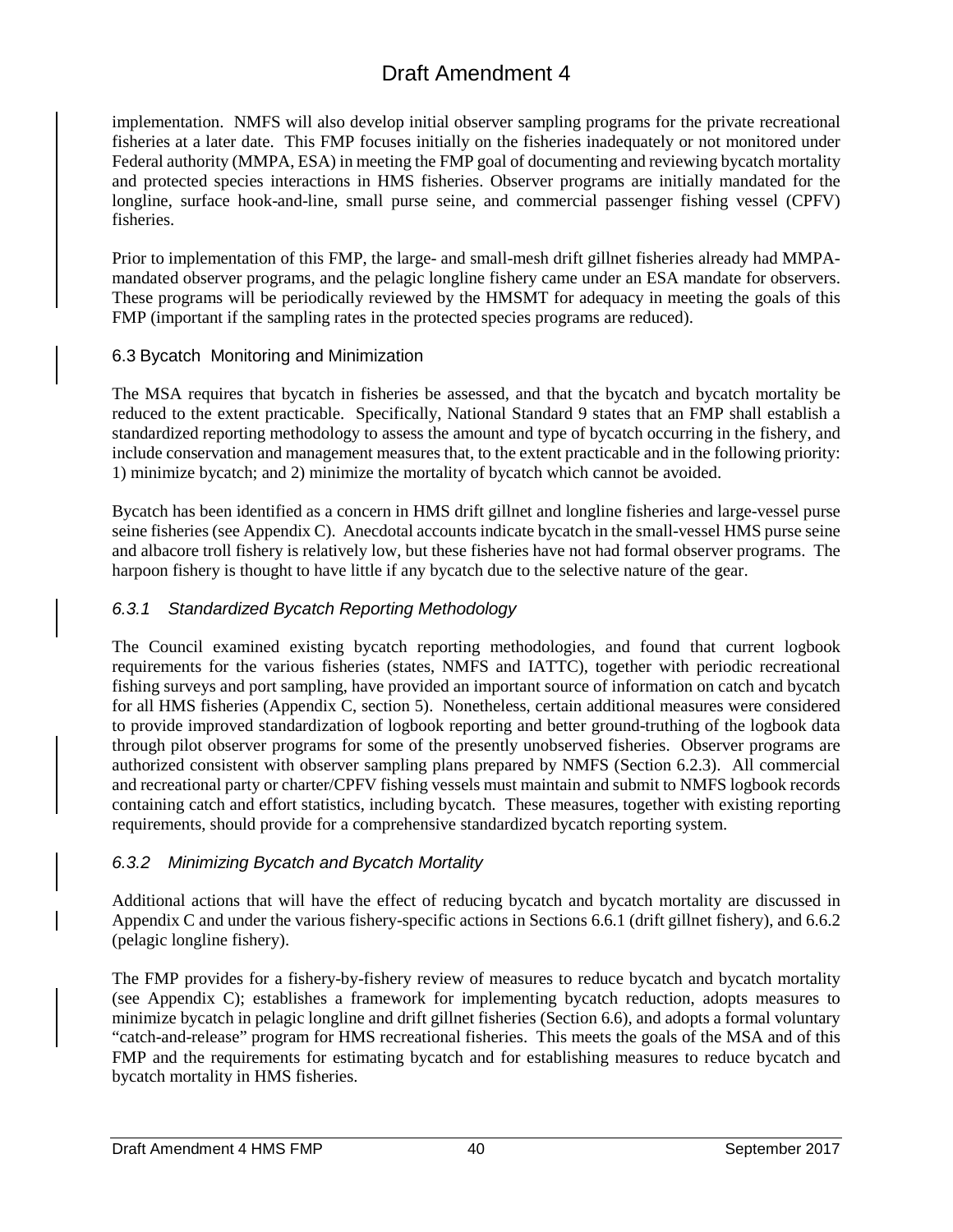The framework procedure may be used to implement additional bycatch reporting and reduction measures. Potential measures/methods include but are not limited to:

- logbooks
- observers
- time/area closures
- gear restrictions or modifications, or use of alternative gear
- educational programs
- performance standards
- real-time data collection programs (e.g., VMS, electronic logbooks)

The voluntary "catch-and-release" program promotes reduction of bycatch mortality and waste by encouraging the live release of unwanted fish. Its rationale and origination for recreational fisheries is explained in Appendix C, section C.7. The establishment of the catch-and-release program removes live releases in the recreational fisheries from the "bycatch" category as defined in the Magnuson-Stevens Act in Section 3(2) and also promotes the handling and release of fish in a manner that minimizes the risk of incidental mortality, encourages the live release of small fish, and discourages waste.

Shared EC Species, identified in Section 3.3, could continue to be taken incidentally without violating Federal regulations, unless regulated or restricted for other purposes, such as with bycatch minimization regulations. The targeting of Shared EC Species is prohibited.

### *6.3.3 Protected Species*

Various Federal laws provide protection for special resources, including those for protected species under ESA, MMPA, and MBTA. Interactions of HMS fishing gears with protected species are described in Appendix D. This FMP authorizes the adoption of measures to minimize interactions of HMS gears with protected species and to implement recommendations contained in Biological Opinions (ESA), Take Reduction Plans (MMPA), Seabird Management Plans, or other relevant documents pertaining to HMS fisheries. The FMP also authorizes programs to collect information on interactions in any or all HMS fisheries.

Fishery-specific measures affecting protected species are included in the initial management measures for drift gillnet and longline fisheries (Sections 6.6.1, 6.6.2). Protected species interactions with the other gear types are not major issues (Appendix D), and no alternatives were considered for those gears.

The FMP adopts a framework authorization for protected species conservation measures and implements initial conservation and management measures for drift gillnet and pelagic longline fisheries as described in section 6.6, Appendix D, and the HMS FMP FEIS (PFMC 2003, sections 9.2.5.1-2). The FMP requires general provision for its proposed protected species measures and also for future measures to reduce the takes of protected species and to minimize the risk of adverse impacts from those takes. The framework provisions of the FMP would be used to address new protected species concerns as they are identified.

Both through the SAFE Report and through special reports from interested parties (which could include the US Fish and Wildlife Service or environmental organizations), the Council

- will be advised of new protected species concerns;
- would direct the HMSMT or others to investigate and recommend action;
- will determine if action is needed and, if it is viewed as a matter of substantial concern, will direct the completion of necessary documents to analyze the issues and evaluate alternatives; and
- will submit recommendations for corrective action to NMFS for consideration.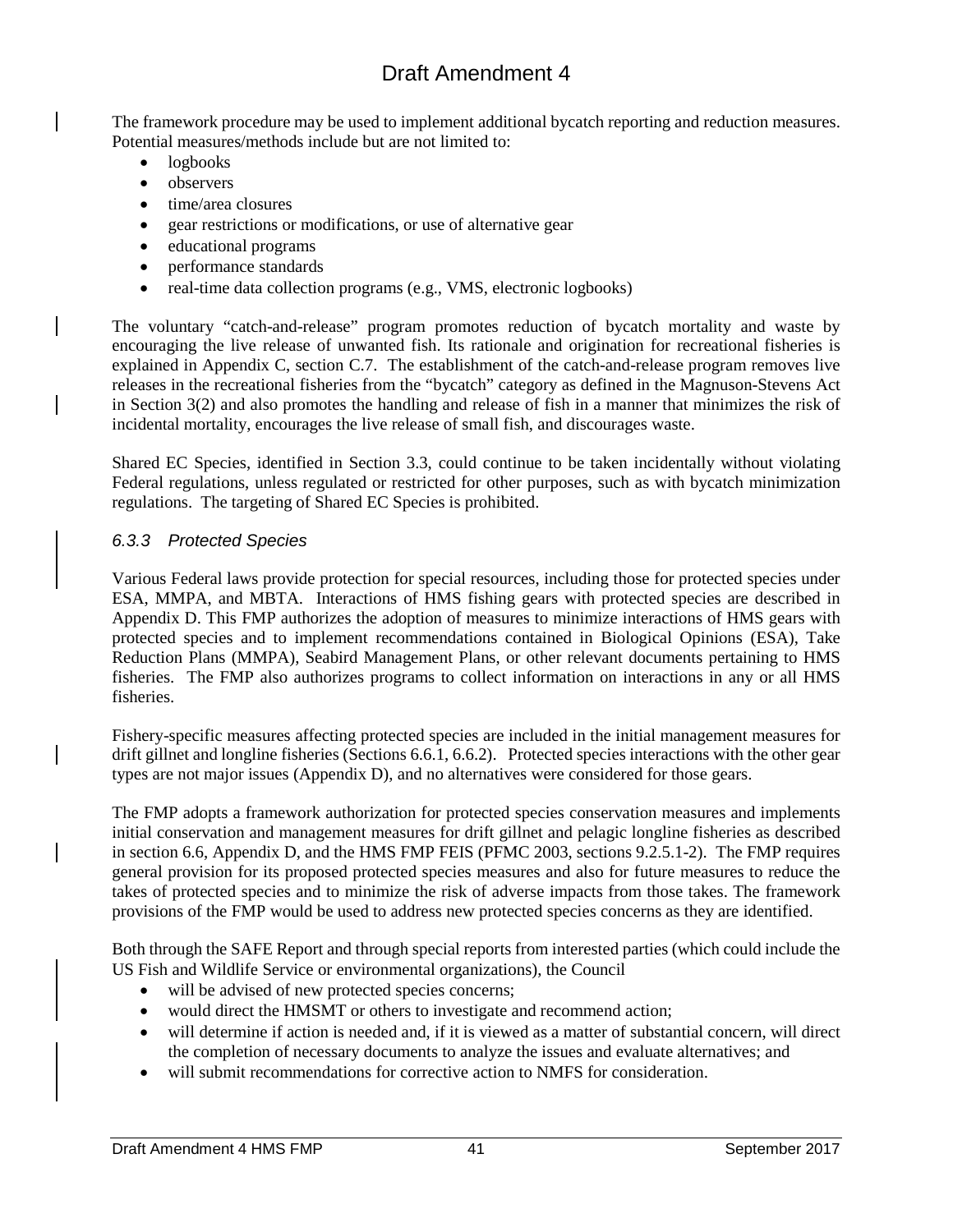If an action is recommended by the Council and approved by NMFS, the action will be implemented by NMFS.

In fisheries where protected species takes are already being addressed, as by the Pacific Offshore Cetacean Take Reduction Team (POCTRT) for the drift gillnet fishery, any recommendations and supporting analyses by the POCTRT, will be provided by NMFS to the Council for consideration. The Council will make recommendations as it deems appropriate to NMFS, which will make final decisions on whether to proceed with rulemaking under the MMPA or MSA, as appropriate.

### *6.3.4 Prohibited Species*

As indicated in Section 3.4, certain species are proposed to be designated as "prohibited species" under the FMP, meaning that they cannot be retained, or can be retained only under specified conditions, by persons fishing for management unit species. Three species of shark, as well as Pacific halibut and Pacific salmon, are recommended for this designation. The designation of prohibited species could be changed using framework procedures.

This FMP prohibits retention of great white, basking, and megamouth sharks (except for sale or donation of incidentally-caught specimens to recognized scientific and educational organizations). This FMP also prohibits retention of Pacific halibut and salmon (except when caught with authorized gears during authorized seasons). Neither the populations of these rare or low productivity sharks nor the strict management of halibut and salmon should be compromised by HMS fisheries. The prohibited species status of halibut and salmon is also consistent with U.S. policy and other FMPs.

The great white shark's low productivity, its accessibility in certain localized areas, and its appeal to trophy hunters make it especially vulnerable to depletion. The species has been protected in the State of California since 1995; it may not be taken except for scientific and educational purposes under State permit. The sale (or donation) of incidentally-caught specimens, live or dead, to recognized scientific and educational organizations for research or display purposes would be allowed.

Megamouth sharks are extremely rare, though they are taken in the drift gillnet fishery on rare occasions. Protection is recommended because of extreme rarity and uniqueness. Sale (donation) of incidentally caught specimens to recognized scientific and educational organizations for research or display purposes would be allowed.

Basking sharks occur in greatest numbers in the Eastern Pacific in autumn and winter months. The fins are valuable in East Asian markets. This species is recommended for protection because it is thought to be among the least productive of shark species and thus highly vulnerable to depletion. The north Pacific stock is listed as endangered by the World Conservation Union (IUCN Red List of Threatened Species). The sale (donation) of incidentally-caught specimens, live or dead, to recognized scientific and educational organizations for research or display purposes is allowed.

Pacific halibut and Pacific salmon, while not HMS, are important as incidental catch in some HMS fisheries and so are recommended to be prohibited to ensure they are not targeted by HMS fishers, unless with authorized gear during authorized seasons. The fisheries that target halibut and salmon are already overcapitalized. Further, some runs of salmon are listed as threatened or endangered.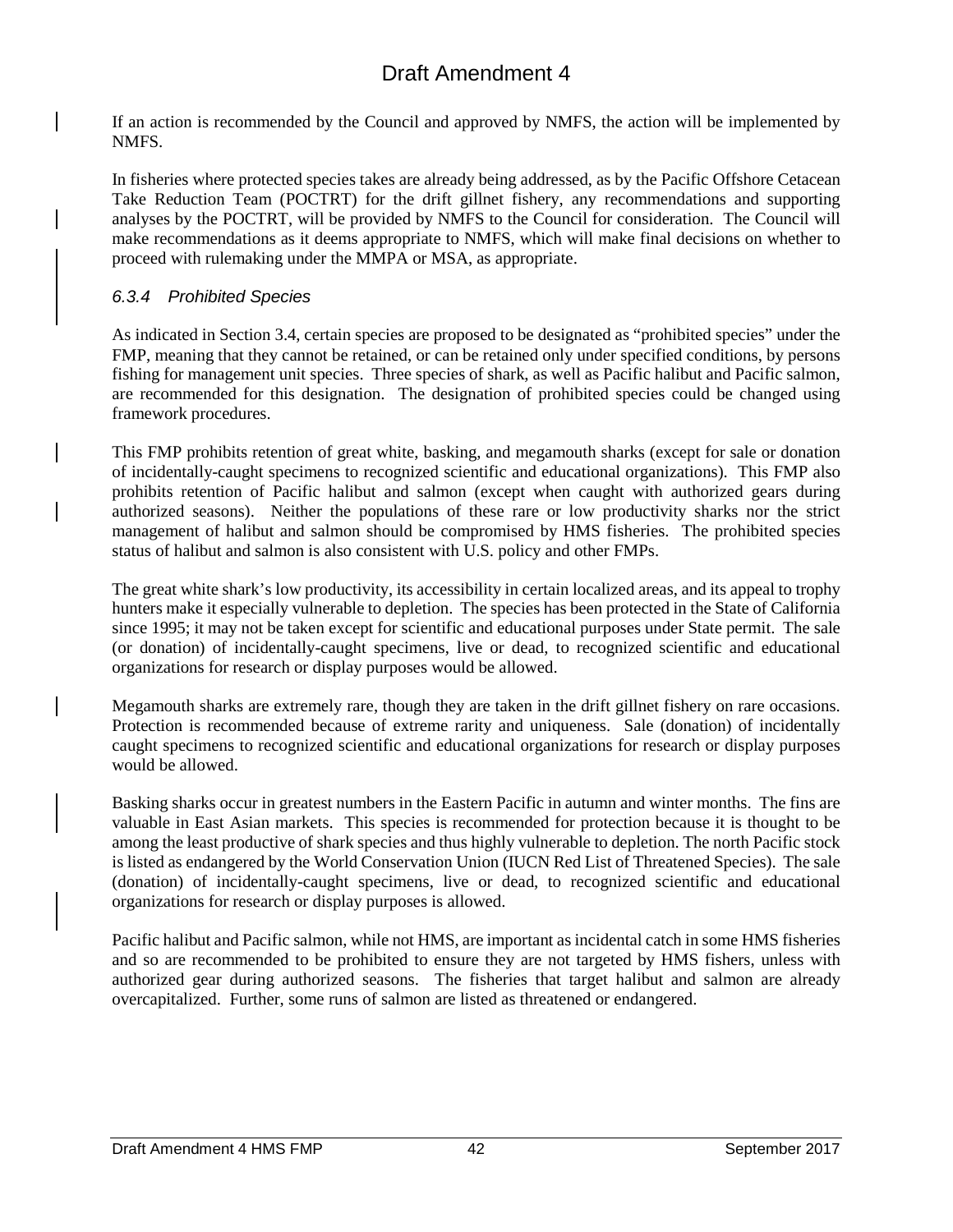### 6.4 Controlling Catch

### *6.4.1 Quotas or Harvest Guidelines*

A *quota* is a specified numerical harvest objective for a stock, the attainment (or expected attainment) of which causes the complete closure of the fishery or fisheries for that species. A *harvest guideline* is a numerical harvest level that is a general objective and is not a quota. A harvest guideline and an annual catch target (ACT) are functionally equivalent. Attainment of a harvest guideline or ACT does not require a management response, but it does prompt review of the fishery. This will include an HMSMT meeting to evaluate the status of the stock and to make recommendations.

Factors involved in choosing between a quota or harvest guideline/ACT include:

- the status of the stock and the need to prevent overfishing or rebuild overfished stocks;
- effects on bycatch;
- impacts on fisheries;
- achievement of the FMP goals and objectives
- ability to monitor catches during the season;
- U.S. obligations under an international agreement.

Harvest guidelines/ACTs can help prevent overfishing or localized depletion of vulnerable species, or can be used in implementing management decisions by international HMS management bodies. Allocation of guideline amounts among fisheries may be necessary (see Section 6.4.2).

This FMP establishes harvest guidelines for selected shark species and authorizes establishment or modification of quotas or harvest guidelines under the framework provisions. These harvest guidelines are based on a "local MSY" concept. Initial harvest guidelines for common thresher and shortfin mako sharks, are set equal to an OY estimate specified as 0.75MSY. The MSY used is the local MSY (LMSY), as the stock-wide maximum sustainable harvests are not known.

The initial harvest guidelines are OY=0.75xLMSY, as follows:

| common thresher | 340 mt (round weight)  |
|-----------------|------------------------|
| shortfin mako   | 150 mt (round weight). |

The rationale for these harvest guidelines is that, as vulnerable species in this FMP and with total catches and extent of stocks poorly known, management of these sharks under precautionary harvest guidelines is appropriate. The thresher shark harvest guideline is lower than the recommended harvest limit set in the tristate fishery management plan for thresher shark in place prior to FMP implementation.

These harvest guidelines pertain only to the portion of the stocks that are vulnerable to capture by West Coast vessels as they now fish. They are particularly conservative because local MSY necessarily underestimates stock-wide MSY. The guidelines are catch benchmarks that warn of possible approach to the local sustainable maximum.

The HMSMT will review the catches from the previous statistical year (April 1-March 31) and compare those catches with the established harvest guidelines; evaluate the status of the stocks; and develop recommendations for management measures, as appropriate. These management measures will be presented to the Council as part of the SAFE document at its September and/or November meetings to be reviewed and approved for public review. Final action on management measures would be scheduled for the Council's March meeting in the biennial cycle.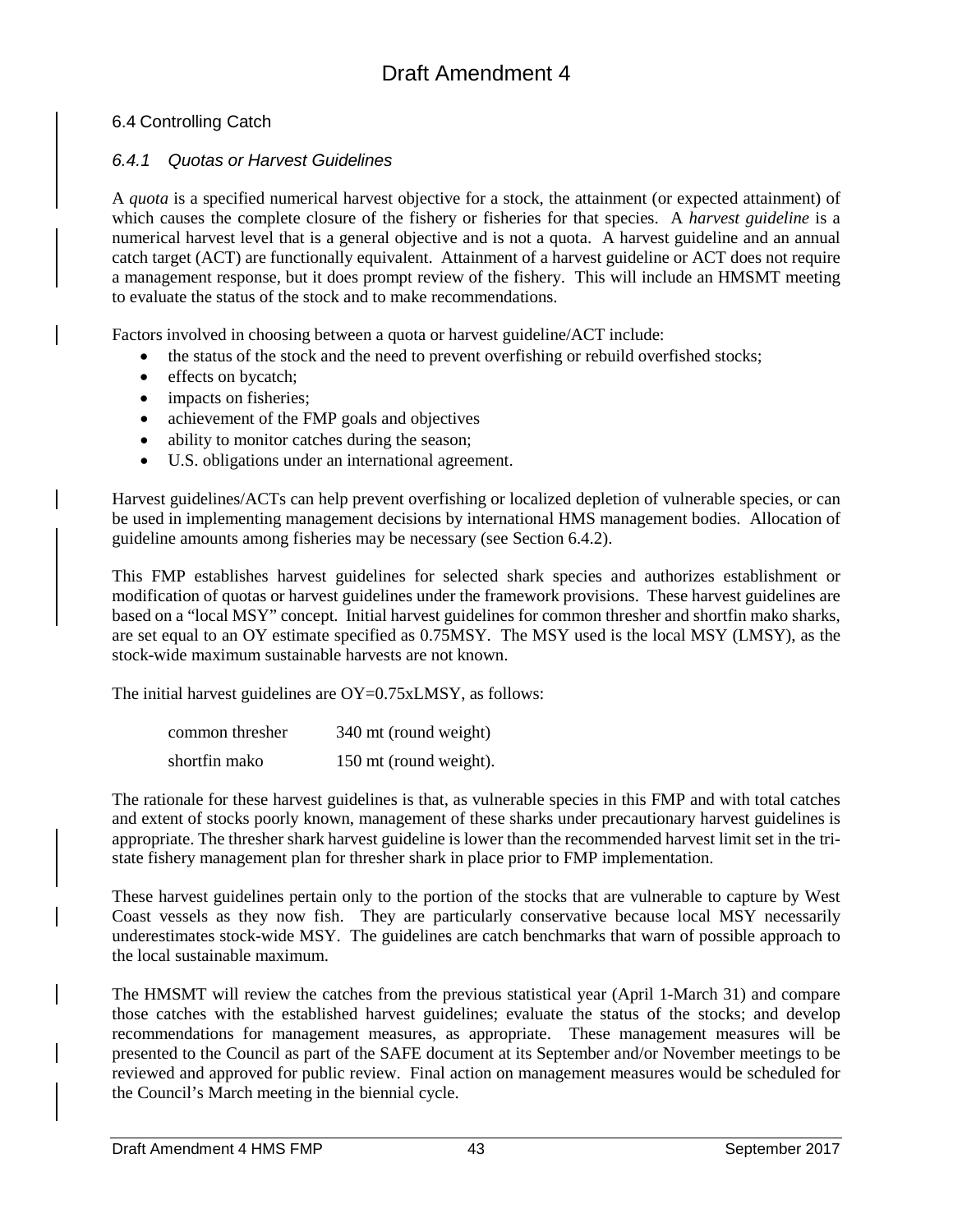### *6.4.2 Allocation*

This FMP authorizes allocation of HMS quotas or harvest guidelines among U.S. West Coast-based HMS fisheries if necessary using the full rulemaking framework process. In addition to other requirements of the FMP, the Council will consider the following factors when adopting allocations of HMS among domestic fisheries:

- present participation in and dependence on the fishery, including alternative fisheries;
- historical fishing practices in, and historical dependence on, the fishery;
- economics of the fishery;
- agreements or negotiated settlements involving the affected participants;
- potential biological impacts on any species affected by the allocation;
- consistency with the MSA National Standards;
- consistency with the goals and objectives of the FMP.

The FMP does not establish initial quota allocations to different fisheries or fishery sectors, except that the commercial sale of striped marlin is prohibited, a de facto allocation to the recreational sector. No compelling argument was raised for repealing the long-standing (since 1937) no-sale status of striped marlin in California and for establishing it as a commercial species on the West Coast. Future allocations could be made using framework procedures. There is no pressing need to establish allocations as long as constraining ACLs are not implemented consistent with the international exception.

#### *6.4.3 Incidental Catch Allowance*

Incidental catch refers to harvest of HMS that are unavoidably caught while fishing for other species or fishing with gear that is not legal for the harvest of HMS. This FMP authorizes the harvest and landing of incidental catches by gears not listed as legal HMS gears in the FMP up to a maximum number or percentage of the total weight, per landing. The incidental limit may be adjusted, or separate limits may be established for different non-HMS fisheries, in accordance with framework procedures described in this chapter. The objectives of allowing incidental catches are to:

- Minimize discards in fisheries using gear that is not legal for harvesting HMS, while increasing fishing income by allowing retention and sale of limited amounts of HMS.
- Discourage targeting on HMS by non-HMS fisheries; also reduces any associated take of marine mammals, sea turtles, and seabirds.

This FMP allows incidental commercial landings of HMS, within limits, for non-HMS gears (e.g., bottom longline, trawl, pot gear, small mesh drift gillnet, set/trammel gillnets). These landing limits are:

- Small-mesh and set-net gillnetters may not land swordfish (consistent with California law), but are be permitted to land other HMS, with the restriction of 10 fish per landing of each non-swordfish highly migratory species.
- Bottom longline landings are restricted to three HMS sharks in total or 20% of total landings by weight of HMS sharks, whichever is greater by weight.
- Trawl, pot gear, and other non-HMS gears are restricted to a maximum of 1% of total weight per landing for all HMS shark species combined (i.e., blue shark, shortfin mako shark, and common thresher shark) or two HMS sharks, whichever is greater.

These limits discourage targeting of HMS with non-HMS gears by limiting the allowed landings; reduces wastage of HMS by still allowing traditional levels of incidental catch by those gears.

These allowances are based on the frequency of HMS in landings by non-HMS gears, and are intended to be practical with respect to the levels of HMS expected to be taken by non-HMS gears while not targeting HMS. A description of analysis used to determine these limits may be found in the HMS FMP FEIS (PFMC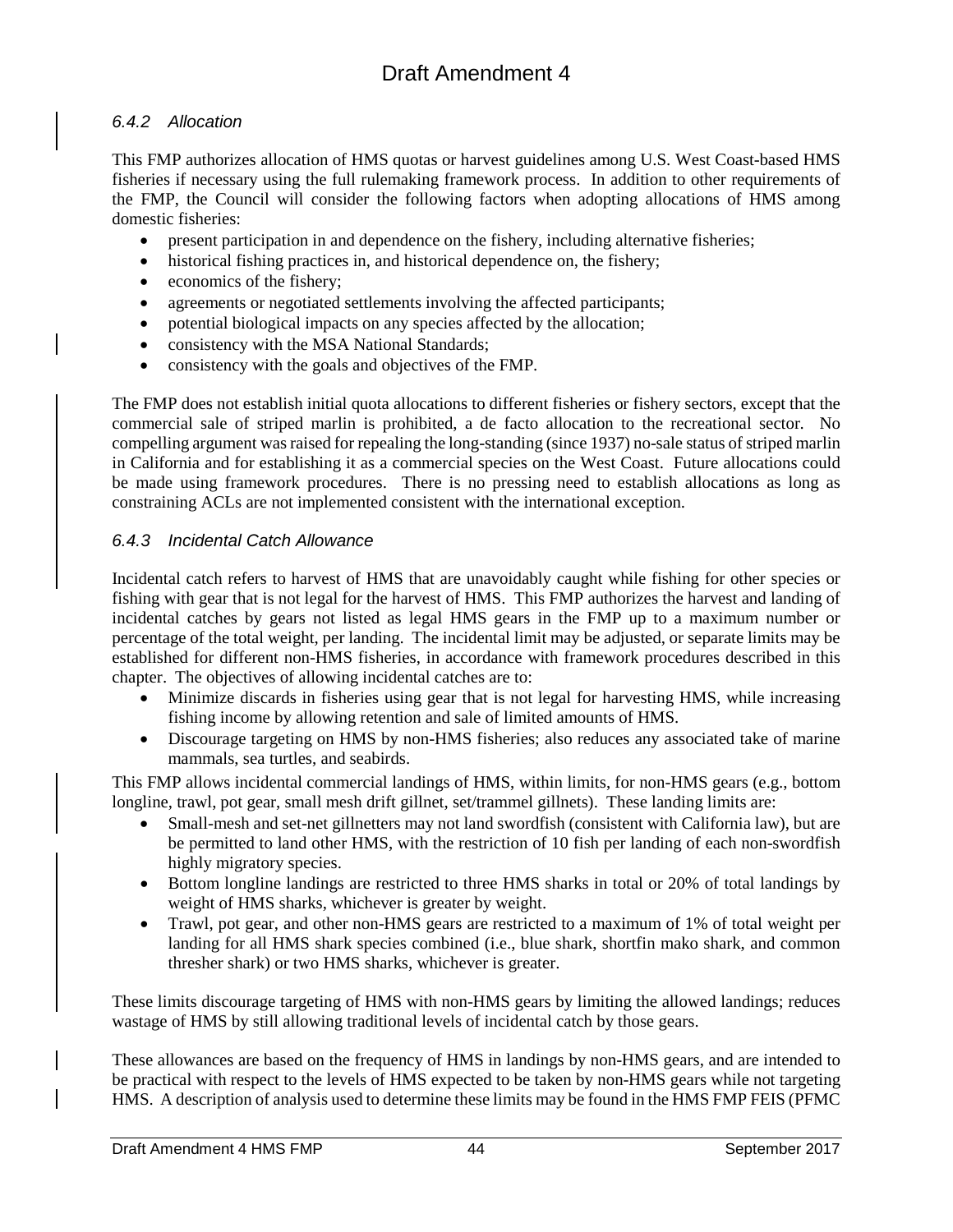2003, section 9.2.4.2).

#### *6.4.4 Prohibition on the Sale of Striped Marlin*

This FMP prohibits the sale of striped marlin by vessels under Council jurisdiction. Greater regional and national net benefits are obtained from continuing coastwide under Federal authority the long-standing California policy of reserving this species for sport use only. Striped marlin is considered to have far greater value as a recreational rather than commercial target species, and is only available seasonally. Prohibiting its sale removes the incentive for its taking by commercial fishers.

#### 6.5 Other Measures

#### *6.5.1 Treaty Indian Fishing*

This FMP authorizes adoption of measures and procedures to accommodate treaty fishing rights in the initial implementing regulations for the FMP. The FMP also authorizes revisions to the initial regulations through regulatory amendments, without the need to amend the FMP. The initial implementing regulations would contain the measures and procedures specified below. This action is a practical procedure for accommodating treaty fishing rights, without need of plan amendments for revisions.

#### *Initial Measures and Procedures*

Under the FMP, the initial measures and procedures for accommodating treaty fishing rights are as follows:

- (a) Pacific Coast treaty Indian tribes have treaty rights to harvest HMS in their usual and accustomed (u&a) fishing areas in U.S. waters.
- (b) Pacific Coast treaty Indian tribes means the Hoh, Makah, and Quileute Indian Tribes and the Quinault Indian Nation.
- (c) The NMFS recognizes the areas set forth below as marine u&a fishing grounds of the four Washington coastal tribes. The Makah u&a grounds were adjudicated in U.S. v. Washington, 626 F.Supp. 1405, 1466 (W.D. Wash. 1985), affirmed 730 F.2d 1314 (9<sup>th</sup> Cir. 1984). The u&a grounds of the Quileute, Hoh, and Quinault tribes have been recognized administratively by NMFS. See, e.g., 64 Fed. Reg. 24087-24088 (May 5, 1999) (u&a grounds for groundfish); 50 C.F.R. 300.64(i) (u&a grounds for halibut). The u&a grounds recognized by NMFS may be revised as ordered by a Federal court.
- (d) Procedures. The rights referred to in paragraph (a) will be implemented by the Secretary of Commerce, after consideration of the tribal request, the recommendation of the Council, and the comments of the public. The rights will be implemented either through an allocation of fish that will be managed by the tribes, or through regulations that will apply specifically to the tribal fisheries. An allocation or a regulation specific to the tribes shall be initiated by a written request from a Pacific Coast treaty Indian tribe to the NMFS West Coast Regional Administrator, at least 120 days prior to the time the allocation is desired to be effective, and will be subject to public review through the Council process. The Secretary recognizes the sovereign status and co-manager role of Indian tribes over shared Federal and tribal fishery resources. Accordingly, the Secretary will develop tribal allocations and regulations in consultation with the affected tribe(s) and, insofar as possible, with tribal consensus.
- (e) Identification. A valid treaty Indian identification card issued pursuant to 25 CFR Part 249, Subpart A, is prima facie evidence that the holder is a member of the Pacific Coast treaty Indian tribe named on the card.
- (f) Fishing (on a tribal allocation or under a Federal regulation applicable to tribal fisheries) by a member of a Pacific Coast treaty Indian tribe within that tribe's u&a fishing area is not subject to provisions of the HMS regulations applicable to non-treaty fisheries.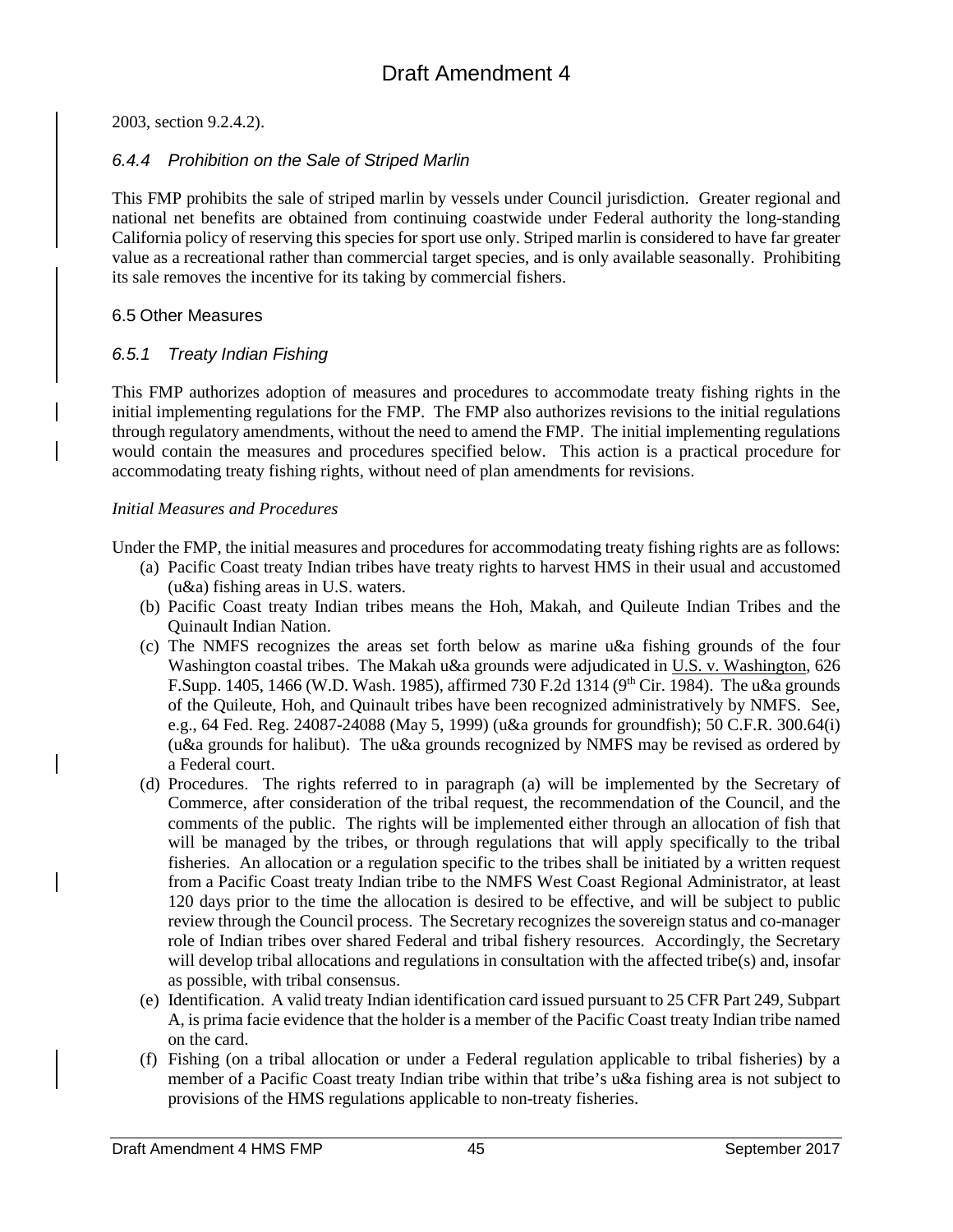- (g) Any member of a Pacific Coast treaty Indian tribe must comply with any applicable Federal and tribal laws and regulations, when participating in a tribal HMS fishery implemented under paragraph (d) above.
- (h) Fishing by a member of a Pacific Coast treaty Indian tribe outside that tribe's u&a fishing area, or for a species of HMS not covered by a treaty allocation or applicable Federal regulation, is subject to the HMS regulations applicable to non-treaty fisheries.

### *6.5.2 Procedures for Reviewing State Regulations*

Any state may propose that the Council review a particular state regulation for the purpose of determining its consistency with the FMP and the need for complementary Federal regulations. Although this procedure is directed at the review of new regulations, existing regulations affecting the harvest of HMS managed by the FMP may also be reviewed under this process. The state making the proposal will include a summary of the regulation in question and concise arguments in support of consistency.

Upon receipt of a state's proposal, the Council may make an initial determination whether or not to proceed with the review. If the Council determines that the proposal has insufficient merit or little likelihood of being found consistent, it may terminate the process immediately and inform the petitioning state in writing of the reasons for its rejection.

If the Council determines sufficient merit exists to proceed with a determination, it will review the state's documentation or prepare an analysis considering, if relevant, the following factors:

- How the proposal furthers, or is not otherwise consistent with, the objectives of the FMP, the MSA, and other applicable law
- Likely effect on or interaction with any other regulations in force for the fisheries in the area concerned
- Expected impacts on the species or species group taken in the fishery sector being affected by the regulation
- Economic impacts of the regulation, including changes in catch, effort, revenue, fishing costs, participation, and income to different sectors being regulated as well as to sectors that might be indirectly affected.
- Any impacts in terms of achievement of harvest guidelines or harvest quotas, maintaining yearround fisheries, maintaining stability in fisheries, prices to consumers, improved product quality, discards, joint venture operations, gear conflicts, enforcement, data collection, or other factors.

The Council will inform the public of the proposal and supporting analysis and invite public comments before and at the next scheduled Council meeting. At its next scheduled meeting, the Council will consider public testimony, public comment, advisory reports, and any further state comments or reports, and determine whether or not the state regulation is consistent with the FMP and whether or not to recommend implementation of complementary Federal regulations or to endorse state regulations as consistent with the FMP without additional Federal regulations.

If the Council recommends the implementation of complementary Federal regulations, it will forward its recommendation with the proposed rule and rationale to the NMFS Regional Administrator for review and approval. The NMFS Regional Administrator will publish the proposed regulation in the *Federal Register* for public comment, after which, if approved, he/she will publish final regulations as soon as practicable. If the Regional Administrator disapproves the proposed regulations, he/she will inform the Council in writing of the reasons for disapproval.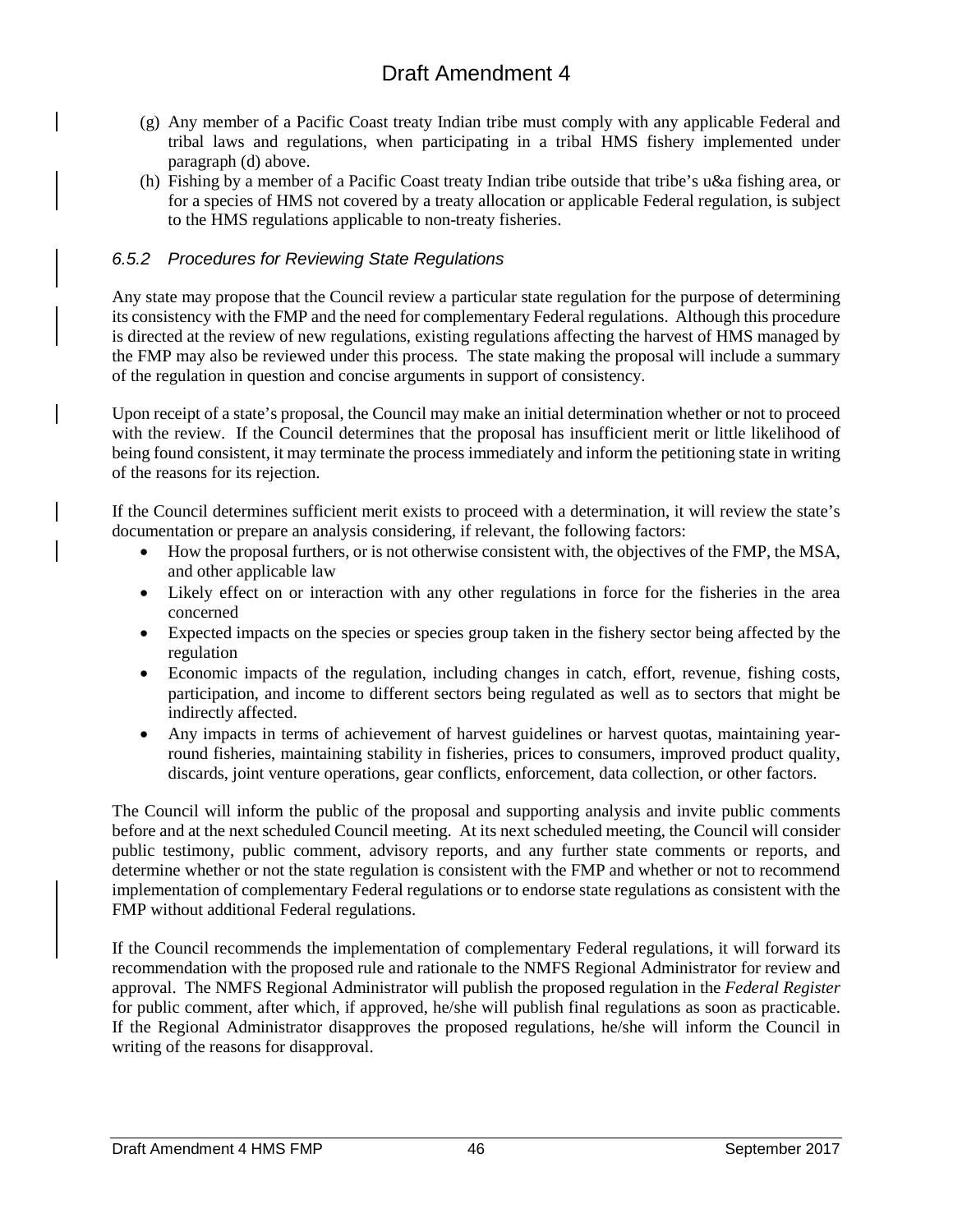#### *6.5.3 Exempted Fishing Permits*

Existing Federal Procedures. Exempted fishing is defined to be fishing practices that are new to a fishery and not otherwise allowed under an FMP. The NMFS Regional Administrator, using Federal exempted fishing permit (EFP) procedures, may authorize the targeted or incidental harvest of HMS for experimental or exploratory fishing that would otherwise be prohibited. Applicants must submit their application package at least 60 days before the desired effective date of the EFP, provide a statement of purpose and goals of the EFP activity, the species (target and incidental) expected to be harvested, arrangements for disposition of all regulated species and any anticipated impacts on marine mammals or endangered species, and provide the times and places fishing will take place and the type, size and amount of gear to be used. There are no specific requirements. The NMFS Regional Administrator may restrict the number of experimental permits by total catch, time, area, bycatch, incidental catch or protected species takes. The NMFS Regional Administrator may require any level of industry-funded observer coverage for these experimental permits.

Exempted fisheries are expected to be of limited size and duration and must be authorized by an EFP issued for the participating vessel in accordance with the criteria and procedures specified in 50 CFR 600.745. The duration of EFPs will ordinarily not exceed one year. Permits will not be renewed automatically. An application must be submitted to the Regional Administrator for each year. A fee sufficient to cover administrative expenses may be charged for EFPs. An applicant for an EFP need not be the owner or operator of the vessel(s) for which the EFP is requested as long as the proposed activity is compatible with limited entry and other management measures in the FMP.

The Regional Administrator or Director may attach terms and conditions to the EFP consistent with the purpose of the exempted fishing, including, but not limited to:

- (a) The maximum amount of each regulated species that can be harvested and landed during the term of the EFP, including trip limitations, where appropriate.
- (b) The number, size(s), name(s), and identification number(s) of the vessel(s) authorized to conduct fishing activities under the EFP.
- (c) The time(s) and place(s) where exempted fishing may be conducted.
- (d) The type, size, and amount of gear that may be used by each vessel operated under the EFP.
- (e) The condition that observers, a vessel monitoring system, or other electronic equipment be carried on board vessels operated under an EFP, and any necessary conditions, such as pre-deployment notification requirements.
- (f) Reasonable data reporting requirements.
- (g) Other conditions as may be necessary to assure compliance with the purposes of the EFP, consistent with the objectives of the FMP and other applicable law.
- (h) Provisions for public release of data obtained under the EFP that are consistent with NOAA confidentiality of statistics procedures at set out in Federal regulations, Chapter 50, Part 600, subpart E. An applicant may be required to waive the right to confidentiality of information gathered while conducting exempted fishing as a condition of an EFP.

Additional FMP Requirements for an Exempted Fishing Permit. This FMP places additional requirements for authorizing an EFP for targeting HMS species, including EC species shared between all four Council FMPs. An EFP proposal will be required to follow a specific Council protocol and be reviewed by the Council prior to application to NMFS. EFP proposals targeting management unit species or HMS EC species will be subject to the protocol for EFPs for HMS Fisheries (Council Operating Procedure #20). EFP proposals targeting EC species shared between all four FMPs, including the HMS FMP, will be subject to the protocol for Shared EC Species (Council Operating Procedure #24)*.* The protocols are intended to ensure the Council has adequate information on all aspects of the proposed fishery and has adequate time to consider, review, and formulate recommendations. These protocols will be available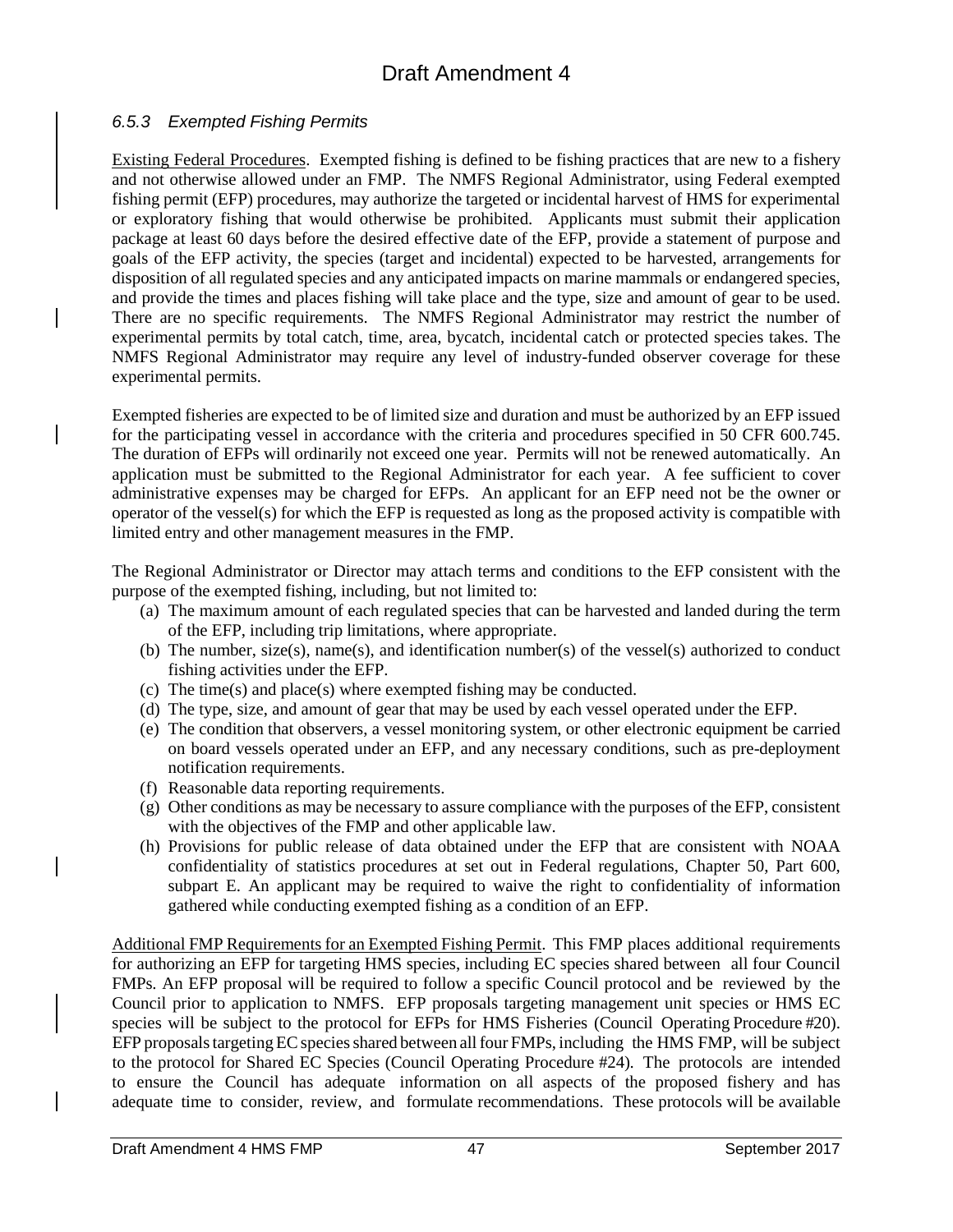from the Council. They will require additional detailed information and analysis beyond those specifically required for a NMFS EFP. The protocol*s* willspecify timing for submissions and timing for Council review.

This FMP authorizes mandatory data reporting and mandatory on-board observers for vessels with exempted fishing permits (PFMC 2003, see section 9.2.4.6). Installation of vessel monitoring units (VMS) aboard vessels with exempted fishing permits may be also required.

The FMP requires that applicants submit for Council review and approval an initial EFP plan prior to formal application to NMFS, following the protocol in the Council Operating Procedure specific to HMS fishery EFPs. The protocol as adopted or modified will include, but not be limited to, the following elements:

- schedule and procedure for submitting EFP applications
- format for applications
- qualification criteria for applicants
- Council internal review procedures;
- relevant laws and regulations that must be followed

To serve its constituents, the Council needs this formal process through which it can review and make recommendations on the EFP applications to NMFS.

The Council will review, comment, and make recommendations on the EFP application or plan and may require changes or request additional information. The final EFP application or plan and Council recommendations will then be provided by the applicant to NMFS for action. NMFS review and any subsequent issuance of an EFP will then proceed according to regulations specified at 50 CFR 600.745.

#### *6.5.4 Temporary Adjustments due to Weather*

The Council will consider and may provide, after consultation with the U.S. Coast Guard (USCG) and fishery participants, temporary adjustments for access to the fishery by vessels otherwise prevented from harvesting because of weather or other ocean conditions affecting the safety of the vessels, except that the adjustment shall not adversely affect conservation efforts in other fisheries or discriminate among participants in the affected fishery. No adjustments due to weather are proposed at this time as the Council has no information from fishery participants or others to indicate that particular accommodations are needed to provide reasonable opportunity to harvest HMS. There are no quotas or allocations that could not be harvested due to poor weather.

### *6.5.5 Safety of Life at Sea*

National Standard 10 (NS 10) requires that conservation and management measures shall, to the extent practicable, promote the safety of human life at sea. The substantive requirements of NS 10 are fulfilled by Council, NMFS, USCG, and fishing industry consultation on the nature and extent of any adverse effects that proposed management measures may have on safety of human life at sea. The purpose of consultation is to identify and mitigate, to the extent practicable, any adverse effects. 50 CFR 600.355, which implements NS 10, provides lists of safety considerations and mitigation measures that could be considered. To fulfill NS 10, the Council will utilize existing Council and Council subgroup meeting procedures, and the framework provisions of the FMP. Except for automatic actions such as quota closures, the framework provisions require public comment and Council action before management actions are implemented. Safety and weather issues can be considered during the Council process. The USCG has a Council representative who regularly comments on proposed management measures. In addition, the USCG participates on the Council's Enforcement Consultants Committee, which is another forum for considering safety and weather issues. The HMSMT and HMSAS also hold public meetings where safety and weather concerns can be raised and addressed. Mitigation measures may be incorporated into pre-season and in-season actions under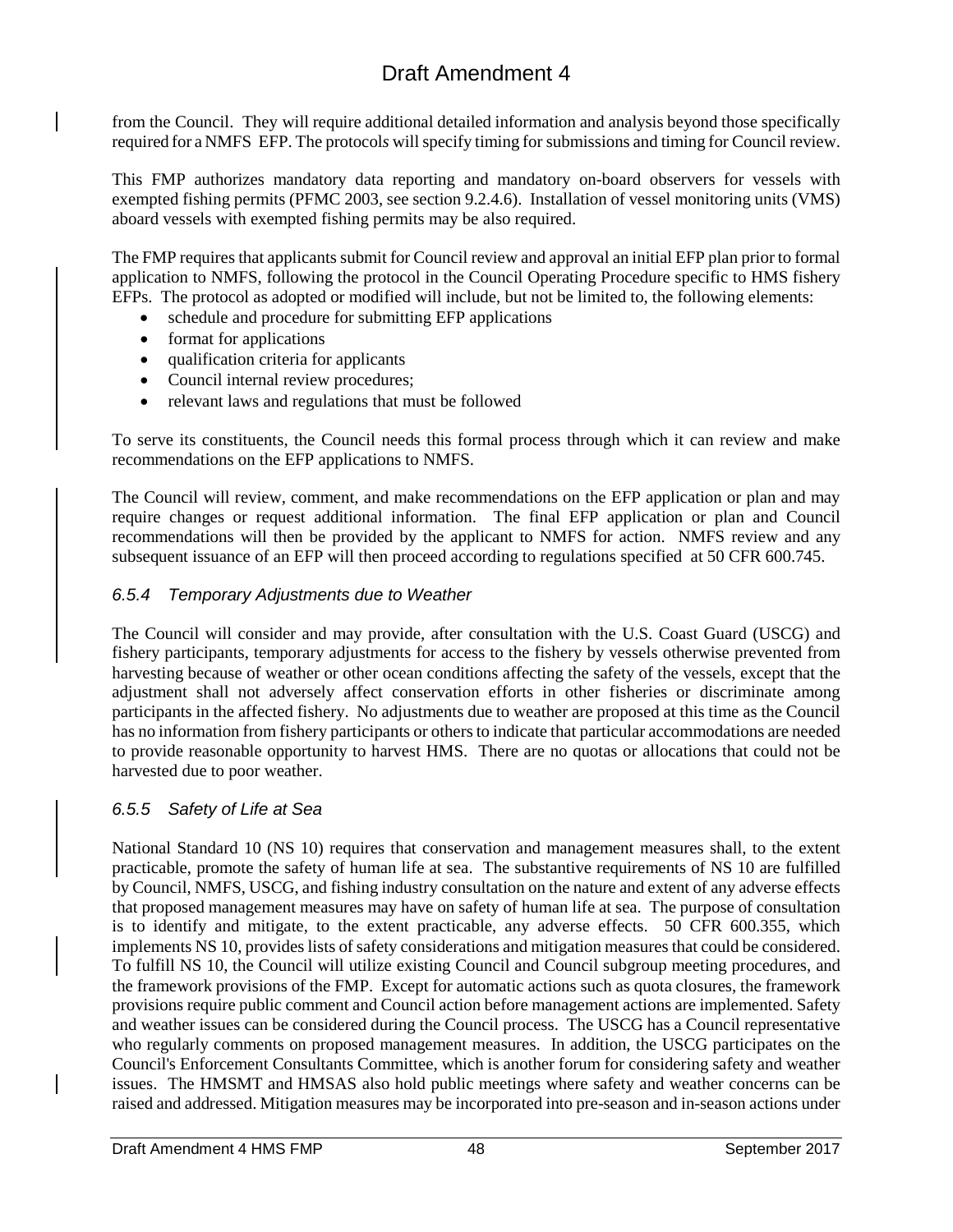the framework procedures.

A NMFS regulation at 50 CFR 600.745 applies to any fishing vessel required to carry an observer as part of a mandatory observer program or carrying an observer as part of a voluntary observer program under the MSA, MMPA (16 U.S.C. 1361 et seq.), the South Pacific Tuna Act of 1988 (16 U.S.C. 973 et seq.), or any other U.S. law. Observers may not depart on a fishing trip aboard a vessel that does not comply with USCG safety requirements or that does not display a current commercial fishing vessel safety examination decal. All vessels required to carry an observer must meet USCG safety requirements and display a current safety decal (issued within the previous two years). Vessels not meeting these requirements are deemed unsafe for purposes of carrying an observer and must correct deficiencies before departing port. The vessel owner or operator must also allow an observer to visually inspect any safety or accommodation requirement if requested. Observers are required to complete a pre-trip safety check of the emergency equipment and are encouraged to review emergency instructions with the operator before the vessel departs port.

#### *6.5.6 Domestic Annual Harvest, Total Allowable Level of Foreign Fishing, and Domestic Annual Processing*

The MSA at 16 U.S.C. §1853(a)(4) requires that each FMP assess and specify 1) the capacity and extent to which U.S. fishing vessels, on an annual basis, will harvest the OY from the fishery (DAH); 2) the portion of the OY which, on an annual basis, will not be harvested by U.S. fishing vessels and can be made available for foreign fishing (TALFF); and 3) the capacity and extent to which U.S. fish processors, on an annual basis, will process that portion of the OY that will be harvested by U.S. fishing vessels (DAP). Regulations implementing the Magnuson-Stevens Act at 50 CFR 600.516 further define the total allowable level of foreign fishing, as—with respect to any fishery subject to exclusive U.S. fishery management authority (i.e., the portion of the fishery that occurs within the U.S. EEZ)—that portion of the OY of such fishery that will not be caught by U.S. vessels.

All species in the management unit of this FMP are highly migratory and range far beyond the EEZ. As presently defined, the OY for each species is based on MSY for the entire stock, both within and beyond the U.S. EEZ. However, the U.S. domestic fleet harvests only a small portion of the OY, and only a small portion of the U.S. harvest is taken in the EEZ. The rest of the U.S. harvest is taken beyond the EEZ.

Presently, no highly migratory species in excess of U.S. harvest capacity are available for foreign fishing (TALFF) in the EEZ. The DAH of HMS from 1995 through 1999 has averaged 24,349 mt (HMS FMP FEIS Chapter 2, Table 2-1). During this period, an average of 1,074 vessels landed HMS on the West Coast (HMS FMP FEIS Chapter 2, Table 2-64). The amount of fishing gear actually deployed on an annual basis to take management unit species depends on availability of the resource. In all instances, the harvesting capacity of the U.S. fleet along the West Coast exceeds the amount of the resource available in the EEZ.

Similarly, no HMS are available for foreign processing. Chapter 2 of the HMS FMP FEIS documents the characteristics of 20 HMS communities, including the number of processors/buyers in each area. U.S. processors process fish caught within and outside the EEZ by U.S. vessels, and import additional HMS to meet market demand. Therefore, the capacity and extent of domestic annual processing (DAP) exceeds the amount of HMS harvested by U.S. vessels in the EEZ.

A review of the capacity and extent of domestic annual harvest and processing may be conducted periodically if warranted.

6.6 Fishery-Specific Conservation and Management Measures

This section describes fishery-specific management measures for the drift gillnet, longline, and purse seine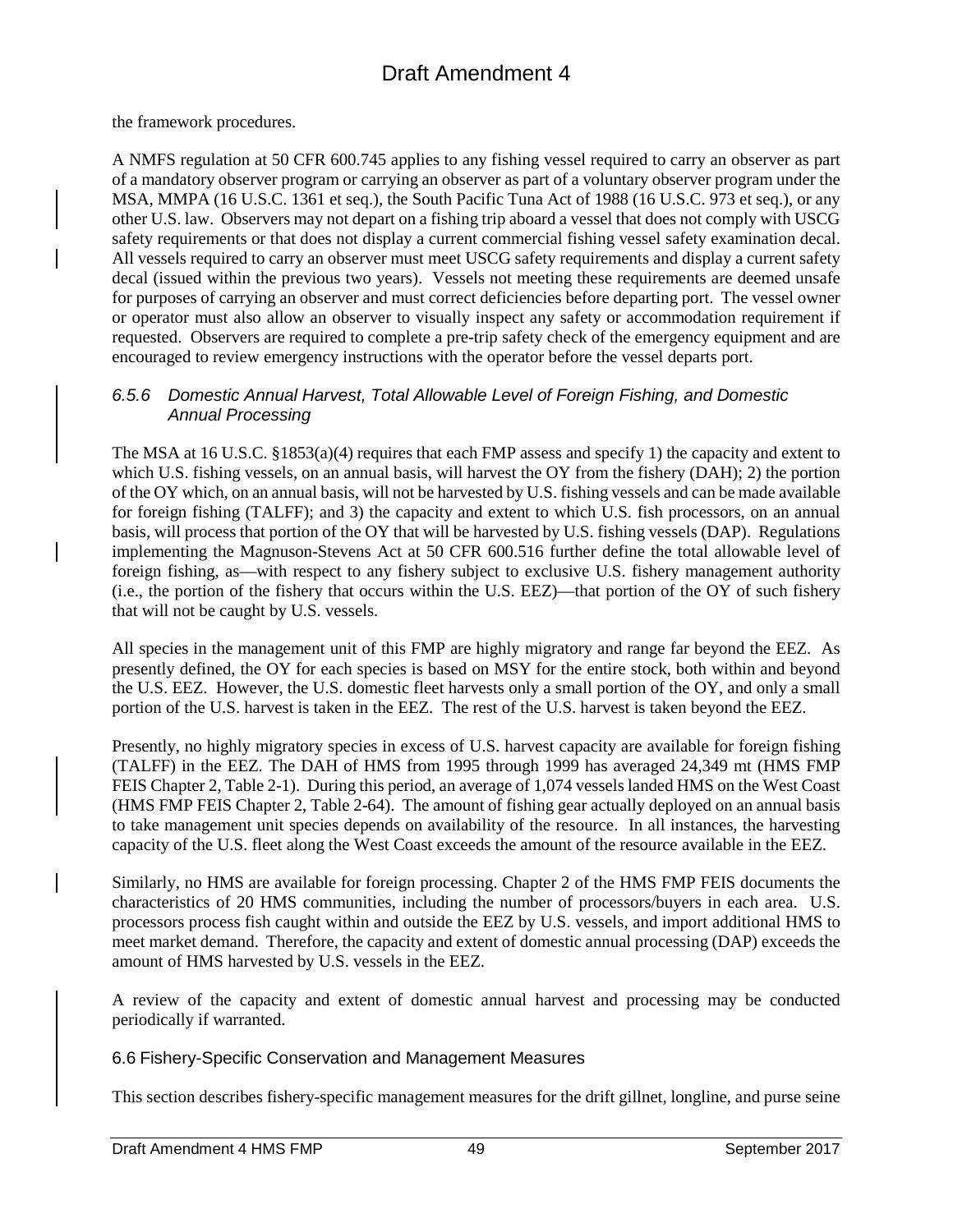fisheries. Other HMS fisheries do not have Federal regulations except for general requirements and prohibitions, such as permits and logbooks.

Management measures may be modified in the future, or new regulations may be implemented, using framework adjustment procedures in the FMP. These measures would stay in effect until revised or removed by specific action.

Management of recreational fishing is mainly deferred to the states in this FMP, reflecting the mainly localized nature of sportfishing issues and values that are best addressed at that level. Although this FMP does have a proposed catch-and-release measure for the recreational fishery that could affect fishing practices, that program is voluntary.

### *6.6.1 Drift Gillnet Fishery Management Measures*

The drift large-mesh (14" minimum mesh size) gillnet fishery for swordfish and shark is managed under numerous complex and detailed Federal and state regulations to protect the populations fished as well as the protected species incidentally taken. These regulations for large-mesh drift gillnets include:

- In addition to State permits, a Federal HMS permit is required.
- identified in the Pacific Offshore Cetacean Take Reduction Plan are require[d.](#page-89-1)
- A drift gillnet can be no longer than 6,000 ft.
- The gear is prohibited in waters off of Washington. This reflects an existing state of Washington prohibition on the use of drift gillnet gear
- Protected resource area closures include the Pacific Leatherback Conservation Area and the Pacific Loggerhead Conservation Area. The Pacific Loggerhead Conservation Area is effective June, July and August during a forecasted or occurring El Niño event.
- Mainland area closures include a complete closure of the fishery off of California February 1-April 30, within 75 nm May 1-August 14, and within 25 nm December 15-January 31 the following year; and east of a line approximating 1,000 fm off of Oregon
- There are other discrete area closures along the California coast and around the Channel Islands.

Regulations implemented through this FMP reflect Federal conservation and management measures in place under the MMPA and ESA and all state regulations for swordfish/shark drift gillnet fishing except limited entry programs (which remained under States' authority). When the FMP was adopted the Council concluded it was premature to federalize the states' limited entry programs, with its increase in Federal costs and administrative burdens. Existing time/area closures in Federal and state regulations were deemed appropriate for adopting intact. Closures off Washington and Oregon are intended to protect common thresher shark, sea turtles, and marine mammals. Oregon does not allow drift gillnets to target thresher shark, although drift gillnet vessels have fished off both states and landed their catch in California.

### *6.6.2 Pelagic Longline Fishery Management Measures*

The pelagic longline measures differ according to their application inside or outside the EEZ:

- The use of pelagic longline gear is prohibited in the EEZ. This avoids/prevents potential bycatch, protected species, and fishery competition problems by continuing the de facto longline prohibition throughout the EEZ. Proposals for research or an EFP for the use of longline gear under this prohibition will be evaluated when the proposals are submitted, according to EFP guidelines.
- Outside the EEZ the use of pelagic longline gear to make shallow sets to target swordfish is prohibited[.7](#page-89-2) A shallow set is defined as one where the deepest point of the main longline between

 <sup>7</sup> Originally the FMP would have allowed the use of longline gear to target swordfish with shallow sets east of 150°W longitude and north of the equator. However, as a consequence of the ESA section 7 consultation for the FMP, the use of shallow sets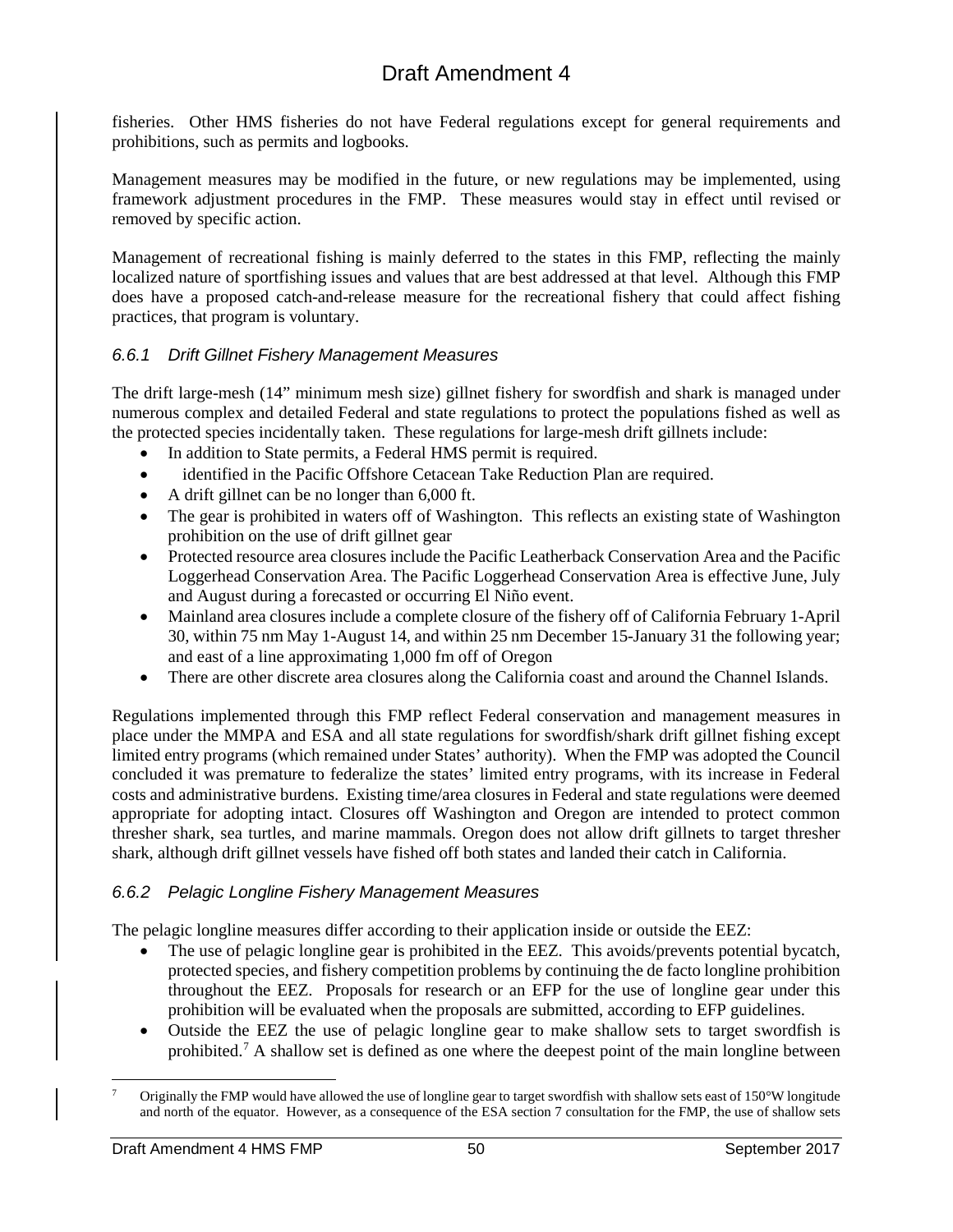any two floats, i.e., the deepest point in each sag of the main line, is at a depth less than or equal to 100 m (328.1 ft or 54.6 fm) below the sea surface.

Regulations consistent with those applicable to vessels fishing under a western Pacific longline limited entry permit in 2003 were implemented for pelagic longline vessels permitted under this FMP.<sup>[8](#page-63-0)</sup> These include:

- Area restrictions (in addition to the prohibition on shallow sets): From April 1 through May 31, a vessel may not use longline gear in waters bounded by 0° latitude and 15° N latitude, and 145° W longitude and 180° W longitude, receive fish caught in that area, or land fish caught in that area.
- Gear restrictions applicable when fishing west of 150°W longitude and north of the equator: Float lines must be longer than 20 m (65.6 ft or 10.9 fm); the use of light sticks is prohibited; when using conventional longline gear at least 15 branch lines between floats must be attached between any two floats; the deepest point of the main longline between any two floats must be deeper than 100 m at its deepest point. When using basket-style longline gear at least 10 branch lines must be must be attached between any two floats.
- Limits on the retention and landing of incidentally caught swordfish apply.
- Sea turtle mitigation measures including equipment, handling and resuscitation methods, and training are required.
- Seabird mitigation measures including equipment, handling and resuscitation methods, and training are required.
- Other measures for the proper release and handling of turtles and seabirds may apply.<sup>[10](#page-89-3)</sup>
- VMS: Eligible units are specified and must be deployed at the direction of NMFS.

## *6.6.3 Purse Seine Fishery Management Measures*

These measures pertain to the small purse seine vessels (< 364 mt carrying capacity) fishing HMS.

This FMP opens the entire EEZ to purse seine fishing for HMS. With few data to suggest any potential harmful bycatch or gear conflicts, this action provides additional opportunity for purse seiners to fish for Pacific bluefin tuna in those years when they travel in fishable schools off Oregon and Washington, and could raise a potential for purse seining for albacore in the northwest portion of the EEZ.

Purse seine fishers targeting HMS from any state can fish anywhere in the EEZ, although there has been little interest in such fishing off Oregon and Washington.

to target swordfish was prohibited in all waters beyond the EEZ (in addition to the general prohibition on the use of pelagic longline gear inside the West Coast EEZ). This prohibition does not apply to vessels fishing under a western Pacific longline limited entry permit.

<span id="page-63-0"></span><sup>8</sup> At the time the FMP was drafted the use of shallow-set longline to target swordfish was prohibited for vessels fishing under a Western Pacific longline limited entry permit. Selected measures, including this prohibition, would have applied to the pelagic longline fishery authorized under this FMP for vessels fishing west of 150°W longitude and north of the equator. However, the prohibition on using shallow sets to target swordfish by vessels fishing under a Western Pacific longline limited entry permit was lifted in 2004 with measures to mitigate take and mortality of ESA-listed sea turtles.

<sup>&</sup>lt;sup>10</sup> Full description of all applicable measures are in 50 CFR Part 660, see 66 FR 63630 (turtles) and 67 FR 34408 (seabirds).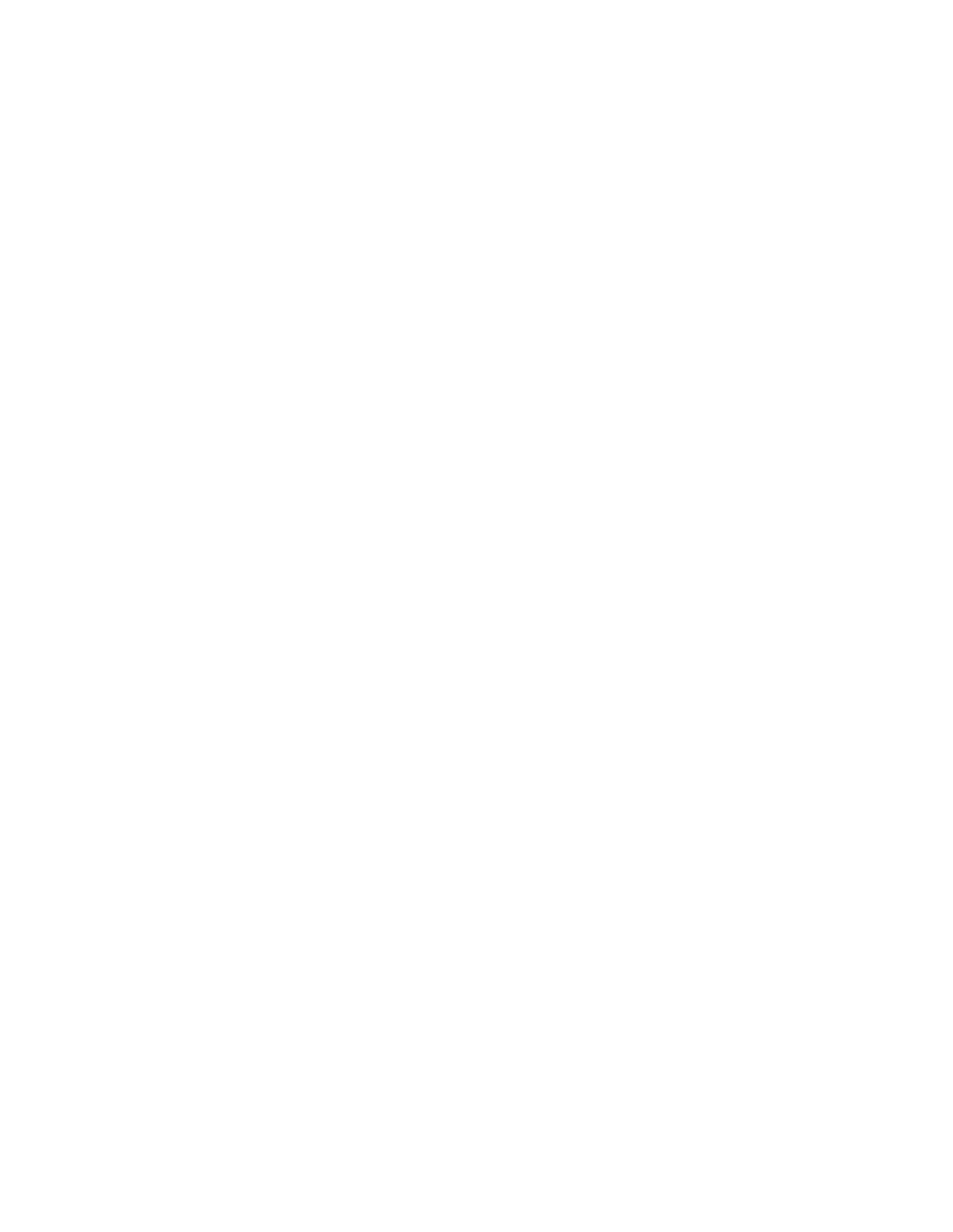# 7.0 Essential Fish Habitat (EFH)

## 7.1 Background

Section 303(a)(7) of the Magnuson-Stevens Act, 16 U.S.C. 1801 et seq., as amended by the Sustainable Fisheries Act in 1996, requires that fishery management plans (FMPs):

Describe and identify essential fish habitat, minimize to the extent practicable adverse effects on such habitat caused by fishing and identify other actions to encourage the conservation and enhancement of such habitat.

The Magnuson-Stevens Act provides the following definition:

The term 'essential fish habitat' means those waters and substrate necessary to fish for spawning, breeding, feeding or growth to maturity. (16 U.S.C. 1802 (10)).

The essential fish habitat (EFH) regulations (at 50 C.F.R. 600 Subpart J) provide additional interpretation of the definition of essential fish habitat:

'Waters' include aquatic areas and their associated physical, chemical, and biological properties that are used by fish, and may include aquatic areas historically used by fish where appropriate; \*substrate' includes sediment, hard bottom, structures underlying the waters, and associated biological communities; 'necessary' means the habitat required to support a sustainable fishery and the managed species' contribution to a healthy ecosystem; and 'spawning, breeding, feeding, or growth to maturity' covers a species' full life cycle.

The NMFS guidelines intended to assist councils in implementing the EFH provision of the Magnuson-Stevens Act set forth the following four broad tasks:

- Identify and describe EFH for all species managed under an FMP;
- Describe adverse impacts to EFH from fishing activities;
- Describe adverse impacts to EFH from non-fishing activities; and
- Recommend conservation and enhancement measures to minimize and mitigate the adverse impacts to EFH resulting from fishing and non-fishing related activities

The EFH regulations require that EFH be described and identified within the U.S. Exclusive Economic Zone (EEZ) for all life stages of each species in a fishery management unit if they occur within that zone. FMPs must describe EFH in text and/or tables and figures which provide information on the biological requirements for each life history stage of the species. According to the EFH regulations, an initial inventory of available environmental and fisheries data sources should be taken to compile information necessary to describe and identify EFH and to identify major species-specific habitat data gaps. The EFH regulations also suggest that where possible, FMPs should identify Habitat Areas of Particular Concern (HAPCs) within EFH for habitats which satisfy the criteria of being 1) sensitive or vulnerable to environmental stress, 2) are rare, or are 3) particularly important ecologically.

Conservation and enhancement measures may be recommended by the National Marine Fisheries Service (NMFS) during consultation with federal agencies, as required by section 305(b) of the Magnuson-Stevens Act, on projects which may potentially impact HMS EFH. Specific conservation measures, however, will be developed on a case-by-case basis. NMFS' authority includes the direct management of activities associated with fishing for marine, estuarine, and anadromous resources; NMFS' role in federal interagency consultations with regard to non-fishing threats is, more often than not, advisory. This document does not assume any new authority or regulatory role for NMFS in the control of non-fishing activities beyond the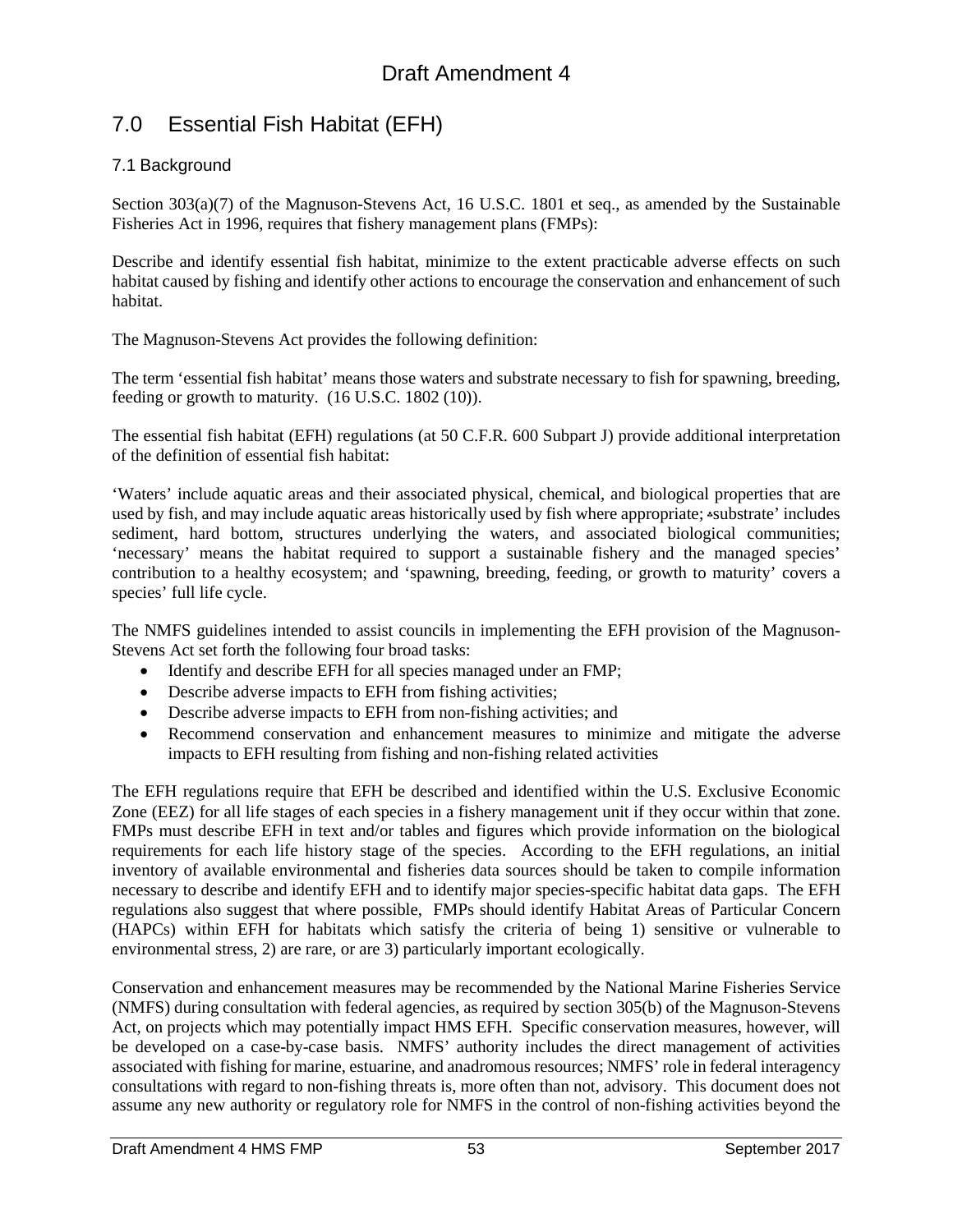statutory requirements to recommend measures to conserve living marine resources, including their habitats.

This chapter identifies and describes EFH for management unit species. Improved descriptions of EFH may be possible with more basic research on life history, habitat use, behavior and distribution of life stages. Research also is needed to identify Habitat Areas of Particular Concern (HAPC). This FMP authorizes changes to the identification and description of EFH, and of HAPCs, as new information is collected.

The FMP also authorizes the adoption of management measures to minimize adverse effects on EFH from fishing when there is evidence for such effects. Presently, however, there is no clear evidence of adverse impacts from any fisheries' practices or gear on HMS EFH. Management measures to prevent, mitigate, or minimize adverse effects from fishing activities include, but are not limited to:

Fishing gear restrictions: Seasonal and areal restrictions on the use of specified gear; gear modifications to allow escapement of particular species or particular life stages (e.g., juveniles); prohibitions on the use of explosives and chemicals; prohibitions on anchoring or setting gear in sensitive localities; and prohibitions on fishing activities that cause significant physical damage in EFH.

Time/area closures: Closing areas to all fishing or specific gear types during spawning, migration, foraging, and nursery activities; and designating zones for use as marine protected areas to limit adverse effects of fishing practices on certain vulnerable or rare areas/species/life history stages.

Harvest limits: Limits on the take of species that provide structural habitat for other species assemblages or communities, and limits on the take of prey species.

This FMP adopts species and stage-specific Essential Fish Habitat designations for individual Management Unit Species as described in Section 7.2 and Appendix F. Designating EFH according to the best understanding of species' requirements enables informed assessments of the impacts of habitat alterations or disturbances.

### 7.2 Description of Designated EFH by Species

In general, the management unit species are found in temperate waters within the Pacific Council's region. Variations in the distribution and abundance of the management unit species are affected by ever-changing oceanic environmental conditions including water temperature, current patterns and the availability of food. Sea surface temperatures and habitat boundaries vary seasonally and from year to year, with some HMS much more abundant from northern California to Washington waters during the summer and warm waters years than during winter and cold water years, due to increased habitat availability within the EEZ. There are large gaps in the scientific knowledge about basic life histories and habitat requirements of a few management unit species. The migration patterns of the stocks in the Pacific Ocean are poorly understood and difficult to categorize despite extensive tagging studies for many species. Little is known about the distribution and habitat requirements of the juvenile life stages of tuna and billfish after they leave the plankton until they recruit to fisheries. Very little is known about the habitat of different life stages of most highly migratory species which are not targeted by fisheries (e.g., certain species of sharks). For these reasons, the Council recommends a precautionary approach in designating EFH for the management unit species.

### *7.2.1 Common Thresher Shark*

Based on California drift gill net logbook (1981-1991); drift net observer data (1990-1999); Oregon driftnet logbook data 1991-2001. Food habit information from Stick and Hreha (1989), Bedford (Bedford and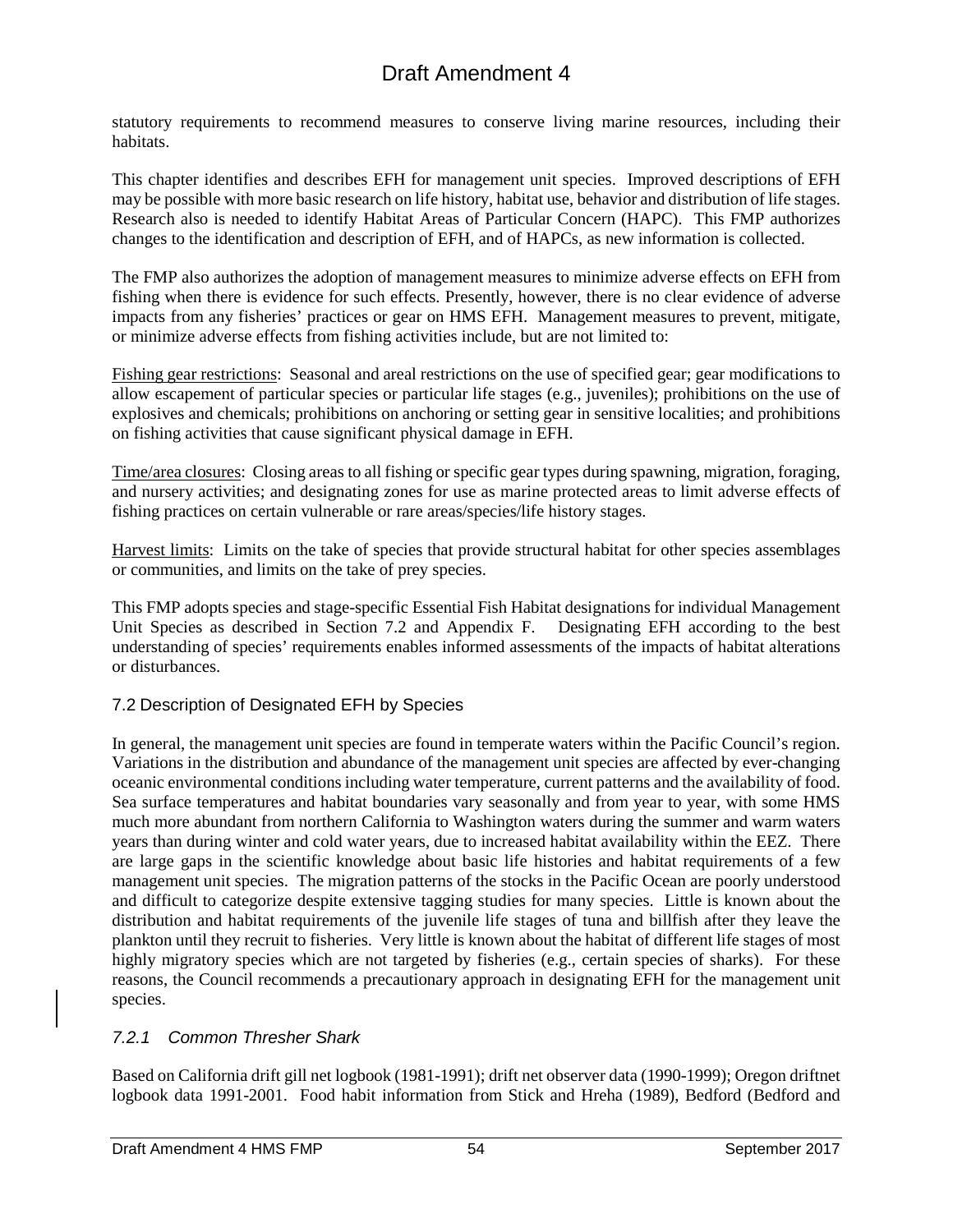Haugen 1992) /d) Preti et al. (2001).

- Neonate/early juveniles (< 102 cm FL): Epipelagic, neritic and oceanic waters off beaches, in shallow bays, in near surface waters from the U.S.-Mexico EEZ border north to off Santa Cruz (37° N latitude) over bottom depths of 6 to 400 fm, particularly in water less than 100 fm deep and to a lesser extent further offshore between 200-300 fm. Little known of the food of early juveniles; presumably feeds on small northern anchovy and other small, schooling fishes and invertebrates.
- Late juveniles/subadults  $(> 101 \text{ cm FL}$  and  $< 167 \text{ cm FL}$ ): Epipelagic, neritic and oceanic waters off beaches and open coast bays and offshore, in near-surface waters from the U.S.-Mexico EEZ border north to off Pigeon Point, California (37° 10' N latitude) from the 6 fm to 1400 fm isobaths. Known to feed primarily on northern anchovy, Pacific hake, Pacific mackerel and sardine; secondarily on a variety of other fishes, squid and pelagic red crab (warm water years). Northern anchovy especially important for juvenile fish < 160 cm FL.
- Adults (> 166 cm FL): Epipelagic, neritic and oceanic waters off beaches and open coast bays, in near surface waters from the U.S.-Mexico EEZ border north seasonally to Cape Flattery, WA from the 40 fm isobath westward to about 127° 30' W longitude. north of the Mendocino Escarpment and from the 40 to 1900 fm isobath south of the Mendocino Escarpment. Known to feed primarily on northern anchovy, Pacific hake, Pacific mackerel and sardine; secondarily on a variety of other fishes, squid and pelagic red crab (warm water years).

## *7.2.2 Shortfin Mako Shark*

Based on California drift gill net logbook (1981-1991); drift net observer data (1990-1999); Oregon driftnet logbook data 1991-2001; longline and gillnet catch data from Nakano (1994); California Department of Fish and Game tagging data; Holts and Bedford (1993); and Casey and Kohler (1992). Food habits information from Hanan et al. (1993); Eschmeyer et al. (1983); D. Holts (NMFS, SWFSC La Jolla, pers. comm. 10/16/2000).

- Neonate/early juveniles (< 101 cm FL): Oceanic and epipelagic waters of the U.S. West Coast from the 100 fm isobath out to the 2000 fm isobath (and possibly beyond) from the Mexico border to Point Pinos, CA, especially the Southern Calif. Bight, from the 1000 fm isobath out to 2000 fm isobath from Monterey Bay north to Cape Mendocino; and from the 1000 fm isobath out to the EEZ boundary north of Cape Mendocino to latitude 46° 30' N latitude. Occupies northerly habitat during warm water years. Nothing documented on food of neonates; presumably feeds on small pelagic fishes.
- Late juveniles/subadults (> 100 cm FL and < 180 cm FL males and < 249 cm FL females): Oceanic and epipelagic waters from the U.S.-Mexico EEZ border north to 46° 30' N latitude from the 100 fm isobath out to the EEZ boundary north to San Francisco (38° N latitude), and from 1000 fm out to the EEZ boundary north to San Francisco (38° N latitude) and from 1000 fm out to the EEZ boundary north of San Francisco. Shortfin mako off the West Coast reportedly feed on mackerel, sardine, bonito, anchovy, tuna, other sharks, swordfish and squid. Since the large majority of makos within the EEZ are juveniles, presumably this diet refers to primarily to juveniles and subadults.

Adults (> 179 cm FL males and > 248 cm FL females--Most adults within the U.S. West Coast EEZ are males.): Epipelagic oceanic waters from the U.S.-Mexico EEZ border north to 46° 30' N latitude extending from the 400 fm isobath out to the EEZ boundary south of Point Conception, from 1000 fm isobath out to the EEZ boundary and beyond north of Point Conception, and from the 1000 fm isobath out to the EEZ boundary and beyond, North of Point Conception, CA. Little is known of diet of large adults. Two adult shortfin mako over 250 cm TL were found to contain remains of a harbor seal, common dolphin, small sharks, and marlin (D. Holts, NMFS, SWFSC La Jolla, pers. comm. 10/16/2000). As with juveniles, presumably mackerel, sardine, bonito, anchovy, tunas, squid and swordfish may also be taken by adults,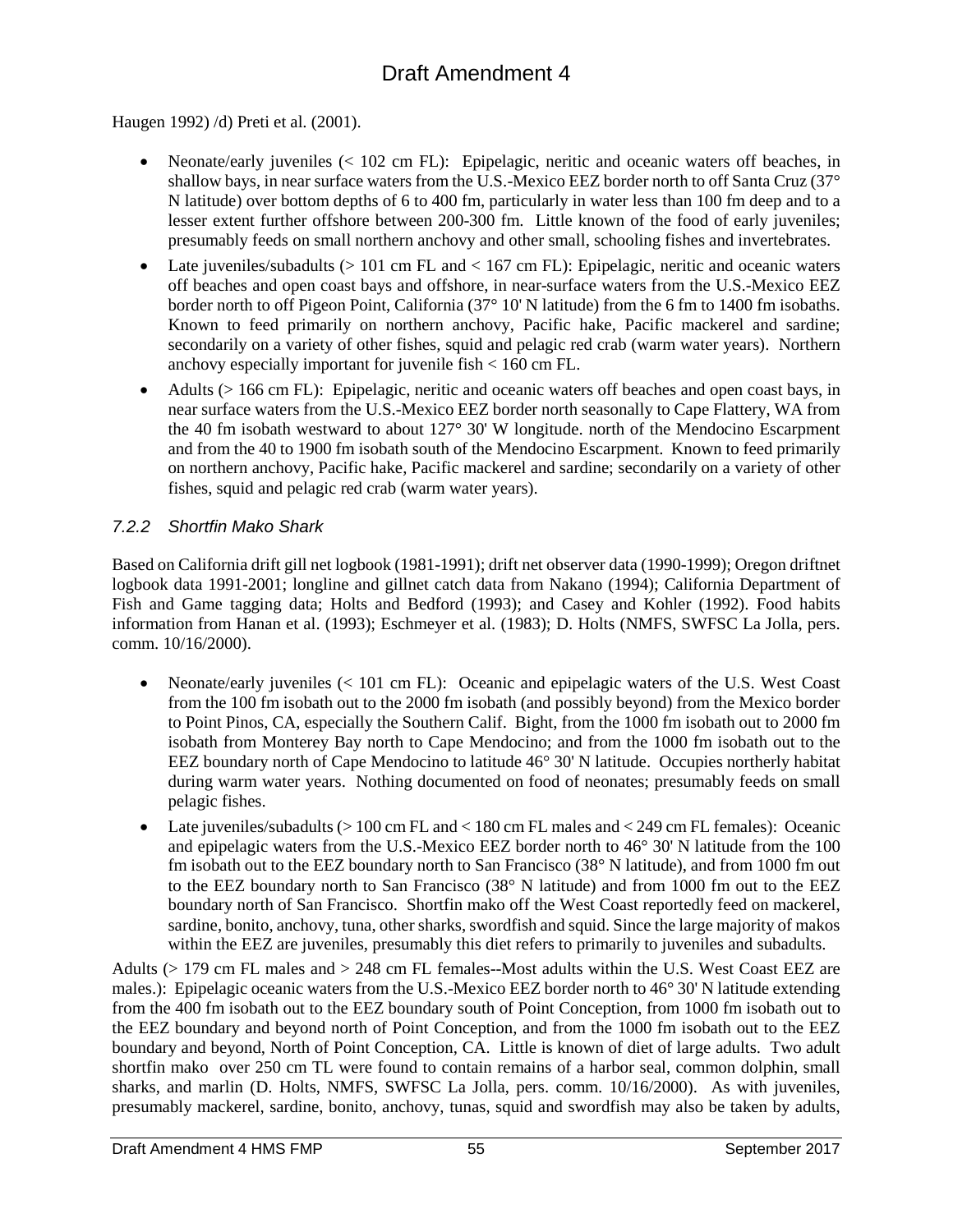but existing published information on diet in our region is not broken down by mako size.

### *7.2.3 Blue Shark*

Based on California drift gill net logbook (1981-1991); drift net observer data (1990-1999); Nakano and Nagasawa (1996); and Nakano (1994). Diet information based on Tricas (1979); Harvey (1989); and Brodeur et al. (1987).

- Neonate/early juveniles (< 83 cm FL): Epipelagic, oceanic waters from the U.S.-Mexico border north to the U.S.-Canada border from the 1000 fm isobath seaward to the outer boundary of the EEZ and beyond; extending inshore to the 100 fm isobath south of 34° N latitude. Size-specific information on diet of neonates is not available for our region.
- Late juveniles/subadults  $(> 82 \text{ cm FL} \text{ and } < 167 \text{ cm FL} \text{ males and } < 153 \text{ cm FL} \text{ females})$ : Epipelagic, oceanic waters from the U.S.-Mexico border north to 37° N latitude (off Santa Cruz, CA) from the 100 fm isobath seaward to the outer boundary of the EEZ and beyond; and north to the U.S.-Canada border from the 1000 fm isobath seaward to the EEZ outer boundary. Within the U.S. West Coast EEZ known to feed on northern anchovy, Pacific hake, squid, spiny dogfish, Pacific herring, flatfishes, and opportunistically on surface-swarms of the euphausiid, *Thysanoessa spinifera*, and inshore spawning aggregations of market squid, *Loligo opalescens*.

Adults (> 166 cm FL males and > 152 cm FL females): Epipelagic, oceanic waters from the U.S.-Mexico border north to the U.S.-Canada border from the 1000 fm isobath seaward to the outer boundary of the EEZ and beyond; extending inshore to the 200 fm isobath south of 37° N latitude off Santa Cruz, CA. Although diet information is lacking for fish of this specific size group, blue sharks in coastal waters off the U.S. West Coast reportedly feed on northern anchovy, Pacific hake, squid, spiny dogfish, herring, flatfishes, and opportunistically on surface-swarms of the euphausiid, *Thysanoessa spinifera*, and inshore spawning aggregations of market squid, *Loligo opalescens*.

### *7.2.4 Albacore Tuna*

Based on drift net observer data (1990-1999); California Commercial Passenger Fishing Vessel data; and Saito (1973); Laurs et al. (1974); Laurs and Lynn (1991); Bartoo and Forman (1994); and Hanan et al. (1993). Diet information from Iverson (1962) and Pinkas et al. (1971).

- Eggs and Larvae No habitat within the U.S. West Coast EEZ.
- Juvenile  $< 85$  cm FL. Oceanic, epipelagic waters generally beyond the 100 fm isobath from the U.S.-Mexico EEZ border north to U.S.-Canada border, and westward to the outer edge of the EEZ boundary. Habitat concentrations off southern and central California and the area of the Columbia River Plume area. Reported to feed opportunistically, predominantly on fishes (e.g., Pacific saury) and squids. Associated with SSTs between 10°C and 20°C in waters of the North Pacific Transition Zone in dissolved oxygen saturation levels greater than 60%. Smaller (younger) fish are known to have a higher proportion of squid in their diet. In our region, may aggregate in the vicinity of upwelling fronts to feed on small fishes (northern anchovy, saury, rockfish spp., Myctophids, barracudina), squids (e.g., *Loligo, Gonatus* and *Onychoteuthis* sp.) and crustaceans (Sergestid shrimp, pelagic red crab, *Phronima* amphipods, euphausiids).

Adult  $> 84$  cm FL. Oceanic, epipelagic waters generally beyond the 100 fm isobath from the U.S.-Mexico EEZ border north to U.S.-Canada border, and westward to the outer edge of the EEZ boundary. Associated with SSTs between 14°C and 25°C in waters of the North Pacific Transition Zone in dissolved oxygen saturation levels greater than 60%. Reported to feed opportunistically, predominantly on fish (e.g., Pacific saury) and squid. Large fish tend to prey increasing more on fish and less on squid.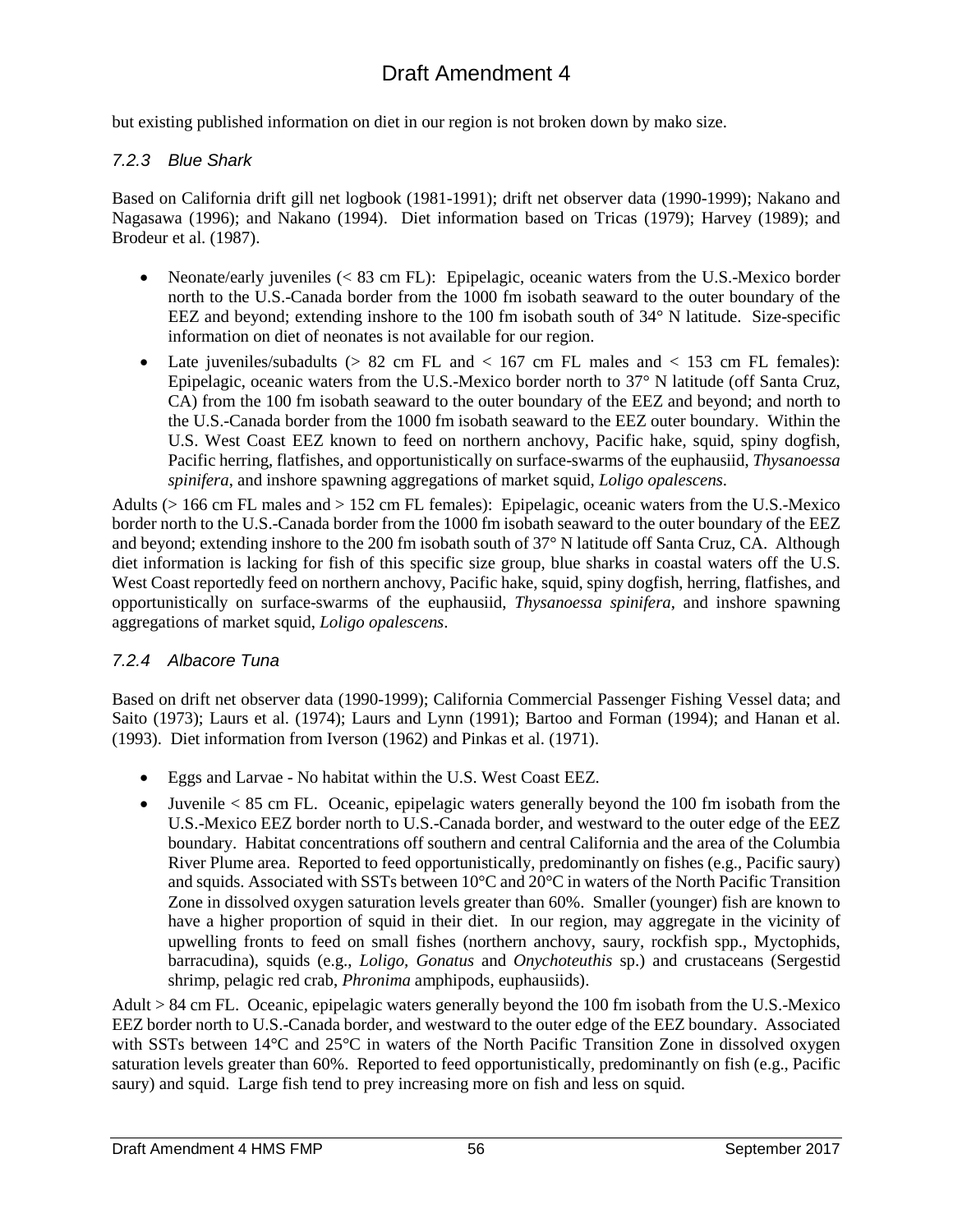## *7.2.5 Bigeye Tuna*

Based on California drift gill net observer data (1990-1999); California Commercial Passenger Fishing Vessel data; Kikawa (1961; 1957); and Alverson and Peterson (1963).

- Eggs and Larvae No habitat within the U.S. West Coast EEZ.
- Juvenile < 100 cm FL. Oceanic, epipelagic and mesopelagic waters beyond the 200 fm isobath out to the EEZ boundary from the U.S.-Mexico EEZ border north to Point Conception, CA, some years extending northward to Monterey Bay (37° N latitude). Associated with SSTs between 13°C and 29°C with optimum between 17°C and 22°C. Habitat concentrated in the Southern California Bight primarily south of 34° N latitude from the 100 fm isobath out to the 1000 fm isobath. Nothing is known of the diet of juvenile bigeye in the U.S. West Coast EEZ.

Adult - > 100 cm FL. Oceanic, epipelagic and mesopelagic waters beyond the 200 fm isobath out to the EEZ boundary from the U.S.-Mexico EEZ border north to Point Conception, CA, some years extending northward to Monterey Bay (37° N latitude). Associated with SSTs between 13°C and 29°C with optimum between 17°C and 22°C. Habitat concentrated in the Southern California Bight primarily south of 34° N latitude from the 100 fm isobath out to the 1000 fm isobath. Nothing is known of diet of adult bigeye in the U.S. West Coast EEZ.

## *7.2.6 Northern Bluefin Tuna*

Based on California drift gill net observer data (1990-1999); Oregon driftnet logbook data, 1992-2001; Uosaki and Bayliff (1999); Bayliff (1994); Harada (1980). Food habits based on Pinkas et al. (1971) and Bayliff (1994).

- Eggs and Larvae No habitat within the U.S. West Coast EEZ.
- Juvenile  $< 150$  cm FL and 60 kg, Bayliff (1994); Harada (1980). Oceanic, epipelagic waters beyond the 100 fm isobath from the U.S.-Mexico EEZ border north to U.S.-Canada border, and westward to the outer edge of the EEZ boundary. Associated with SST between 14°C and 23°C. Northerly migratory extension appears dependent on position of the North Pacific Subarctic Boundary. A major prey item of juvenile bluefin in our region is the northern anchovy; other food items reported from off southern California include saury, market squid, (up to 80% of stomach contents by volume), saury, squid, and hake. May feed on pelagic red crab when this species occurs in the EEZ, since it is a significant component of the diet off Mexico.

Adult - (∃ 150 cm FL and 60 kg, Bayliff (1994); Harada (1980). No regular habitat within the U.S. West Coast EEZ, although large fish are occasionally caught in the vicinity of the Channel Islands off Southern California and rarely off the central California coast. Adult prey items are squids and a variety of fishes including anchovies, herring, pompanos, mackerel, and other tunas.

### *7.2.7 Skipjack Tuna*

Based on California drift gill drift net observer data (1990-1999); California Commercial Passenger Fishing Vessel data; Matsumoto et al. (1984) and IATTC (2001). Diet information based largely on Alverson (1963).

- Eggs and Larvae No habitat within the U.S. West Coast EEZ.
- Juvenile No habitat within the U.S. West Coast EEZ.

Adult - Oceanic, epipelagic waters beyond the 400 fm isobath out to the EEZ boundary from the U.S.- Mexico EEZ border northward to Point Conception, CA, and northward beyond the 1000 fm isobath north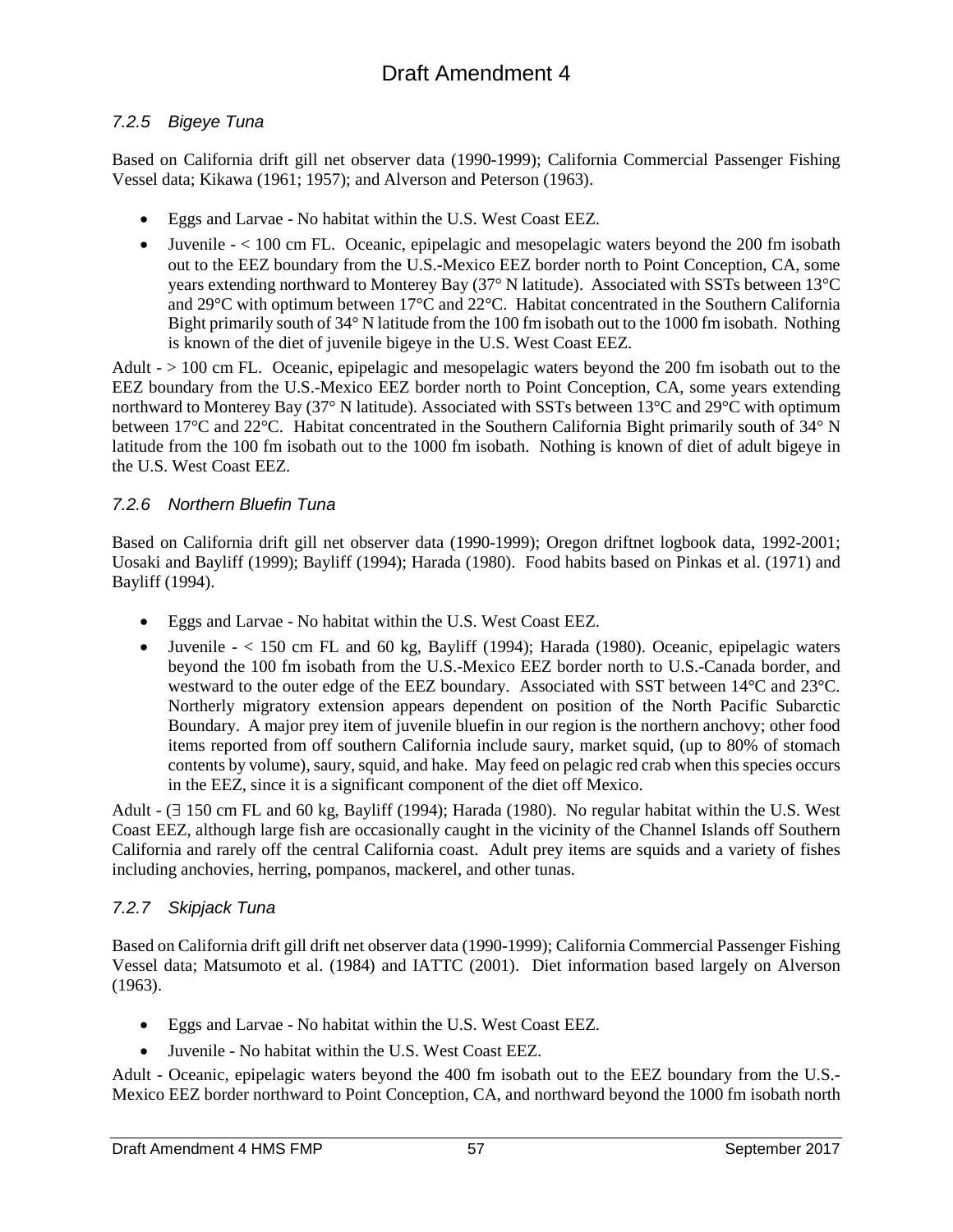to about 40° N latitude. Associated with SSTs between 18°C and 20°C and dissolved oxygen level ∃ 3.5 ppm. Habitat concentrated, esp. in warm years, in the Southern California Bight primarily south of 33° N latitude. Off Baja California, Mexico and southern California, pelagic red crab and northern anchovy are important constituents of the diet. Euphausiids, Pacific saury and squid are also taken.

#### *7.2.8 Yellowfin Tuna*

Based on California Commercial Passenger Fishing Vessel data; drift gill net observer data (1990-1999); Uosaki and Bayliff (1999); Block et al. (1997); IATTC (1990; 2000); Schaefer (1998); N. Bartoo (SWFSC, NMFS, La Jolla, CA pers. comm.). Diet information based largely on Alverson (1963).

- Eggs and Larvae No habitat within the U.S. West Coast EEZ.
- Juvenile females:  $\leq 92$  cm FL; males:  $\leq 69$  cm FL. Oceanic, epipelagic waters from the U.S.-Mexico EEZ border north to Point Conception, CA, some years extending northward to Monterey Bay (37° N latitude). South of Pt Conception from the 100 fm isobath out to the EEZ boundary; north of Point Conception from 300 fm isobath out to the EEZ boundary. Associated with SSTs between 18° to 31°C. Pelagic red crab is an important constituent of the diet off the west coast of Baja California, Mexico, and southern California (warm water years), and, secondarily, northern anchovy. Cephalopods also occur in the diet less frequently.

Adult - females: ∃ 92cm FL; males: ∃ 69 cm FL. Adult yellowfin tuna do not regularly occupy habitat within the U.S. West Coast EEZ.

#### *7.2.9 Striped Marlin*

Based on Uosaki and Bayliff (1999); California drift net observer data (1990-1999 and angler tag-release data (D. Holts and D. Prescott, pers. comm. NMFS, SWFSC, La Jolla, CA), and diet information from Hubbs and Wisner (1953), Nakamura (1985), Ueyanagi and Wares (1975), and Holts (2001).

- Eggs and Larvae No habitat within the U.S. West Coast EEZ.
- Juvenile No regular habitat within the U.S. West Coast EEZ.

Adult - > 150 cm EFL or 171 JFL. Oceanic, epipelagic waters of the Southern California Bight, above the thermocline, from the 200 fm isobath from the U.S.-Mexico EEZ border to about 34° 09' N latitude (Pt. Hueneme, CA), east of the Santa Rosa-Cortes Ridge (a line from South Point, Santa Rosa Island, southeast to the EEZ boundary at approx. 31° 36' N latitude and 118° 45' W longitude). Preferred water temperature bounded by 68° to 78°F (20-25°C). Food species off California include Pacific saury, northern anchovy, Pacific sardine, jack mackerel, squid and pelagic red crab.

### *7.2.10 Swordfish*

Based on California drift gill net observer data (1990-1999); Oregon driftnet logbook data , 1991-2001; and DeMartini et al. (2000); diet information from Fitch and Lavenberg (Fitch and Lavenberg 1971) Mearns et al. (Mearns, *et al.* 1981) and Markaida and Sosa-Nishizaki (Markaida and Sosa-Nishizaki 1998).

- Eggs and Larvae No habitat within the U.S. West Coast EEZ.
- Juvenile (Males  $< 102$  EFL or 118 cm JFL; females  $< 144$  cm EFL or  $< 163$  JFL). Oceanic, epipelagic and mesopelagic waters from the U.S.-Mexico EEZ border north to 41° N latitude. In the Southern California Bight primarily south of the Santa Barbara Channel Islands from the 400 fm isobath out to the EEZ boundary. North of Point Conception from the 1000 fathom isobath westward to the EEZ outer boundary and northward to 41° N latitude. Food species within the U.S. West Coast EEZ have not been documented for this size category. Diet is thought to be largely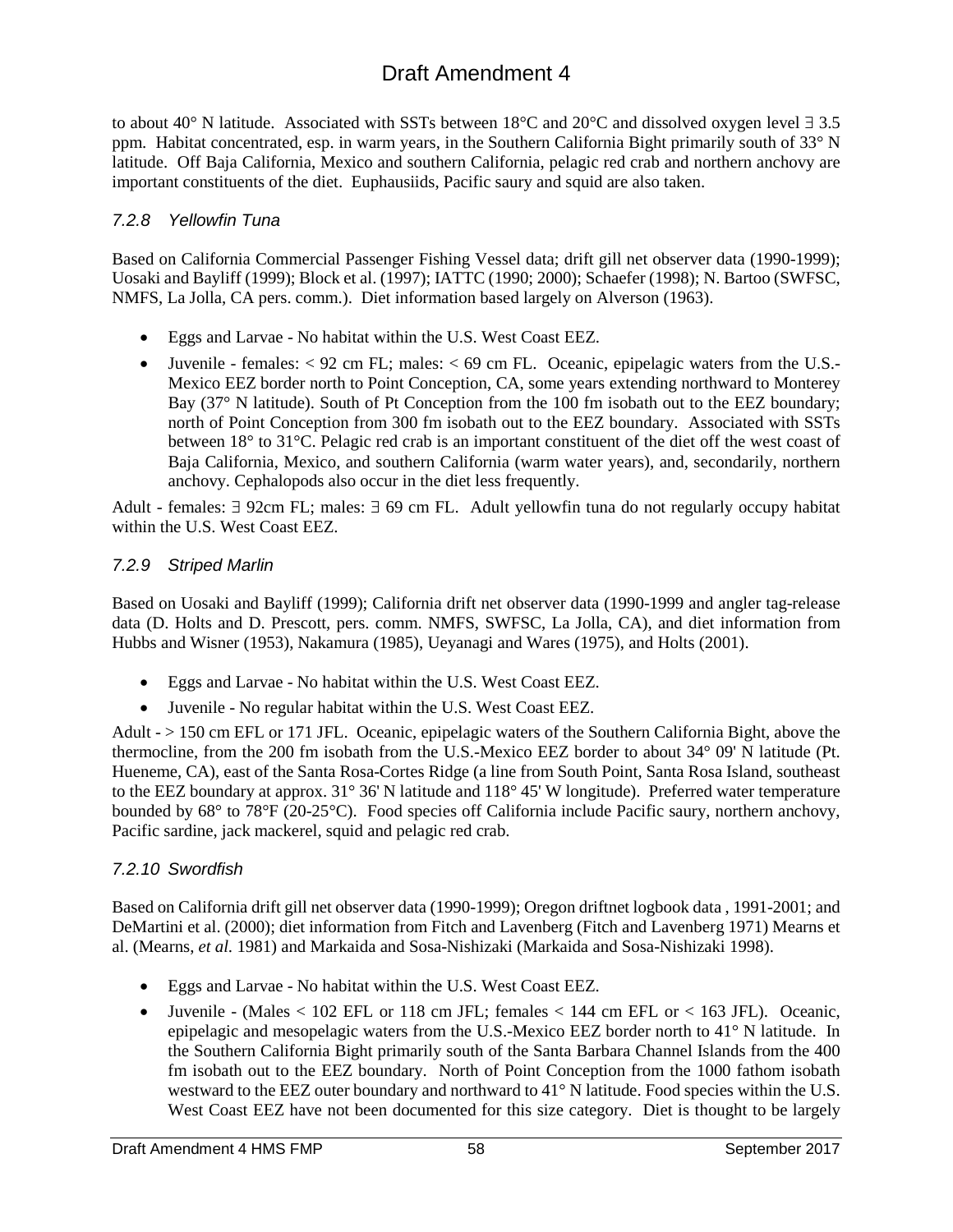opportunistic on suitable-sized prey. Off southern California, swordfish of unspecified size are reported to feed on Pacific hake, northern anchovy, squid, Pacific hake, jack mackerel, and shortbelly rockfish; squids are also important prey off western Baja California, Mexico

(Males > 102 cm EFL or 117 JFL; females > 144 cm EFL or 162 JFL): Oceanic, epipelagic and mesopelagic waters out to the EEZ boundary inshore to the 400 fm isobath in southern and central California from the U.S.-Mexico EEZ border north to 37° N latitude; beyond the 1000 fm isobath northward to 46° 40' N latitude. Food species within the U.S. West Coast EEZ have not been documented for this size category. Off southern California, swordfish of unspecified size are reported to feed on Pacific hake, northern anchovy, squid, Pacific hake, jack mackerel, and shortbelly rockfish; squids are also important prey off western Baja California, Mexico. Large swordfish are capable of foraging in deep water and may also feed on mesopelagic fishes.

### *7.2.11 Dorado or Dolphinfish*

Based on California Commercial Passenger Fishing Vessel catches; Norton (1999); and Ambrose (1996). Diet information based on Eschmeyer et al. (1983) and Palko at al. (1982).

- Spawning, eggs and larvae (< 13.7 cm FL): Primarily outside of the U.S. West Coast EEZ. Spawning restricted to water ∃ 24°C; off southern Baja California, Mexico, with peak larval production in August and September (Ambrose 1996).
- Juveniles and subadults  $-$  ( $> 13.6$  cm FL and  $< 35$  cm FL): Epipelagic (#30 m deep) and predominantly oceanic waters offshore the 6 fm isobath along coastal California from the U.S.- Mexico border generally as far north as Point Conception, CA (34° 34' N latitude) and within the U.S. West Coast EEZ primarily east of the Santa Rosa-Cortes Ridge. (Line extends from Point Conception south-southeast to a point on the EEZ boundary at  $31^{\circ}$  36' N latitude and  $118^{\circ}$  45' W longitude). Prefers sea surface temperatures 20°C and higher during warm water incursions. Nothing documented on the diet of juvenile dolphin within the EEZ; presumably feeds on other epipelagic fishes (e.g, small flying fish), crustaceans and squids.

Adults -  $(> 34$  cm FL): Epipelagic (#30 m deep) and predominantly oceanic waters offshore the 6 fm isobath along coastal California from the U.S.-Mexico border generally as far north as Point Conception, CA (34° 34' N latitude) and within the U.S. West Coast EEZ primarily east of the Santa Rosa-Cortes Ridge. (Line extends from Point Conception south-southeast to a point on the EEZ boundary at 31° 36' N latitude and 118° 45' W longitude). Prefers sea surface temperatures 20°C and higher during warm water incursions. Nothing is known of the diet of adult dolphin within the U.S. EEZ, but in the Pacific, adult common dolphin are reportedly mainly piscivorous, with flying fish being the most important in volume and occurrence.

### 7.3 Habitat Areas of Particular Concern (HAPCs)

There are no HAPCs designated at this time, but through this FMP, a framework is authorized to ensure review and updating of EFH based on new scientific evidence or other information as well as incorporation of new information on HMS HAPCs as it becomes available in the future.

Reviewing and identifying HAPCs would entail additional management costs and an increase in data needs to survey and determine HAPC (such as shark pupping grounds), and for periodically reviewing and updating EFH designations. But incorporating a framework should save costs in the long run by avoiding the necessity of having to go through the amendment process every time new data necessitated revision. There may be some inconsistency with the Western Pacific FMP, which has a different type of framework relating to EFH, but the WPFMC management area also has regional differences in habitat utilization and a different plan development design and history.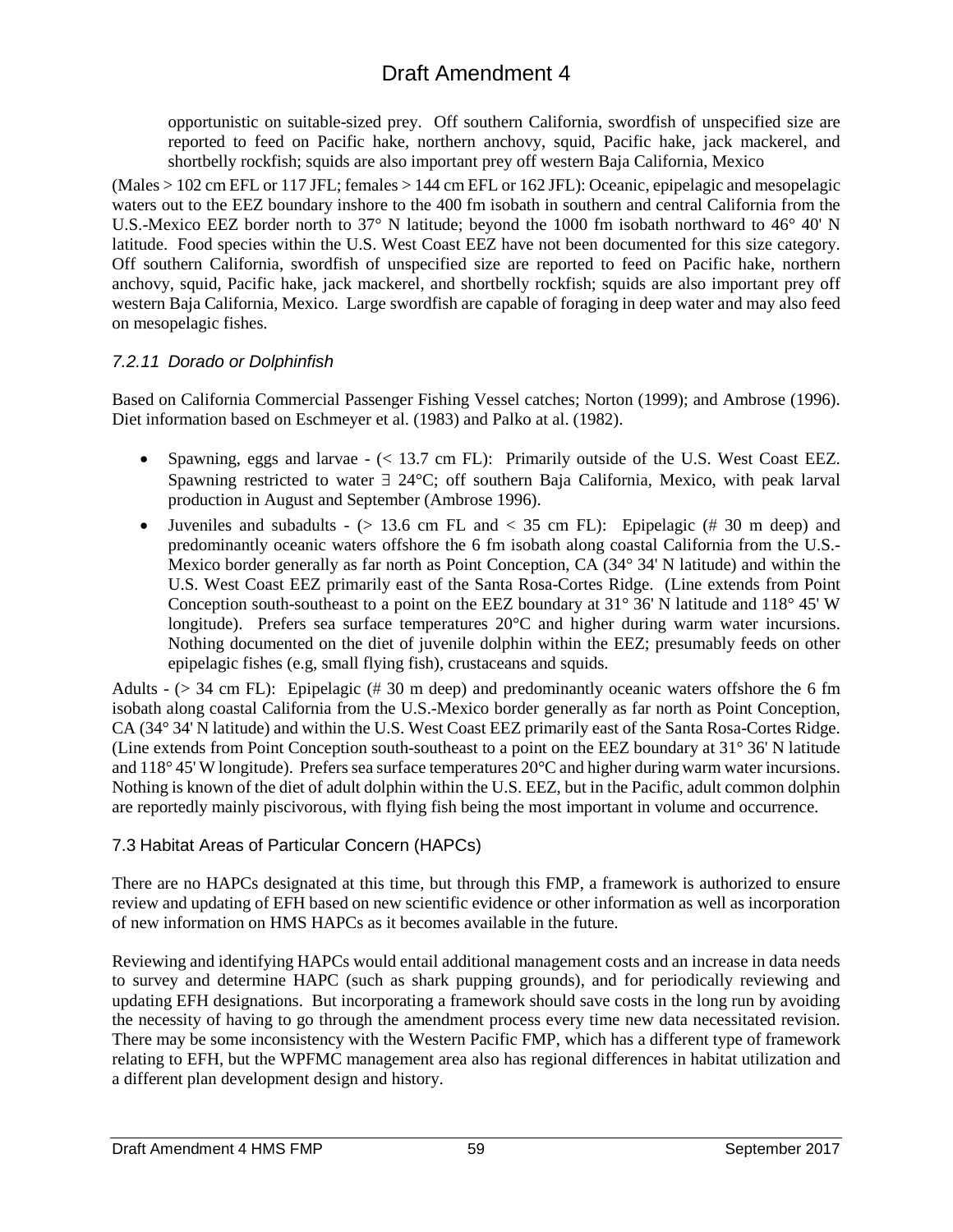Research is needed to identify HAPCs, such as shark pupping grounds, key migratory routes, feeding areas, and areas of concentration of large adult females. The Council recommends adoption of EFH designations as presented without identification of HAPCs at this time, because of lack of information on specific habitat dependencies for species that may occupy critical habitat in the EEZ, such as the more coastal-occupying sharks. Some of the more transitory MUS that invade the region only at the far fringes of their distributions (e.g., the tropical tunas and dorado), probably do not occupy habitat within the EEZ essential to the health and survival of their populations. If HAPCs of these species, and those of others that have more regional distributions, become identified in the future (such as pupping areas of thresher and mako sharks), it is recommended that the Council make every effort to protect them, especially if found to be concentrated in localized definable areas.

## 7.4 Effects of Fishing Activities on Fish Habitat

Section 600.815(a)(2) of the final rule lists the mandatory contents of FMPs regarding fishing activities that may adversely affect EFH. The adverse effects from fishing activities may include physical, chemical, or biological alterations of the substrate, and loss of, or injury to, benthic organisms, prey species and their habitat, and other components of the ecosystem. FMPs must include management measures which minimize adverse effects on EFH from fishing, to the extent practicable, and identify conservation and enhancement measures. FMPs must also contain an assessment of the potential adverse effects of all fishing activities in waters described as EFH. In completing this assessment, councils should use the best scientific information available, as well as other appropriate information sources, as available. This assessment should consider the relative impacts of all fishing gears and practices used in EFH on different types of habitat found within EFH. The assessment should also consider the establishment of research closure areas and other measures to evaluate the impact of any fishing activity that alters EFH.

Councils must act to minimize, prevent, or mitigate any adverse effects from fishing activities, to the extent practicable, if there is evidence that a fishing activity is having an identifiable adverse effect on EFH. In determining whether it is practicable to minimize an adverse effect from fishing, councils should consider whether, and to what extent, the fishing activity is adversely impacting EFH, including the fishery; the nature and extent of the adverse effect on EFH; and whether the management measures are practicable, taking into consideration the long- and short-term costs and benefits to the fishery and EFH, along with other appropriate factors, consistent with national standard 7 (conservation and management measures shall, where practicable, minimize costs and avoid unnecessary duplication).

In general, fishing gear is not known to directly alter HMS water column habitat, but habitat can be affected by inadvertent loss of gear that is left to "ghost fish," or to create marine debris that can cause harm to other species in the pelagic environment (e.g., light sticks from swordfish longlining are known to be mistaken for food by abatrosses). Also, fishing activities also affect the water column through discharge of offal from fish processed at sea. These discards may redistribute prey food or attract bycatch and protected species, which then become susceptible to capture or entanglement by the gear.

Fishing activity can also cause harm when it takes place in areas where HMS congregate and are thus highly susceptible to capture during a critical life history period, e.g., when they form spawning/pupping aggregations, when adults are concentrated inshore during seasonal migration, or when young are concentrated in core nursery areas.

## *7.4.1 Physical Impacts of Fishing Gears on HMS EFH*

HMS fisheries are associated with hydrographic structures of the water column (e.g., the marine pelagic and mesopelagic zone and convergence boundary areas between currents and major features such as the thermocline). Thus the approved gears that are used in the HMS fisheries do not contact the bottom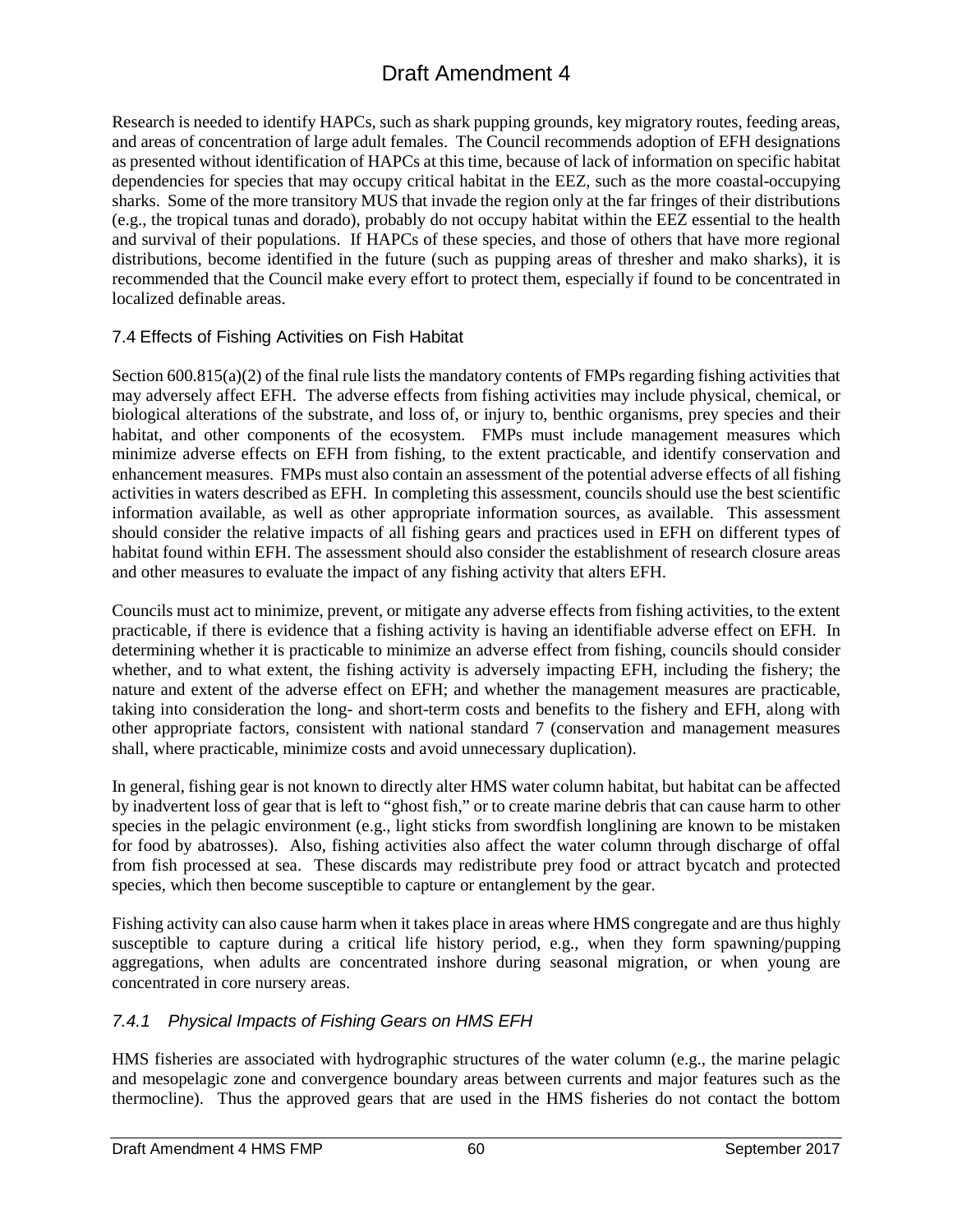substrate; therefore, the only opportunity for damage to benthos or EFH for any species in fishing for HMS is from lost gear. If gear is lost, diligent efforts should be made to recover the lost gear to avoid further disturbance of the underwater habitat through "ghost fishing." Under federal law, it is illegal for any vessel to discharge plastics or garbage containing plastics into any waters, but plastic buoys, light sticks, monofilament line and netting, and other plastic items have been known to enter the system from fishing operations, mostly as a result of damage to gear. The full extent of this problem in our HMS fisheries is not known, but is not thought to have a significant impact on HMS EFH because of the agility of these large pelagic species in avoiding debris in the open ocean, and the tendency of at least some of this material to sink to the bottom, and the relatively inert nature of plastic. These materials may have a far greater impact on benthic and intertidal environments, or on seabirds and turtles which may ingest floating plastics mistaking them for food. Intact sections of gillnets have the potential to continue fishing in the pelagic environment for some time. When high seas squid nets were operating in the Pacific, NMFS estimated in 1991 that 0.06% of driftnets were lost each time they were set (Davis 1991). It has been reported that lost and discarded sections of driftnet ball up fairly quickly and cease to ghostfish in a short period of time (Mio, *et al.* 1990), but these loose balls may trail streaming sections of net that may continue to fish for extended periods (Ignell, *et al.* 1986; Von Brandt 1984). It is most likely, however, that HMS, particularly tunas and billfish are less vulnerable to the ghost fishing effects of streaming sections of netting than are less mobile or scavenging species which may blunder into the net (e.g. *Mola mola*) or become entangled in attempts to feed on remains of the catch (e.g. seabirds and pinnipeds). Nonetheless, sharks may be more vulnerable, and blue shark and pelagic hammerhead shark have been reported as caught in four sections of derelict squid driftnet retrieved by U.S. observers in 1985 (Ignell, *et al.* 1986).

There are other fishery operations off the Pacific coast which may alter species complexity in the water column. There is a large mid-water trawl fishery for Pacific whiting, primarily occurring north of 39° N latitude. Discharge of offal and processing slurry may affect EFH for HMS. Prolonged offal discards from some large-scale fisheries have redistributed prey food away from mid-water and bottom-feeding organisms to surface-feeding organisms, such as tuna, usually resulting in scavenger and seabird population increases. Offal discards in low-current environments can collect and decompose on the ocean floor, creating anoxic bottom conditions which may affect HMS. Pacific coast marine habitat is generally characterized by strong current and tide conditions, but there may be either undersea canyons affected by at-sea discard, or bays and estuaries affected by discard from shoreside processing plants. As with bottom trawling off the Pacific coast, little is known about the environmental effects of mid-water trawling and processing discards on habitat conditions.

## *7.4.2 Mitigation Considerations for Fishing Effects*

Fishery management options to prevent, mitigate, or minimize adverse effects from fishing activities may include, but are not limited to:

Fishing gear restrictions: Seasonal and areal restrictions on the use of specified gear; gear modifications to allow escapement of particular species or particular life stages (e.g., juveniles); prohibitions on the use of explosives and chemicals; prohibitions on anchoring or setting gear in sensitive areas; and prohibitions on fishing activities that cause significant physical damage in EFH.

Time/area closures: Closing areas to all fishing or specific gear types during spawning, migration, foraging, and nursery activities; and designating zones for use as marine protected areas to limit adverse effects of fishing practices on certain vulnerable or rare areas/species/life history stages.

Harvest limits: Limits on the take of species that provide structural habitat for other species assemblages or communities, and limits on the take of prey species.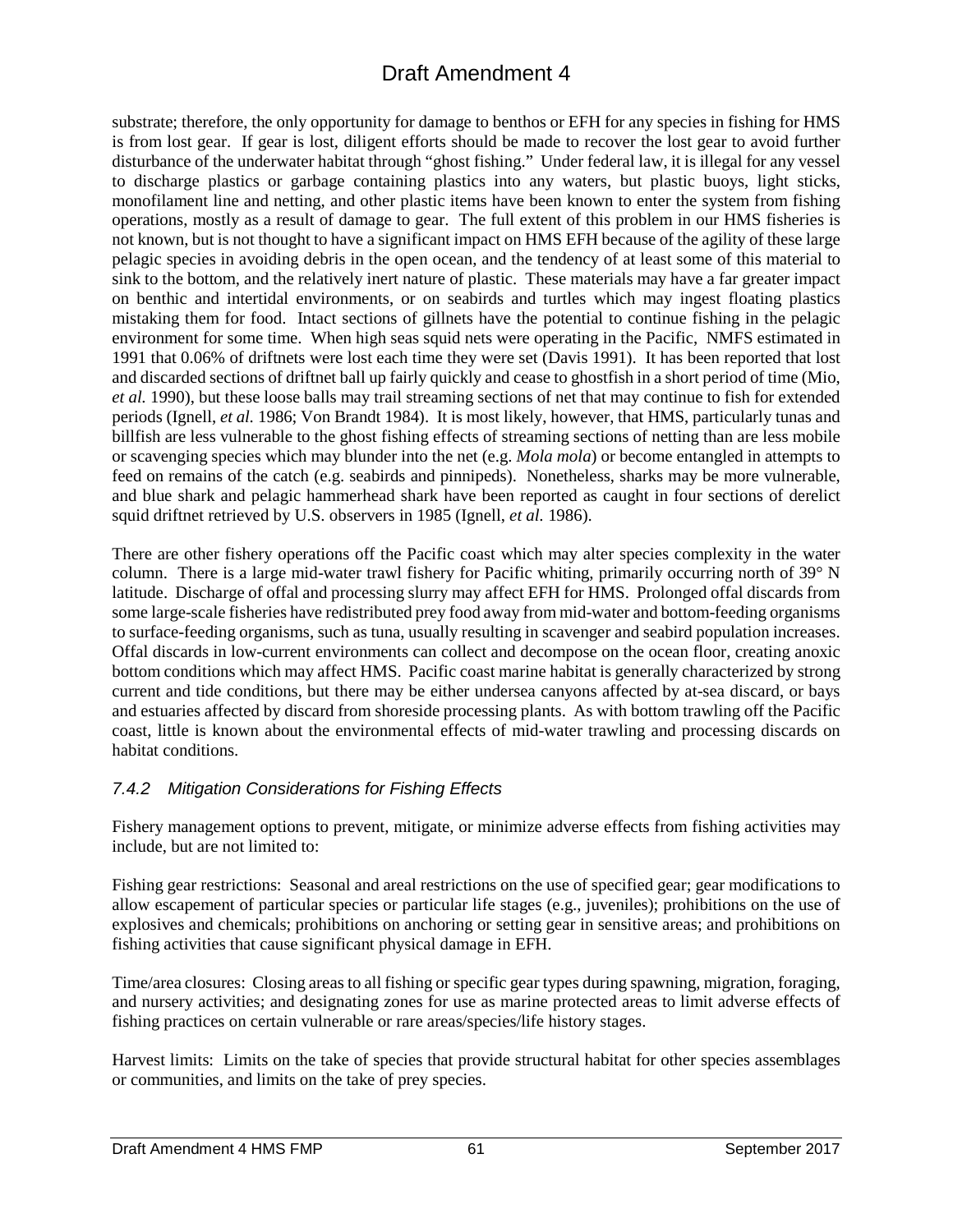Compliance and Enforcement of Marine Pollution Laws: Fishers are required to save light sticks for disposal on land as required by the International Convention of the Prevention of Pollution from Ships, or MARPOL established in 1973. Annex V of the Protocol deals with plastics and garbage disposal from ships and prohibits dumping of all ship-generated plastics. The Coast Guard is in charge of enforcing MARPOL Annex V within the U.S. EEZ. All vessels, regardless of nationality, are bound by these MARPOL restrictions within the territorial waters of the treaty nations.

Compliance and Enforcement of Seabird Mitigation Measures Related to Strategic Offal Discards. This includes, but is not limited to, strategic release of offal from vessels to distract seabirds and other protected species away from longline hooks during setting and retrieval.

There is an increasing amount of research to measure the effects of fishing activities on marine habitat, and some general conclusions about the effects of some gear types on marine habitat may be drawn from this research. However, as noted above, there has been little research on Pacific coast fisheries EFH and into the fishing effects on such habitat, especially HMS EFH, which is generally less associated with the sea bottom topography and inshore waters, as the habitats of most other species managed by the Council. Implementing measures to mitigate gear impacts on habitat may require research that specifically describes the effects of the fishing gear used in Pacific coast fisheries on marine habitat utilized by HMS. The Council may weigh the magnitude of this potential impact and develop appropriate recommendations for addressing them.

In addition to suggesting measures to restrict fishing gears and/or methods, NMFS' regulatory guidance on EFH also suggests time/area closures as possible habitat protection measures. These measures might include, but would not be limited to: closing areas to all fishing or specific gear types during spawning, migration, foraging, and nursery activities; and designating zones for use as marine protected areas to limit adverse effects of fishing practices on certain vulnerable or rare areas/species/life history stages (e.g., to protect early life stages of sharks). Some of these closures may already exist, such as the exclusion of trawling within three miles of the California coastline and areas closed to commercial fishing (e.g., Santa Monica Bay). The Council may examine whether such opportunities exist for HMS and make appropriate recommendations for addressing them. The proposed action to require West Coast -based high seas longliners to abide by the same regulations restricting the targeting of swordfish north of the equator west of 150° W longitude will undoubtedly reduce significantly the number of lightsticks that may be inadvertently lost during fishing operations, since this gear is primarily used in swordfish longlining.

Beyond protecting natural reserves and areal closures for particular species, the Council may consider creating marine reserves closed to all fishing, should certain critical habitat areas be identified in the future, although it is recognized that most HMS move widely throughout and beyond the EEZ and reserves tend to be more practical for more sedentary species. Several no-fishing zones have been created in the North Pacific Fishery Management Council for the waters off Alaska, generally for the purposes of protecting either crab or marine mammal rookeries.

Additional research is recommended to identify adverse impacts and to quantify impacts currently occurring. Any inshore areas that are closed to fishing in order to conserve pupping and juvenile habitats would be ideal locations to study the effects of fishing gear impacts on EFH. Research in these areas is strongly advocated, and further evaluations of fishing impacts on HMS habitat will be undertaken as more research is conducted and information becomes available. Information will be reviewed annually to assess the state of knowledge in this field; the annual Stock Assessment and Fishery Evaluation (SAFE) report (see section 3.4) will include any new information on the impacts of fishing activities on HMS EFH.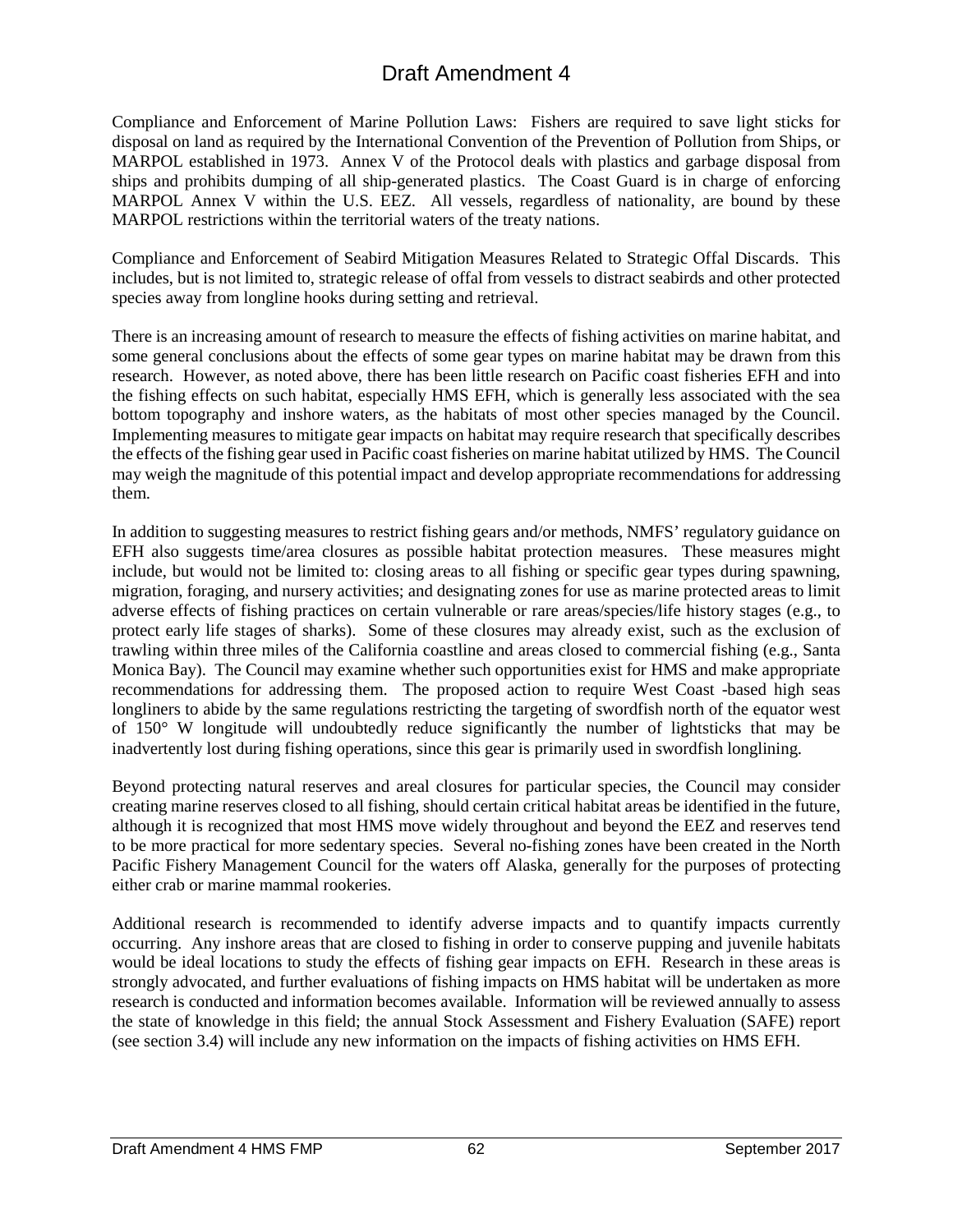## *7.4.3 Findings*

*As of this writing (January 16, 2003), there is no evidence that HMS fishing practices or gear are causing identifiable adverse impacts on HMS EFH, or that other FMP fishing practices are causing identifiable adverse effects on HMS EFH. Therefore, the West Coast HMS FMP meets the Magnuson-Stevens Act requirement to minimize to the extent practicable, the adverse effects of fishing on EFH, and no further action is recommended at this time.*

### 7.5 Effects of Non-fishing Activities on Fish Habitat

Section 600.815(a)(4) of the EFH regulations pertains to identifying non-fishing related activities that may adversely affect EFH. The section states that FMPs must identify activities that have the potential to adversely affect, directly or cumulatively, EFH quantity or quality, or both. Broad categories of activities which can adversely affect EFH include, but are not limited to: dredging, filling, excavation, mining, impoundment, discharge, water diversions, thermal additions, actions that contribute to non-point source pollution and sedimentation, introduction of potentially hazardous materials, introduction of exotic species, and the conversion of aquatic habitat that may eliminate, diminish, or disrupt the functions of EFH. For example, Sheehan and Tasto (2001) provide a good summary of various sources of impairment of water quality and habitats in California waters. FMPs should describe known and potential adverse impacts to EFH. These descriptions should explain the mechanisms or processes that may cause adverse effects and how these may affect habitat function. A GIS or mapping system should be used to support analyses of data and to present these data in an FMP in order to geographically depict impacts identified in this paragraph.

The Magnuson-Stevens Act requires federal agencies undertaking, permitting, or funding activities that may adversely affect EFH to consult with NMFS. Under section 305(b)(4) of the Magnuson-Stevens Act, NMFS is required to provide EFH conservation and enhancement recommendations to federal and state agencies for actions that adversely affect EFH; however, state agencies and private parties are not required to consult with NMFS. EFH consultations will be combined with existing interagency consultations and environmental review procedures that may be required under other statutes, such as the Endangered Species Act, Clean Water Act, the National Environmental Policy Act, the Fish and Wildlife Coordination Act, the Federal Power Act, or the Rivers and Harbors Act.

EFH consultation may be at either a broad programmatic level or project-specific level. Programmatic is defined as "broad" in terms of process, geography, or policy (e.g., "national level" policy, a "batch" of similar activities at a "landscape level", etc.). Where appropriate, NMFS will use a programmatic approach designed to reduce redundant paperwork and to focus on the appropriate level of analysis whenever possible. The approach would permit project activities to proceed at broad levels of resolution so long as they conform to the programmatic consultation. The wide variety of development activities over the extensive range of EFH, and the Magnuson-Stevens Act requirement for a cumulative effects analysis warrants this programmatic approach.

The following are general descriptions of non-fishing activities which may directly or cumulatively, temporarily or permanently, threaten the physical, chemical, and biological properties of the habitat utilized by HMS and/or their prey. The direct result of these threats is that EFH may be eliminated, diminished, or disrupted. The list includes common activities with known or potential impacts to EFH; it is not prioritized nor is it to be considered all-inclusive. The potential adverse effects described below, however, do not necessarily apply to the described activities in all cases, as the specific circumstances of the proposed activity or project must be carefully considered on a case-by-case basis. Furthermore, some of the activities described below may also have beneficial effects on habitat, which need to be considered in any analysis.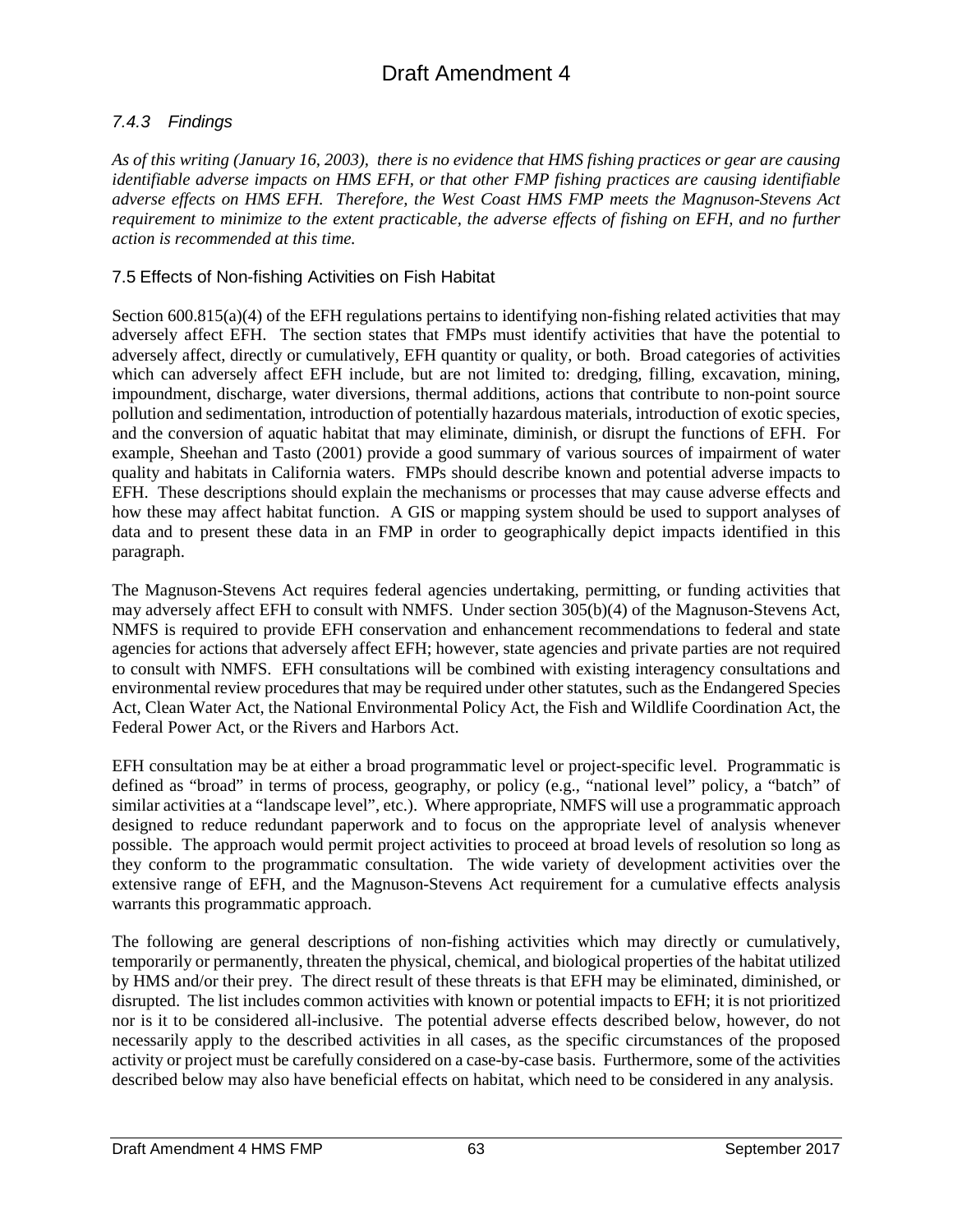Non-fishing related effects on EFH for HMS may not be as adverse relative to other EFH types, because adults and juveniles are highly mobile, and all life stages are pelagic (in the water column near the surface and not associated with substrate) and dispersed in a wide band along the West Coast. Table 4-1 summarizes the potential adverse impacts of these non-fishing activities and conservation/enhancement measures to minimize those effects.

### *7.5.1 Description of Non-fishing Activities*

### **Dredging**

Dredging navigable waters has a periodic impact on benthic and adjacent habitats during construction and operation of marinas, harbors and ports. Periodic or constant dredging is required to maintain or create ship (e.g., ports) and boat (e.g., marinas) access to docking facilities. Dredging is also used to create navigable channels or to maintain existing channels which periodically fill with sediments from rivers, or transported by wind, wave, and tidal processes. In the process of dredging, large quantities of the seafloor are removed, disturbed, and resuspended and the biological characteristics of the seafloor are changed, and turbidity plumes may arise.

Dredging events using certain types of dredging equipment can result in increased levels of fine-grained mineral particles, usually smaller than silt, and organic particles in the water column habitat utilized by HMS. These turbidity plumes of suspended particles may reduce light penetration and decrease the rate of photosynthesis, and lower the primary productivity of an aquatic area if suspended for variable periods of time. HMS may suffer reduced feeding ability if suspended particles persist. The contents of the suspended material may react with the dissolved oxygen in the water and result in short-term oxygen depletion to aquatic resources. Toxic metals and organics, pathogens, and viruses absorbed or adsorbed to fine-grained particles in the material may become biologically available to organisms either in the water column or through food chain processes.

Dredging, as well as the equipment used in the process (e.g., pipelines), may damage or destroy spawning, nursery habitat and other sensitive areas important to HMS, particularly sharks, or the habitat of coastal pelagic forage fish and invertebrates that are important prey of HMS. Within bays and harbors, dredging may also modify current patterns and water circulation of the habitat by changing the direction or velocity of water flow, or otherwise changing the dimensions of the water body potentially utilized by HMS.

### **Dredged Material Disposal/Fills**

The disposal of dredged materials resulting from dredging operations or the use of fill material in the development of harbors results in sediments (e.g., dirt, sand, mud) covering or smothering existing substrates. Usually these covered sediments are of a soft-bottom nature as opposed to rock or hard-bottom substrates.

The disposal of dredged or fill material can result in varying degrees of change in the physical, chemical, and biological characteristics of the substrate. Subsequent erosion or lateral displacement of such deposits can also adversely affect the substrate outside the perimeter of the disposal site by changing or destroying benthic habitat. The amount and composition of the discharged material and the location, method, and timing of discharges may all influence the degree of impact on potential HMS EFH or that of HMS prey species. The discharged material can also alter the chemistry of the receiving water at the disposal site by introducing chemical constituents in suspended or dissolved form.

The discharge of dredged or fill material can result in greatly elevated levels of fine-grained mineral particles, usually smaller than silt, and organic particles in the water column thereby affecting HMS. These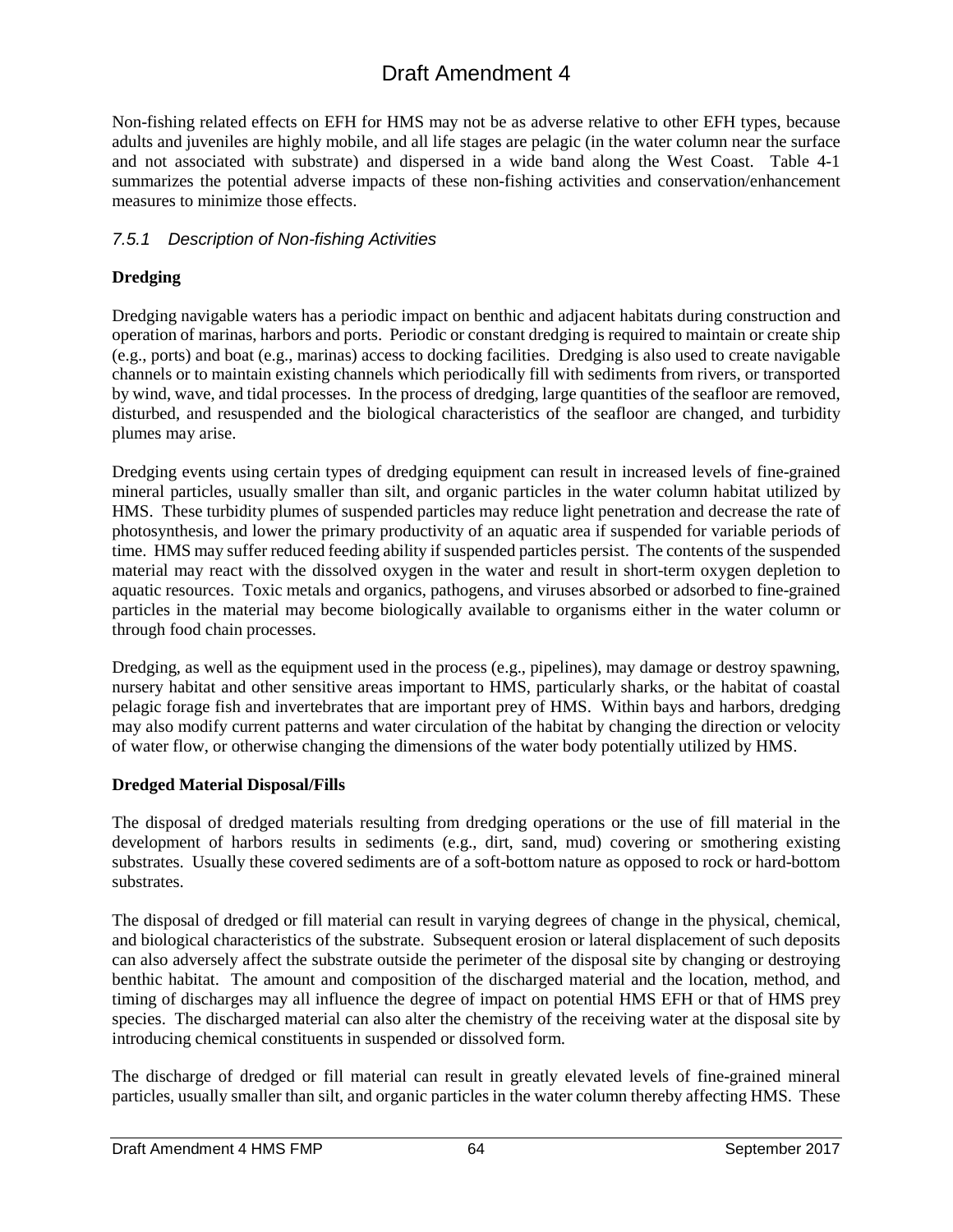suspended particles may reduce light penetration and decrease the rate of photosynthesis and lower the primary productivity of an aquatic area if suspended for lengthy intervals. HMS or their prey may suffer reduced feeding ability leading to limited growth and reduced resistance to disease if high levels of suspended particles persist. The contents of the suspended material may react with the dissolved oxygen in the water and result in oxygen depletion. Toxic metals and organics, pathogens, and viruses absorbed or adsorbed to fine-grained particles in the material may become biologically available to organisms either in the water column or through food chain processes.

### **Fossil Fuel Production and Exploration**

Oil exploration/production occurs at a wide range of water depths and usually over soft-bottom substrates, although hard-bottom habitats may also be present in the general area. Oil exploration/production areas are vulnerable to an assortment of physical, chemical, and biological disturbances as oil and gas deposits are located using high energy seismic surveys. EFH may be disrupted by the use and/or installation of anchors,

chains, drilling templates, dredging, pipes, and platform legs. During actual operations, chemical contaminants may also be released into the aquatic environment.

The impacts of oil exploration-related seismic energy release may interrupt and cause HMS to disperse which may disrupt feeding. Exploratory activities may also result in resuspension of fine-grained mineral particles, usually smaller than silt, in the water column. These suspended particles may reduce light penetration and decrease the rate of photosynthesis and lower the primary productivity of the aquatic area especially if suspended for lengthy intervals. The contents of the suspended material may react with the dissolved oxygen in the water and result in oxygen depletion.

The discharge of oil drilling muds can change the chemistry and physical characteristics of the receiving water at the disposal site by introducing toxic chemical constituents thereby potentially affecting HMS EFH. Changes in the clarity and the addition of contaminants can reduce or eliminate the suitability of water bodies for habituation by fish species and their prey.

#### **Water Intake Structures**

Withdrawing ocean water through the use of offshore water intake structures is a common occurrence coastwide. Water may be withdrawn to provide cooling water for coastal power generating stations or as a source of potential drinking water as in the case of desalinization plants. If not properly designed, these structures may create unnatural and vulnerable conditions to various fish life stages and their prey. Various life stages of HMS can be affected by water intake operations by entrapment through water withdrawal, impingement on intake screens, and entrainment through the heat-exchange systems or discharge plumes of both heated and cooled effluent.

#### **Aquaculture**

The culture of marine and freshwater species in coastal areas can reduce or degrade the habitats used by native stocks. The location and operation of these facilities will determine the level of impact on the marine environment.

A major concern of aquaculture operations is the discharge of organic waste from the farms. Wastes are composed primarily of feces and excess feed, and the buildup of waste products into the receiving waters depends on water depths and circulation patterns. The release of these waters may introduce nutrients or organic materials into the surrounding water body and lead to a high biochemical oxygen demand which may reduce dissolved oxygen, thereby potentially affecting the survival of many aquatic organisms in the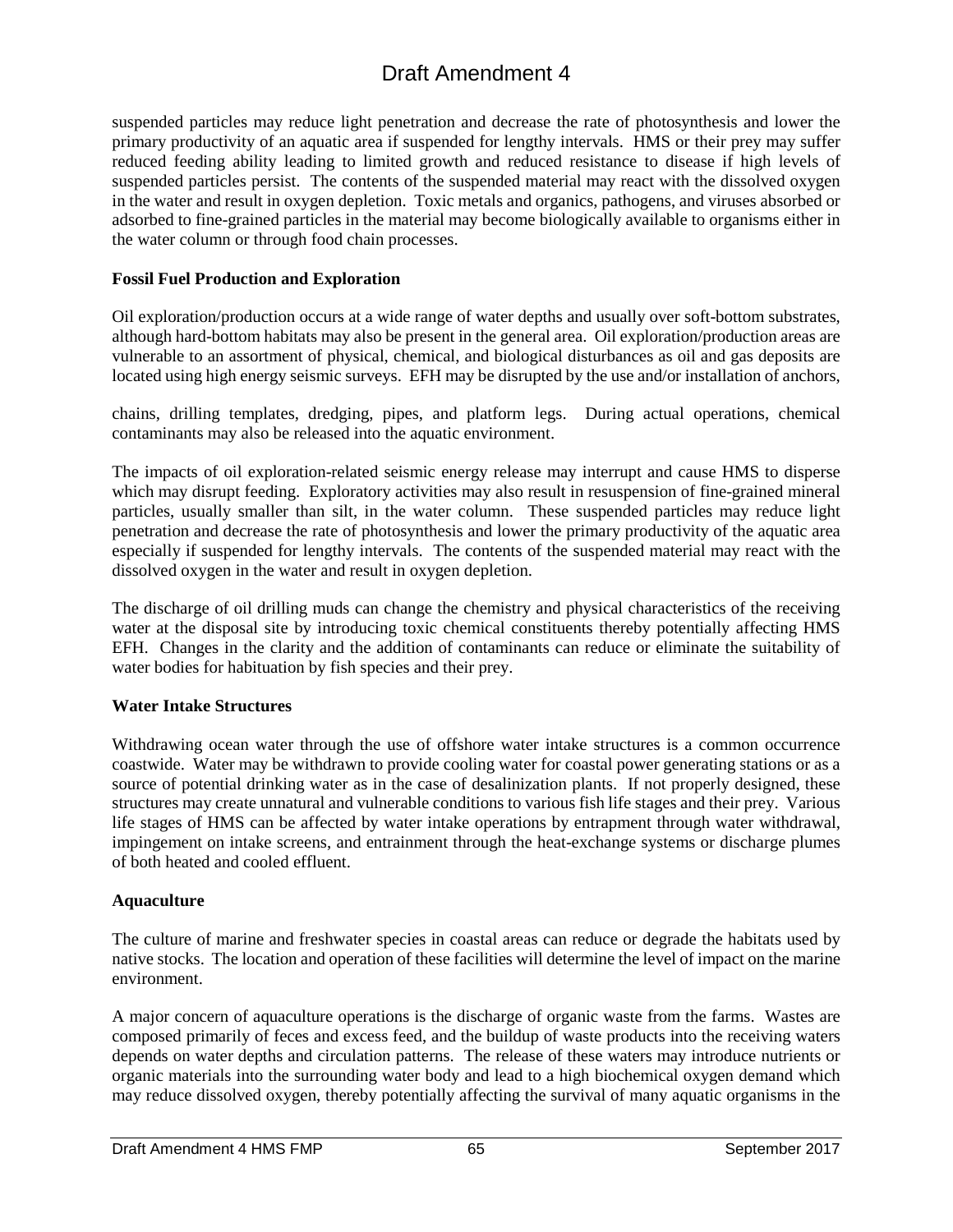area. Net effects to HMS may be either positive or negative.

Aquaculture operations also have the potential to release high levels of antibiotics and disease, as well as allowing cultured organisms to escape into the environment. These events have unknown but potential adverse impacts on fish habitat.

#### **Wastewater Discharge**

The discharge of point and non-point source wastewater from activities including municipal wastewater treatment plants, power generating stations, industrial plants (e.g., pulp mills, desalination plants) and storm drains into open ocean waters, bays or estuaries can introduce pollutants detrimental to estuarine and marine habitats. These pollutants include pathogens, nutrients, sediments, heavy metals, oxygen-demanding substances, hydrocarbons and other toxins. Historically, wastewater discharges have been one of the largest sources of contaminants into coastal waters. However, wastewater discharges have been regulated under increasingly more stringent requirements over the last 25 years, while non-point source/stormwater runoff has not, and continues to be a significant remaining source of pollution to the coastal areas and ocean. Outfall-related changes in community structure and function, health and abundance may result; many of these changes can be long-lasting.

Wastewater effluent and non-point source/stormwater discharges may affect the growth and condition of fish associated with wastewater outfalls when high contaminant levels (e.g., chlorinated hydrocarbons; pesticides; herbicides) are discharged. In addition, the high nutrient levels downcurrent of these outfalls may also be a concern. If contaminants are present, they may be absorbed across the gills or accumulate as a result of consuming contaminated prey. This is especially true for benthic-feeding fish frequenting wastewater discharge outfalls. Due to turbation, diffusion, and other upward transport mechanisms, buried contaminants may migrate to surface layers and become available.

Localized sources of pollution which may affect HMS in bays and harbors along the coast may not affect HMS stocks as a whole because HMS are distributed over large areas of the open coast and respond quickly to adverse changes in their environment by moving away.

The use of biocides (e.g., chlorine; heat treatments) or the discharge of brine as a byproduct of desalinization may reduce the suitability of water bodies for populations of fish species and their prey within the general vicinity of the discharge pipe. The impacts of chlorination and heat treatments, if any, are minimized as a result of their intermittent use and regulation pursuant to state and/or federal national pollutant discharge elimination system (NPDES) permit requirements. These compounds may change the chemistry and the physical characteristics of the receiving water at the disposal site by introducing chemical constituents in suspended or dissolved form. In addition to chemical and thermal effects, discharge sites may adversely impact sensitive areas such as emergent marshes, seagrasses, and kelp beds if located improperly.

High discharge velocities may cause scouring at the discharge point as well as entrainment of particles with resulting turbidity plumes. Turbidity plumes may reduce light penetration and decrease the rate of photosynthesis and lower the primary production in an area if suspension persists. Fish may suffer reduced feeding ability, especially if suspended particles persist. The contents of the suspended material may react with the dissolved oxygen in the water and result in oxygen depletion.

A significant portion of impacts to coastal waters may also be caused by non-point source pollution from agriculture and urban runoff. Other significant sources include faulty septic systems, forestry, marinas and recreational boating, physical changes to stream channels, and habitat degradation, especially the destruction of wetlands and vegetated areas near streams. Runoff can include heavy metals, pesticides, fertilizers, synthetic and petroleum hydrocarbons, and pet droppings. Unless proper management measures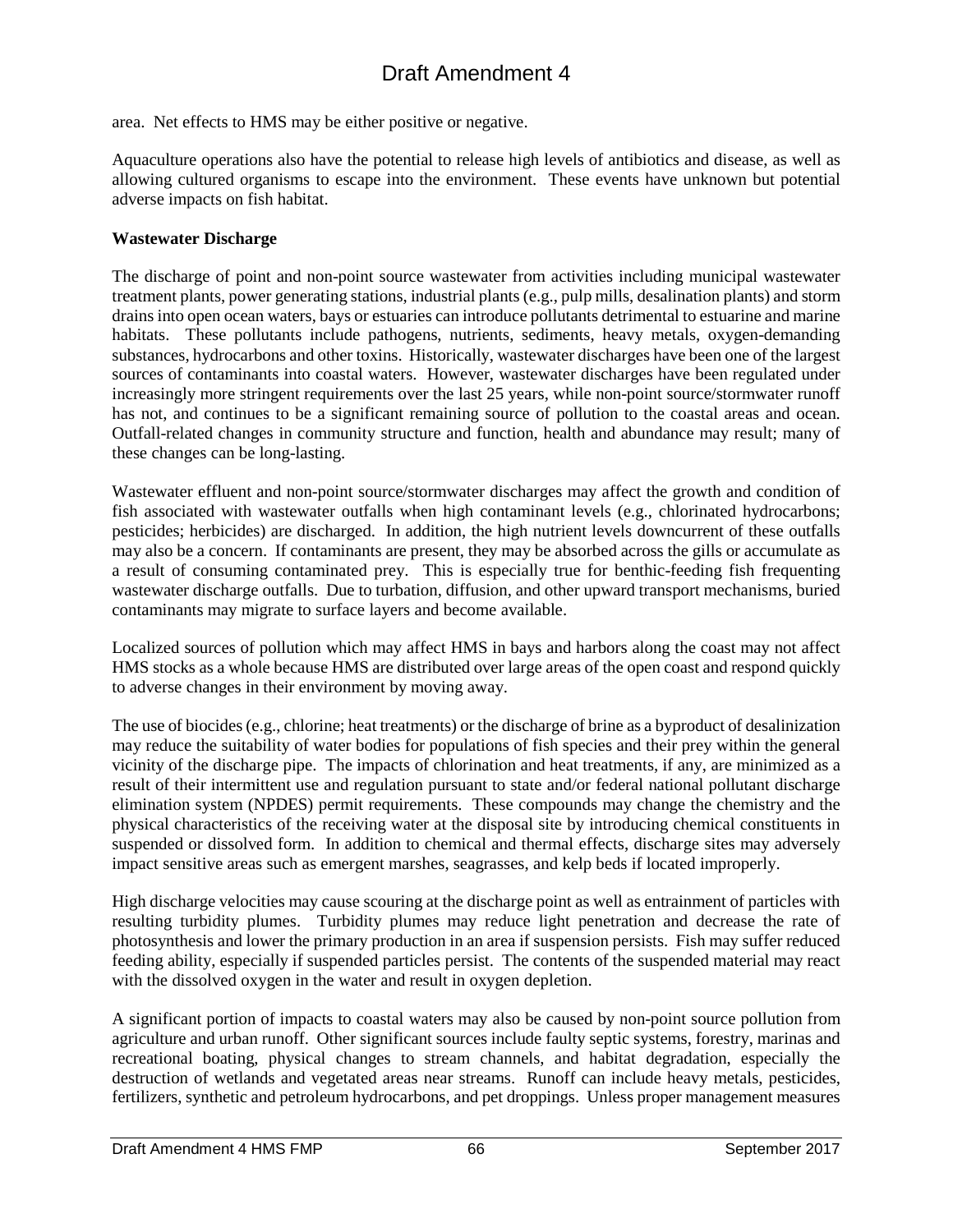are incorporated, these contaminants can find their way into the food web through benthic infaunal communities and subsequently accumulate in numerous fish species.

### **Discharge of Oil or Release of Other Hazardous Substances**

The discharge of oil or release of hazardous substances into estuarine and marine habitats, or exposure to a product of reactions resulting from such discharge can have both acute and chronic effects on fish resources and their prey.

Exposure to petroleum products and hazardous substances from spills or other unauthorized releases can also potentially reduce the marketability of target species. Direct contact with discharged oil or released hazardous substances (e.g., toxins; oil dispersants; mercury) or indirect exposure through from food chain processes can produce a number of biological responses in fish resources and their prey; these responses can occur in a variety of habitats including the water column, seafloor, bays, and estuaries. Chronic and large oil spills have a significant impact on fishery populations.

Mercury contamination of EFH is a potential concern because higher level predators such as HMS contaminated with this neurotoxin tend to accumulate mercury in their tissues either directly or through the food chain. Mercury is a natural occurring element, but an estimated two-thirds of environmental mercury is the result of human activities. It is a by-product of gold and zinc mining and the fossil fuel, solid waste management, and smelting industries. Other sources include cement plants and gasoline combustion. Primary sources of mercury in the U.S. are the combustion of fossil fuels (notably coal) and municipal waste incinerators. Like water, mercury can evaporate and become airborne, and because it is an element, does not break down into other substances. Once mercury escapes from the environment, it circulates in and out of the atmosphere into lakes and oceans. Harbor dredging can mix mercury contaminated sediments into the water column. Bacteria and chemical reactions in wetlands change mercury into a much more toxic form known as methylmercury. In this form it undergoes biomagnification toward the upper ends of the aquatic food chain, with HMS species such as swordfish and tunas at times known to exceed the 1 ppm action level of acceptability state and federal agencies now regulate industrial discharges of mercury, and mercury use in agriculture, to provide an increased margin of safety (R.J. Price. 1995. Mercury in Seafood. California Sea Grant College Program U.C.). Preventative measures include compliance with emissionrelated legislation to lower or eliminate incineration of mercury-bearing materials and industrial processes that promote removal of mercury from the waste stream. Little work has been done on the direct effect of mercury contamination on HMS except there is recent evidence that this toxin can effect the nervous system of fish by circumventing the blood-brain barrier that usually prevents toxins from entering the brain. Fish depend on their nervous systems to find food, communicate, migrate, orient themselves and to recognize predators. In addition to uptake through the food chain, dissolved mercury is taken in by fish through their gills and dispersed by blood as it circulates through the body. (Environmental News Service 9/8/99 citing C. Rouleau, Environment Canada).

Other related issues include efforts to cleanup spills or releases that in themselves can create serious harm to the habitat. For example, the use of potentially toxic dispersants to break up an oil spill may adversely affect various life stages of HMS.

#### **Coastal Development Impacts**

Coastal development involves changes in land use by the construction of urban, suburban, commercial, and industrial centers and the corresponding infrastructure. Vegetated and open forested areas are removed to enhance the development potential of the land. Portions of the natural landscape are converted to impervious surfaces resulting in increased runoff volumes. Runoff from these developments include heavy metals, sediments, nutrients and organics, including synthetic and petroleum hydrocarbons, yard trimmings,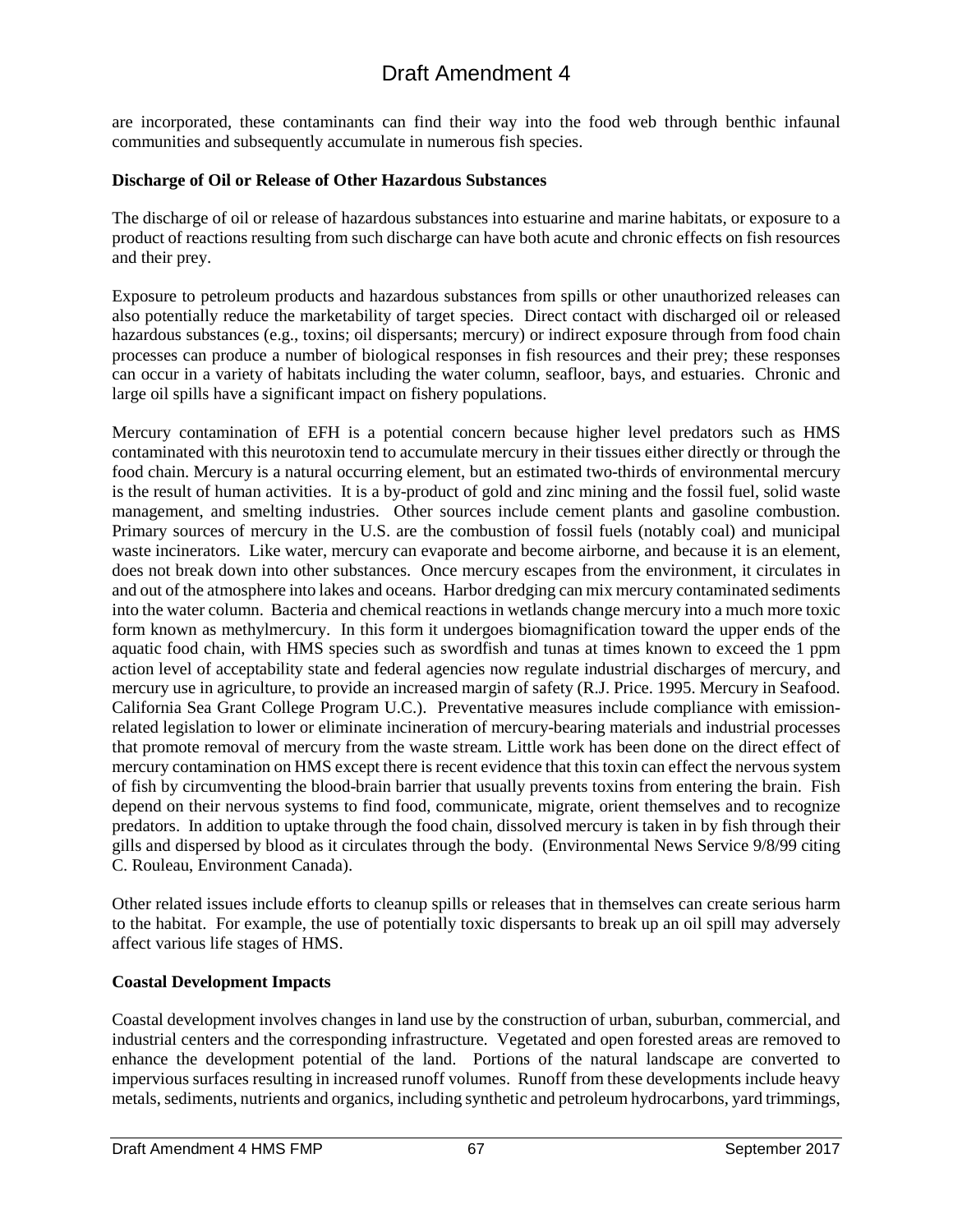litter, debris, and pet droppings. As residential, commercial, and industrial growth continues, the demand for water escalates. As ground water resources become depleted or contaminated, greater demands are placed on surface water through dam and reservoir construction or other methods of freshwater diversion. The consumptive use of redistribution of significant volumes of surface freshwater causes reduced river flows that can affect salinity regimes as saline waters intrude further upstream.

Development activities within watersheds and in coastal marine areas may impact fish habitat on both longterm and short-term scales. Runoff of toxins reduces the quality and quantity of water column and benthic EFH for HMS by the introduction of pesticides, fertilizers, petrochemicals, and construction chemicals (e.g., concrete byproducts, seals, and paints).

## *7.5.2 Mitigation Considerations for Non-Fishing Effects*

Section 600.815(a)(6) of the EFH regulations states that FMPs must describe options to avoid, minimize, or compensate for the adverse effects and promote the conservation and enhancement of EFH. Generally, non-water-dependent actions should not be located in EFH if such actions may have adverse impacts on EFH. Activities which may result in significant adverse effects on EFH should be avoided where less environmentally harmful alternatives are available. If there are no alternatives, the impacts of these actions should be minimized. Environmentally sound engineering and management practices should be employed for all actions which may adversely affect EFH. Disposal or spillage of any material (dredge material, sludge, industrial waste, or other potentially harmful materials) which may destroy or degrade EFH should be avoided. If avoidance or minimization is not possible, or will not adequately protect EFH, compensatory mitigation to conserve and enhance EFH should be recommended. FMPs may recommend proactive measures to conserve or enhance EFH. When developing proactive measures, the Council may develop a priority ranking of the recommendations to assist federal and state agencies undertaking such measures.

Established policies and procedures of the Council and NMFS provide the framework for conserving and enhancing essential fish habitat. This framework includes components to avoid and minimize adverse impacts; provide compensatory mitigation whenever the impact is significant and unavoidable; and incorporate enhancement. New and expanded responsibilities contained in the Magnuson-Stevens Act will be met through appropriate application of these policies and principles. In assessing the potential impacts of proposed projects, the Council and NMFS are guided by the following general considerations:

- The extent to which the activity would directly and indirectly affect the occurrence, abundance, health, and continued existence of fishery resources.
- The extent to which the potential for cumulative impacts exists.
- The extent to which adverse impacts can be avoided through project modification, alternative site selection or other safeguards.
- The extent to which the activity is water dependent if loss or degradation of EFH is involved.

The extent to which mitigation may be used to offset unavoidable loss of habitat functions and values.

The following activities have been identified as potentially, directly or indirectly, affecting the habitat utilized by all or some HMS: dredging, fills/dredge material disposal, oil/gas exploration/production, water intake structures, aquaculture, wastewater discharge, discharge of oil or release of hazardous substances, and coastal development. While we recognize that HMS, because of their more pelagic, oceanic and migratory habits, may be less vulnerable to coastal development and degradation than more coastal and benthic fishes, they are not immune. They may be indirectly affected by the disruption or tainting of key organisms within the food web upon which they depend; and being upper level predators, are also especially efficient at accumulating various toxins within their tissues. The following measures are suggested in an advisory, not mandatory, capacity as proactive conservation measures which would aid in minimization or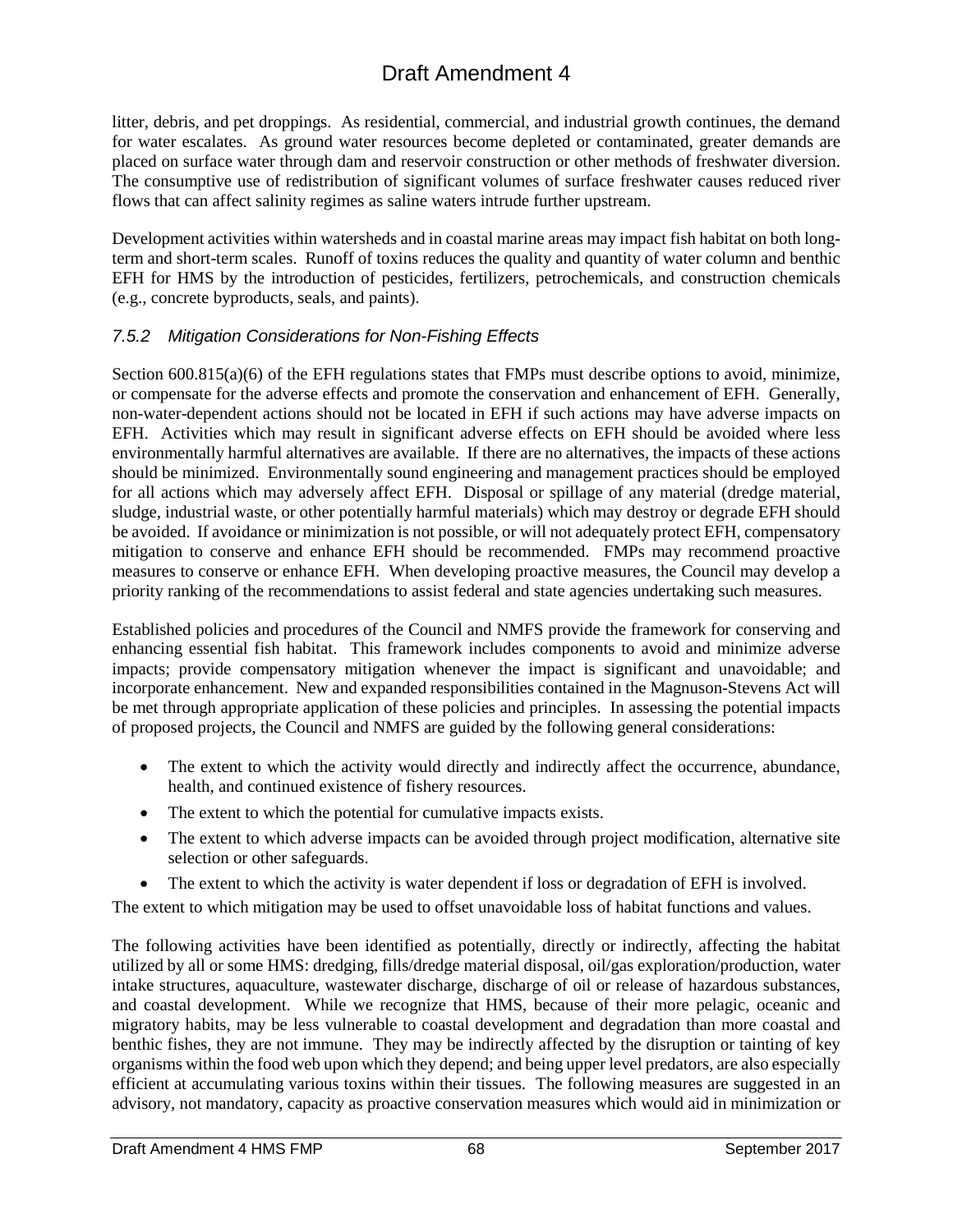avoidance of the adverse effects of these non-fishing activities on essential fish habitat.

### **Dredging**

1. To the maximum extent practicable, new, as opposed to maintenance dredging, should be avoided. Activities which require dredging (such as placement of piers, docks, marinas, etc.) should be sited in deep water areas or designed in such a way as to alleviate the need for maintenance dredging. Projects should be permitted only for water dependent purposes, when no feasible alternatives are available. Open coast dredging and beach replenishment should be conducted in a manner that minimizes disruption of existing surf grass beds, which provide habitat for certain HMS prey species.

2. Where the dredge equipment employed could cause significant long-term impacts due to entrainment of prey species, dredging in estuarine waters shallower than 20 feet in depth should be performed during the time frame when prey species are least likely to be entrained.

3. All dredging permits should reference latitude-longitude coordinates of the site so information can be incorporated into GIS for tracking cumulative impacts. Inclusion of aerial photos may also be required to help geo-reference the site and evaluate impacts over time.

4. Sediments should be tested for contaminants as per the Environmental Protection Agency and U.S. Army Corps of Engineers requirements to determine proper removal and disposal procedures.

5. The cumulative impacts of past and current dredging operations on EFH should be considered and described by federal, state, and local resource management and permitting agencies and considered in the permitting process.

6. Where a dredging equipment type is used that is expected to create significant turbidity (e.g., clamshell), dredging should be conducted using adequate control measures to minimize turbidity.

### **Fills/Dredge Material Disposal**

1. Upland dredge disposal sites should be considered as an alternative to offshore disposal sites. Fills should not be allowed in areas with subaquatic vegetation or other areas of high productivity. Surveys should be undertaken to identify least productive areas prior to disposal. Use of clean dredge material meeting Army Corps of Engineers and state water quality requirements for beach replenishment and other beneficial uses (e.g., creation of eelgrass beds/surf grass beds) is encouraged, but dredging itself must be carried out along the coast so as to have minimum impact on open coast surf grass beds, which provide habitat for certain prey species.

2. The cumulative impacts of past and current fill operations on EFH should be addressed by federal, state, and local resource management and permitting agencies and considered in the permitting process.

3. Any disposal of dredge material in EFH should meet applicable state and/or federal quality standards for such disposal.

4. When reviewing open water disposal permits for dredged material, state and federal agencies should identify the direct and indirect impacts such projects may have on EFH. Benthic productivity should be determined by sampling prior to any discharge of fill material. Sampling design should be developed with input from state and federal resource agencies.

5. The areal extent of the disposal site should be minimized. However, in some cases, thin layer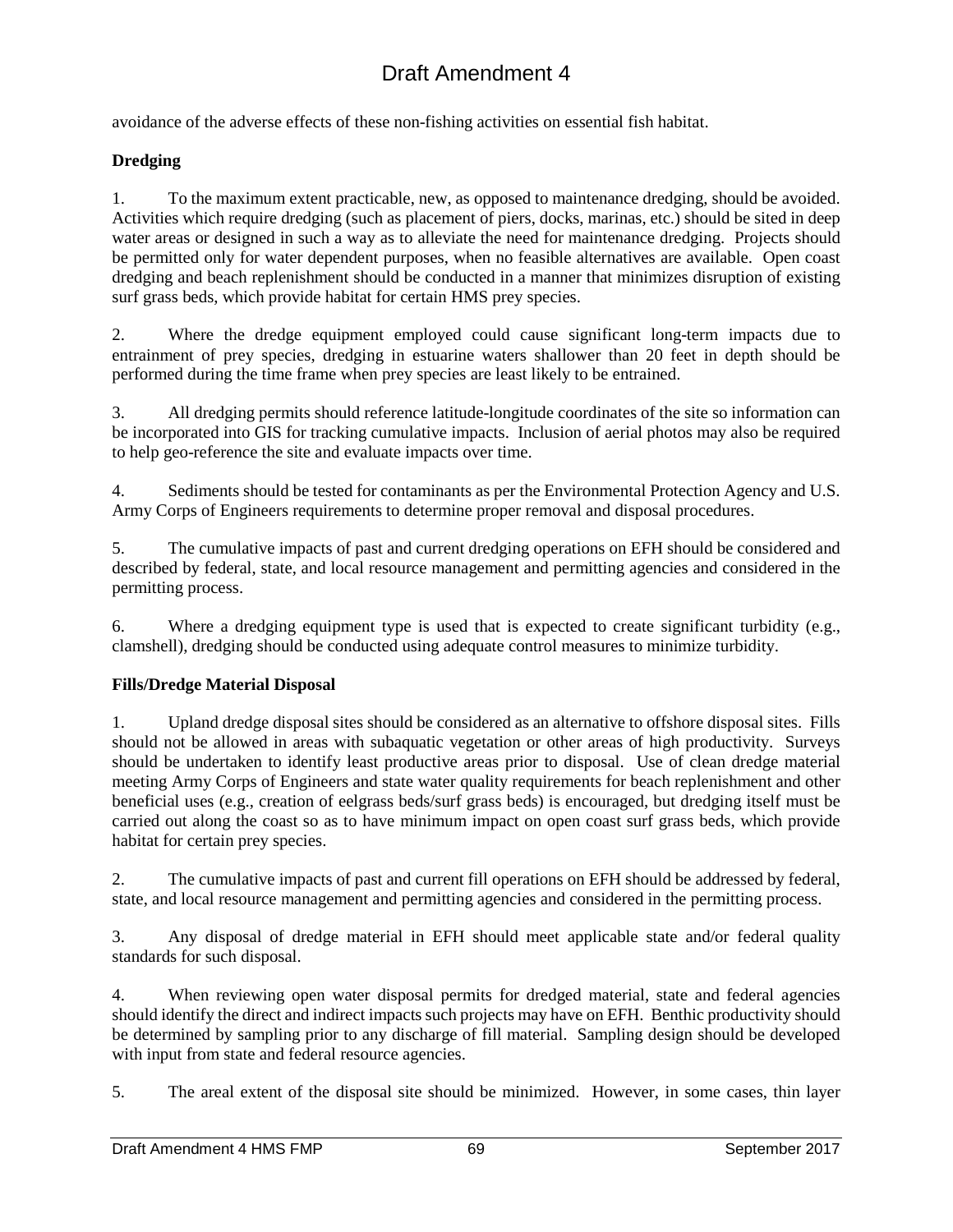disposal may be less deleterious. All non-avoidable, adverse impacts (other an insignificant impacts) should be fully mitigated.

6. All spoil disposal permits should reference latitude-longitude coordinates of the site so information can be incorporated into GIS systems. Inclusion of aerial photos may also be required to help geo-reference the site and evaluate impacts over time.

## **Oil/Gas Exploration/Production**

1. Benthic productivity should be determined by sampling prior to any exploratory operations. Areas of high productivity should be avoided to the maximum extent possible. Sampling design should be developed with input from state and federal resource agencies.

2. Mitigation should be fully addressed for impacts.

3. Containment equipment and sufficient supplies to combat spills should be on site at all facilities that handle oil or hazardous substances.

4. Each facility should have a "Spill Contingency Plan" and all employees should be trained in how to respond to a spill.

5. To the maximum extent practicable, storage of oil and hazardous substances should be located in an area that would prevent spills from reaching the aquatic environment.

## **Water Intake Structures**

1. New facilities which rely on surface waters for cooling should be located in areas of low productivity or areas not prone to congregating HMS and their prey. New discharge points should be located in areas which have low concentrations of living marine resources, or they should incorporate cooling towers that employ sufficient safeguards to ensure against release of blow-down pollutants into the aquatic environment in concentrations that exceed state and/or federal limits established pursuant to state and/or federal NPDES regulations.

2. All intake structures should be designed to minimize entrainment or impingement of prey species. Power plant intake structures should be designed to meet the "best technology available" requirements as developed pursuant to section 316b of the Clean Water Act.

3. Discharge temperatures (both heated and cooled effluent) should comply with applicable temperature limits established pursuant to state and/or federal NPDES regulations.

## **Aquaculture Facilities**

1. Facilities should be located in upland areas as often as possible. Tidally influenced wetlands should not be enclosed or impounded for mariculture purposes. This includes hatchery and grow-out operations. Siting of facilities should also take into account the size of the facility, the presence or absence or submerged aquatic vegetation, proximity of wild fish stocks, migratory patterns, and competing uses. Areas of high productivity should be avoided to the maximum extent possible.

2. Water intakes should be designed to avoid entrainment and impingement of fish species.

3. Water discharge should be treated to avoid contamination of the receiving water, and should be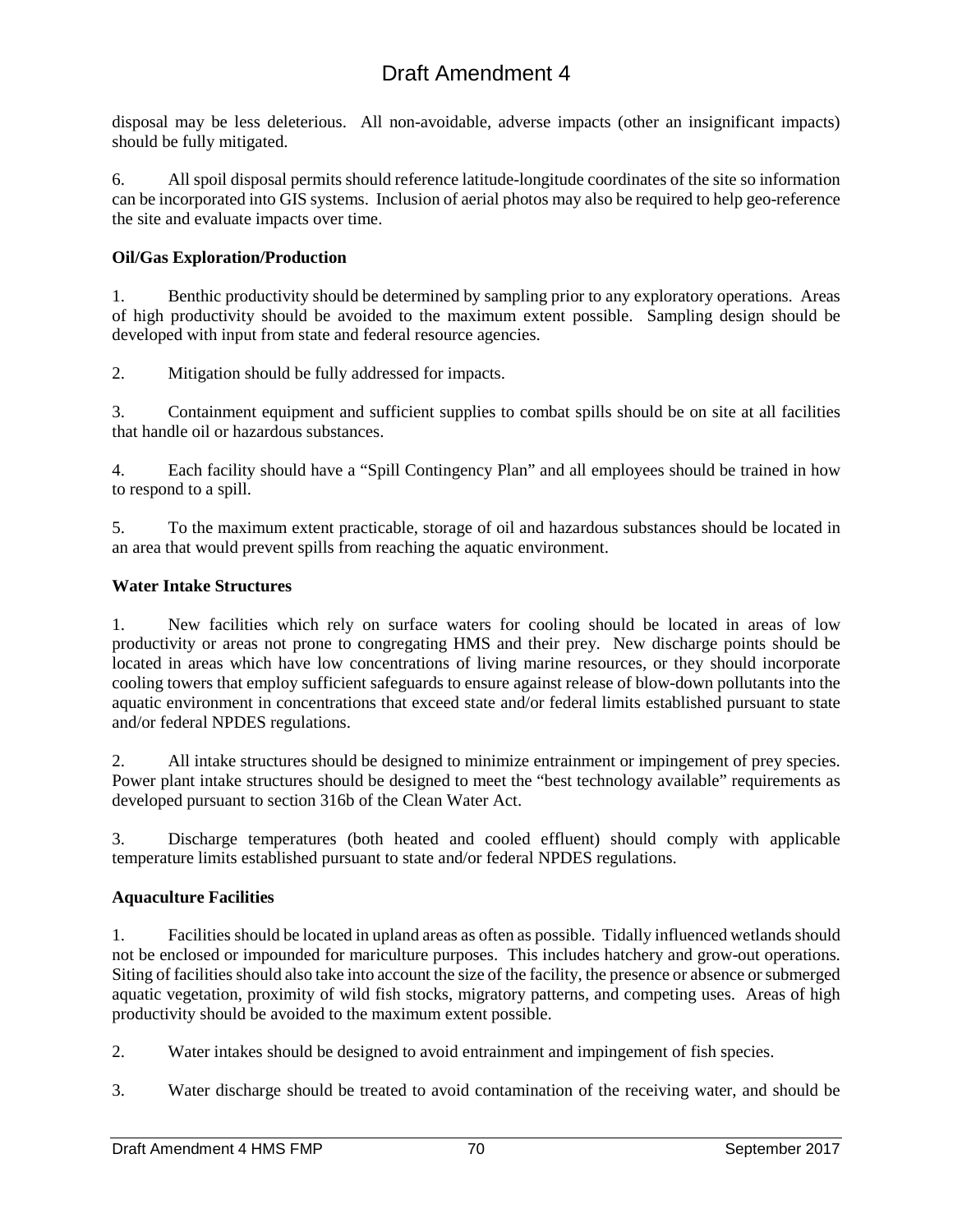located only in areas having good mixing characteristics.

4. Where cage mariculture operations are undertaken, water depths and circulation patterns should be investigated and should be adequate to preclude the buildup of waste products, excess feed, and chemical agents.

- 5. Any net pen structure should have small enough webbing to prevent entanglement by prey species.
- 6. Measures should be taken to avoid escapement of farmed animals.
- 7. Mitigation should fully address all impacts.

#### **Wastewater Discharge**

1. New outfall structures should be placed offshore sufficiently far enough to prevent discharge water from impacting productive areas. Discharges should be managed to comply with applicable state and/or federal NPDES permit requirements, including compliance with applicable technology-based and water quality-based effluent limits.

2. The establishment of management programs to address non-point source/stormwater pollution water quality issues on a watershed basis is supported and encouraged.

#### **Discharge of Oil or Release of Hazardous Substances**

1. Containment equipment and sufficient supplies to combat spills should be on-site at all facilities that handle oil or hazardous substances.

2. Facilities should have a "Spill Contingency Plan" where required by applicable local, state, federal requirements, and employees identified in the plan as having responsibility for responding to a spill should receive appropriate training.

3. To the maximum extent practicable, storage of oil and hazardous substances should be located in an area which would prevent spills from reaching the aquatic environment.

#### **Coastal Development Impacts**

1. Prior to installation of any piers or docks, benthic productivity should be determined and areas with high productivity avoided. Sampling design should be developed with input from state and federal resource agencies.

2. Fueling facilities should be equipped with all necessary safeguards to prevent spills. A spill response plan should be developed and gear necessary for combating spills should be located on site.

3. Filling of any aquatic areas should be curtailed as much as reasonably possible.

#### **Table 7–1. Adverse non-fishing activities, impacts and conservation/enhancement measures for HMS EFH.**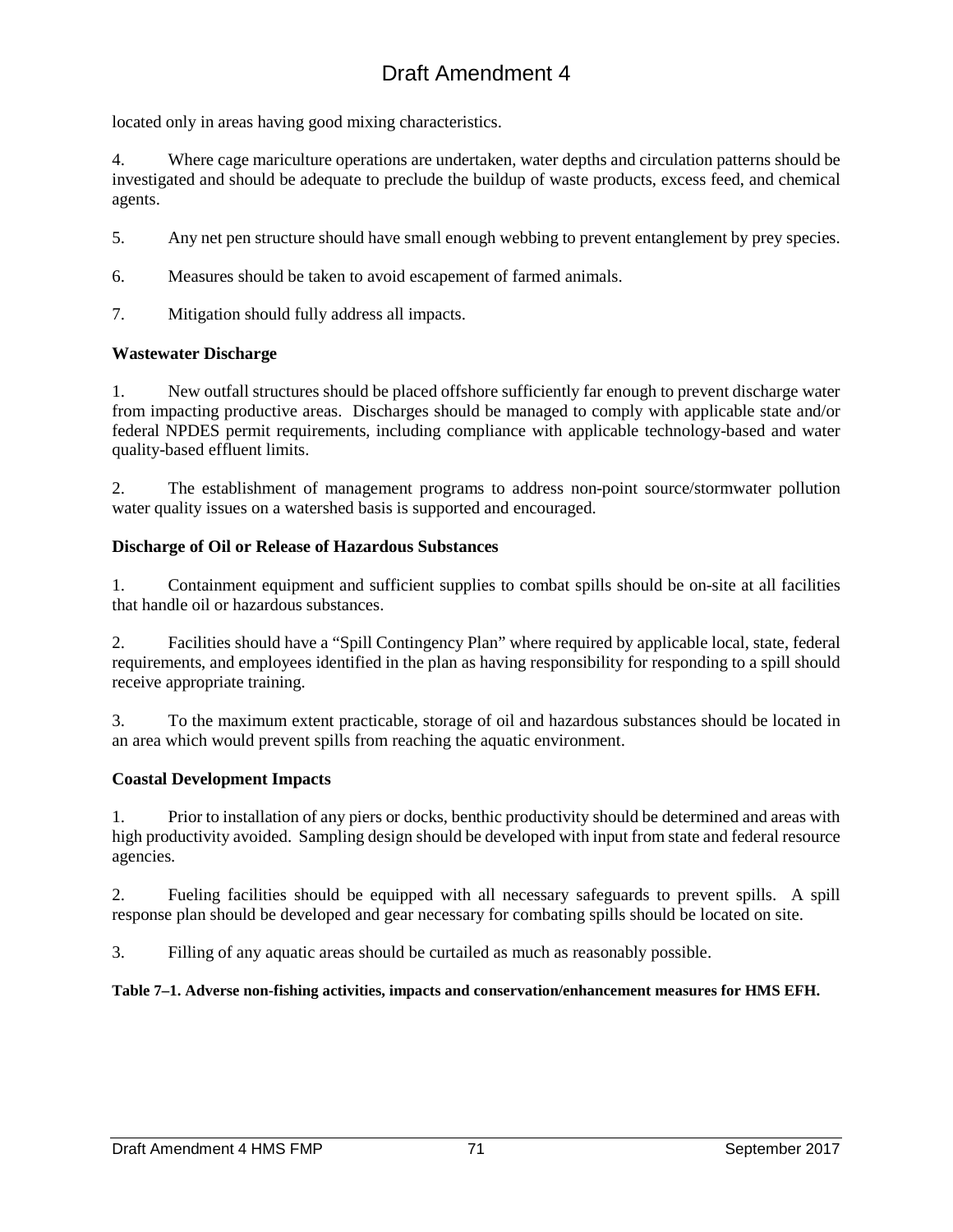| <b>ACTIVITY</b>                                                   | <b>IMPACTS (Potential)</b>                                                                                                                                                                                                                                                                                | <b>CONSERVATION MEASURES (Advisory)</b>                                                                                                                                                                                                                                                                                                                                                                                       |
|-------------------------------------------------------------------|-----------------------------------------------------------------------------------------------------------------------------------------------------------------------------------------------------------------------------------------------------------------------------------------------------------|-------------------------------------------------------------------------------------------------------------------------------------------------------------------------------------------------------------------------------------------------------------------------------------------------------------------------------------------------------------------------------------------------------------------------------|
| 1.<br>Dredging                                                    | Bottom-dwelling organisms<br>$\blacksquare$<br><b>Turbidity plumes</b><br>$\blacksquare$<br>Toxins becoming biologically<br>$\blacksquare$<br>available<br>Damage to sensitive habitats                                                                                                                   | Curtail/minimize new dredging activities as<br>$\blacksquare$<br>practicable<br>Take actions to prevent impacts to flora/fauna<br>$\blacksquare$<br>Geo-reference all dredge sites<br>$\blacksquare$<br>Containment assays<br>$\blacksquare$<br>Address cumulative impacts<br>$\blacksquare$<br>Minimize turbidity<br>$\blacksquare$                                                                                          |
| Dredge<br>2.<br>Material<br>Disposal/Fills                        | Bottom-dwelling organisms<br>$\blacksquare$<br><b>Turbidity plumes</b><br>$\blacksquare$<br>Toxins becoming biologically<br>$\blacksquare$<br>available<br>Damage to sensitive habitats<br>$\blacksquare$<br>Loss of habitat function<br>п                                                                | Place dredge spoils upland if possible; avoid<br>$\blacksquare$<br>fills in productive areas<br>Address cumulative impacts<br>$\blacksquare$<br>Meet applicable quality requirements for<br>$\blacksquare$<br>disposal of dredge material in EFH<br>Identify direct and indirect impacts on EFH<br>$\blacksquare$<br>Minimize areal extent of the disposal site<br>$\blacksquare$<br>Geo-reference the site<br>$\blacksquare$ |
| Oil/Gas<br>3.<br>Exploration<br>Production                        | Seismic energy release<br>$\blacksquare$<br>Discharge of exploratory drill<br>$\blacksquare$<br>muds and cuttings<br>Resuspension of fine-grained<br>$\blacksquare$<br>mineral particles<br>Composition of the substrate<br>$\blacksquare$<br>altered                                                     | Avoid areas of high productivity<br>$\blacksquare$<br>Provide mitigation<br>$\blacksquare$<br>On-site containment equipment<br>$\blacksquare$<br>Maintain spill contingency plan"<br>$\blacksquare$<br>Keep oil and hazardous substances from<br>$\blacksquare$<br>reaching the aquatic environment                                                                                                                           |
| Water Intake<br>4.<br><b>Structures</b>                           | Entrapment, impingement, and<br>$\blacksquare$<br>entrainment<br>Loss of prey species<br>$\blacksquare$                                                                                                                                                                                                   | Locate new facilities away from productive<br>$\blacksquare$<br>areas<br>Minimize entrainment or impingement of prey<br>$\blacksquare$<br>species per CWA 316(b)<br>Discharge temperature to meet applicable<br>$\blacksquare$<br>discharge limits                                                                                                                                                                            |
| 5.<br>Aquaculture                                                 | Discharge of pollutants from the<br>$\blacksquare$<br>facility<br>Escapement                                                                                                                                                                                                                              | Minimize water/habitat quality impacts<br>$\blacksquare$<br>Avoid entrainment and impingement losses<br>$\blacksquare$<br>Treat and mix water discharges<br>$\blacksquare$<br>Preclude waste product buildup<br>$\blacksquare$<br>Prevent entanglement of prey species<br>$\blacksquare$<br>Prevent escapement<br>$\blacksquare$<br>Mitigate impacts<br>$\blacksquare$                                                        |
| Wastewater<br>6.<br>Discharge                                     | Wastewater effluent with high<br>$\blacksquare$<br>contaminant values<br>High nutrient levels downcurrent<br>Ξ<br>of outfall<br>Biocides to prevent biofouling<br>$\blacksquare$<br>Thermal effects<br>$\blacksquare$<br><b>Turbidity plumes</b><br>$\blacksquare$<br>Stormwater runoff<br>$\blacksquare$ | Avoid areas of high productivity with new<br>$\blacksquare$<br>discharge points<br>Watershed management programs<br>$\blacksquare$                                                                                                                                                                                                                                                                                            |
| Oil Discharge/<br>7.<br>Hazardous<br><b>Substances</b><br>Release | Direct physical contact<br>$\blacksquare$<br>Indirect exposure resulting<br>$\blacksquare$<br>Cleanup<br>$\blacksquare$<br><b>Mercury Contamination</b><br>$\blacksquare$                                                                                                                                 | Maintain on-site containment equipment and<br>$\blacksquare$<br>supplies<br>On-site spill contingency plan"<br>$\blacksquare$<br>Prevent spills from reaching the aquatic<br>$\blacksquare$<br>environment<br>Compliance with industrial mercury discharge<br>$\blacksquare$<br>standards                                                                                                                                     |
| Coastal<br>8.<br>Development<br>Impacts                           | Contaminant runoff<br>$\blacksquare$<br>Sediment runoff<br>$\blacksquare$<br>Filling of aquatic areas<br>$\blacksquare$                                                                                                                                                                                   | Shoreline construction should avoid productive<br>$\blacksquare$<br>areas<br>Prevent fuel spillage<br>$\blacksquare$<br>Curtail fills in estuaries, wetlands, and bays<br>$\blacksquare$                                                                                                                                                                                                                                      |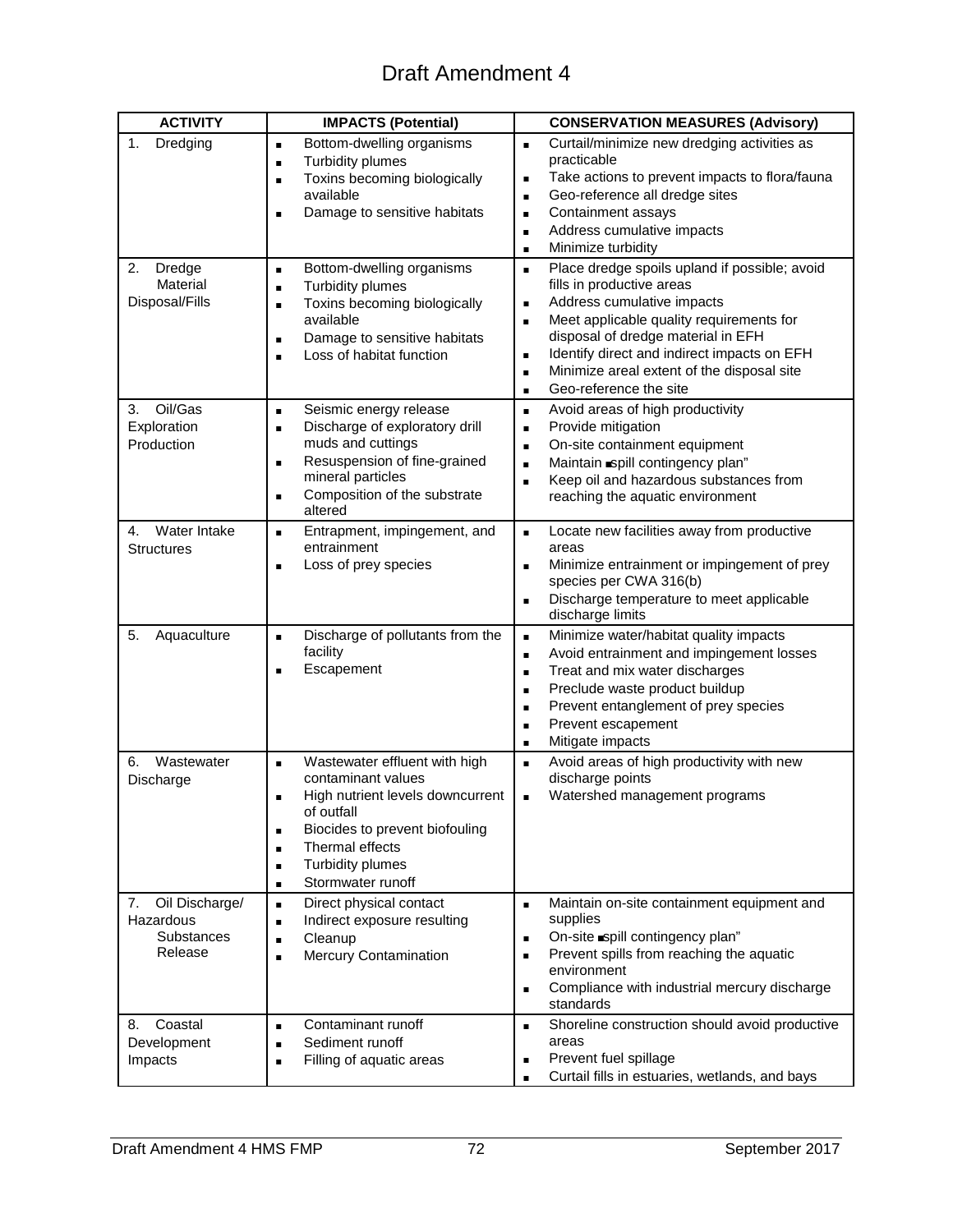## *7.5.3 Findings*

*Federal action agencies must consult with NOAA Fisheries regarding any of their actions authorized, funded or undertaken, or proposed to be authorized, funded or undertaken, that may adversely affect EFH. For actions that were completed prior to the approval of these EFH designations for HMS, consultation is not required.*

## 7.6 Summary

- The proposed action is to adopt species- and stage-specific EFH designations for the thirteen individual management unit species as described in above and Appendix F. This FMP identifies and describes EFH for all MUS managed under this FMP based on available Level 1 and Level 2 data from the fisheries and from the literature on distribution and habitat preference. Some of these important habitat areas are already protected to some extent by regulatory season and area closures now in effect.
- No specific EFH problem areas were identified at this time that could be addressed by management actions to protect and enhance EFH. After conducting a review and analysis of new and existing data on MUS' habitat and possible sources of disturbance in these habitats, the Council found no clear evidence of significant adverse impacts on HMS EFH. Thus no new EFH management measures, and therefore no regulations, are proposed.
- At this time, there is no evidence that HMS fishing practices or non-fishing activities are causing adverse impacts on HMS EFH, although EFH Conservation Recommendations are included to mitigate the possible effects of these practices.
- Current management measures to protect fishery habitat appear to be adequate, but should future research demonstrate a need, the Council will act accordingly to protect habitat necessary to maintain a sustainable and productive fishery in the eastern Pacific region.
- No HAPCs have been designated at this time, but the FMP provides a framework which will ensure review and updating of EFH based on new scientific evidence or other information as well as incorporation of new information on HMS HAPCs as it becomes available in the future. The Council is authorized to proceed with establishing such a framework procedure for reviewing EFH and identifying HAPCs, particularly critical areas such as shark pupping and core nursery areas.

## 7.7 Recommendations for EFH Research

Very little specific information is known about the migratory corridors and habitat dependency of these large mobile fishes, how they are distributed by season and age throughout the Pacific and within the West Coast EEZ, and how oceanographic changes in habitat affect production, recruitment and migration. More research is needed in these areas to better define EFH and HAPCs. Also, research is needed to identify specific shark habitat areas of particular concern, such as pupping grounds, key migratory routes, feeding areas, and areas of concentration of large adult female sharks. Pupping grounds and core nursery areas have not yet been identified and need further study. These areas may not only concentrate pups, but also the highly valuable pregnant females at certain times of the year. Reproductive female sharks, having run and survived the gauntlet of many years of natural and fishing mortality, are extremely valuable to the continued growth of their populations, and if concentrated in certain areas at pupping times, would be highly vulnerable to habitat perturbations. Of special relevance are thresher and mako shark pupping areas, the locations of which are currently unknown but must occur somewhere within the southern portion of the U.S. West Coast EEZ, judging from the presence of post-partum pups in the area ( NMFS Driftnet Observer data;Bedford and Haugen 1992).